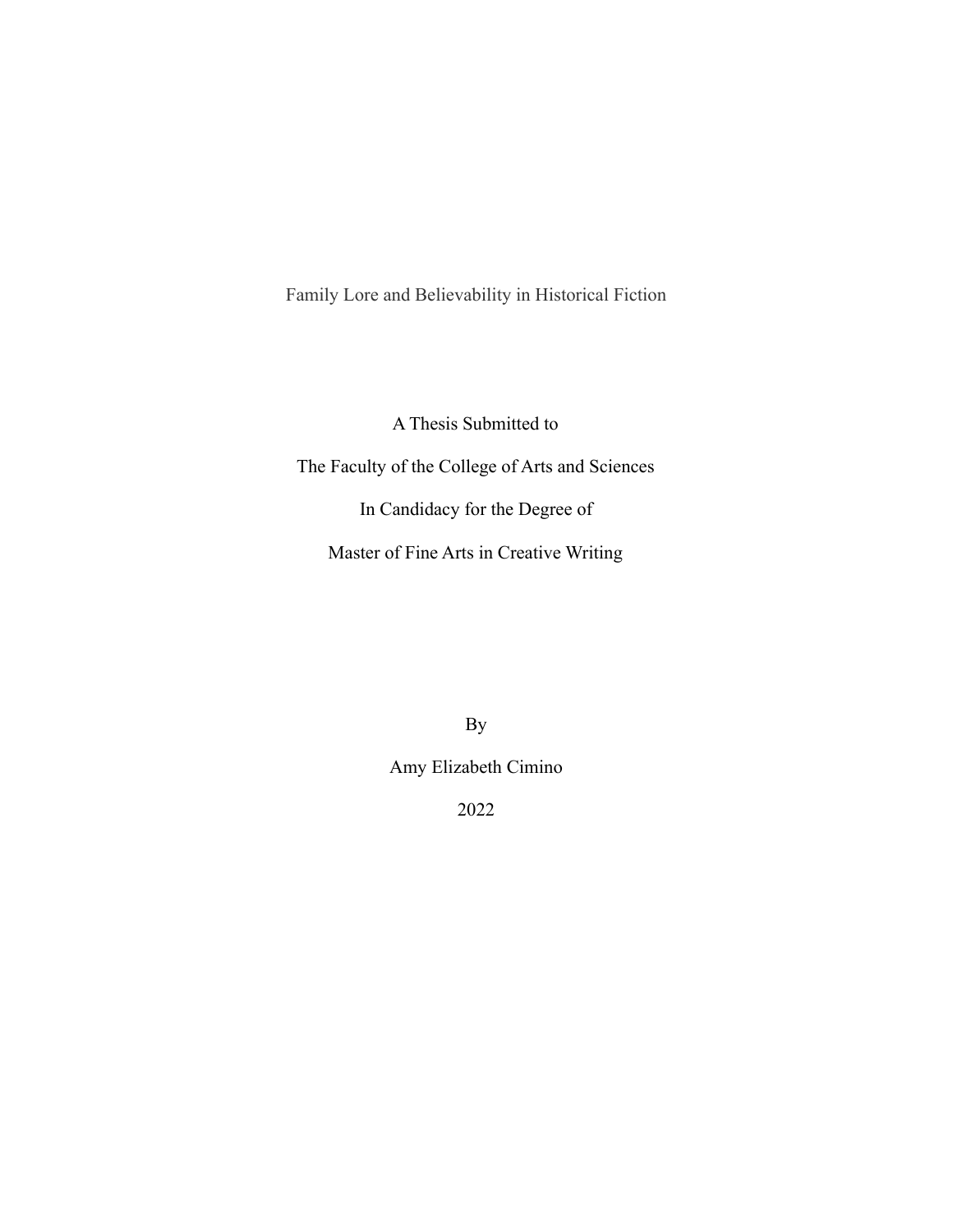Copyright 2022 Amy Cimino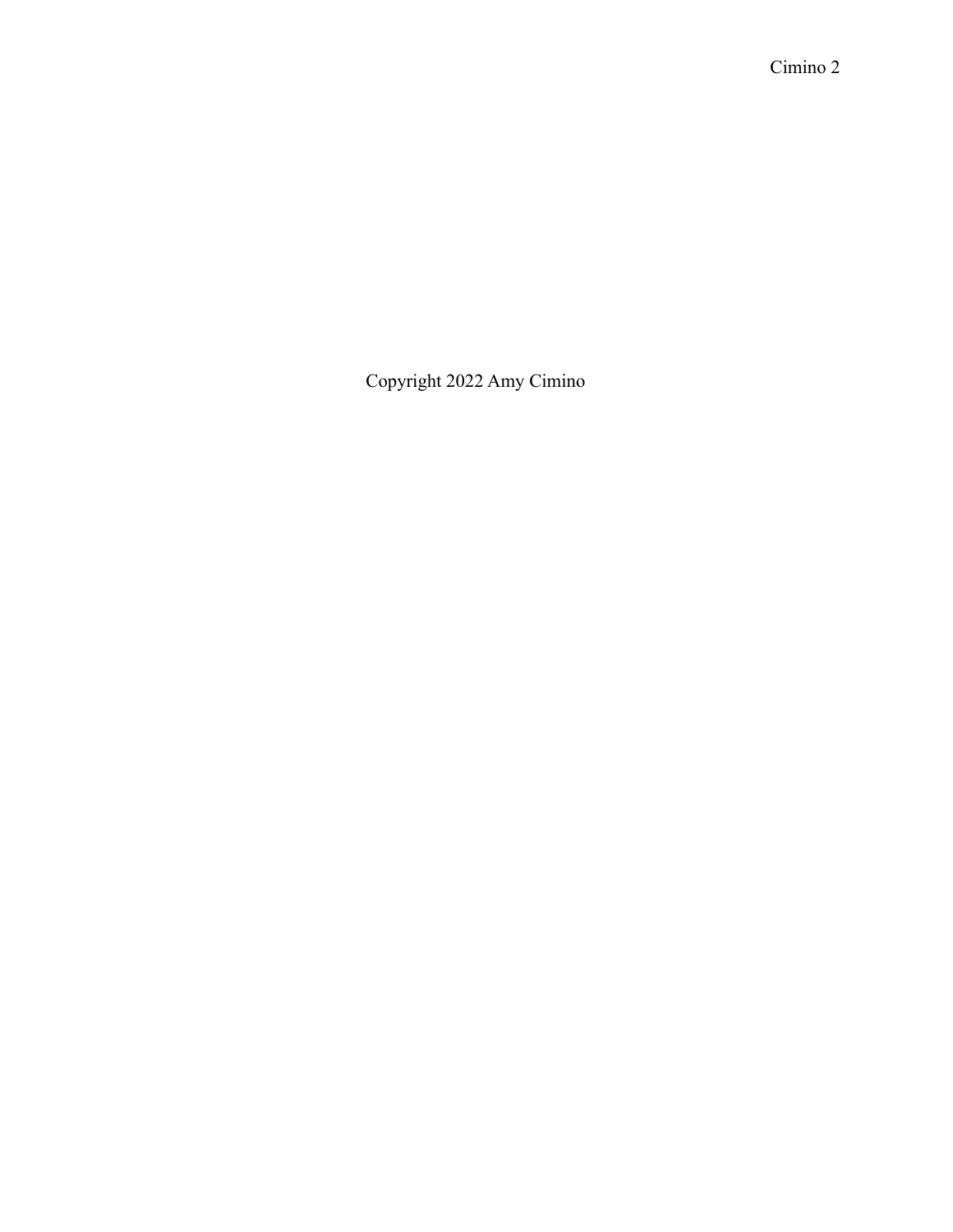*For G-ma, who lived the story.*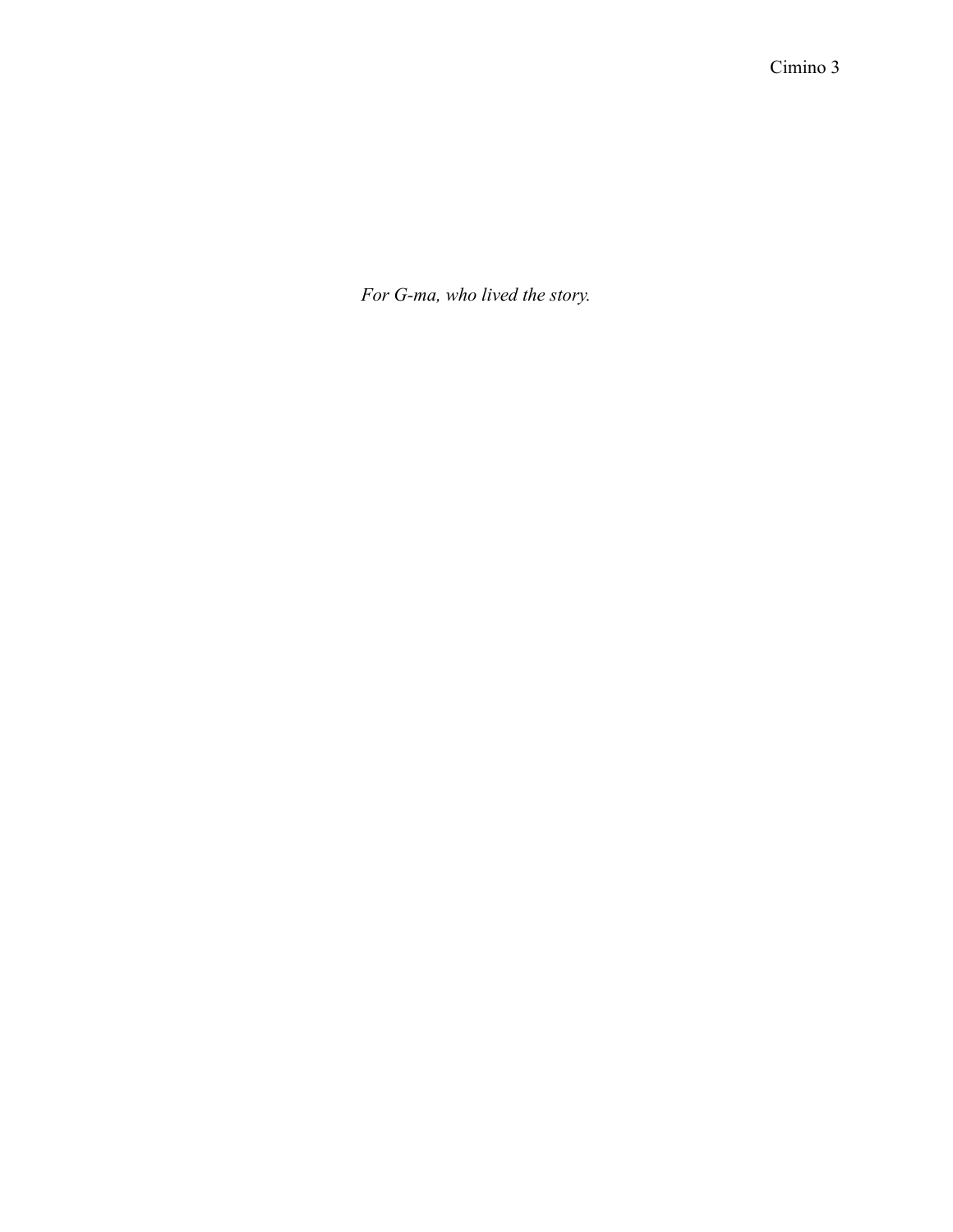## Abstract

This thesis began with a story of family lore about life at the Manhattan Project plant site at Oak Ridge, Tennessee. The artist's statement tells the story of lore passed down from grandmother to granddaughter during a road trip. As the family lore was written down on the page, the question of how to write believable historical fiction arose. Limitations in the research showed gaps in the narrative that the author needed to fill in. The critical theory paper evaluates how those research gaps can be used as opportunities for the craft of writing to bring this family story to life. Finally, the application of the research and family lore meet in the creative manuscript, *Oak Ridge*.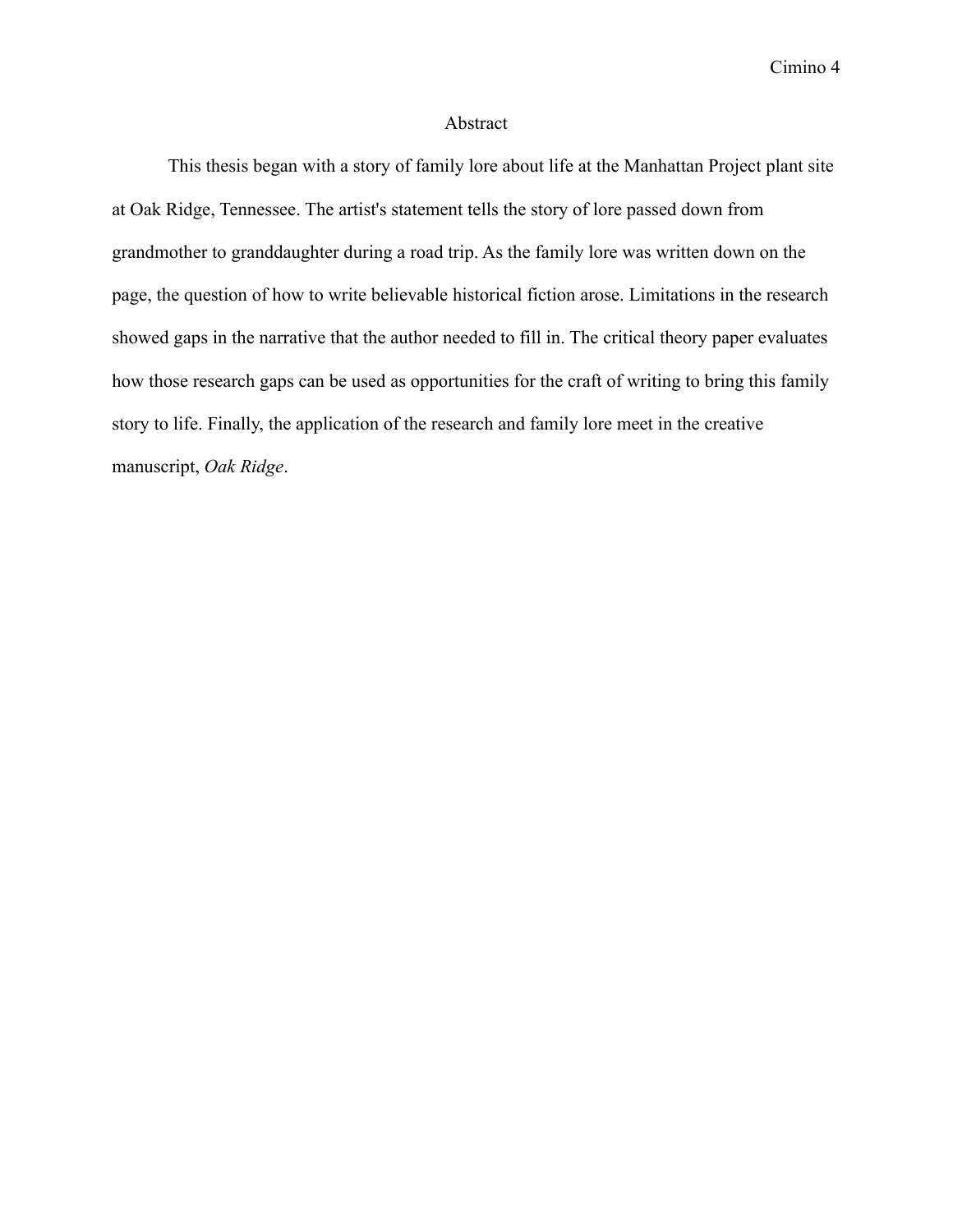## Acknowledgments

This project would not have been possible without the support of many people, including my thesis chair, Professor Timothy Christian, who helped me traverse the many revisions of these thoughts and stories down to the details of verb tenses. Also, thanks to my committee member, Dr. Sarah Rice for her encouragement and attention to detail with her feedback.

Thanks are also due to my husband and family members who supported me through the joy and the tears of this master's program. These pages would not have been possible without you all.

A final thanks belongs to Andrea Becton Cross for her support since my first class. She never let me lose sight of the finish line. Thank you, writing friend!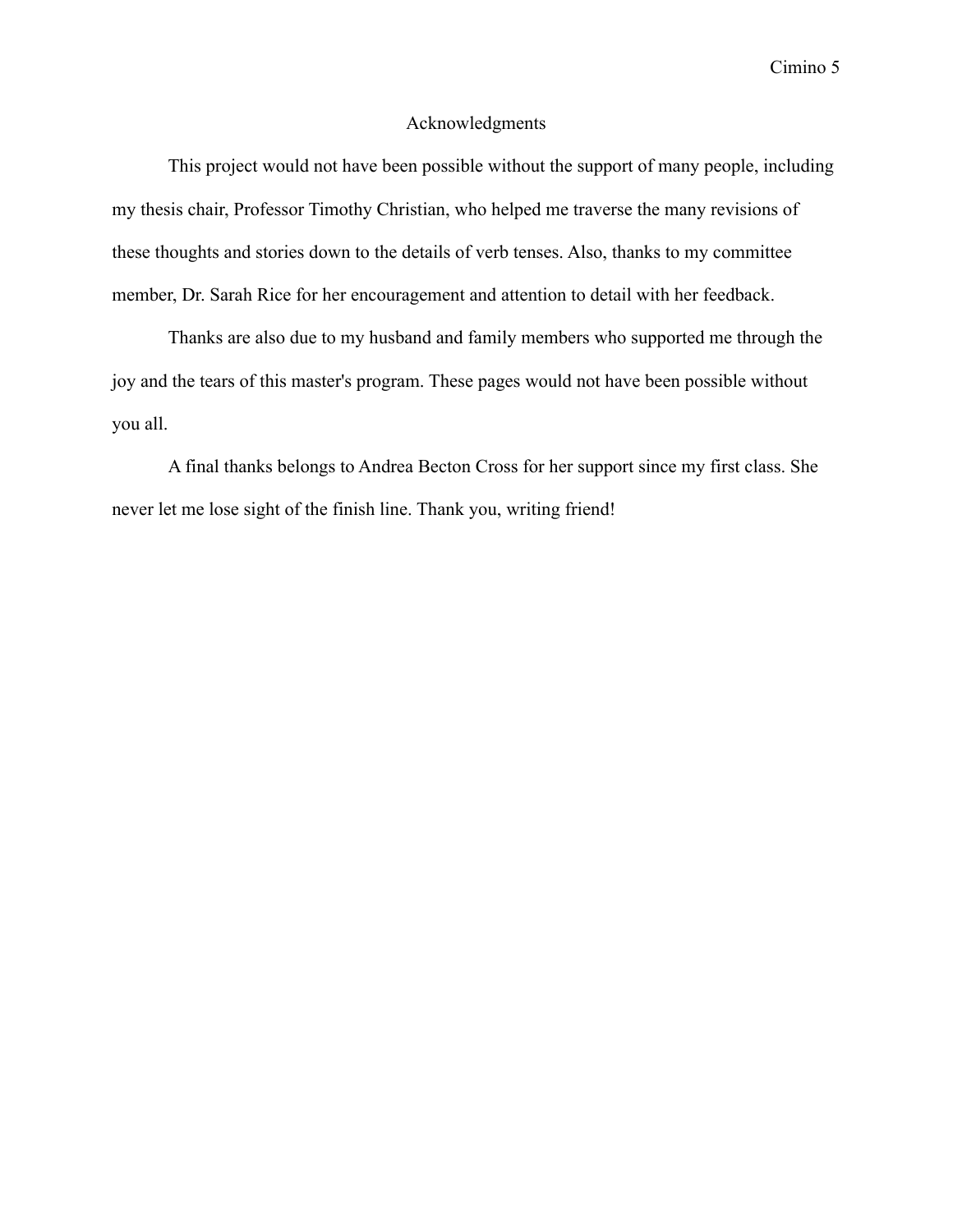# Table of Contents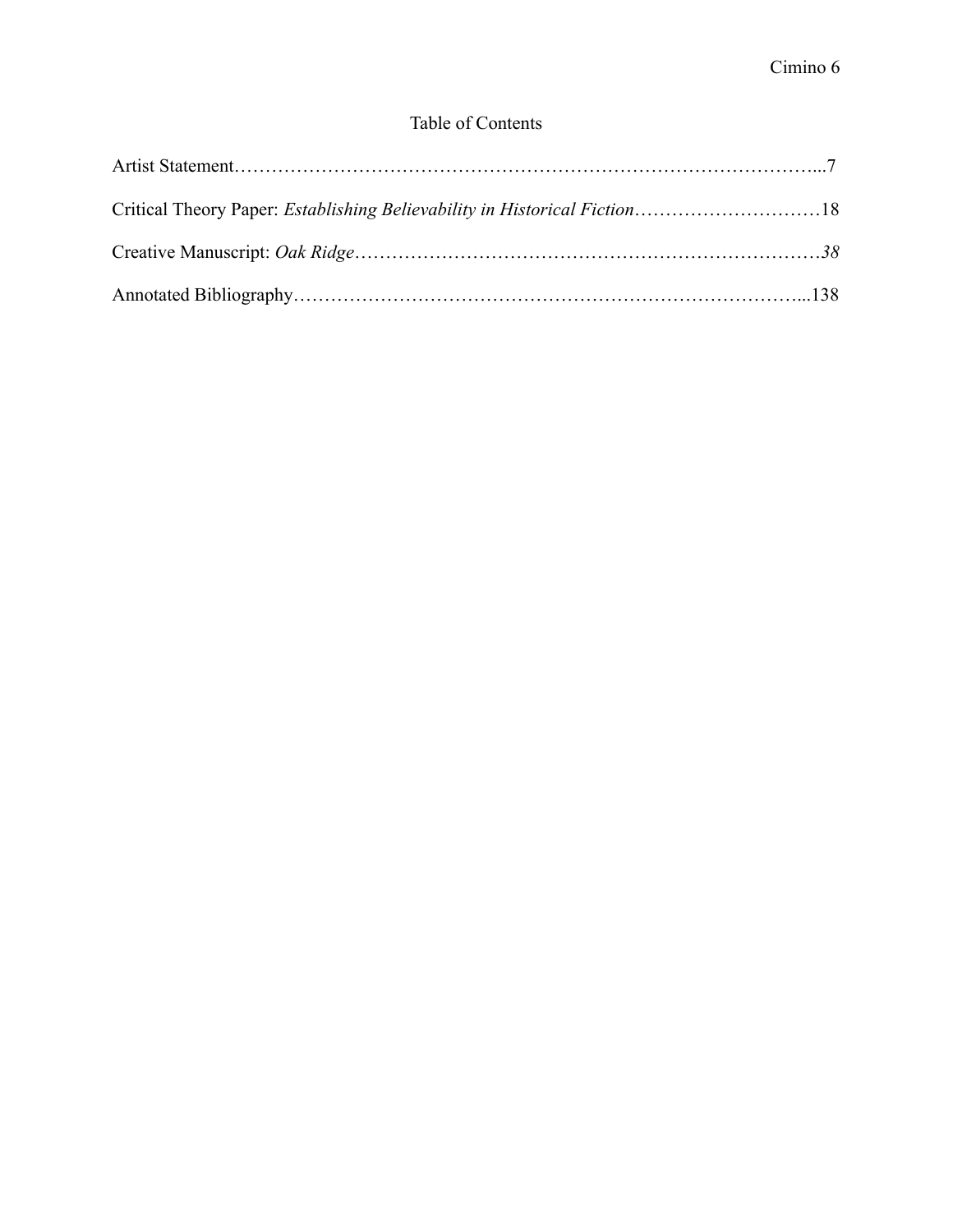#### Artist Statement

## INTRODUCTION TO THE MANUSCRIPT

*Oak Ridge* is a World War II Historical Fiction novel based on the family lore of my great-grandfather. It follows the main character, Dawn Denton, who is a fictitious representation of my grandmother. Dawn's stubbornness to accept the news that her father is guilty of treason leads her to discover a greater spy plot to retrieve the plans to purify the ingredients of the deadly atomic bomb. She wrestles to establish her own identity in society, and she will learn that she needs the help of her community of friends to accomplish her goal to clear her father's name.

While this manuscript is based on the family stories of my great-grandfather, it most certainly leaves that tale as soon as Dawn leaves her hometown of Butler, Pennsylvania, for Oak Ridge. The rest of the story is based on my research and the tales of those individuals who called Oak Ridge, Tennessee, home during the years of its material production. *Oak Ridge* represents an accumulation of what-if questions that popped to the surface while listening to my great-grandfather's story, and I couldn't help but put them onto the page to see what would happen if my great-grandfather had been involved somehow in this secretive plot. While his connection to spies or treason of any kind is a complete creation of fiction, I hope to introduce a novel into the vast World War II historical fiction market that gives the perspective of life within the Manhattan Project's lesser-discussed plant.

#### PROCESS FOR THE WORK

The process for my work began on a road trip to visit my grandmother's hometown of Butler, Pennsylvania. Along the ride, my grandmother casually mentioned that her father worked at Oak Ridge. I assumed this was another one of the steel factories that supported many of the residents of Butler. However, she informed me it was actually "some government thing."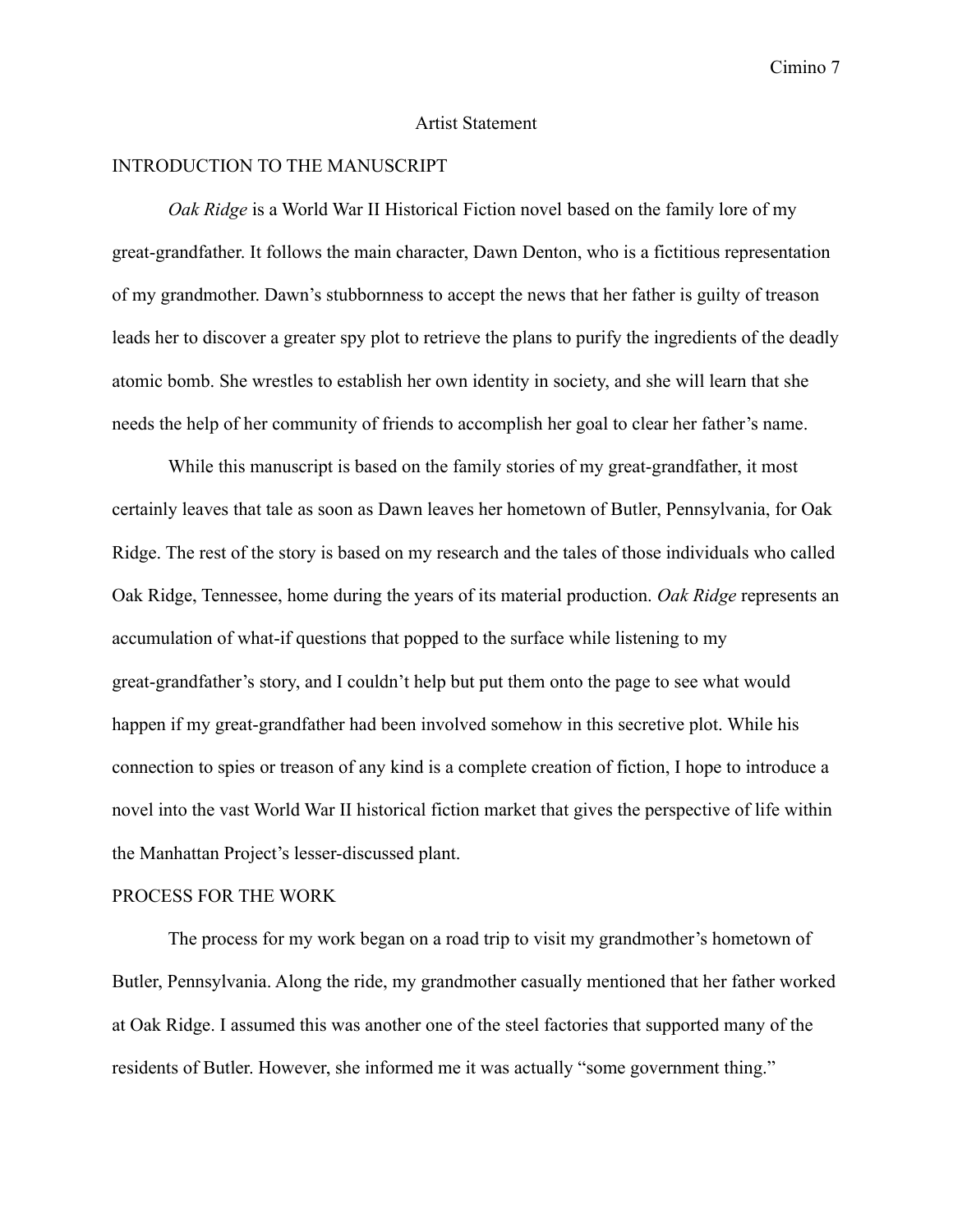She didn't often talk about my great-grandfather because he died when she was young, which brought a lot of difficult circumstances into her childhood. Her nonchalance about a government operation piqued my interest and that night as we stayed on the outskirts of Butler, Pennsylvania, I typed my first Google inquiry into Oak Ridge, Tennessee. The second Google entry took me to the Manhatten Project's National Park Service page and described the formation of a processing facility for the raw materials needed to make the atomic bomb. The materials created at Oak Ridge were transferred to the Los Alamos facility where they were used in the testing and creation of the atomic bomb. While I had heard of Los Alamos, and even toured a museum in New Mexico while visiting years before my trip to Butler, Pennsylvania, I had never heard of Oak Ridge, Tennessee.

Oak Ridge was one of the raw material processing plants used during the Manhattan Project. According to the Manhattan Project National Historic Park article, "Manhattan Project Science at Oak Ridge," the plants created on site were used for "the development of enriched uranium for atomic weapons'' ("Manhattan Project Science"). While there were many workers across the various plants, because of the strict secrecy rules of Oak Ridge no one spoke about what their job actually was. The National Park Service article titled, "Manhattan Project Science at Oak Ridge" explains the electromagnetic isotope separation plant known as Y-12 on the Oak Ridge site. The Y-12 Plant used a "mass spectrometer cyclotron, or calutron" ("Manhattan Project Science at Oak Ridge") to separate the uranium isotopes that were used in the construction of the atomic bomb, Little Boy. The explosion of the atomic bomb in Hiroshima, Japan, finally released many workers to communicate what they had known all along: they were part of the process that created the atomic bomb.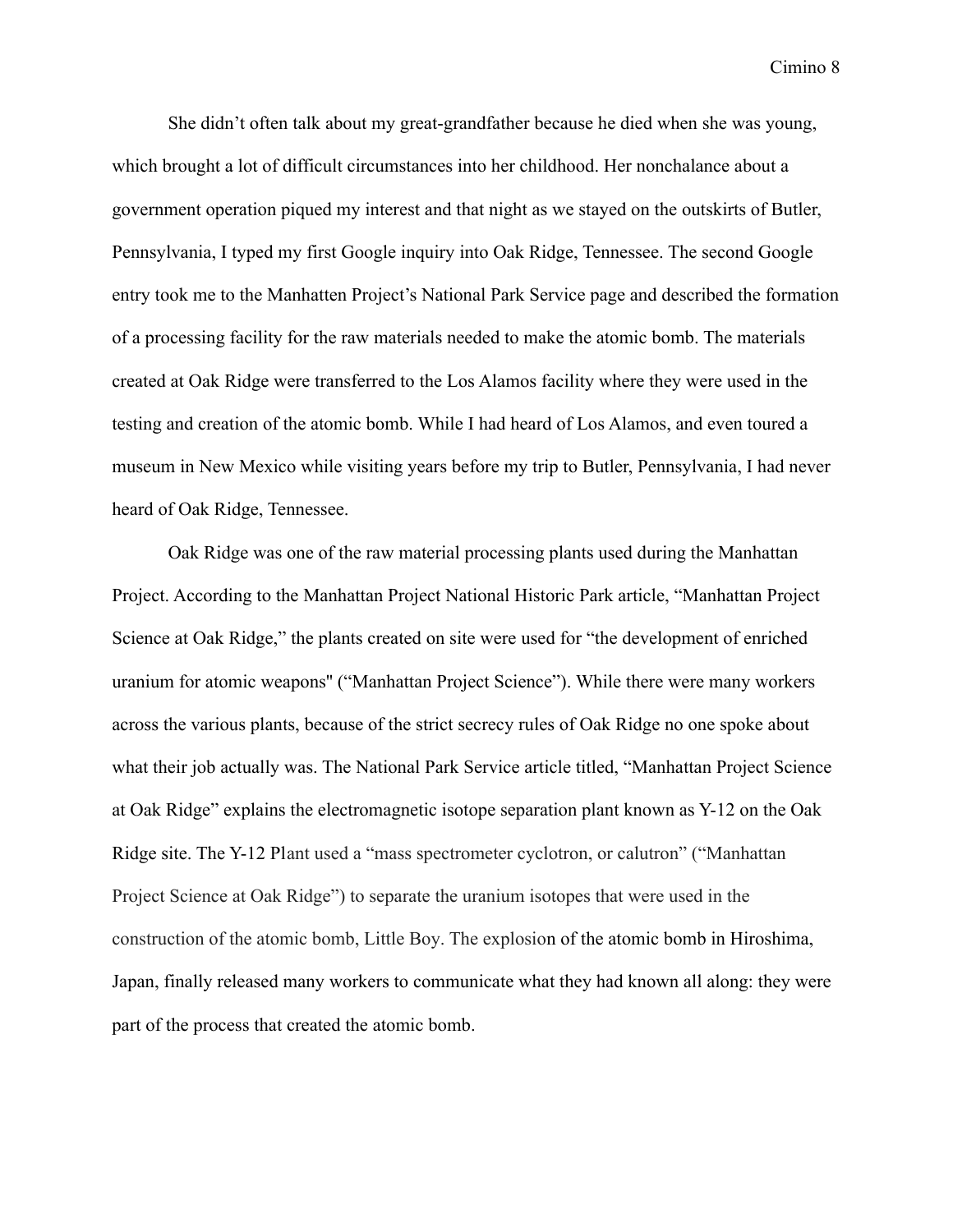When I brought up the plant and the process for purifying materials of the atomic bomb the next day to my grandma on our walk through Butler, she confirmed that was the plant he worked for. She told me my great-grandfather worked as a chemist at the plant. A million questions filtered to the surface, and I wanted to know what the process was, how he was hired, what life was like at Oak Ridge, and whether he felt responsible for all the activities of the plant. She got quiet and told me that she never heard the whole story.

When my grandfather lived at Oak Ridge, he disappeared from the U.S. census records posted on our family's genealogy tree on Ancestry.com. He returned home to Butler in 1944. With his return home, he reappeared on the U.S. census records. Before his return to Butler, he had a lobotomy. He would never have the mental capacity to speak about his work at Oak Ridge. My grandmother said he died not long after returning home from complications with the surgery. Our family was never told why he had to undergo such a procedure before returning home.

After learning about his story from my grandmother, I became fascinated with the history of this processing plant tucked into the hills of Tennessee. Not only did Oak Ridge represent a sort of social experiment to create a plant in the hillside and then populate it with workers who were not privy to what they were actually creating, but I felt it held the secrets to my own grandmother's painful childhood after her father's death.

After returning home from our trip together, I found Denise Kiernan's novel, *The Girls of Atomic City*. I absorbed the pages hoping to catch a glimpse of my great-grandfather in the pictures posted in the center of her book. No pictures of my family, nor mentions of his name are in the book. But, reading the account of five women who worked at different parts of the plant provided me with a structure that would become Dawn's own entrance into Oak Ridge. Kiernan's account of a secretary and her urgent memos of cryptic scientific facts became the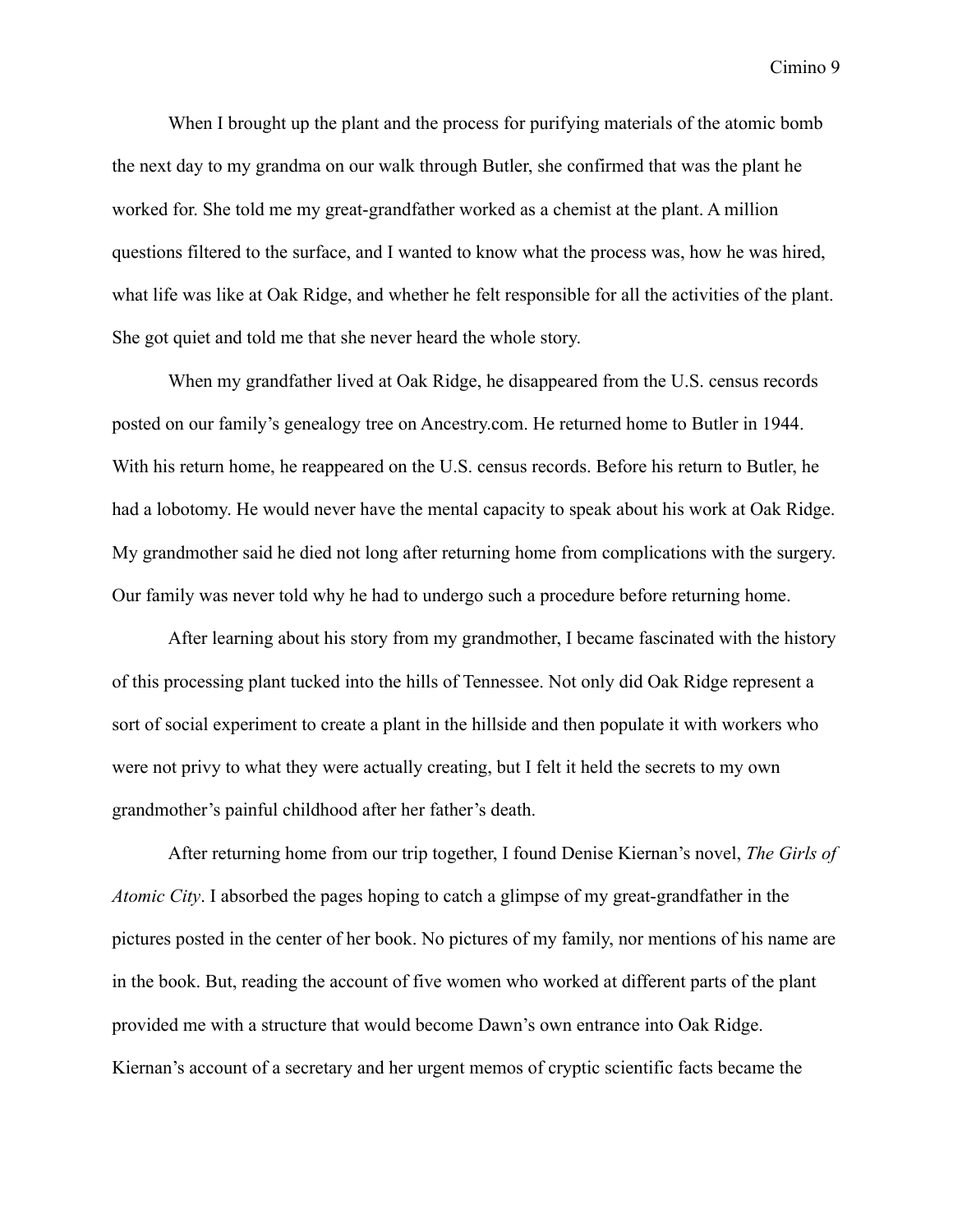basis for Dawn's position as a secretary at Oak Ridge. The camaraderie that Kiernan acknowledges between the women who lived within this unintended social experiment provided the impetus for Dawn's own foray into friendship and trust that she develops to reach her goals. It is Kiernan's research and tales from Oak Ridge that help create the historical background in which I placed my fictional characters. I pulled details from her novel to create the layout and to know the details of particular jobs at Oak Ridge; however, the responses, feeling,s and characters are all fictionalized in my manuscript. While I didn't find the specific answers to my family's history or any answers to relieve the pain, I saw my grandma's experience recounting the story nearly sixty-five years later, reading this first true account fueled the creation of my manuscript.

As I researched the plant further on my own, I learned that Oak Ridge was infiltrated by a Russian spy, George Koval, who successfully stole the chemical purification process from the plant ("George Koval"). This unexpected connection to Russia years before the Cold War left me wondering what other secrets were hidden in the history of these hills. This historical figure of Koval was the inspiration behind Elizabeth's infiltration into a spy ring. There is no historical tie between Koval and any known American women of Butler, Pennsylvania, but once again his life brought the initial interest of what would happen if that spy had become entangled with an American family.

The beginning of writing this manuscript brought a pause to more historical research and a turn toward the narrative elements that make a page-turning historical fiction novel, but the backbone of this process began in a rental car on the road between Landsdale, Pennsylvania, and this story's true beginning, Butler, Pennsylvania.

#### VISION FOR THE WORK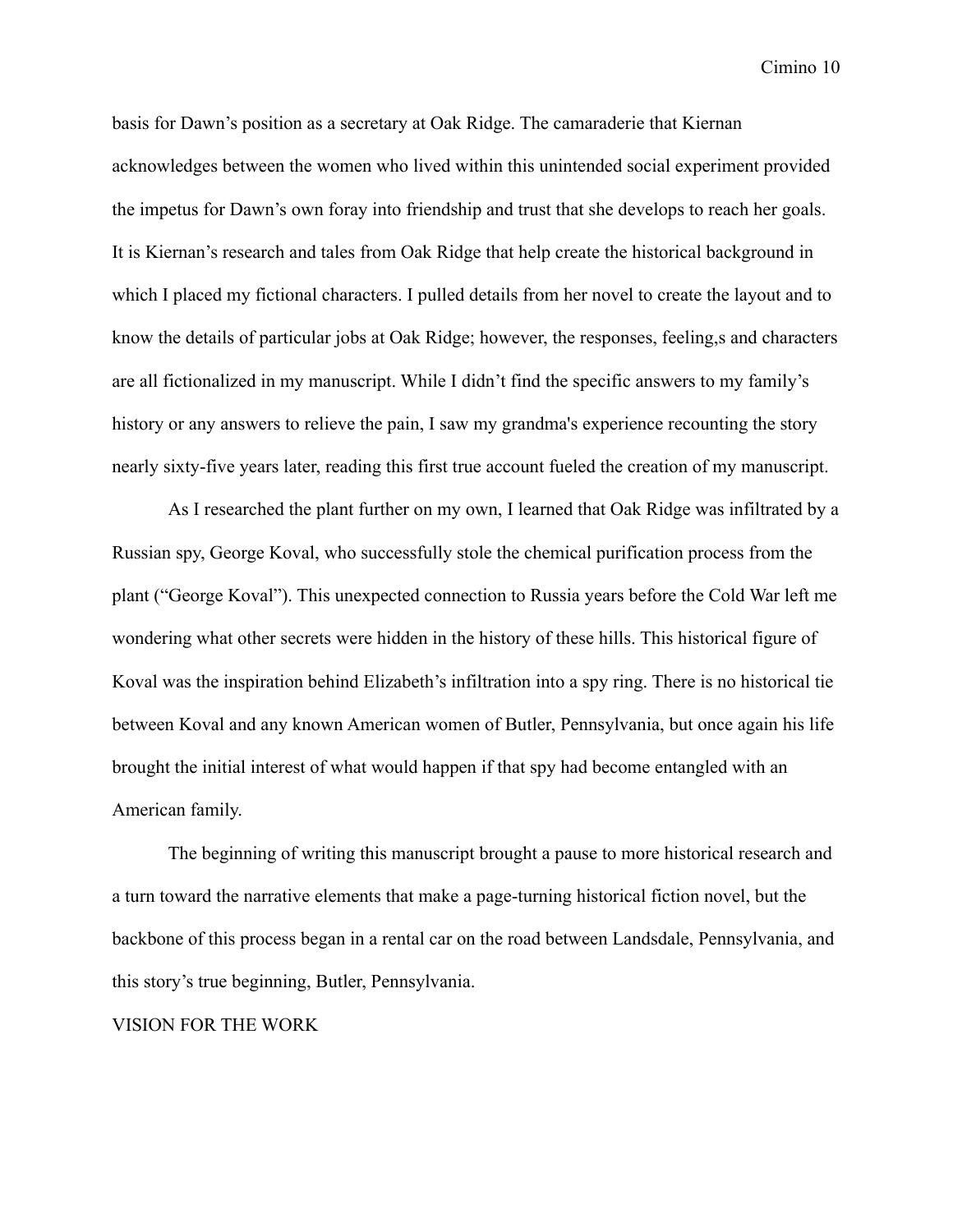The vision for *Oak Ridge* begins with the historical aim to give a voice to the many men and women who worked at Oak Ridge. Their stories seem lost amidst bigger tales during the World War II time period, but their impact on the history of the atomic bomb is undeniable. However, my vision runs deeper than just a historical narrative. I also want to address the issues of identity for women during World War II. Dawn represents the women during this time who balked against some of the cultural norms and expectations of women. World War II offered women a place in the workforce, but the expectation after the war was for women to return to the domestic sphere. Dawn represents a voice that demands attention outside of the domestic sphere. Her passion to make a difference in society represents the strength of character needed to question expected status quos.

Through Dawn's story, I also want to reflect on the importance of community. Dawn is an independent and vivacious character, but I want to show how we can't always just pull ourselves up by our bootstraps. We all need community. Dawn's reluctant acceptance of community portrays the challenges and risks of opening up to a community. But, the positive outcome of her community's help in reaching her goals inspires readers to look at who is in our support system. Like Dawn, we might be surprised to find loyalty and friendship in unexpected places.

Even the antagonist in my manuscript will have room for growth. I have often found flat antagonists in historical fiction who are purely motivated by hatred or greed, but in my Holocaust Educator studies through Facing History and Ourselves, I have learned about various roles that people played during the time of the Holocaust and how these were not the same of their core identity. Considering this, I want to give voice to the complexities of another woman's role during this time, Dawn's mother Elizabeth. Dawn represents the allure, purity, and invincibility of youth, and I want to contrast that with Elizabeth's quieter strength reflecting her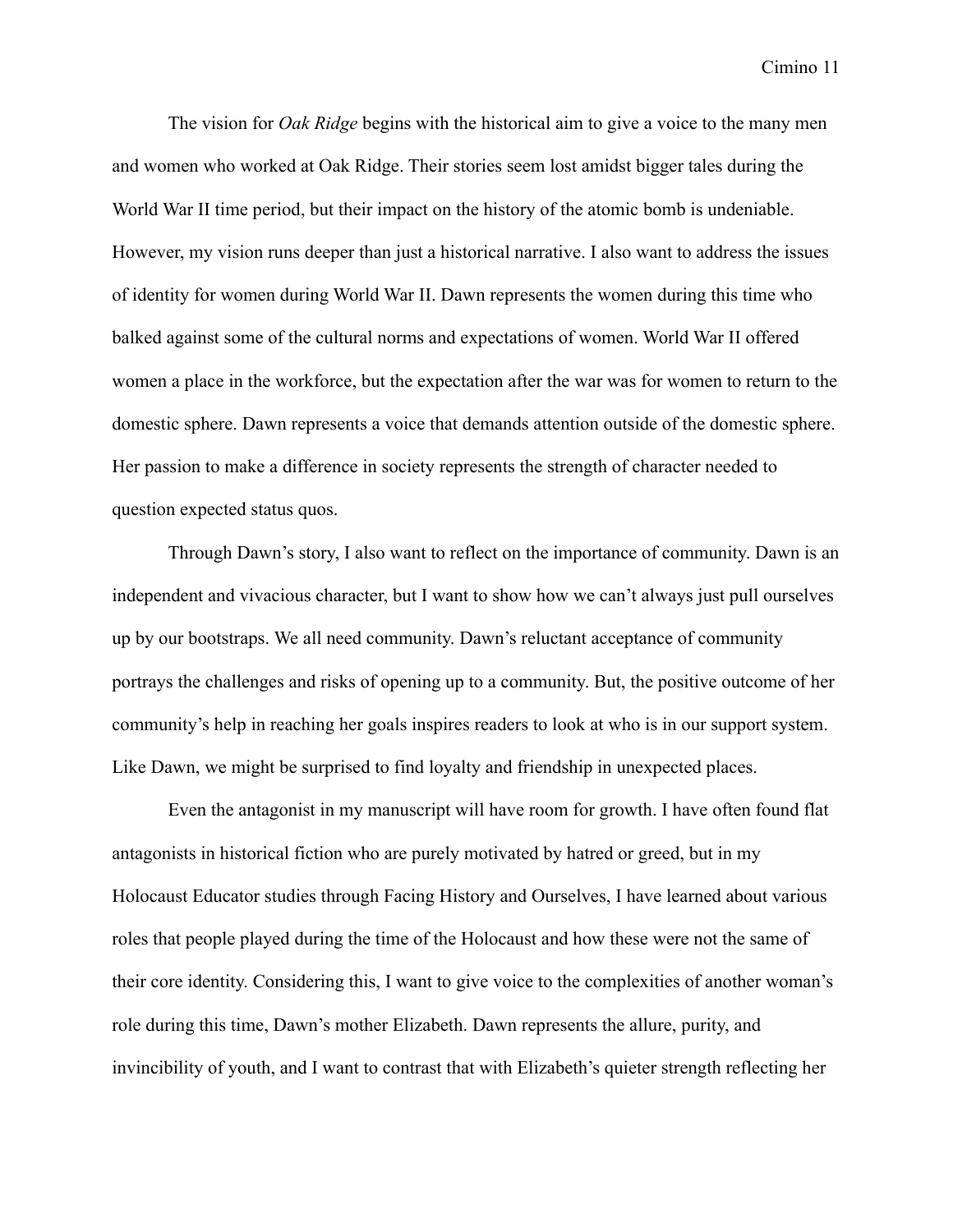age and disillusionment with her choices. By interspersing chapters from Elizabeth's point of view I want to present her as a round character who faced choices along her path to goodness and the slippery slope that led to her sharing her husband's secrets. I think it's important to present her flaws as a character, but also show her personal reflection on the choices she made for her family's survival. I want the reader to develop the same empathy for Elizabeth that Dawn develops over the course of the novel, and to be able to connect to her imperfections in the decisions she makes. I often learn from the mistakes of a character in a book, and I envision this same learning opportunity for readers as they learn more about the lives of both Dawn and Elizabeth.

Personally, writing about this novel is a means to process a long history of silence about these events from my grandmother. I was twenty-six before my grandmother shared a few details of her story and the story of her father. As I read about the silence about their professions that was required of the citizens of Oak Ridge, it felt familiar. Government security was the reason behind protecting the secrets of the plant in Tennessee, but what was the reason for the silence held so long by my own family? In the process of answering these questions about my own family, my grandmother was diagnosed with dementia. Her memories were becoming skewed perceptions that were often frustrating to articulate or correct in our conversations. When she became non-ambulatory, I sat next to her bed while we would listen to audiobooks. She loved stories and would often recommend my next favorite novel. Now it was my turn to reciprocate with audiobook downloads that I thought might distract her from her discomfort even for an hour. While we had discussed and connected over so many stories, we never returned to the one that ate away at her own contentment. It seems she held the secrets of her father's work and his death as a shameful moment of her past. Knowing those secrets were kept locked inside her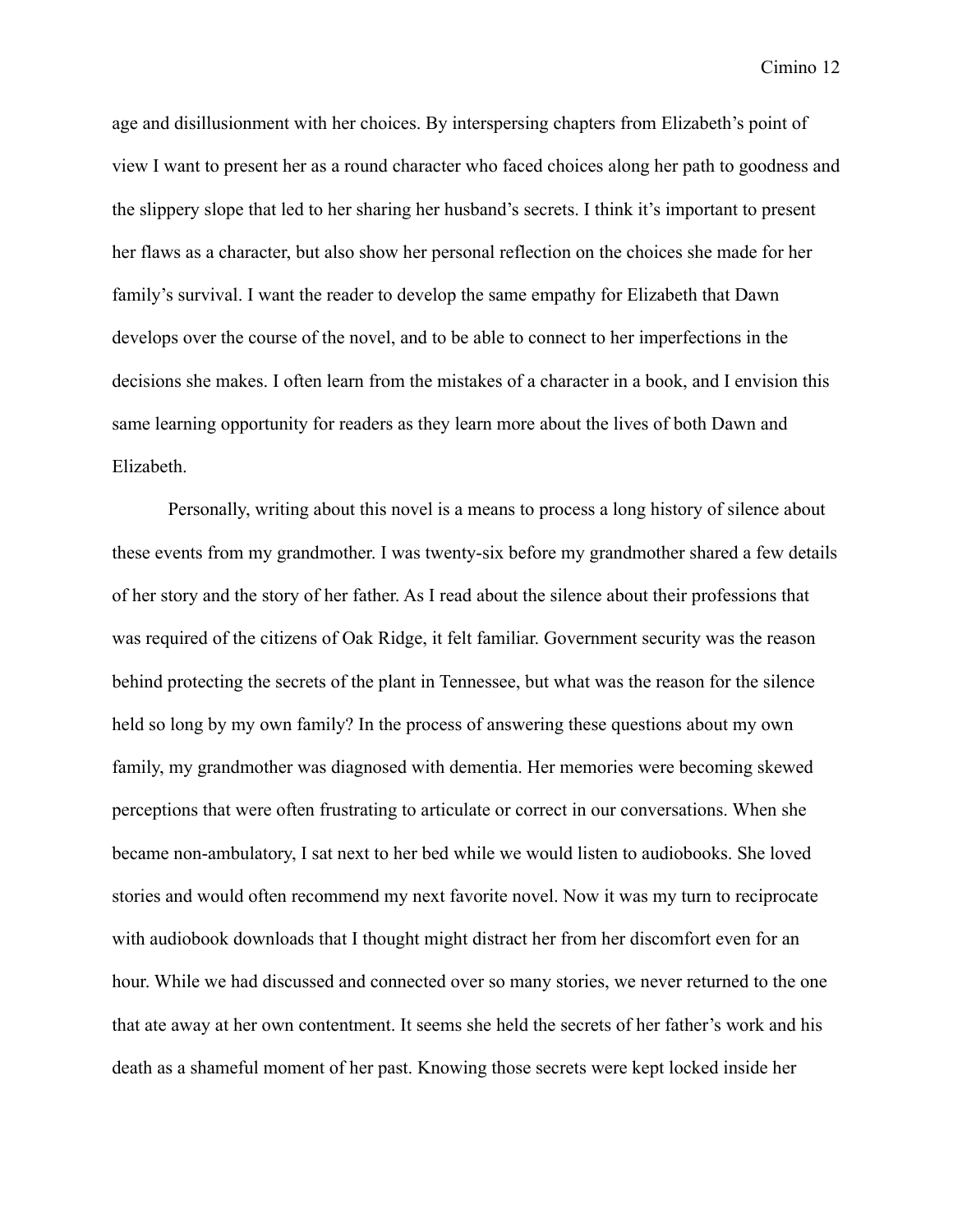brought me to the page. The last months of her life, I wrote out a fast and sloppy copy of what is evolving to become *Oak Ridge*. My vision to write this manuscript was a way to entangle my life with the secrets she kept locked away. It was my way to have a tie to a foundation of who she was after she was gone. Revision and research have brought other dimensions, such as Koval's infiltration at Oak Ridge and Calutron Girls in the Y-12 plant, that I had not initially written in my first iteration. While they deepen the historical relevance of the work, I still connect the ties of my grandmother to the initial vision of this work.

#### LITERARY CONTEXT FOR THE WORK

World War II is a popular historical fiction frame filled with tantalizing titles that span perspectives across Europe and the United States during that time period. However, there is a hole within that literature as far as the Manhattan Project. There are texts like Kiernan's *The Girls of Atomic City* that share real-life stories from women who experienced Oak Ridge firsthand. However, I have not yet found a historical fiction text that places its characters in the setting of Oak Ridge. This gap leaves the perfect market for my manuscript, *Oak Ridge*, to enter the potentially cramped stage of World War II historical fiction.

Despite the content gap in the fiction world, there are valuable elements within the historical fiction genre that will help place *Oak Ridge* with other popular titles of its genre. Goodreads tracks real readers' reviews of novels offering a snapshot of current readers' preferences and trends for a particular genre. The top three World War II historical fiction, according to Goodreads ("Best WWII Historical Fiction"), are, *The Nightingale*, *All the Light We Cannot See,* and *The Book Thief.* Each one of these novels contain elements that helped me place *Oak Ridge* within the literary context of current historical fiction. Using the Goodreads lists as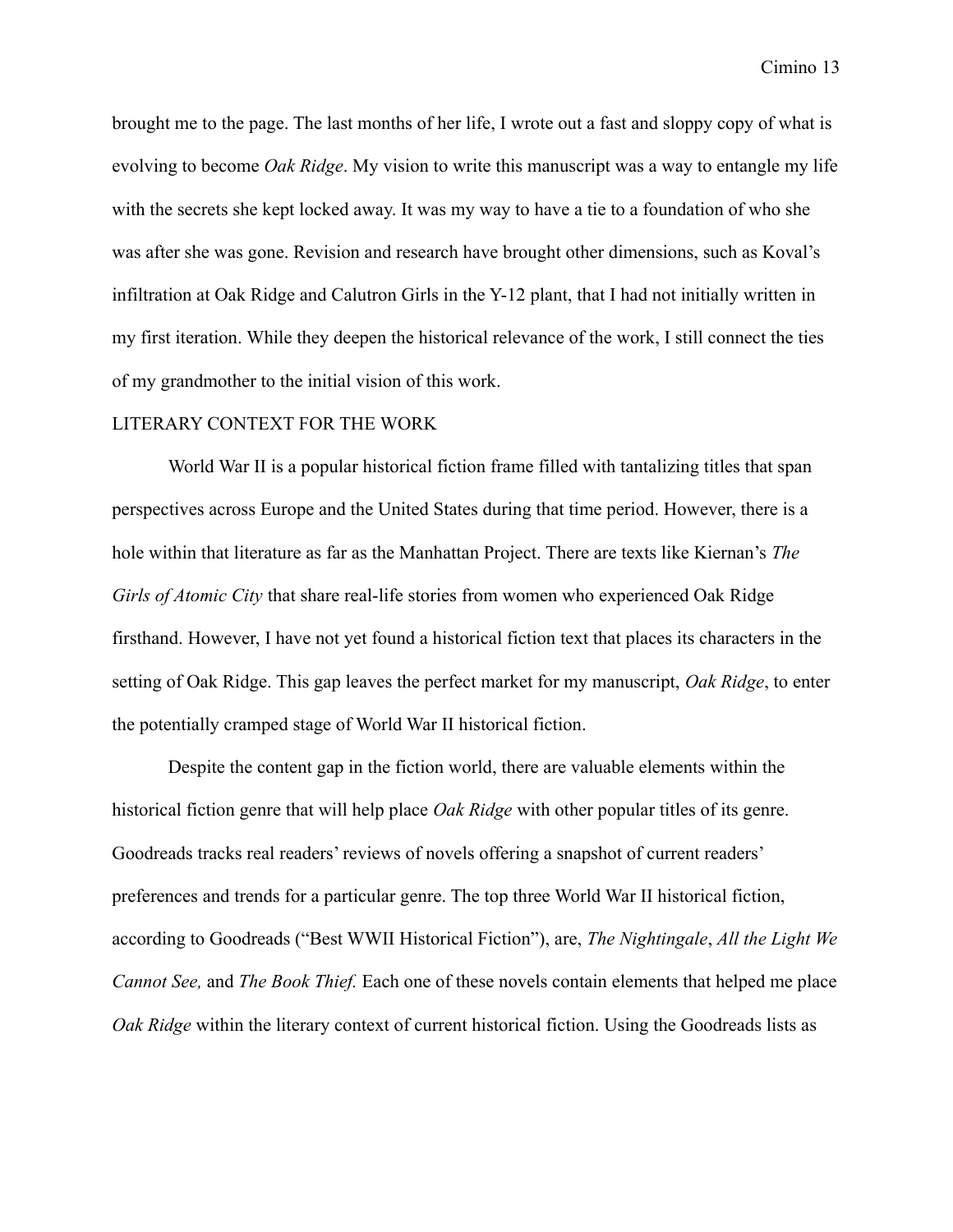my historical fiction context also provides the reader interest that can help in my craft analysis of what makes these the top historical fiction picks for readers.

The number one readers' pick for WWII Historical Fiction on Goodreads is *The Nightingale* by Kristin Hannah. This novel reflects World War II from a woman's perspective and shows what life was like to be left behind when the men went to the front. The characterization that Hannah is able to display draws the reader into the story of difficult life circumstances. Hannah's ability to portray character choices and family dynamics add believability for me to engage with the motives behind each of the characters' actions. In my manuscript, my two main characters are also women. Likewise, Dawn and Elizabeth are left behind when Earl is murdered. Hannah shows the courage of women in her novel with their participation with spy rings just as *Oak Ridge* will show Dawn's courage to face the obstacles at Oak Ridge and eventually to turn in the spy ring that cast blame on her father.

Where Hannah is able to articulate characters that connect to the reader, the second Goodreads readers' pick articulates his settings with exquisite word pictures. *All the Light We Cannot See* by Anthony Doerr is also written from a dual perspective point of view. Doerr shows how people care for one another during difficult circumstances, and his novel begins to look at the motivations of his characters to maintain goodness. But, it is not Doerr's characterization that really sings. His fluid descriptions of the settings leave the reader with a visual experience on the page. In my manuscript, I want to present the motivations for how a good intention went wrong by showing Elizabeth's story and the consequences of her decision to share Earl's secrets. But Doerr's work reminds me of the importance of establishing a setting for the reader to fully experience what life was like at Oak Ridge, Tennessee.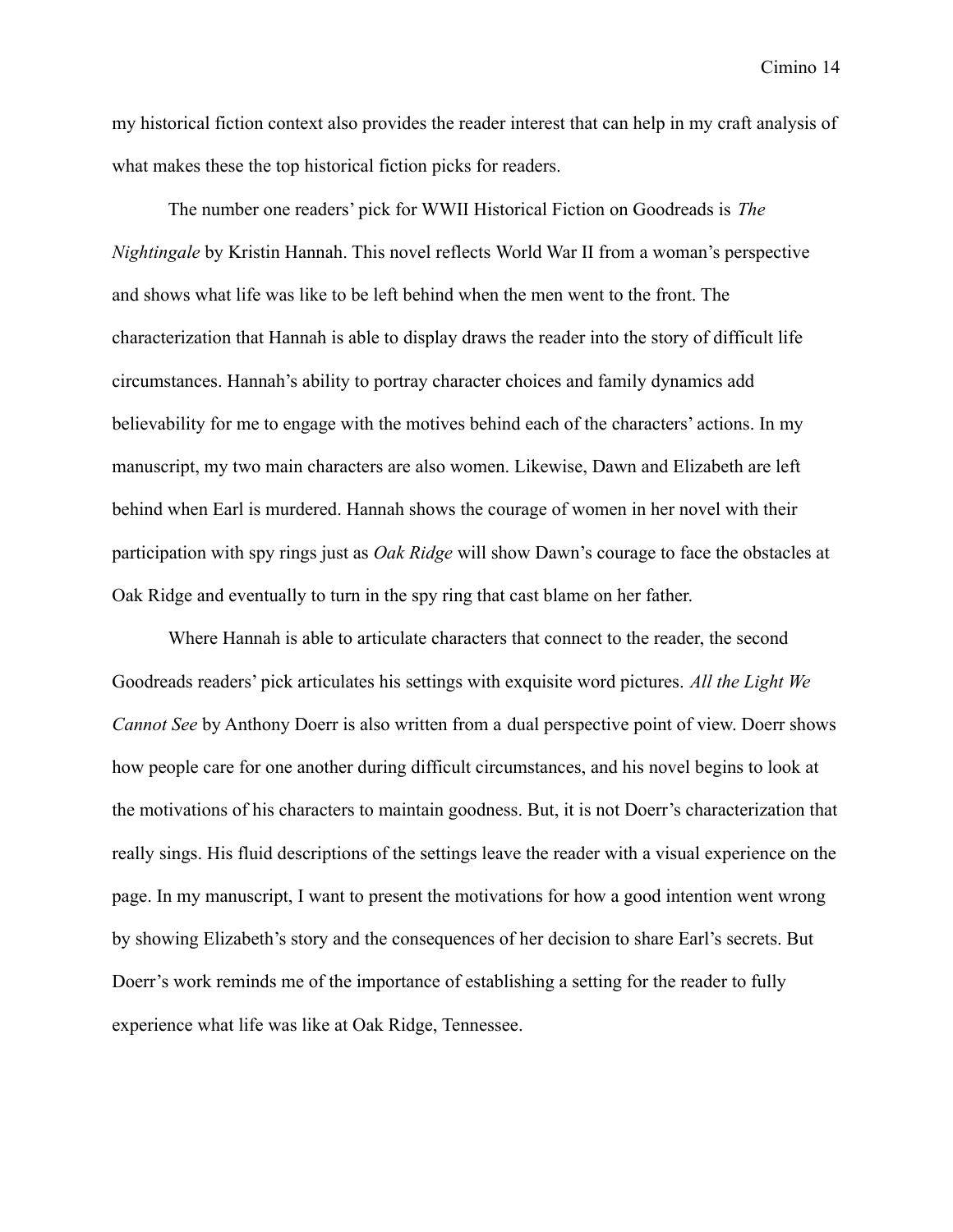The third novel on the Goodreads Best WWII Historical Fiction list is *The Book Thief* by Markus Zusak. Where Doerr's work brings life to the page through setting, Zusak presents Nazi Germany from the perspective of death as the narrator. Death tells the story of Liesel, a book thief who attempts to rescue books from the malicious Nazi book burnings. While initially written for adult audiences, this book has additionally captured the attention and interests of young adult readers perhaps because of this creative narration. This interesting hook inspired me to provide a mysterious element to *Oak Ridge* as well. Beginning the novel with Earl's suspicious death gives the reader something to root for with Dawn's quest. I also use Earl's death as an element of suspicion as the reader hears from Elizabeth's perspective in selected chapters throughout the manuscript just as Zusak keeps the reader guessing how his narrator is connected to Liesel's story. While my third-person narration will not be along the same creative lines as Zusak's, his work reminds me of the need for readers to have a connection to engage with the plot of the story through the narrator.

Overall, the base of literary fiction is vast for World War II historical fiction. There are many titles that tell stories of justice and identity in a time of war. With an eye at particular reader favorites through the Goodreads list "Best WWII Historical Fiction"), *Oak Ridge* utilizes the elements of characterization, setting, and narration that can connect with readers while also providing a historical background for possible further personal investigation about the plants at Oak Ridge and the Manhattan Project in general.

## SIGNIFICANCE OF THE TOPIC AS A CHRISTIAN SCHOLAR

The significance of this manuscript to me as a Christian scholar comes from the themes of identity and justice. In Micah 6:8 it says, "He has told you, O man, what is good; and what does the LORD require of you but to do justice, and to love kindness, and to walk humbly with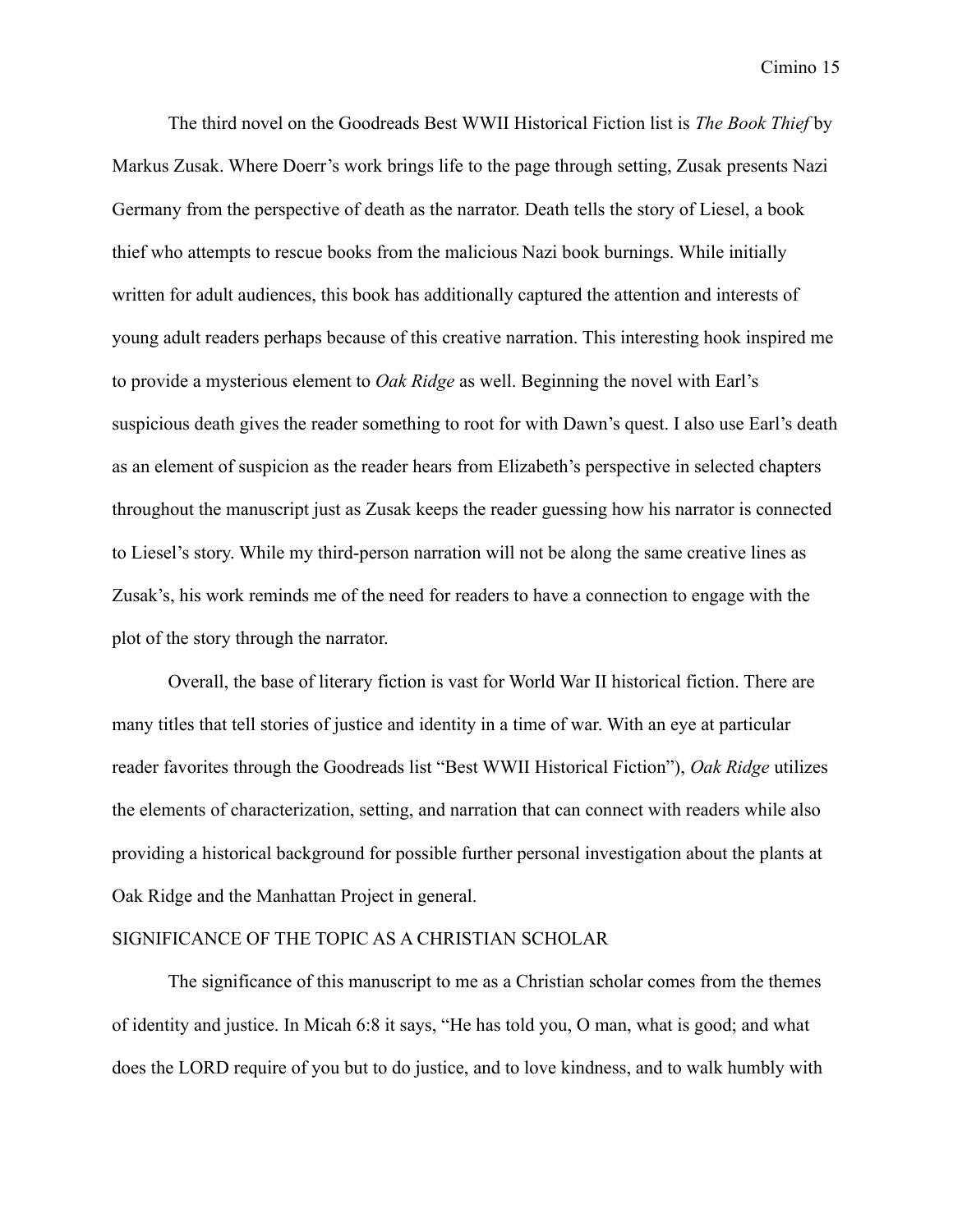your God." I want to see this verse articulated in the characters in this manuscript. Specifically, Dawn's passion for justice for her father will demonstrate what it looks like to do justice. She ventures to Oak Ridge to clear his name at great risk to herself. Along that journey, she learns the values of kindness within the developing community in her dorm apartment. Dawn comes to accept humility in her reliance on that community around her when she is fired and realizes that she cannot accomplish her goal to clear her father's name on her own. In her journey at Oak Ridge, Dawn lives out Micah 6:8 with some stumbles and trials along the way. While *Oak Ridge* is not considered Christian fiction, the basis of these qualities of justice, kindness, and humility are the essential components that transform Dawn's character over the course of the novel. They shape her development into the woman she is becoming. This verse and these traits have personally been a life verse for me. Like Dawn, I have struggled to surrender to their transformational potential, but I am grateful for the continued compassion of God as I learn how to live each of these out through His strength, not my own force.

In addition to justice, the topic of identity is a personally significant topic that arises in *Oak Ridge*. I have wrestled with identity and fully seeing my identity in Christ before other earthly containers. It is easy to identify as a teacher, wife, gardener, or reader. These are categories that are always relatable in the world with expressions of success that can be seen by others. Dawn's own wrestling with her identity in the midst of her cultural expectations mirrors a lot of my own struggle to fit into Christian culture and coming to terms with what that means for me as a woman as well. The final decision to have Dawn step back at the end of this novel and seek greater justice while letting her father's case go unquestioned reflects my own stepping back from more success-oriented identities. Dawn's own choice is in some ways my reflection that our life choices and work is for God alone, not for the praise of others. While Dawn does not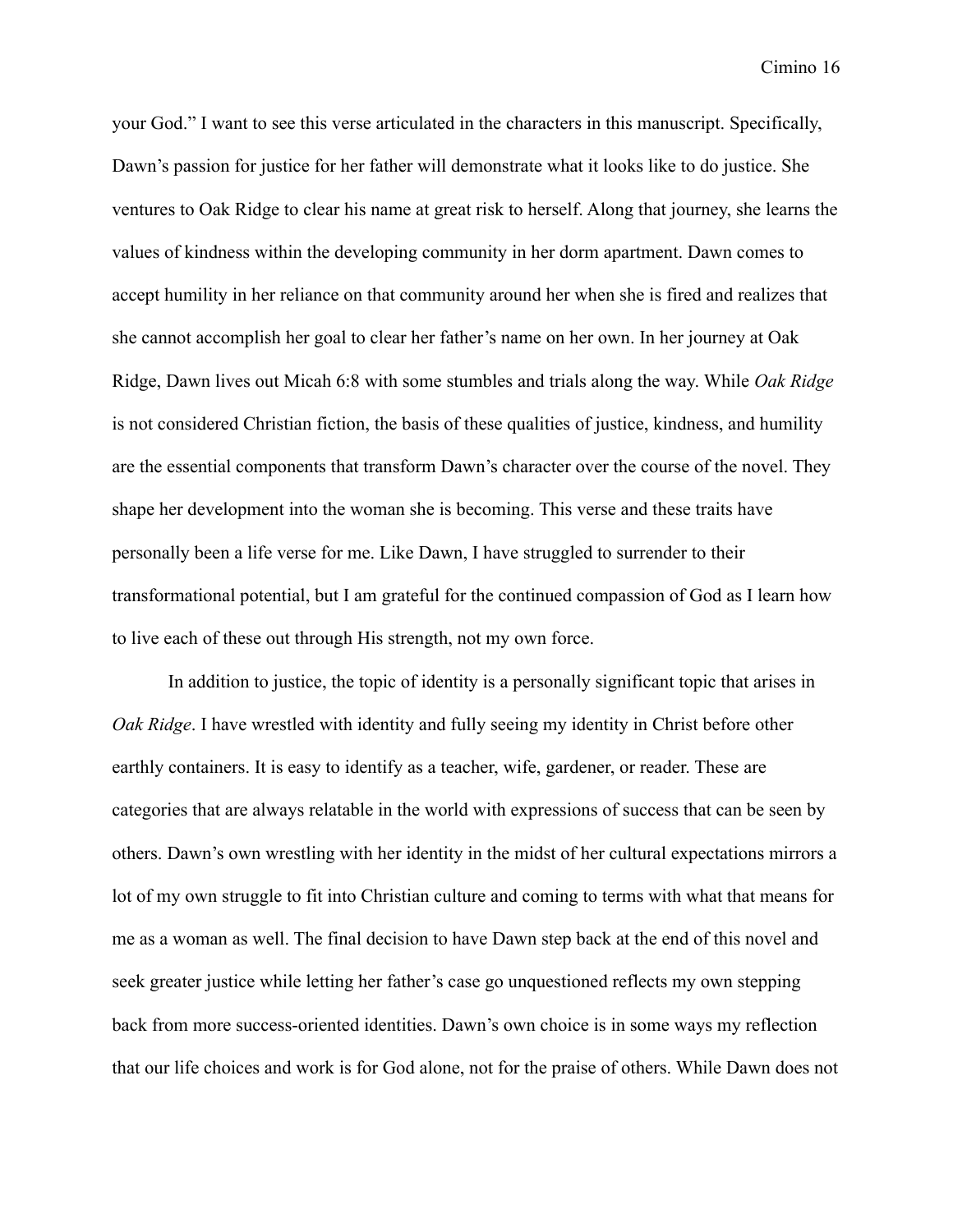specifically ever mention that her choice is made to honor God over her own desires, the root of her decision shows this stepping away from the need for an identity that is favorable or praise-worthy from the outside world. I want this intention to reflect my own stepping away from cultural expectations and stepping toward a life that is honoring and pleasing to God before any other label. Therefore, *Oak Ridge* reflects the deepest motivations of my heart as a believer in Christ to work for God alone and reflect His qualities of justice, kindness, and humility.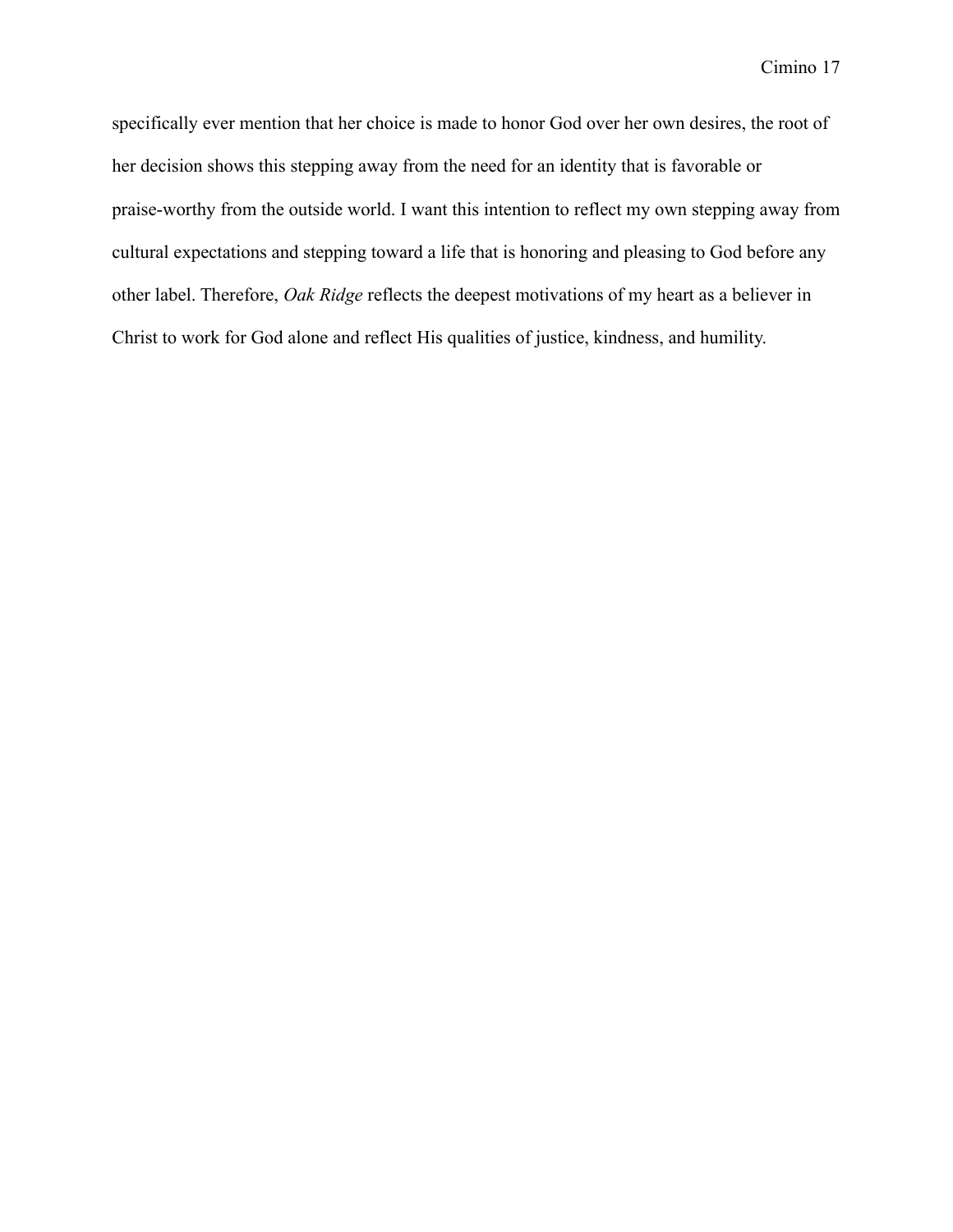# Establishing Believability in Historical Fiction

Reading fiction can offer an escape and an adventure into a new world. Historical fiction faces additional challenges for the writer to imagine events and characters that reflect the reality of a setting and characters present in their time period. Historical accuracy is a standard to evaluate the quality of a piece of historical fiction, but is accuracy or authenticity enough of a container to critique the skills of establishing historical believability in the midst of fictional craft? The challenge of combining the facts of history with the creative craft of a writer establishes an expectation of ethical responsibility to establish the reader in the time period through setting, character, and plot. Rather than relying on historical accuracy as the credential of quality historical fiction, the genre should be evaluated based on an author's ability to establish believability.

## SETTING BELIEVABILITY

Believability is created by establishing a historically accurate setting inspired by real-life locations. Anthony Doerr's novel *All the Light We Cannot See* is placed in multiple settings across Europe, and it is the setting that initially gave him the idea for his novel. It was the Penn Station underground train that initiated Doerr's interest in the problem of communication underground ("Anthony Doerr on All The Light We Cannot See"). He saw a frustrated gentleman who could no longer use his cell phone to communicate, and this spurred Doerr's intrigue in creating situations where communication is both a connecting force and a limitation in his novel. In addition to his underground communication experience, Doerr's visit to Saint Malo places him within a historical town that was bombed by U.S. forces during World War II. These two details, communication and location, converged to create not only the setting of Doerr's novel but the problems and the driving force within *All the Light We Cannot See*. Doerr's short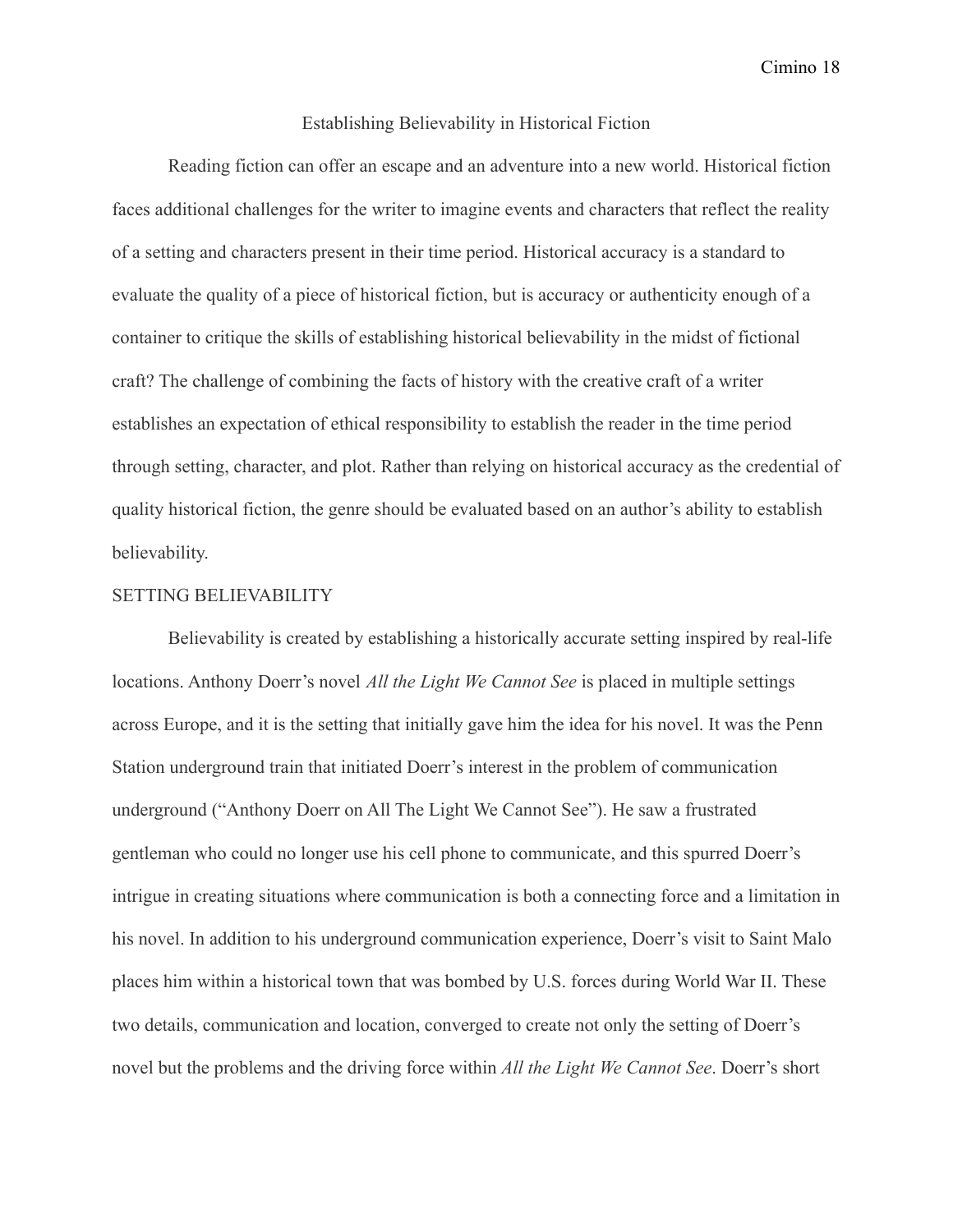and poignant chapter, "Leaflets," reveals this convergence of problem and setting that establishes the context of his novel for readers. Speaking of leaflets, he writes, "At dusk, they pour from the sky. They blow across the ramparts, turn cartwheels over rooftops, flutter into the ravines between houses. Entire streets swirl with them, flashing white against the cobbles. *Urgent message to the inhabitants of this town,* they say. *Depart immediately to open country"* (Doerr 5). Doerr's visit to Saint Malo gave him the outline and the frame for the houses, the ravines, and the cobblestones of this passage. It was a known historical event to include the bomb messages. These details establish the context of historical fiction and allow the reader to gain a context to enter the time period.

What Doerr created is a fictionalized world of characters placed within the confines of a realistic setting. Giving a setting that establishes the reader in the time period is a challenge for the historical fiction author. The evaluation of the success of historical fiction often relies on words like accuracy or authenticity to define how well an author is able to accomplish this task, but are these the only terms of consideration for historical fiction? Saxton, a researcher and lecturer at Australian Catholic University, identifies in her article titled, "A True Story: Defining Accuracy and Authenticity in Historical Fiction," that, "it is impossible to measure the accuracy of every aspect of a text's depiction of the past. The cumulative effect of seemingly accurate details is thus a sense of realism and, in turn, believability" (par. 6), so it is not just the accuracy of the facts in a narrative that matter, but rather the culmination of these facts with the author's craft that creates the believability of a historical fiction text. It is this combination that Doerr is able to create, as an author, by combining a real town with the imagination of what it must have looked like to see bombing leaflets spread through the town that leads the reader to the believability of his novel.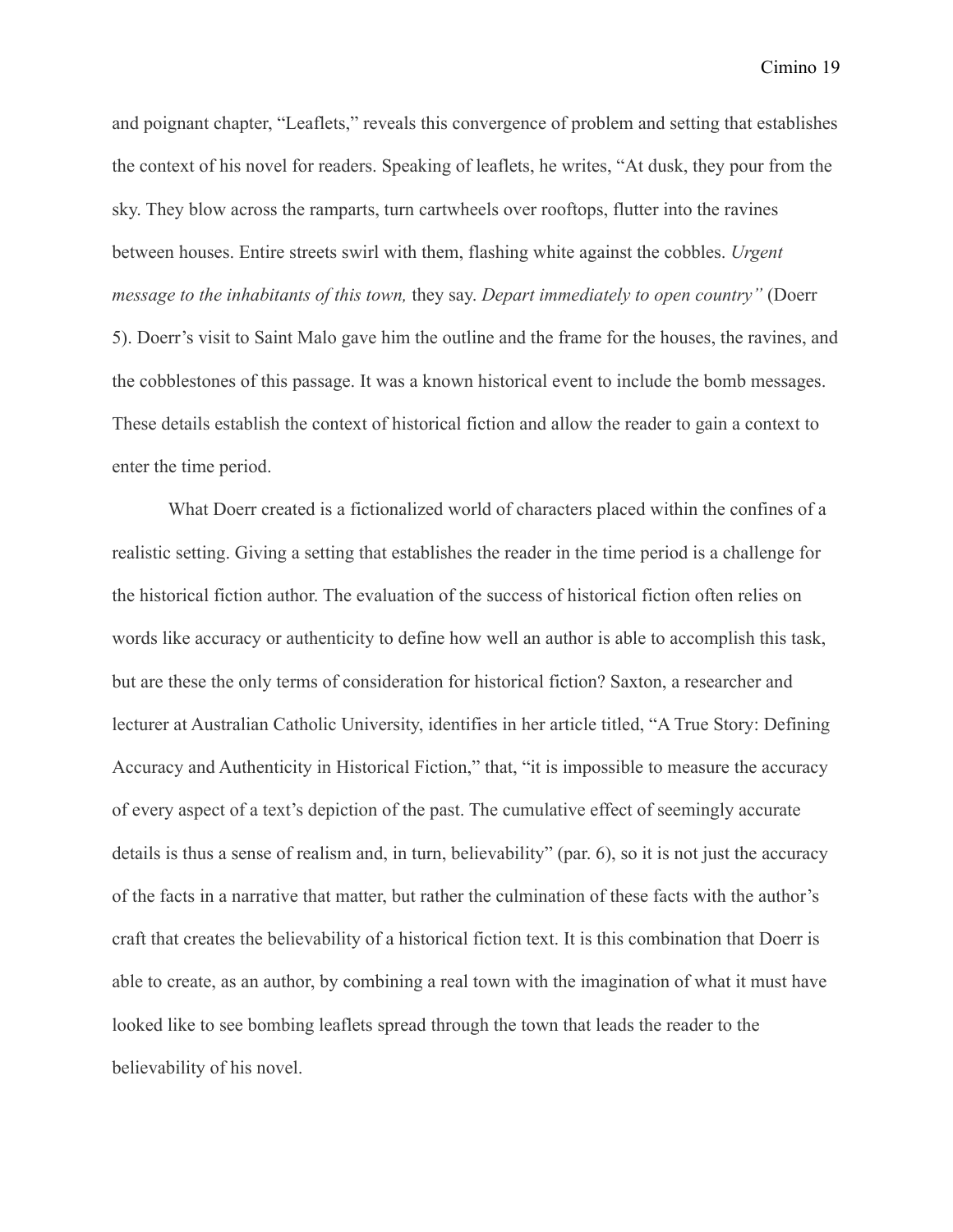However, there are times when the answers to questions of the setting are not available no matter how extensive the research. Bryony Stocker, Creative Writing Ph.D and a historical fiction author herself, evaluates the question of truth in researching historical fiction. In her article, "Don't Lie: A Methodology for Historical Fiction?," she offers the suggestion that, "a gap in the records can result in a sense of a lack in the story which could ultimately be passed from the writer to the reader, so it is the writer's job to fill in any such breaks that might be noticeable within the narrative" (par. 24). This gap that Stocker references is exactly what Doerr does for the reader in *All the Light We Cannot See*. There was not a primary source for Doerr that described a young boy's account of being trapped in a bombed-out building with his radio as his only form of communication. However, this gap in his research is surrounded by the opportunity Stocker references. Doerr could fill in this narrative while maintaining details of the physical location of his setting thus keeping the believability of the story intact. In one scene, Doerr takes the blind main character Marie and surrounds her with the sounds of the city. He writes, "She feels the great granite fist, sunk deep into the earth's crust, on which Saint-Malo sits, and the ocean teething at it from all four sides, and the outer islands holding steady against the swirling tides" (391). Doerr notes no sound recording or primary source that provided the details for Marie's experience here. It was the gap in his research that gave his enigmatic writing style the flexibility to imagine. Doerr represents the responsibility of the historical fiction writer to provide a believable background to place the character to establish the reader's trust, but he includes his own creative interpretation of that setting. This conjunction between creativity and fact supports Saxton's argument that, "neither accuracy nor authenticity relate to the translation of absolute truth onto the page" (par. 33). As Doerr demonstrated, it is the conjunction and the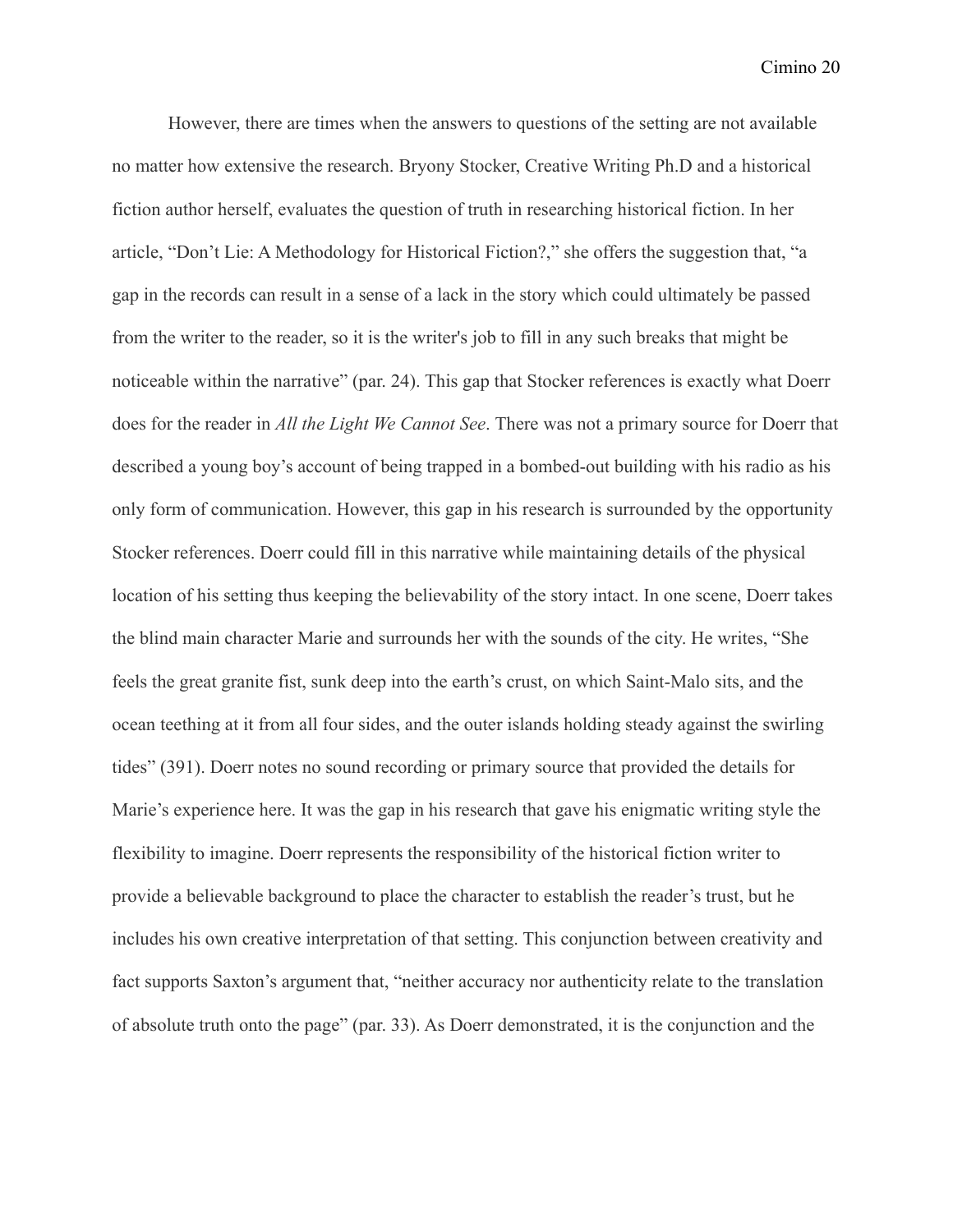combination of the elements of truth with the writer's craft of filling in the gaps that keep the reader invested and believing the story being told.

This juncture is also considered in my creative work set primarily in the plants of Oak Ridge, Tennessee. I began with reading about life at Oak Ridge through texts like Denise Kiernan's, *The Girls of Atomic City*. Kiernan gives five previously untold accounts from women who worked in various positions at Oak Ridge. It is Kiernan's recollection that shows not only the conditions of living at this newly created plant but the reactions of the women who called Oak Ridge home. One woman in Kiernan's text recalls, "Many of the construction workers were living in one-room hutments, each with three other men. And where were the sidewalks and proper streets? Colleen stared in disbelief as she watched women in dresses walk barefoot through the gunk that covered everything within sight, their shoes hoisted high over their heads" (Kiernan 13). This description shows the setting as it existed at the origination of Oak Ridge's plants and provides the historical framework to place the characters of my creative piece. While Kiernan's work offers five different perspectives on the physical location and experience of Oak Ridge, there are many gaps in the story because of the secrecy of the site. A sign at Oak Ridge warned workers of the responsibility of their secrecy stating, "What you see here, what you do here, what you hear here, when you leave here, let it stay here" ("Manhattan Project Science at Oak Ridge"). This sign set up the expectation that this location was made for secrets and left many stories untold. However, these gaps are where the creative influence can inject the craft of fiction to create the believability of this time period.

## ETHICAL RESPONSIBILITIES OF CHARACTERIZATION IN HISTORICAL FICTION

This juncture between the writer's craft and historical fact must be navigated with extra attention to characters as they represent the lives of people who lived through the experiences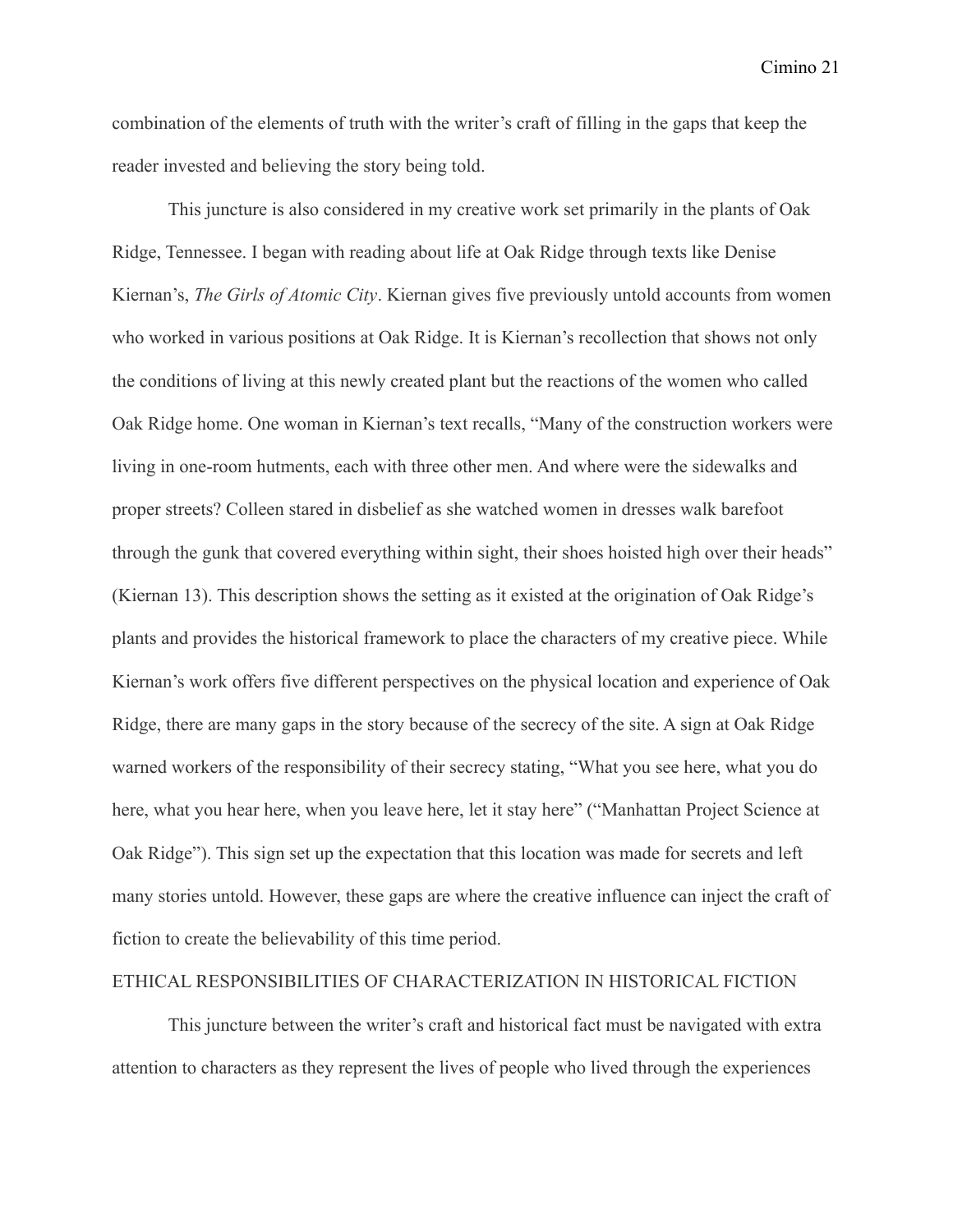and in the places that create the setting of historical fiction. Specifically, the main character guides the reader through the story, and it is the reader's connection to the main character that can create powerful responses to events that happen to them. Historical fiction once again has the added complexity of representing real people.

Character becomes more complex to assess because it digs beneath the mere appearance and details of dress or home. Characterization delves into motives that can be misunderstood by inaccurate firsthand accounts in journals or even absent at all. The gap that Stocker mentions that provides space for the writer's craft exists in characterization, but there is an additional responsibility for the author in filling those gaps with creative details to maintain believability without incurring second-hand trauma for readers and without misrepresenting the real lives of those involved.

Looking at historical fiction examples of characterization provides a few clues to the ethical obligations of characterization in this genre. Kristin Hannah, a historical fiction author, has risen in popularity despite the challenging historical settings and problems she places her characters within. Could it perhaps be the connection the reader feels established in her strong characterization that encourages the reader to enter the spaces she creates, no matter the struggle ahead? For example, in Hannah's novel *The Nightingale*, the two main characters are sisters. They are fictionalized women that Hannah based on "a young Belgian woman who had created an escape route out of Nazi-occupied France…Her story—one of heroism and danger and unbridled courage—inspired me to imagine the women in that world" ("The Nightingale"). This inspiration once again shows the power of filling in the gap. The impetus for Hannah's writing came from the historical existence of a woman of great courage, and it is that same courage that radiates in two very different lives of the characters in her novel. However, that theme is not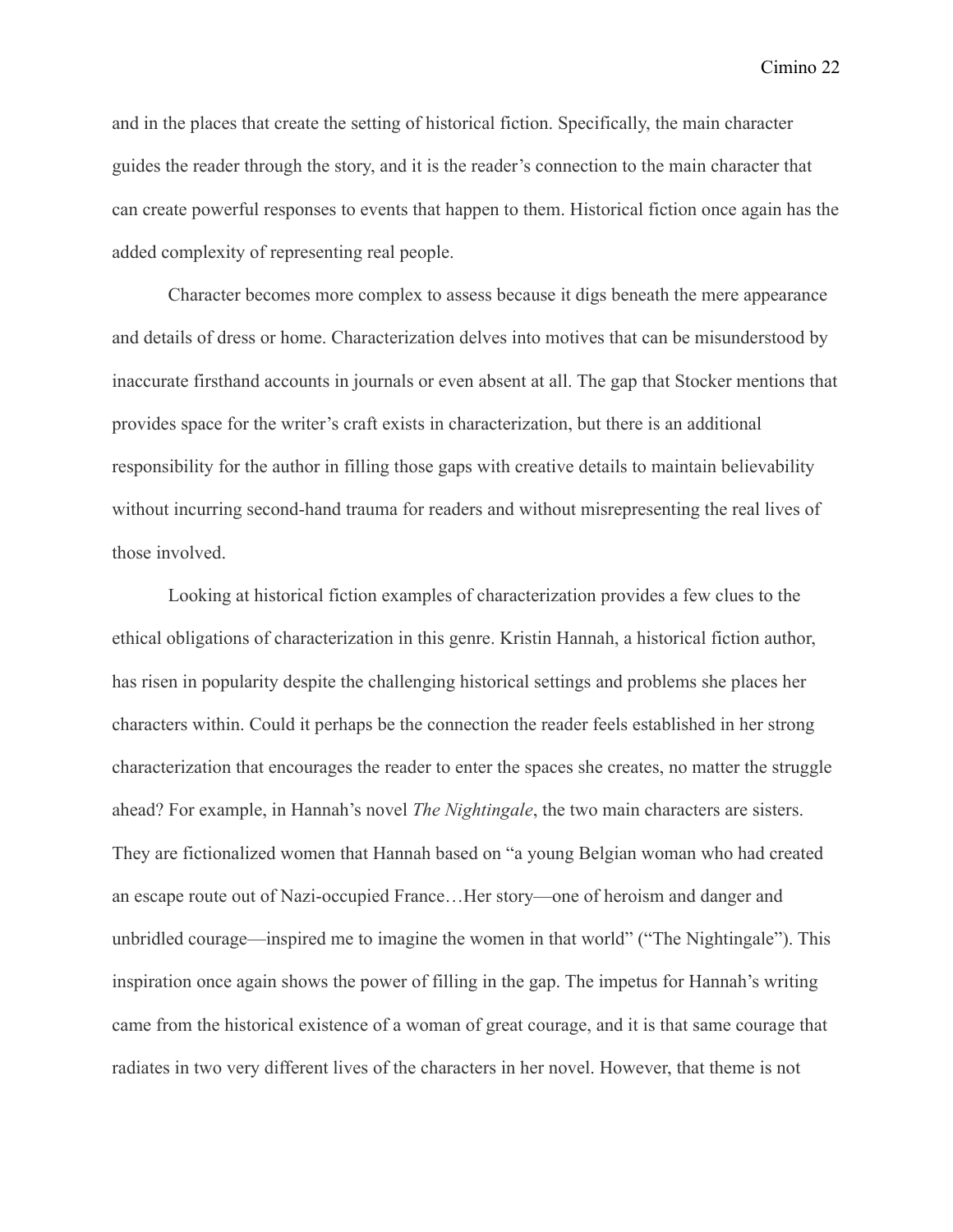reflected in the single details of only one woman's story. Hannah used the facts to influence her characters, just as believability is maintained by the culmination of facts and craft together. Saxton argues that, "in taking the viewpoint of an historic individual, for instance, historical fictions must imagine that person's thoughts, motives, emotions, and the minutiae of their lives. The truth of such details is often lost from the historical record and thus we are unable to assess whether the writer's interpretation is accurate" (par. 6). Once again historical accuracy is not able to fully define a successful historical fiction character. Hannah presented readers with an example of this in her novel with two women who demonstrate the courage of a broader category of women in the world of Nazi-occupied territories. The details of the historical record gave her a starting point, and she filled in those details with believable craft.

While characters can reflect a broad category or even a conglomerate of individual stories strung together into the life of a single individual, there is the ethical concern for how those characters might influence readers. Laura Saxton explores the intersection of biography and historical fiction with her research. Saxton explains in her article, "A True Story: Defining Accuracy and Authenticity in Historical Fiction," that, "there is an inherent tension between representation and truth in historical fiction and we must consider how the explicitly fictional context impacts the representation of the past in these texts, just as we have considered how historian's craft representations in their nonfiction narratives" (par. 31). Here is where the craft of the historical fiction author deviates from the craft of other fictional genres. Saxton explains that authors must consider the impact of the representation of these facts and characters just as a historian must consider bias in their perspective of how they explain an ethical concern. Merely establishing a historical background is not enough with historical fiction. The characters represented must also be believable. What are the rights of that character at the time? How might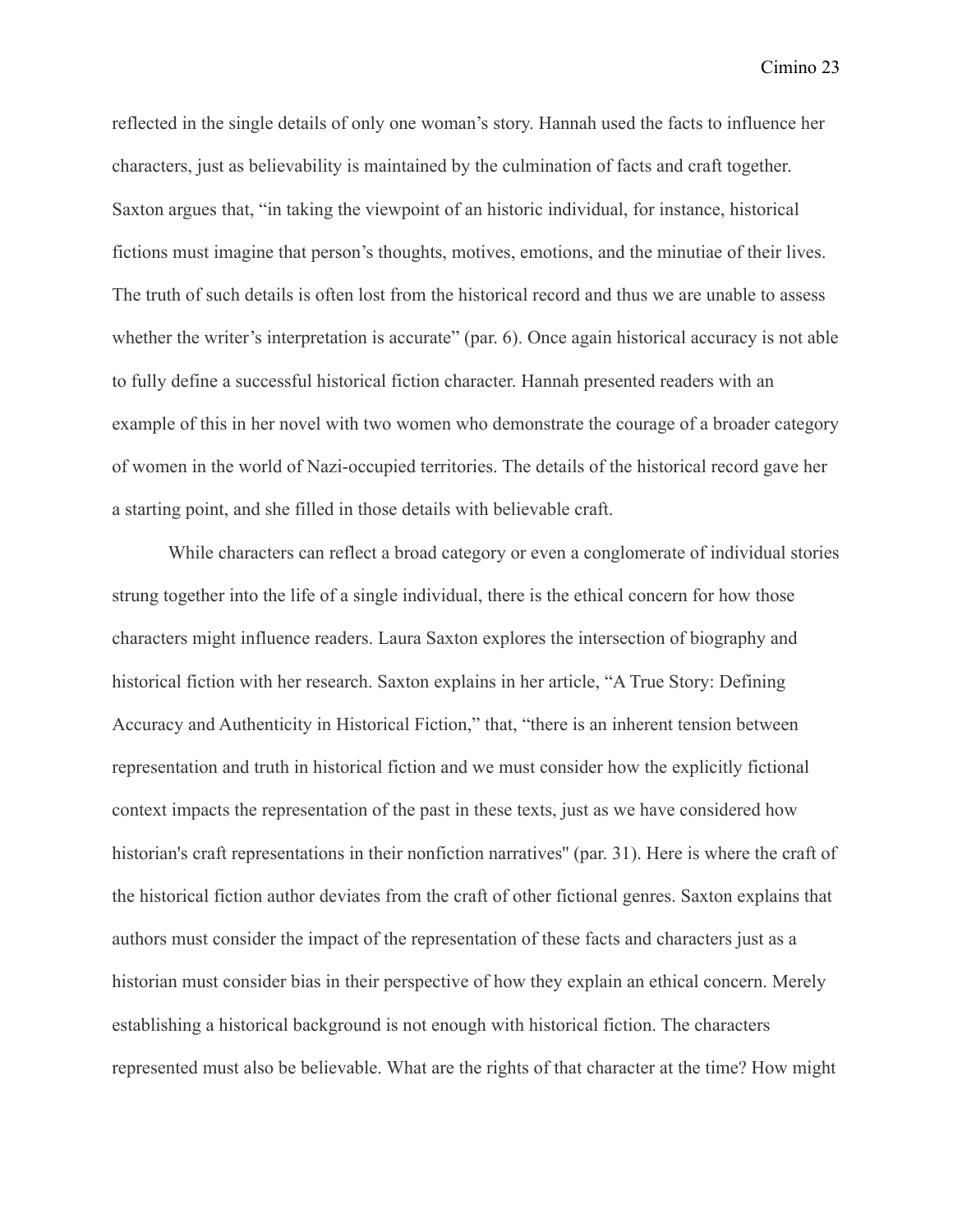the presentation of that character influence a reader's understanding of that time period? Kristin Hannah evaluates these questions for a character and a greater people group in the fictional character Ari in her novel, *The Nightingale*. Ari's mother asks her friend, Vianne, to hide him when Jews were taken from their city to a concentration camp. At the end of the war, Vianne is faced with a heartbreaking situation of giving Ari to a family who will raise him in the context of his Jewish tradition. While Vianne loves and cares for Ari's physical needs throughout the course of the war, Hannah has considered even the religious needs and ramifications for characters placed in the time period contexts of her novel. Phillipe, Ari's relative in the novel, explains to Vianne and also to us as readers what the experience of rebuilding was like post World War II for Jewish families:

> 'You look at the heartbreak of one boy. I am here because of the heartbreak of my people. You understand?' His face sagged, his mouth curved into a small frown. 'Millions of Jews were killed in this war, Madame, *Millions*.' He let that sink in. 'An entire generation is gone. We need to band together now, those few of us who are left, we need to rebuild. One boy with no memory of who he was may seem a small thing to lose, but to us, he is the future. We cannot let you raise him in a religion that is not yours and take him to synagogue when you remember. Ari needs to be who he is, and to be with his people' (Hannah 533).

The character Phillipe speaks of the pain and trauma of an entire generation in his plea to Vianne to raise Ari. The reader mourns the loss for Vianne, for Ari, for Phillipe, and also for the millions of Jews that experienced this same heartbreak. The risk for authors of historical fiction is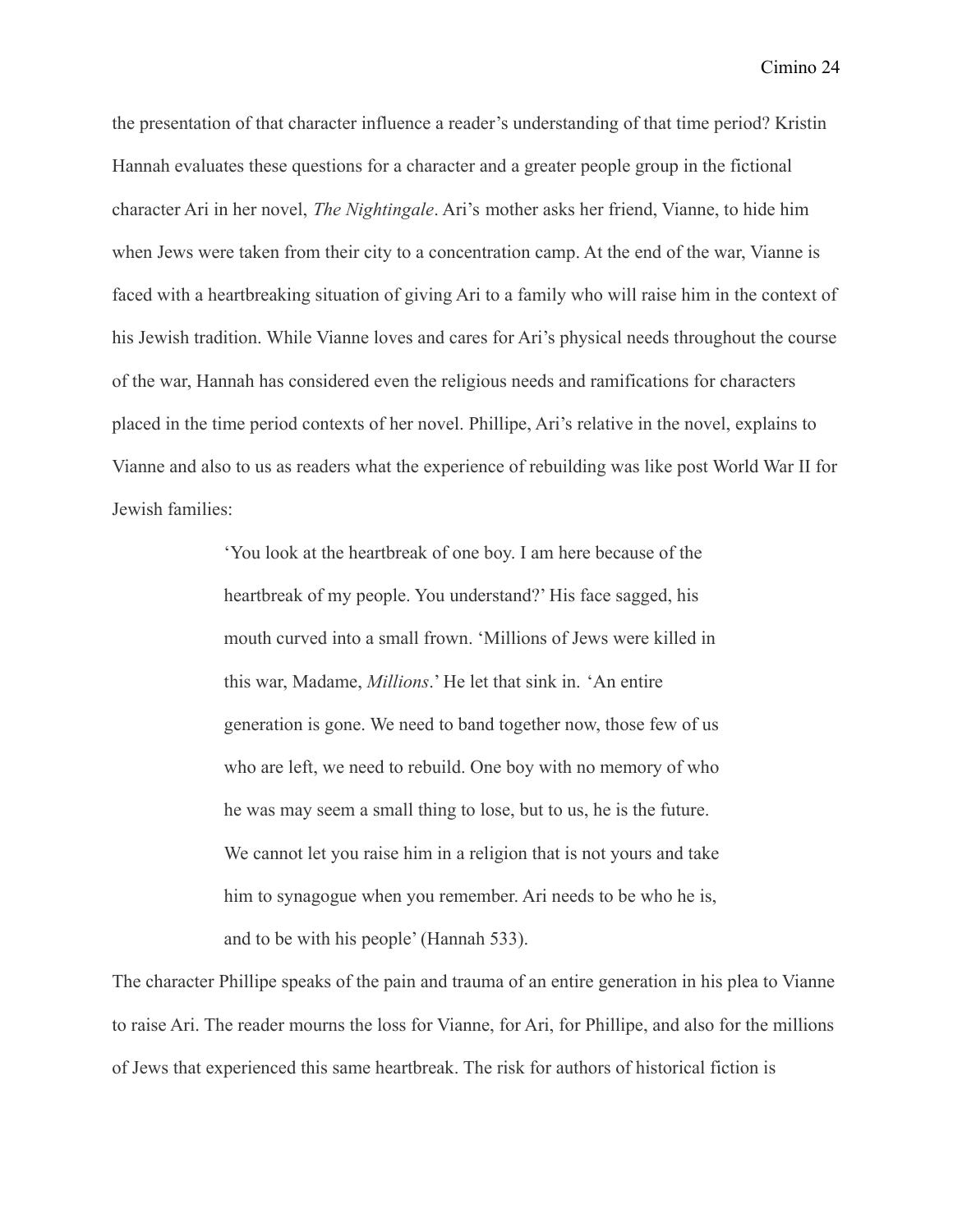potentially villainizing or heroizing a character, and potentially an entire people group, that isn't historically accurate. Hannah navigated this challenge in *The Nightingale* by relying on the creativity of the craft of creating a compelling narrative where the reader wrestles with the choices facing Vianne in raising Ari. These fictional characters stay true to the historical impetus of courage that Hannah was inspired by when writing her novel. There is no specific transcript that inspired this conversation, but the believability for the reader is maintained when history is handled with an eye for potential biases when researching the facts.

Occasionally, the facts of a novel become emotionally traumatizing for the reader. For example, after reading several historical fiction novels where the main characters struggled with food rations and a lack of supplies, I experienced a general pallor when I visited the grocery store. How can we explain this need for so much excess? There was a "book hangover," a moment where the work of fiction impacted me as the reader leaving me changed because of the characters, setting, and plot of a novel. My "book hangover" was connected to the deeper ethical dilemmas that are present in many historical fiction novels and time periods represented. Essentially, my brain has received the traumas present in the text and was attempting to process them through the context of my current world. I have not had to endure any trauma connected to rationing or food stamps; however, my connection with the character brought this trauma into my own experience. This possibility of secondary trauma, trauma not experienced firsthand, is not a reason to avoid teaching specific events or time periods. In fact, the proper handling of the trauma of that time period could help readers form empathy to prevent such atrocities from occurring again. The challenge for the historical fiction author remains to develop the craft tools to help readers process events they witness in literature as well as give writers the tools to maintain ethical responsibility for managing these events with integrity and respect.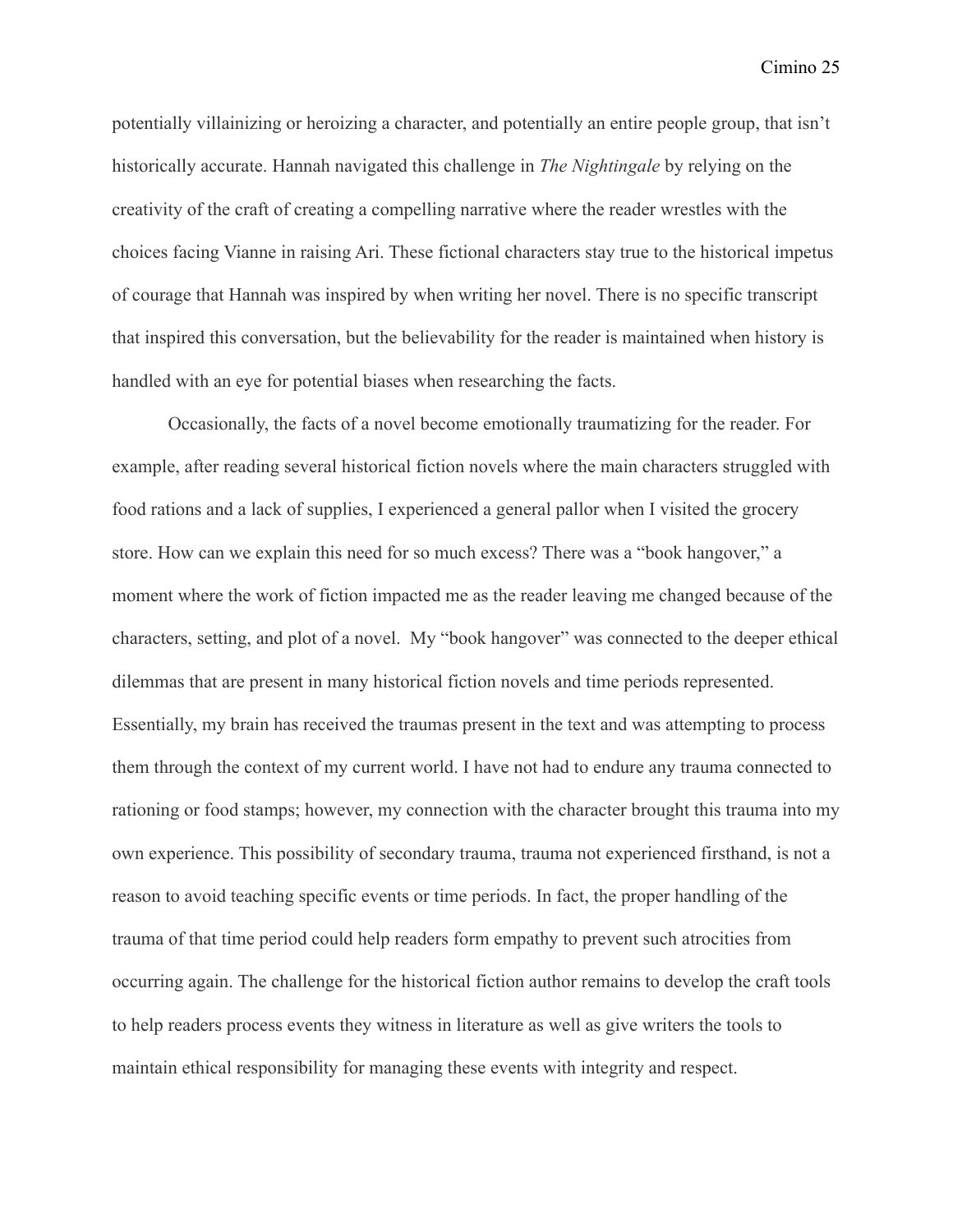The writer Dominick LaCapra has worked to answer the questions of ethical responsibility when managing trauma and history. Debarti Senyal reviews LaCapra's writings explaining that, "rather than seeking a compromise between 'writing history' and 'writing trauma,' LaCapra rethinks these terms in order to envision a hybrid historical practice attuned to the affective, literary and experiential dimensions of history" (par. 1). LaCapra, though not speaking directly to historical fiction writers, shows a connection between writing history and writing trauma. Therefore, when writing about traumatic events, there is a possibility of translating that historical trauma to the reader. One way traumatic events can cause secondary trauma is because of the reader's identification with the main character. Great novels provide readers with a main character they can connect to. We root for the underdog and we desire the fall of the evil antagonist. The risk is when identification with the main character brings about secondary trauma to the reader.

LaCapra's solution to this potential trauma is writing in the middle voice (Sanyal). The middle voice is a distancing agent to separate the main character and the reader. "To counteract this excessive identification with trauma and victimization, LaCapra proposes the "'middle voice,' whose 'modulations of proximity and distance, empathy and irony with respect to different objects of identification' would communicate trauma's troubling effective charge while maintaining the distinction between victims and proxy-witnesses" (par. 5). The middle voice is writing where the subject both performs and receives the action of the sentence and according to LaCapra, this helps to distance the reader from the main character connection. Neither Hannah nor Doerr wrote their powerful novels through this type of narration. Doerr's novel in third-person presented the narration from multiple character perspectives. An older Vianne was the narrator of *The Nightingale* in the introduction and at the conclusion of the novel, written in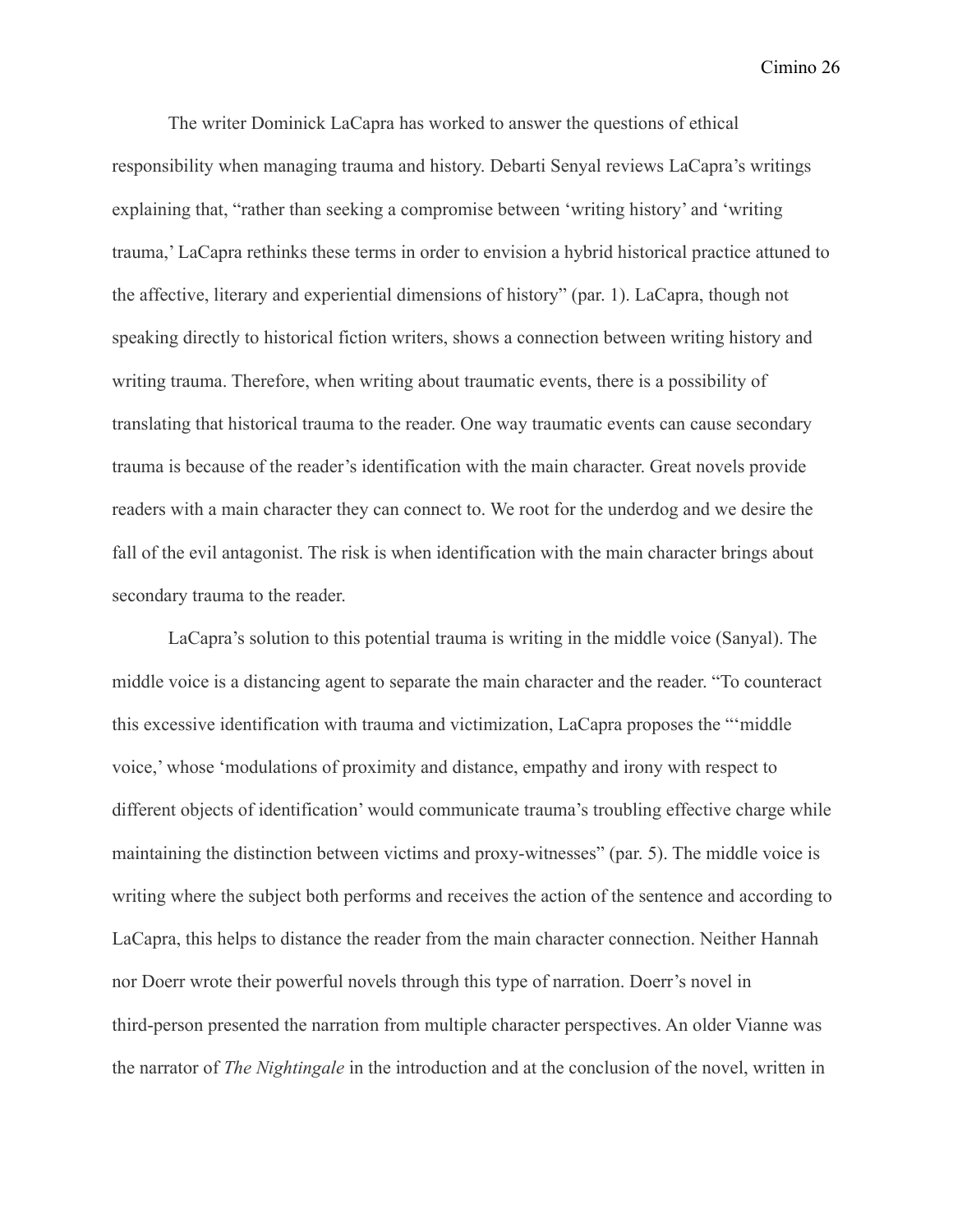first-person to connect the reader closely and deeply to the main character. However, in the midst of the novel's most traumatic events and decisions, the narration changed to the third-person. Perhaps there is a connection here between LaCapra's suggestion of the power of voice and the distance created by a third-person narrator. The proximity of a first-person narrator could intensify the possibility of a secondhand trauma response. Third-person narration may establish an important distinction between maintaining empathy for the victim and identifying with the victim. Sanyal describes this distinction by explaining how "LaCapra further proffers the concept of "empathic unsettlement," an affective response he considers most appropriate to the reception of another's traumatic past … which recognizes the affective impact of another's traumatic history, yet respects its irreducible specificity, and thus avoids conflating empathy with identification" (par. 5). The creation of empathy in response to a traumatic history does not, therefore, need to rely on identification with the main character, but it can be established even with the distancing of a third-person narrator.

Looking at Hannah's novel, *The Nightingale*, both main characters represented the courageous women of World War II, but there were also the traumatic events that occurred to those women because of their historical context. This empathic unsettlement that LaCarpa describes returns to Hannah's main purpose for writing the novel. Hannah wanted to evaluate the expression of love in the context of war ("The Nightingale"). Vianne, the novel's narrator, questions the existence of love after the events she has seen, just as the reader might question goodness after reading about the horrors of history. The third-person narration explains Vianne's revelation at the end of the novel saying, "Love. It was the beginning and the end of everything, the foundation, and the ceiling and the air in between. It didn't matter that she was broken and ugly and sick. He loved her and she loved him. All her life she had waited - longed for - people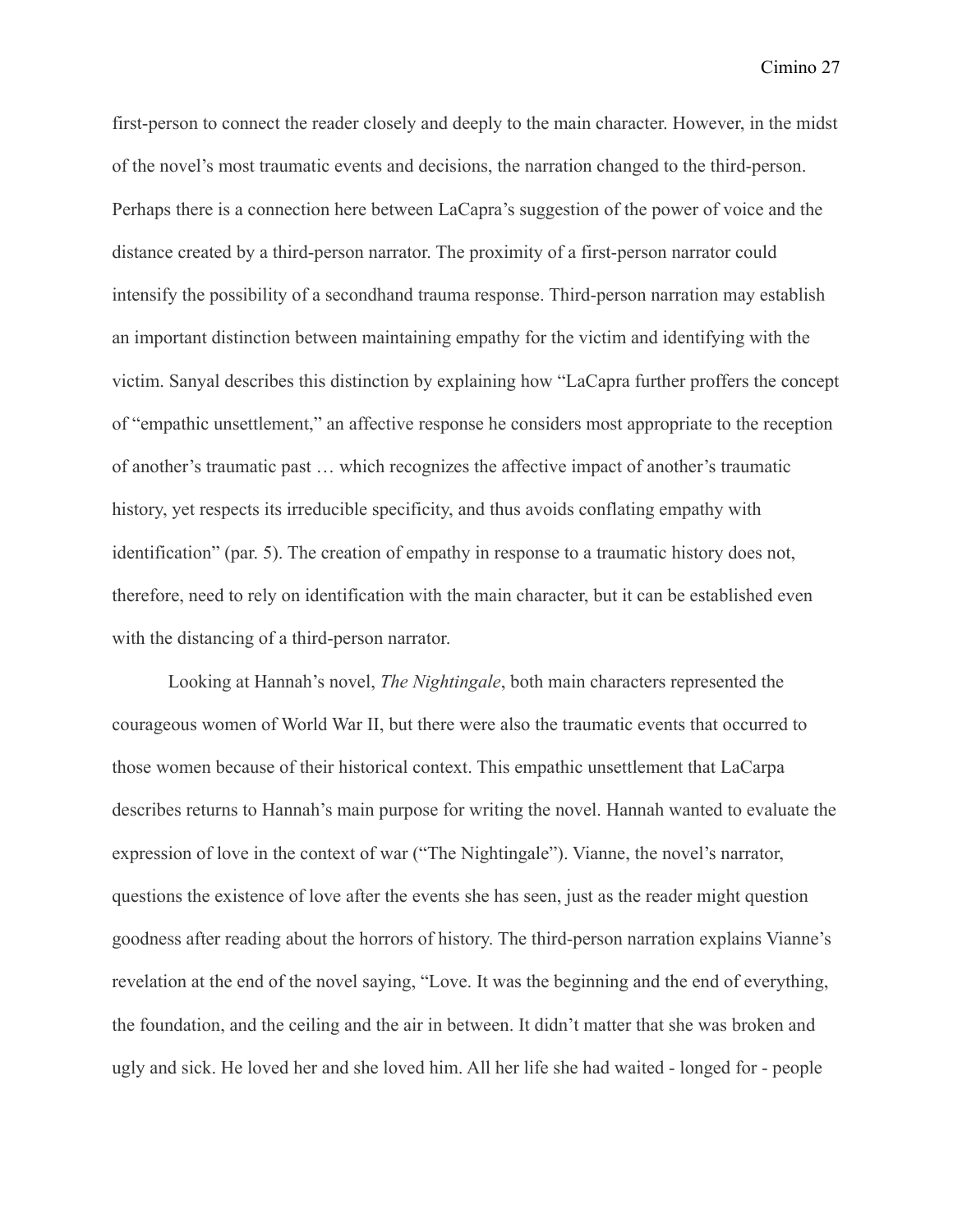to love her, but now she saw what really mattered. She had known love, been blessed by it" (Hannah 551). This response shows a response to the trauma of history. Hannah combines writing history and writing trauma that LaCapra connects. By using a third-person narrator, readers are still left with enough distance to establish an empathic unsettlement that might lead to their own considerations of the events portrayed. At the end of *The Nightingale,* readers are left with the unsettled reality of the difficult decisions that the characters make and the courage demonstrated by the women, but the distance established in using a third-person narrator creates the space for the empathic unsettlement that LaCapra explains. Here is the culmination of creating believability in characterization. Hannah connects the research of real women who made difficult decisions about life and love and family in the midst of World War II with the fictional craft to fill in the research gap to see their possible motivations for life and love in the midst of war. Hannah shows that writing believable characters is not merely an evaluation of what is historically accurate, but that believability is what creates an empathic unsettlement that allows the reader to explore their own thoughts about those events.

In writing my own manuscript, the main character is participating in events that have not historically happened. The setting and context of these events make them possible, but the creative gap has given me room as the writer to establish a character's story that brings the tales of the many workers of Oak Ridge's plants. Placing women at Oak Ridge was itself a unique experience. The Manhattan Project National Historical Park website offers this description of women joining the facility:

> "While the facility at Berkeley had only been operated by scientists, a wartime labor shortage meant that young women, many of whom had just graduated high school, were assigned the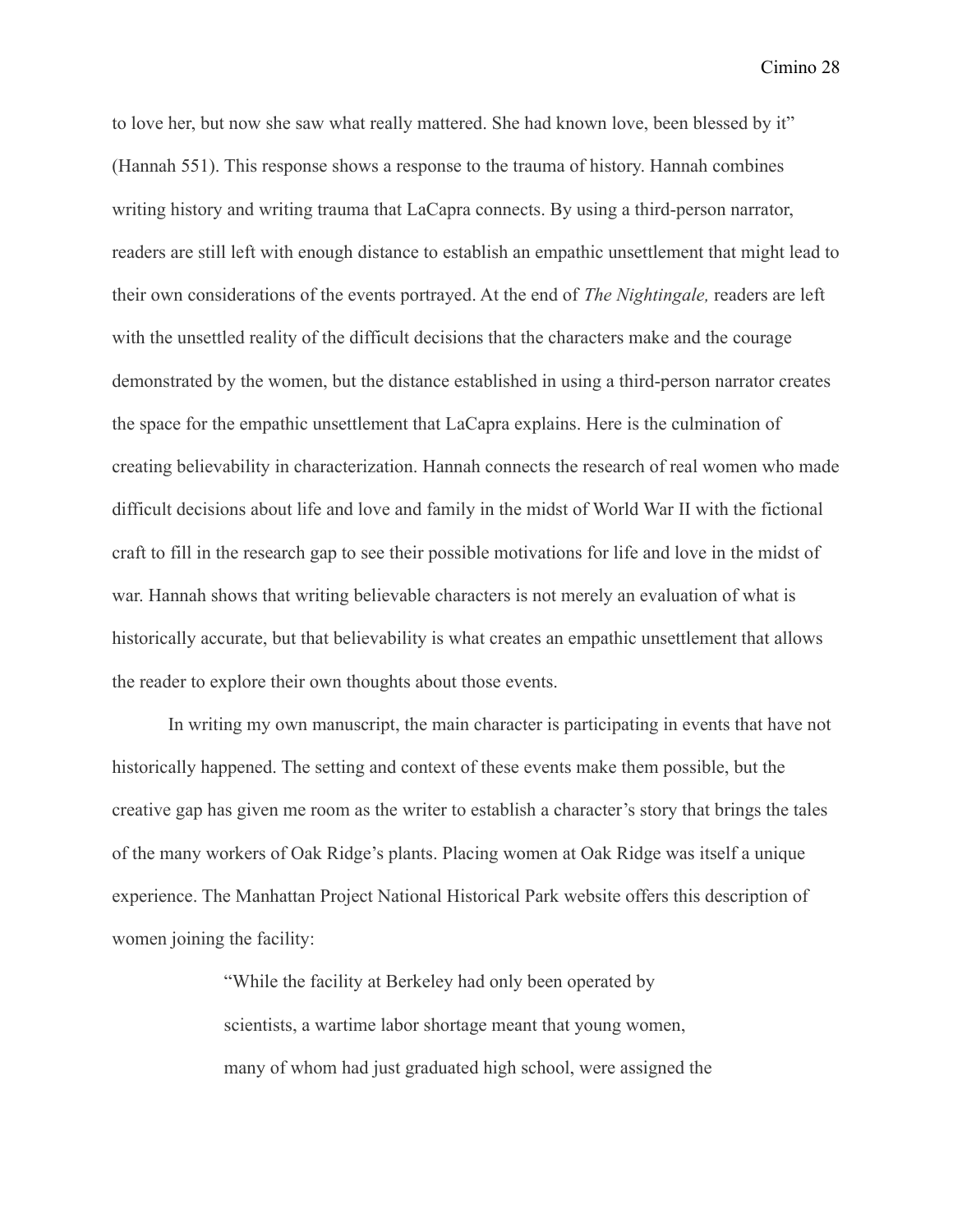task of operating the calutrons, mass spectrometers used to separate particles of uranium, at Oak Ridge, Tennessee. These women, who earned the nickname "Calutron Girls", were vital to the development of enriched uranium, a key component of the Little Boy atomic bomb" ("Manhattan Project Science at Oak Ridge").

Because of the rules about silence at Oak Ridge, these women became part of an unintended psychological experiment of creating a new working town and placing so many workers within its walls. What unintended traumas must have evolved from the restriction to never speak of the work you're responsible for? The importance of work in defining our identity was removed from these women. That role of identity as a woman and as an employee are both concepts that I want to give voice to in my creative piece. I want to engage the reader in their own questions of identity. How do they fit into the world in the context they are placed in? By presenting Dawn's story, I hope to give voice and justice to the voices at Oak Ridge that couldn't tell their stories. Crafting a narrative to give voice to the historical figures of Oak Ridge must combine historical evidence presented from biographies like Kiernan's text and research presented from the National Historic Park resources with the craft of writing the feelings and motivations of those characters to help establish characterization believability.

In creating a basis for the main character's story in my creative work, I returned again to Denise Keirnan's work, *The Girls of Atomic City*, which told the real-life account of women at Oak Ridge. However, the potential fallibility of those accounts should be acknowledged. Michael Bernard-Donals, a professor of rhetoric and culture with a specific focus on Jewish rhetoric, at the University of Wisconsin, Madison, considers the challenge of researching historical traumas.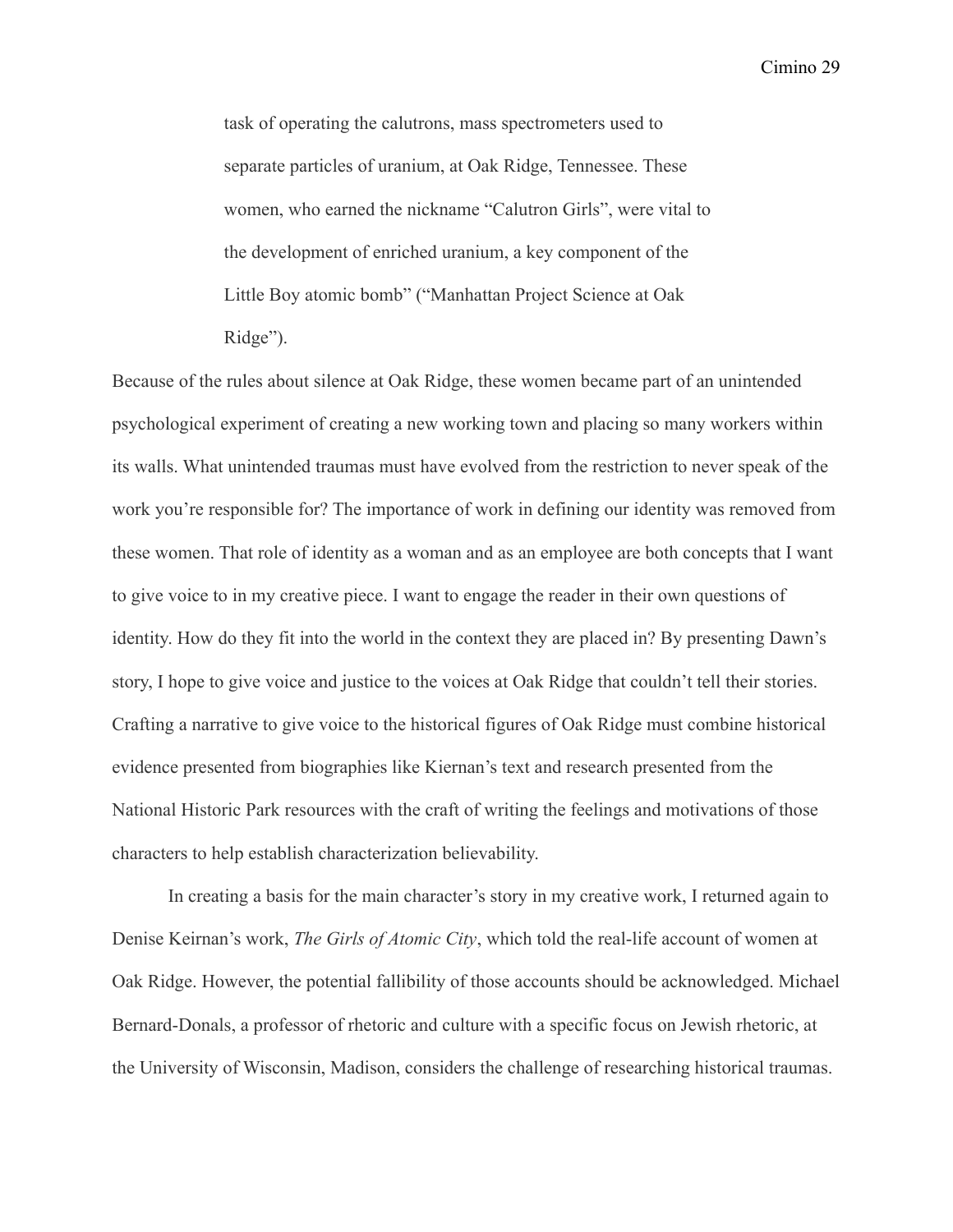He explains that, "testimonial narratives do not disclose history; instead they disclose--where the narrative most clearly shows its seams--the effect of events upon witnesses'"(Bernard-Donals par. 40). Therefore, even a primary source doesn't guarantee historical accuracy. Once again, the historical fiction novelist is faced with the dilemma of accuracy. Accuracy continues to fall short of the requirements of the craft because in reading primary sources, such as testimonial narratives, according to Bernard-Donals, the author is conveying the effect of events more than the veracity of the actual event. Furthermore, "Each encounter with the memory of the event repeats the initial trauma, but by other means--narrative means--that are constantly interrupted by a "gap" of both memory and of experience" (Bernard-Donals par. 40). The previous gap discussed by Stocker leaves a unique opening for the historical fiction author to fill in the historical holes of the setting, the context of the novel. However, here Bernard-Donals establishes a gap that the author must fill from evaluating the memory and experience in comparison to the events of history. Narrative biases must be considered before potentially creating a character that will break the believability of the narrative. This same bias had to be considered in my own work as the basis of this story came from family narratives which left large and emotional gaps that were filled with more potentially fallible first-hand accounts from Kiernan's novel. Returning to the historical setting and including the cultural norms for women at the time helped me evaluate the possible gaps in Kiernan's accounts as well as my own familiar accounts.

#### HANDLING HISTORICAL PLOT STRUCTURES

A return to cultural norms also calls for a return to the timeline of historical events. These events come together for a third craft element of historical fiction, the plot. The plot of the historical fiction novel returns to similar questions posed by the setting. Is the plot historically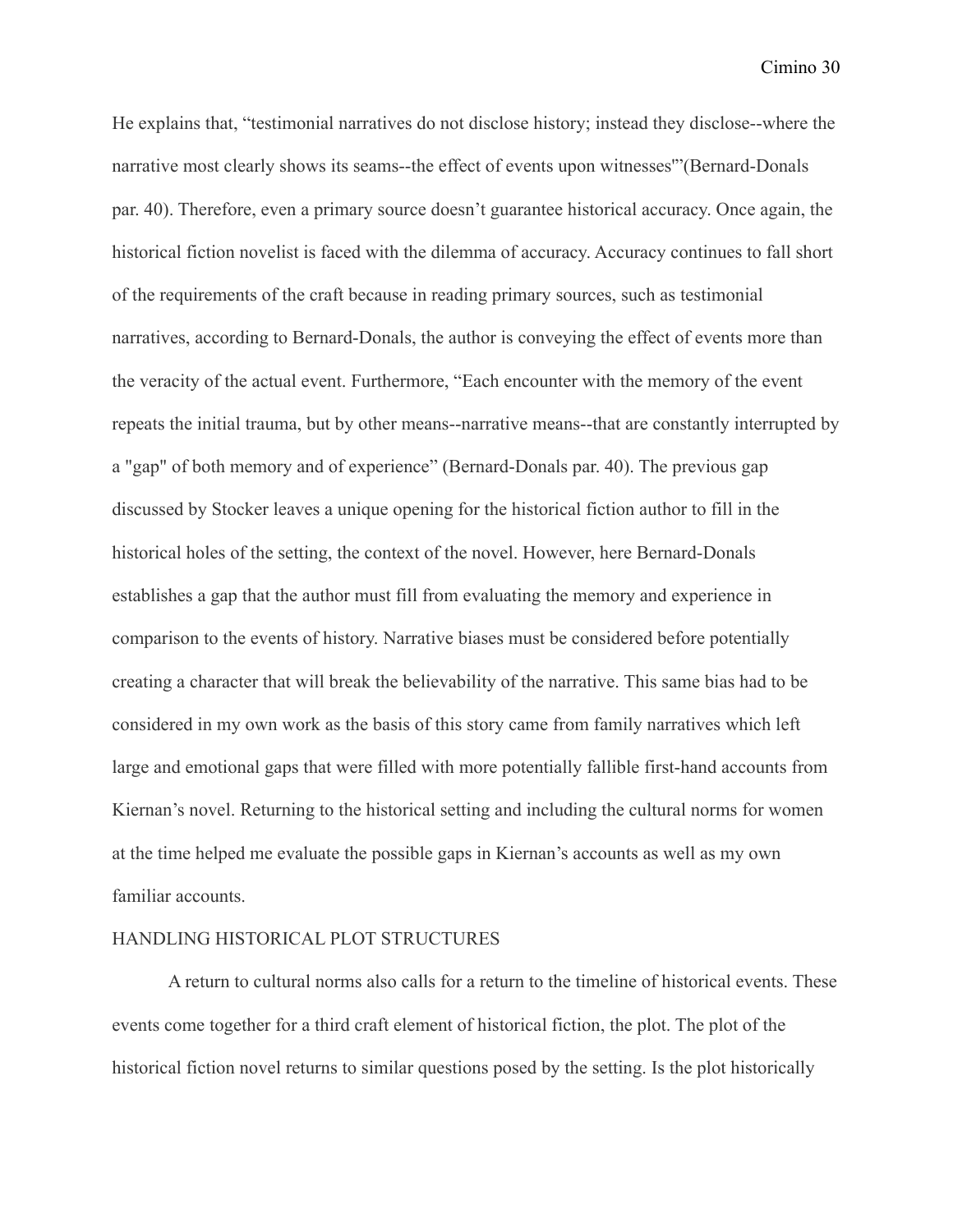accurate? The historical fiction writer faces the challenge of balancing the events of history with the narrative elements of craft. The events of history are clearer to evaluate than the motivations of a character. They can easily be placed on a chronological timeline and evaluated for their veracity. How then, does an author take those elements and place them within the creative craft of fictional pacing and suspense? Does it maintain ethical considerations for a historical fiction novel to deviate from that truth? Again the measure of accuracy alone will fall short for a historical fiction novel. One suggested solution comes from the field of education. Theorists use the term playframe "to describe how small children safely process the interactions with and knowledge of the world around them" (Addey par. 61). If we apply this same term to literary writing, a playframe might encourage authors to address difficult historical events in a manner that allows readers to process them without risk of secondary trauma. Perhaps establishing a playframe as a model to write a historical fiction story might just help authors to bridge the hard edge of facts with the softer tools of fictional craft.

Hilary Mantel, a historical fiction writer, addresses these concerns in her BBC podcast series, "The Reith Lectures." She argues that "detail matters. But there are other things that matter more: pace, grip, shape" (Mantel). Clearly Mantel finds herself on the side of the story, arguing that plot and pacing outweigh the harsh delineations created on a timeline. Both Stocker and Saxton agree with Mantel that there is more to a historical fiction novel than a retelling of the timeline of events. Stocker argues that "alteration is justified by the needs of the narrative. The war is 'what the novel is about,' so extending the timeline just to fit in the full scope of the relationship would arguably impact the centrality of the war experience. There is an implied cause and effect, that may not be so neat in reality, but which the novel seeks to elevate and refine" (par. 15). Here the author is challenged to fill in the gaps to, in Stocker's words, elevate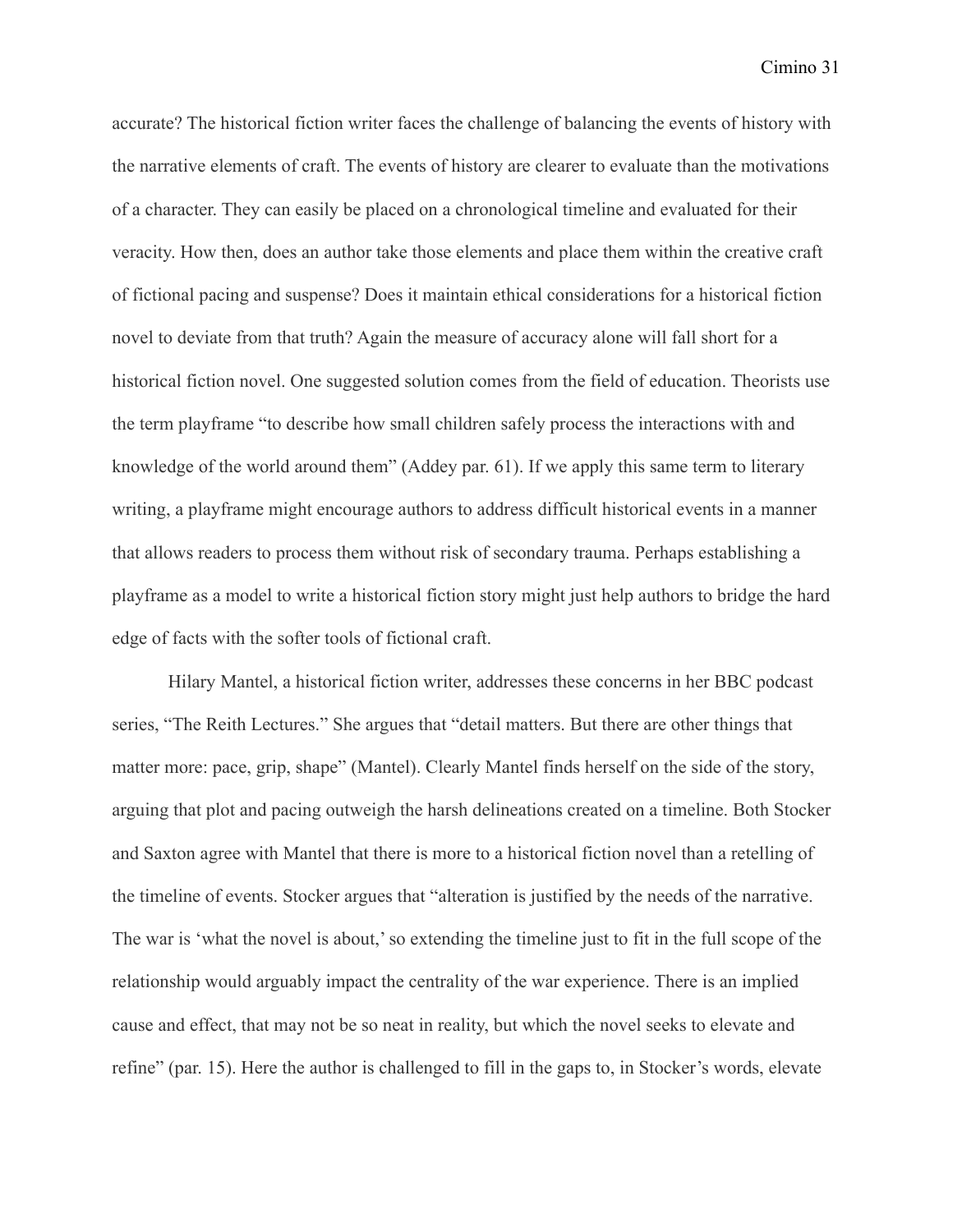and refine history for the sake of the novel. With this in mind, perhaps the guidelines for potentially harsh criticism of a novel's inauthenticity with a historical timeline need to be readjusted. Is a historical fiction novel to be judged based on its veracity or its fictional craft? For this genre, judgment seems to vacillate between both historical accuracy and fictional craft leaving authors in the middle to receive criticism from both sides. Returning to Saxton's idea of maintaining believability might be the juncture that connects the failings of historical veracity with the importance of fictional craft.

Instead, perhaps, historical fiction needs an evaluative standard unique to its genre. Melissa Addey, a historical fiction writer and a writer in residence at the British Library, moves beyond the questions of accuracy in historical fiction, calling historical fiction plot structures a playframe by which to construct the narrative. Perhaps, evaluating historical fiction through the lens of Addey's three playframes, or roles the writer might take to craft historical fiction might give language to the unique craft of historical fiction. Addey's three playframes include: the ventriloquist, the mosaic-maker, and the magician.

The first possible role of the ventriloquist insists on historical accuracy, even going so far as "excluding everything except the statements made by real historical characters" (Addey). Only including historically accurate statements seems to negate some of the evidence previously presented about the role of the author to fill in the gaps in history with the craft. The Ventriloquist might create a novel sounding more like a historical documentary than a Kristin Hannah novel. Novels like Philip Gibson's *#Berlin45* follow this playframe of the Ventriloquist because of Gibson's determination to maintain absolute reliance on historical statements. Gibson places the actual statements of Hitler, Churchill, Truman, Zhokov, Goebbels, and more in the context of an imaginary social media post. Addey explains, "this approach, relying heavily on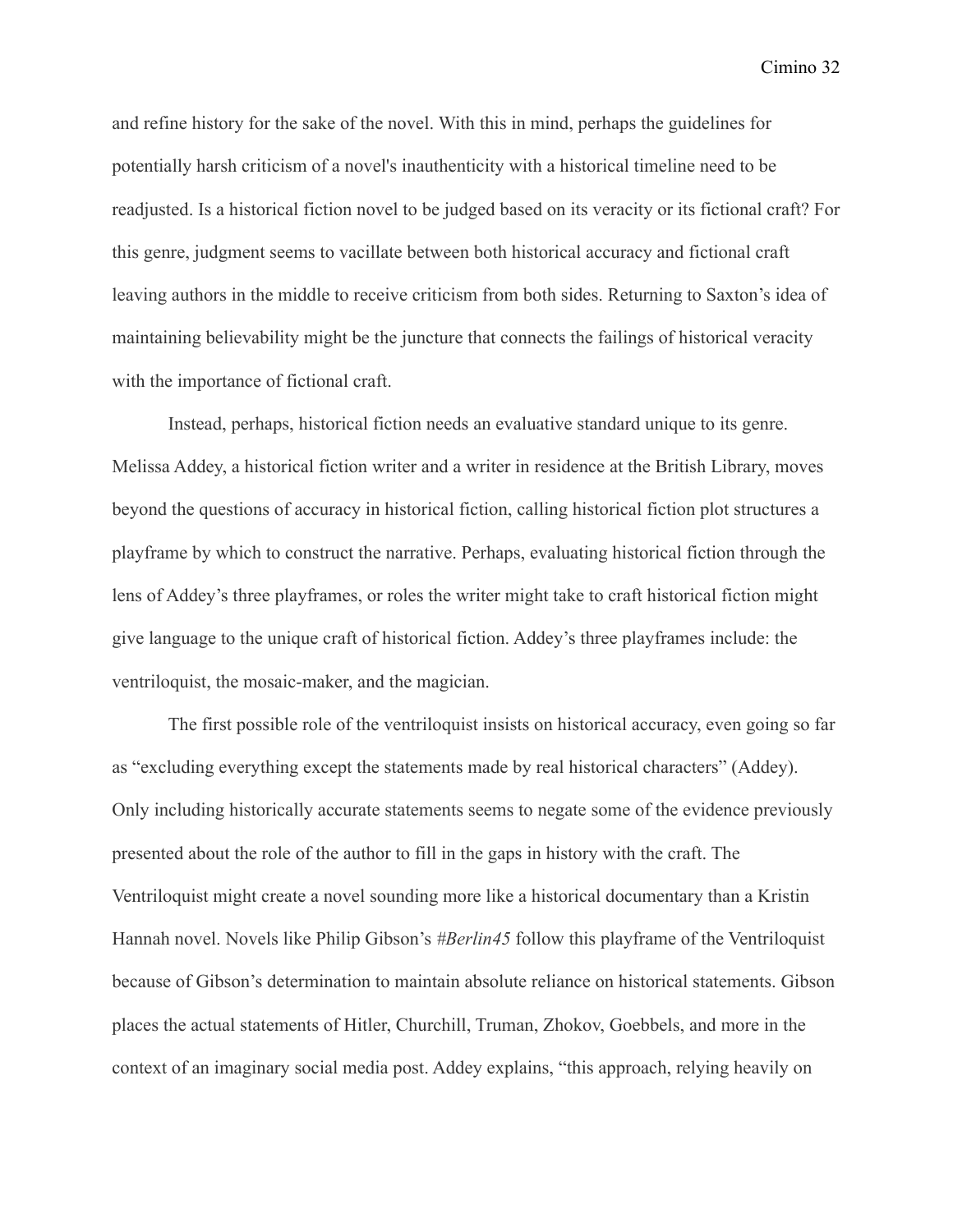fact and minimizing fiction, could effectively remove 'anxiety of authenticity, as regards historical accuracy" (par. 10). However, Gibson's book or others that follow a Ventriloquist format aren't found on the bestseller lists, nor on reader choice lists like Goodreads. Perhaps maintaining historical accuracy is not the only value found in creating impactful historical fiction. Saxton argues for a move "beyond the identification of error and anachronism - an approach that limits the potential of the form - and instead leads us to consider the conditions that shape conceptualisations of the past in the present" (par. 33). Does the Ventriloquist form create the craft conditions that Saxton argues are essential to establish the conceptualizations of the past? In Gibson's stark reliance solely on the words of the characters he included as a ventriloquist playframe, he limited the potential conceptualizations of the past. Therefore, the reader potentially loses the development of empathy because the ventriloquist playframe as a form hasn't given room for empathic unsettlement.

While the ventriloquist relies heavily on the past for the plot, the next role of mosaic-maker established believability by combining history with craft. Addey describes how "the Mosaic-Maker takes the fragments of an incomplete history and adds their own fictional elements to complete the story" (par. 19). This role identifies the gaps in the historical record and begins to fill them in with the creativity of the writer. Both Kristin Hannah and Anthony Doerr are mosaic-makers. They establish believable historical settings to place their characters. They used historical research to discover the motivations of the characters they created. But the gaps that they filled in with their own words rely on the fictional craft that established them as not only effective mosaic-makers, but writers of believable historical fiction. Doerr's words create the picture of Saint-Malo for the reader in *All the Light You Cannot See*: "Streets sucked empty one by one. Each time she steps outside, she becomes aware of all the windows above her. The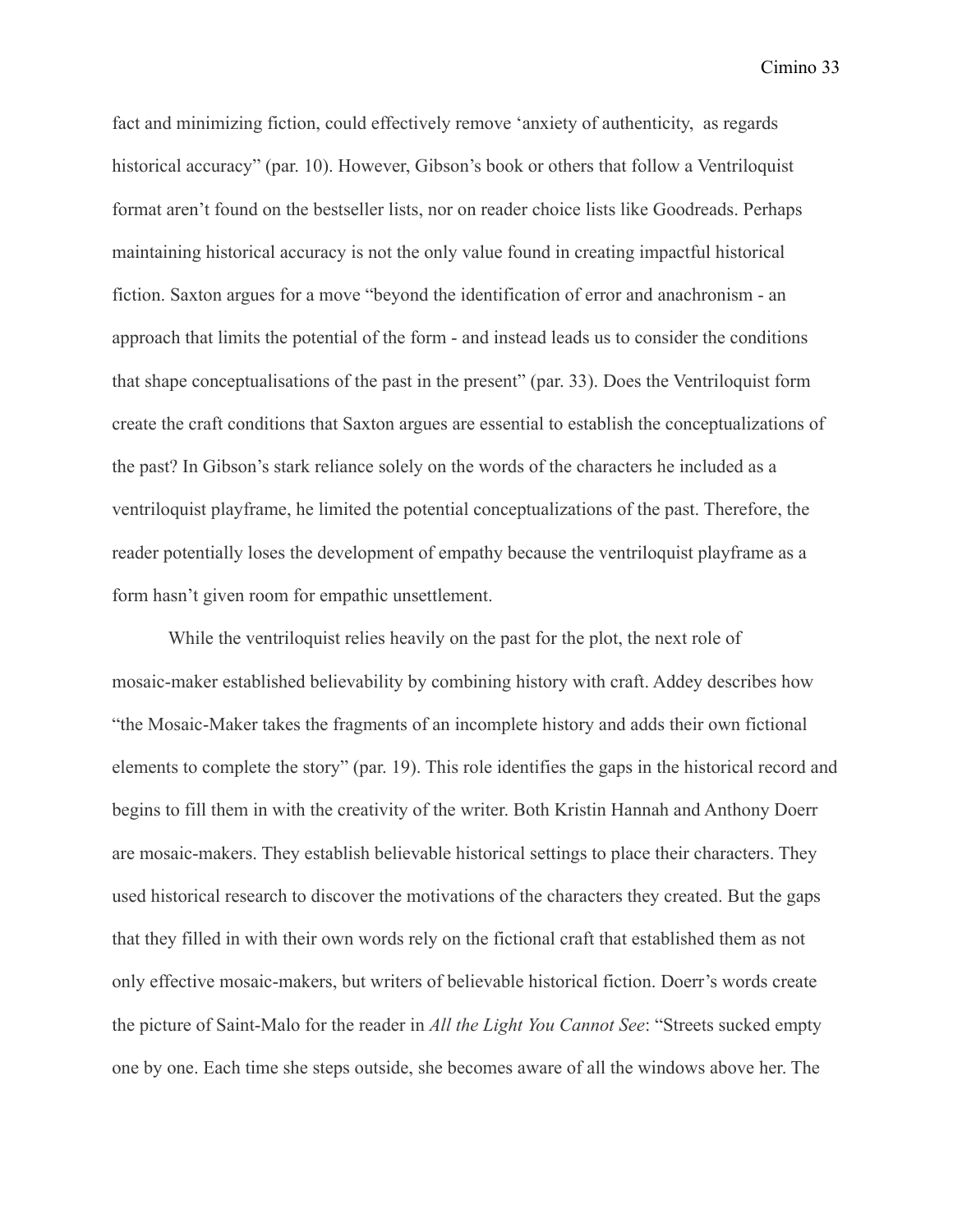quiet is fretful, unnatural. It's what a mouse must feel, she thinks, as it steps from its hole into the open blades of a meadow, never knowing what shadow might come cruising above" (274). Here Doerr describes the experience of the city streets as imagined by Marie, but he also is filling in the gaps of what the town might have felt like during this time period, something that is left to the creative ponderings of an author more than a historical record. Thoughts, feelings, and motivations are all potential gaps that the writer gets to establish that bring a story to life for the reader.

The final role Addey offers is that of the magician: "The Magician relies on the reader's 'willing suspension of disbelief' to more deeply explore an issue or topic placed within a historical setting" (par. 50). Here Addey discusses the use of magical realism to help the reader address the issues present in the text. Markus Zusak's *The Book Thief* brought death into its story as a narrator. Zusak's introduction to the novel includes this passage narrated by death itself, "[T]he subject I am telling you about tonight, or today, or whatever the hour and color. It's the story of one of those perpetual survivors - an expert in being left behind" (Zusak 5). It is not until later in the story that the reader discovers this curious narrator is Death. The reader is left at the end of the novel with this final revelation, "A LAST NOTE FROM YOUR NARRATOR: I am haunted by humans" (Zusak 550). Here is an example of Addey's magician in full form reminiscent of a narrator found on the pages of a magical realism novel. Death guides us through the story and perhaps maintains an even better distance than LaCapra's middle voice recommendation to help a reader form real empathy for the events of the past. Addey explains that the Magician gives more room for a deeper exploration of a topic showing the possibility of a narrative in helping to process the trauma of a past historic event. Addey describes the use of playframes as a tool for children to process the challenges of their world.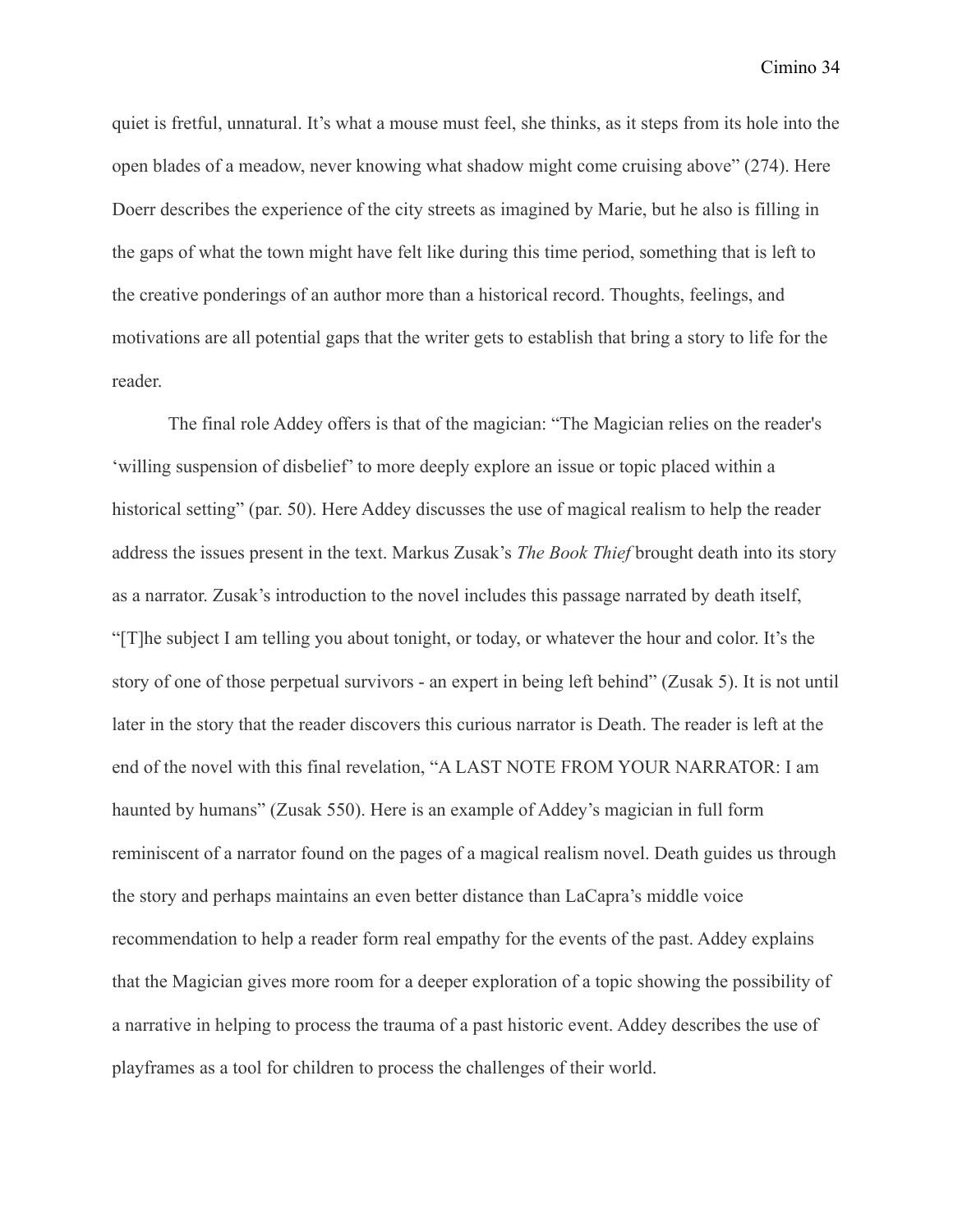Traumatic eras or settings seem to prompt the use of childlike literary forms, such as magic realism and fairytale/fable/folklore-style tropes. Perhaps this device better prepares the reader to engage with the reality contained within the text, which may change over time and with greater understanding" (Addey par. 59).

Here Addey explains that the use of the Magician as the playframe to articulate historically difficult events will actually help the reader to process them. Addey also alludes to the possibility of this playframe to engage the reader with the reality found in the text, perhaps creating the empathic unsettlement that LaCapra describes. By using the playframe of the magician, the outcome of a greater understanding of an event is possible. This greater understanding could lead to a greater empathy for traumatic events from the past as the reader engages with the characters and events through this creative playframe.

Despite its powerful potential, this playframe is not measured in its validity nor its accuracy, but rather in the craft of the writing. Zusak's reliance on death as a narrator has invited many readers into death as a theme and the challenging implications for survivors of the Holocaust. Perhaps these implications return to Hilary Mantel's assumption that the historical fiction narrative is still very much a narrative, with the importance of plot, pacing, and suspense preceding the importance of the specific timeline of events. Even with keeping an eye toward the plot over a historical timeline, Zusak's novel showed that the magician playframe still engages the reader to consider the historical events and choices presented in the novel.

The playframe for my manuscript, *Oak Ridge*, falls more closely to Addey's description of the mosaic maker. As a mosaic maker, I am tying together the threads from family lore and the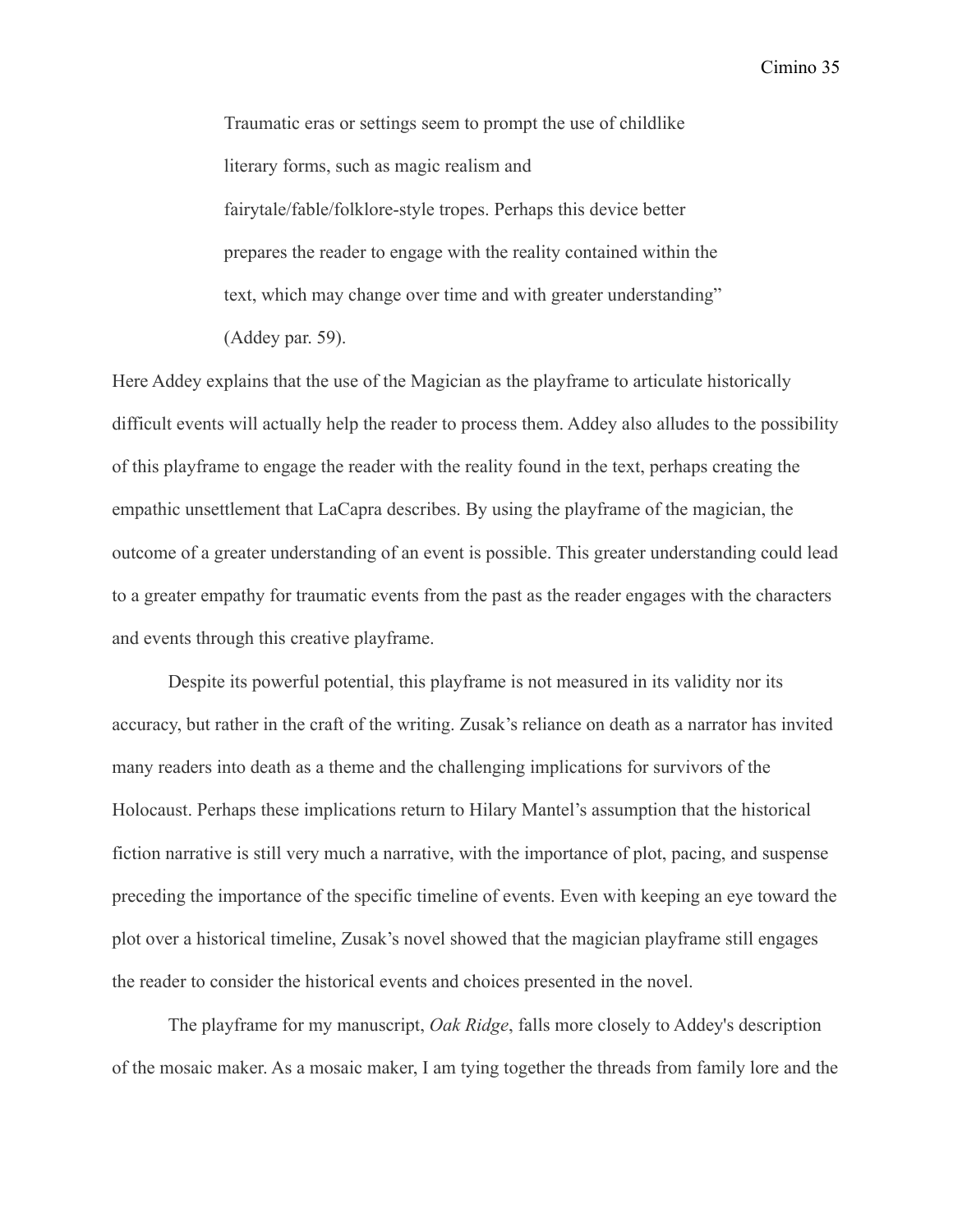research at Oak Ridge surrounding the spy, George Koval, who successfully shared the plans for the atomic bomb with Russian intelligence. Koval, codename Delmar, was born in the United States but left for Moscow with his family during the Great Depression ("George Koval"). When in Moscow he was recruited by the GRU and sent back to the United States where he completed training in electrical engineering. With this degree, Koval was hired at Oak Ridge's facility as a health physics officer, a position that offered him top-secret clearance. "Over the next several months, Koval passed secret information about Oak Ridge's nuclear facilities to a Soviet contact known only by his code-name, 'Farraday'' ("George Koval"). My research of Koval's story has joined together with my own great-grandfather's experience of working at Oak Ridge. I have had to rely on the testimony of others in order to piece together the mosaic of being at Oak Ridge. The plot of my creative work is inspired by Koval's treason but takes creative liberties to place another man who is falsely convicted of the crime into the mix. Koval's conviction does not come until years after his employment at Oak Ridge, but in my novel, the main character is seeking justice over her father's conviction and uncovers Koval's connections. In order to prevent unnecessary criticism about the historical inaccuracy of such a timeline, as a mosaic maker, I have decided to change Koval's name. The newly fictionalized spy of my novel is similar to Hannah's own character-inspired events in *The Nightingale;* the real-life existence of Koval has inspired the spy ring that will engage readers on the pages of my manuscript. While the mosaic maker might not offer the same powerful processing possibilities of the magician playframe, it still brings the reader into the creative possibilities of historical fiction and can create the empathic unsettlement of how they would address the issues of spying and national allegiance during the historical setting of life at Oak Ridge.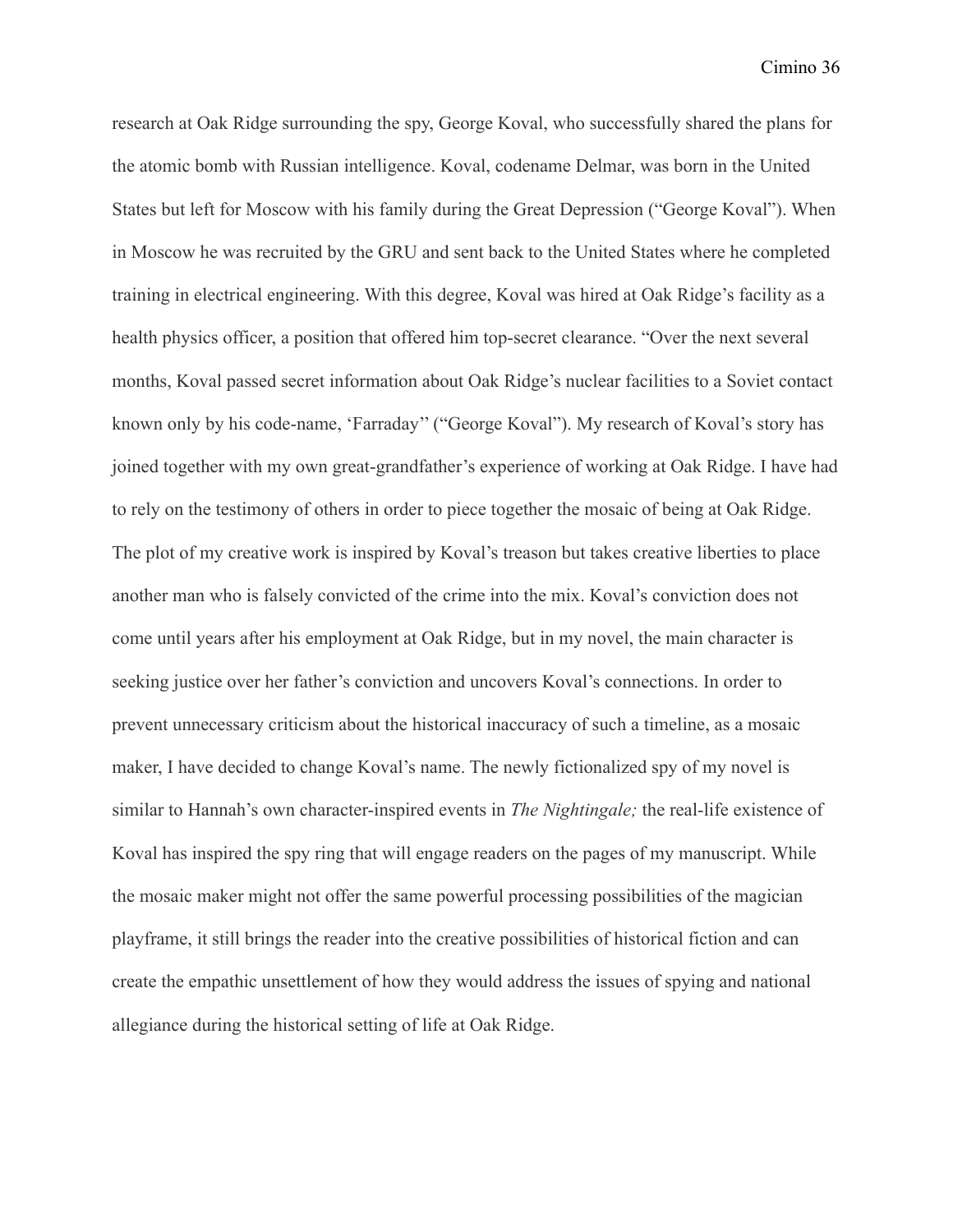All three playframes extend beyond the rigid boundaries of a historical timeline demonstrating that historical accuracy alone cannot create a historical fiction novel. As seen in the research above, the setting holds most closely to a definition of historical accuracy to establish the believability that brings the reader into the world of the characters. However, it is the gap in the historical records that allows the craft of the author to enter into the story to establish a setting that extends beyond what a diary or picture might portray.

This created setting is then extended to the characters. As shown through Hannah's novel, *The Nightingale*, characters are oftentimes based on real-life people. The responsibility lies with the author to navigate the reliability of first-hand accounts to create believable characters, not villainizing nor heroizying the wrong characters. By handling real-life accounts with intentional integrity, the author has the potential to create space for the reader to develop empathy for the events of the past, called empathic unsettlement. This power to change perspectives must be handled with caution to prevent any potential second-hand trauma which might occur when addressing challenging events of the past.

The characters and the setting combine to form the plot within a historical fiction playframe, such as the ventriloquist, mosaic-maker, or magician, to connect the reader to the events of the past. These playframes move beyond the question of accuracy to set a standard for historical fiction that combines the art of the craft of writing with the historical responsibility of the time period.

My creative work establishes believability through the setting of Oak Ridge, Tennessee, through characters that expose the trauma of life in a newly formed plant through a mosaic maker playframe that weaves multiple threads of history together. The creative work will guide readers through the topics of identity and justice through the lens of this time period. The aim of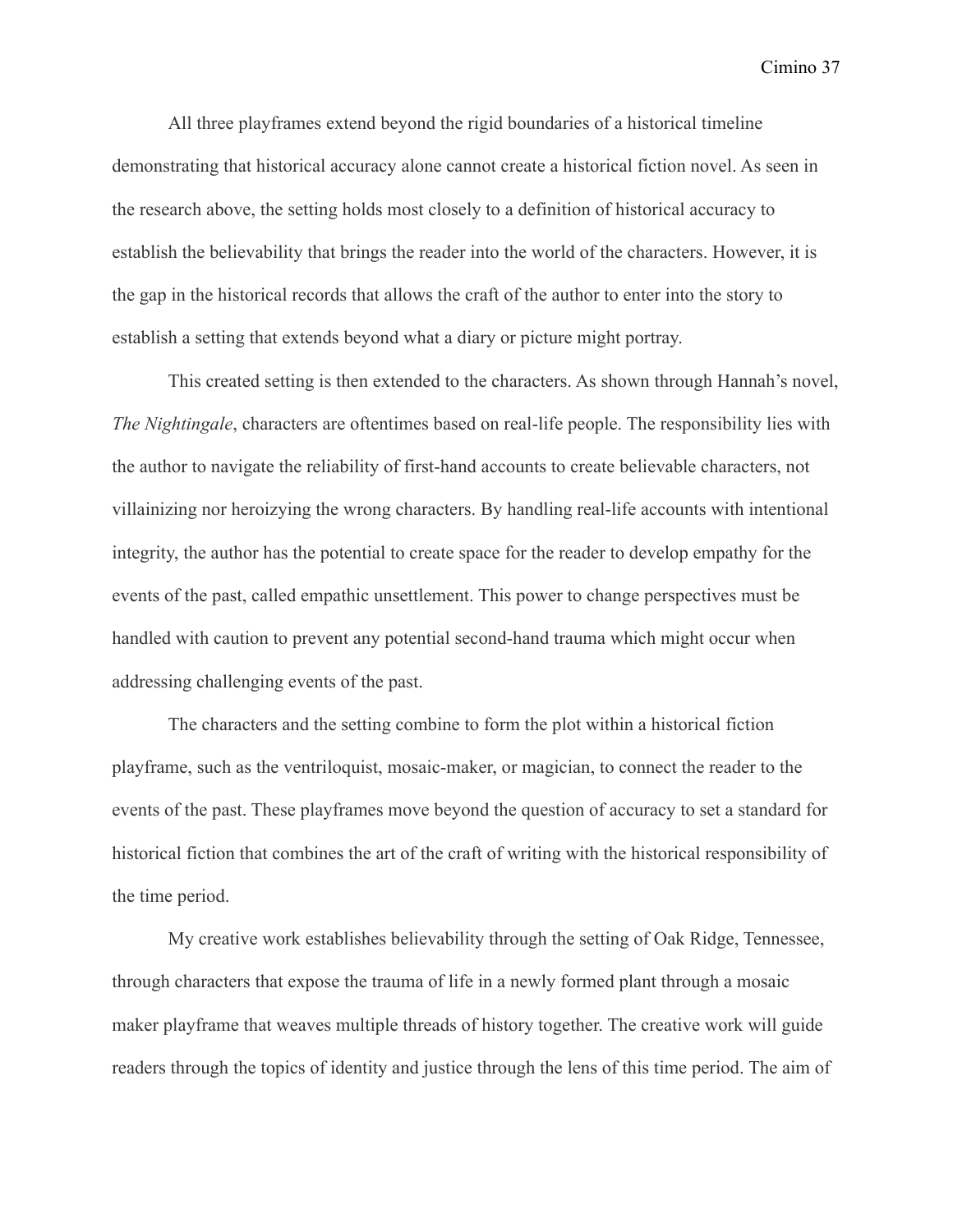this creative work is not solely historical accuracy because of the inadequacy of accuracy to describe the entirety of a historical fiction novel. Rather, *Oak Ridge* demonstrates the challenge to mind the gap between history and the craft of fiction to establish empathy for the stories of those who lived at the Manhattan Project site, Oak Ridge.

Establishing believability in historical fiction can lead to a greater understanding of a historical event or even help to develop a reader's empathy toward the events of the past. Both of these outcomes are beyond the criticism of historical accuracy which falls short of qualifying historical fiction. The authors, Hannah, Doerr, and Zusak all demonstrated with their work that it is believability, a conjunction of historical facts with fictional craft that truly establish quality historical fiction.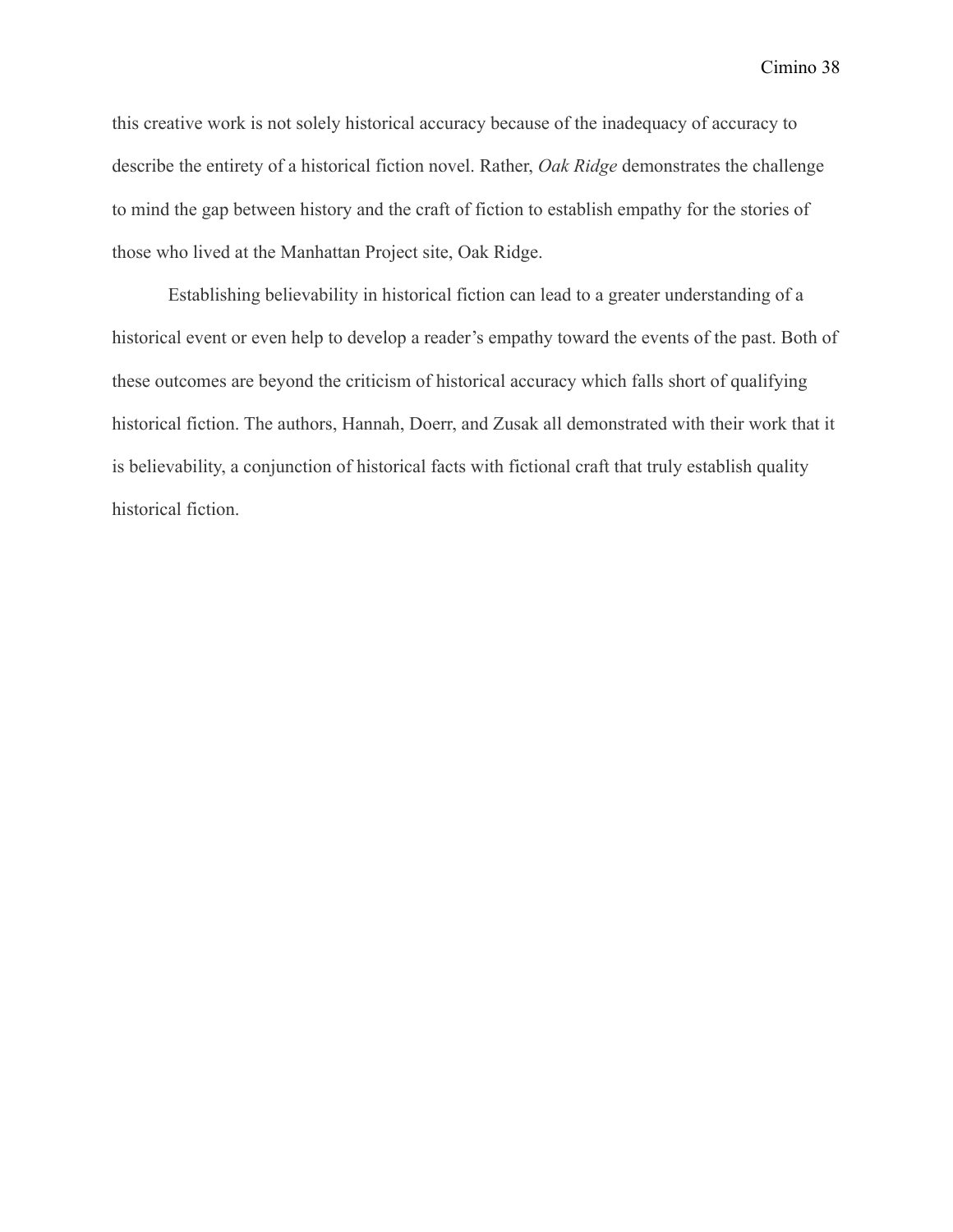Oak Ridge

By: Amy Cimino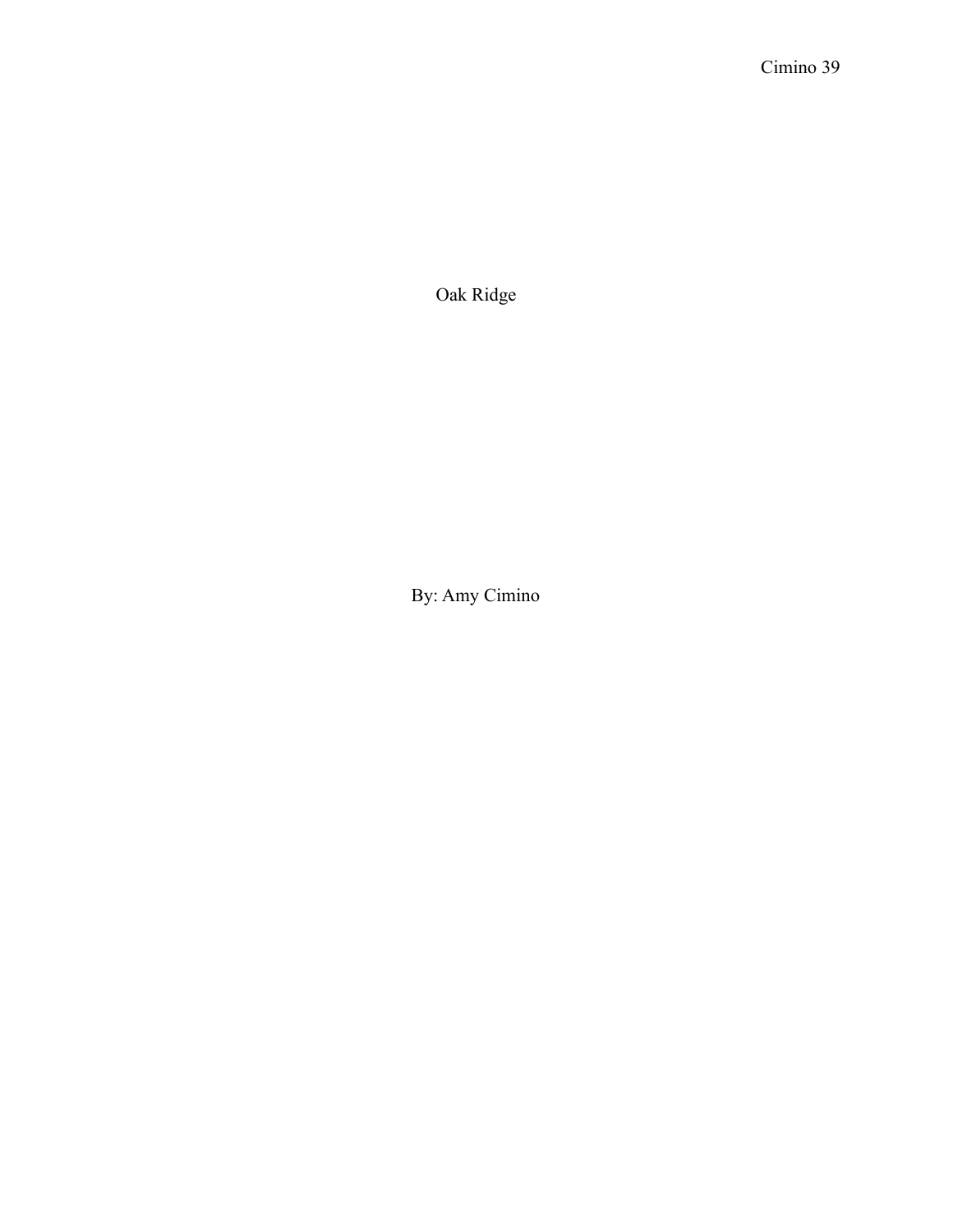### Prologue

## *May 11, 1945*

## *Oak Ridge, Tennessee*

Papers fell to the tiled floor as Earl Denton pulled files from a tall metal filing cabinet. He spread them across the top of the wooden desk, scattering them over the scratches on the desk surface to survey them quickly. The threat of treason made his pulse pump and sweat drip, smearing ink across the pages. His hand shook as he froze and glanced up at the door. *Was that the sound of the elevator door in the hallway or just the air conditioning circulating through the building?* Earl was never in Y-12 at night, and every sound was unfamiliar. Returning his focus to the documents in front of him, he never heard the door open.

"Put down the file, Earl." The voice echoed off the office wall. He didn't need to look up to recognize it. His fears were confirmed as soon as they spoke.

"Why are you here?" Earl's voice quavered and he didn't look up to make eye contact. He feared he would see the answer clearly displayed in the eyes looking at him. His eyes kept scanning the documents that would prove his fears weren't valid.

"I'm here for us. I have to protect both of us. Do you know the punishment for treason?"

"Us? Don't you mean to protect yourself?" Earl kept flipping page after page. It had to be here. He needed the page that would prove his innocence, her innocence. He could hear the steady clack, clack cadence of footsteps nearing closer across the tiled floor of his office as he spread another stack of files across his desk.

"I only did what you were too afraid to do." His heart sank. The words confirmed his suspicions and his arms fell limp by his side. There was no reason to search for a document that wasn't there.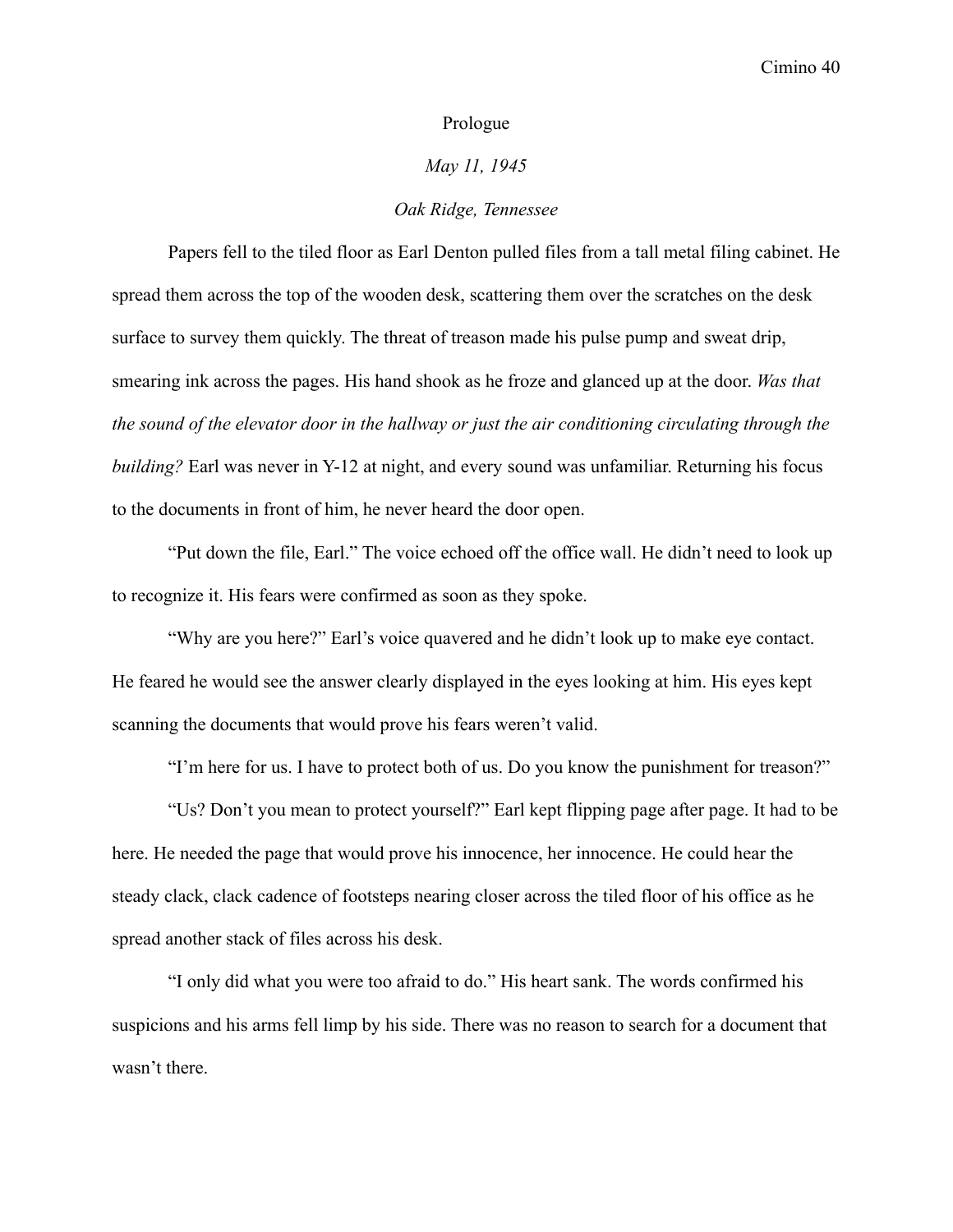"You always were willing to risk your queen for the chance of a checkmate."

"It was never a chance."

Earl finally looked up. Instead of the eyes he expected to meet, he was looking down the barrel of the revolver he purchased just six months ago.

The shot rang down the empty hallway followed by the clack, clack cadence as one pair of footsteps left building Y-12.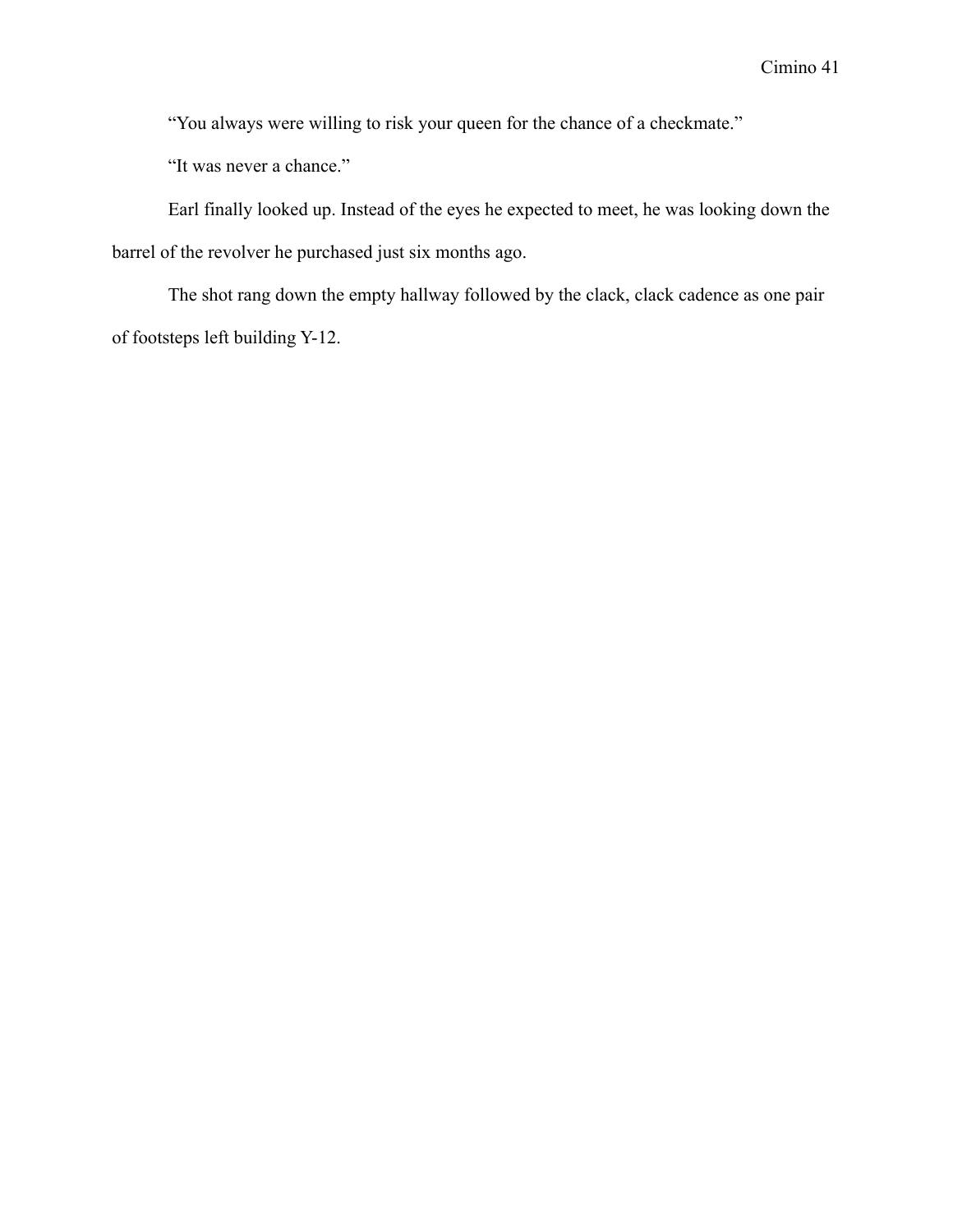### Chapter One

### *May 12, 1945*

## *Butler, Pennsylvania*

Dawn Denton knew every car in Butler, Pennsylvania, and the metallic bumper of the black Ford did not belong on Vero Street. From her weekend reading nook, she pushed the window blind back a little further to catch a glimpse of the two men in the front seats. The car pulled to the curb and both men got out adjusting the pristine gold buttons of their Army uniforms before starting up the driveway. Dawn caught a glimpse of the side holsters on their belts and her pulse accelerated. Despite her father teaching her to shoot on her grandparent's farm, guns still made her nervous.

"Mother?" she called up the stairs. Dawn hadn't seen her mother yet that morning. None of the Denton children would wake their mother, known as Sleeping Bear, on a Saturday. They all feared the wrath of interrupting her slumber. Her first appearance was not uncommonly at the family lunch. But Dawn knew her mother's drive for perfect appearances, especially for guests. She called upstairs again, hoping to rouse her a least a few seconds before they arrived, but there was no movement upstairs.

At the knock on the door, Dawn took a moment to straighten her navy skirt, tucking each pleat back into place as her mother taught her. With one more glance upstairs and a deep breath, she opened the door.

"Hello, may I help you?"

"We're looking for Mrs. Denton."

"I'm her daughter. Can I help you with something?"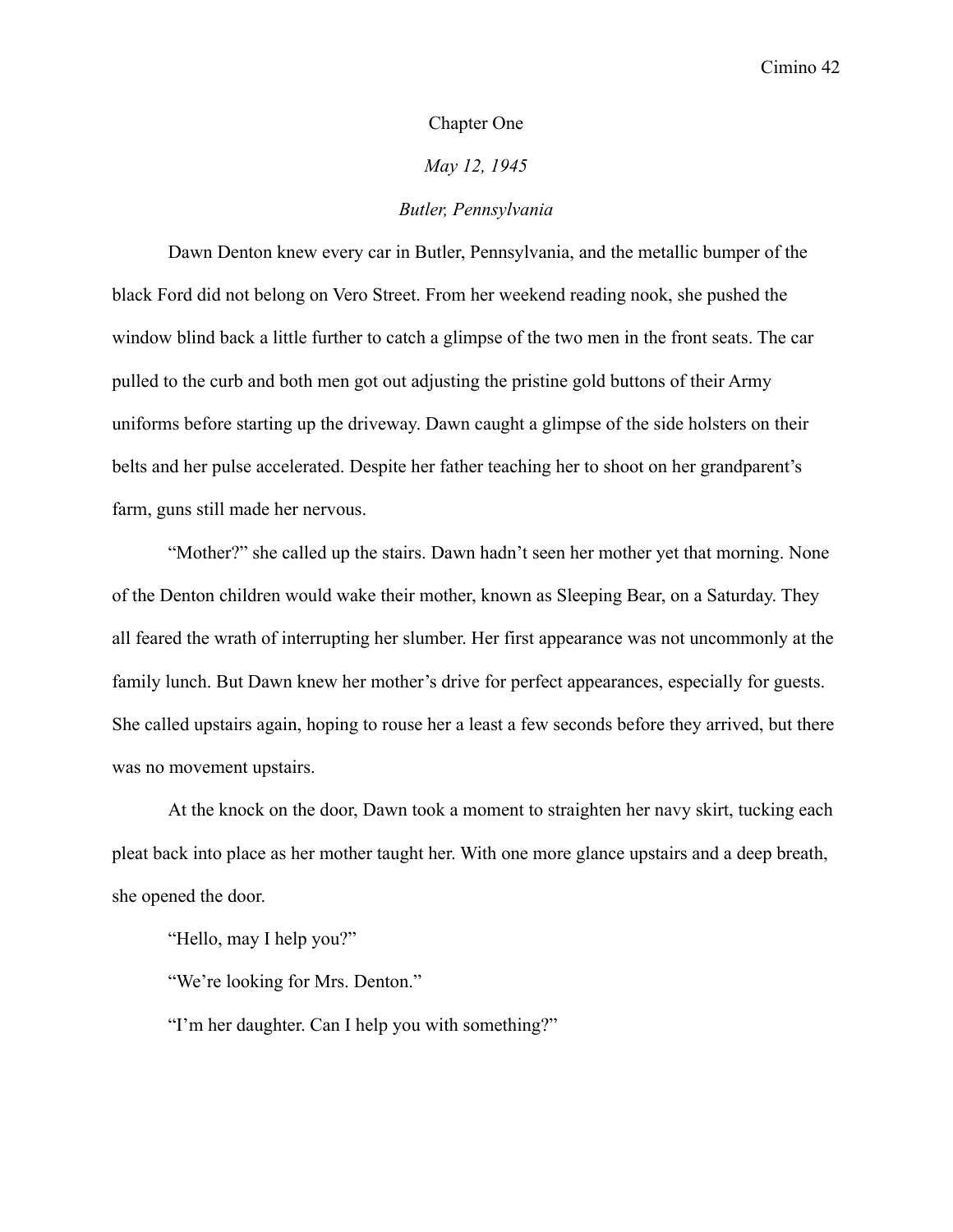"I'm Mrs. Denton." Elizabeth Denton put her hand on Dawn's shoulder gently pushing her to the side of the entryway. There was not a hair out of place, but Dawn noticed a few wrinkles in her mother's normally pristine wardrobe. "How can I help you, gentlemen?"

"Ma'am, my name is Officer Darden, and this is my colleague, Officer Seymour. We have some information about your husband, Mr. Denton. May we come in?" Elizabeth paused, her eyes widening before opening the door to let in the two men.

"Of course," she said, waving them into the Denton's orderly sitting room. "Dawn, why don't you go boil water for these gentlemen. I'm sure they'd like a cup of tea."

Dawn smiled but felt the bristle in being forced from the room like a child. *I'm nearly eighteen in just two more weeks*. She grumbled under her breath as she went into the kitchen. After placing the kettle on the stove, she returned to the swinging door that led into the living room gently pushing it inward to eavesdrop. She pictured the two couches facing one another with the wooden coffee table in between. If she closed her eyes, it helped her to focus on the voices coming from the couch closest to the front windows where the officers were seated.

"Mrs. Denton, we're sorry to inform you that your husband was killed last night." The agent who identified himself as Darden announced.

Dawn nearly fell into the living room as her weight shifted into the swinging door. *Her father was dead?* Her cheeks turned pink as they did with every emotion. She instinctually covered them even though she was behind the door. Her mother had not said a word. No sound came from her side of the living room. Dawn held her breath but only heard the steady grandfather clock counting the silent seconds.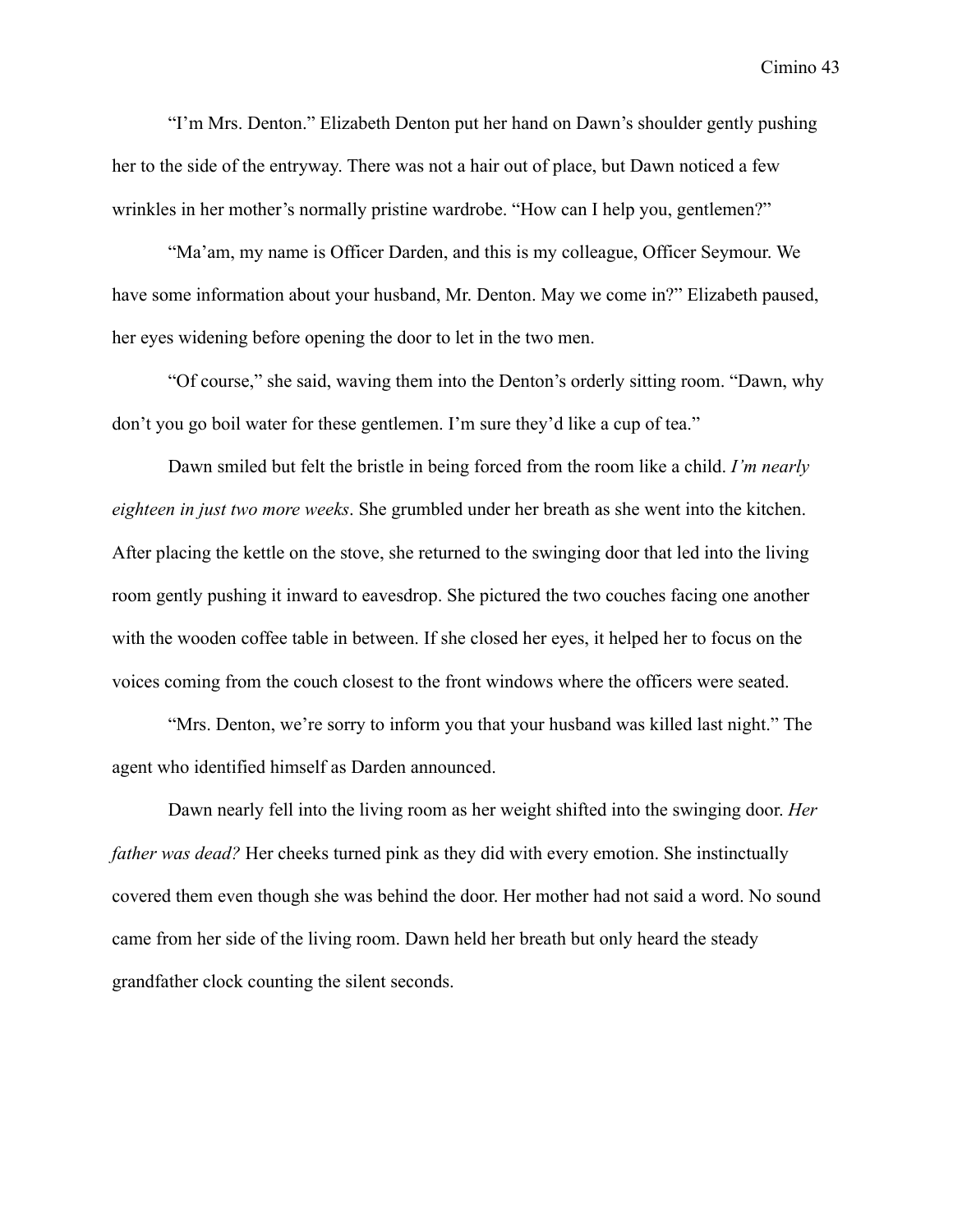"Mrs. Denton, we're sorry to ask you questions immediately after this news, but it's imperative that we know if your husband brought any paperwork home during his last furlough two weeks ago."

"Paperwork?" Her mother's voice sounded small, contrary to her normal commanding demeanor.

"Yes, ma'am. Chemists at Oak Ridge protect confidential data and it would be so helpful for us to gather any information he might have left behind."

"Umm…I don't know. Perhaps. He kept everything in his desk upstairs, but he never talked about his job. I thought he was just working in the lab. How did he die? Did he get sick? He was fine just two weeks ago. Was there an accident?" Dawn pushed the door forward just enough to catch a glimpse of her mother's hands gripping and releasing the edge of the deep green sofa. She wasn't used to seeing these emotions from her mother. Elizabeth Denton was a provider for her children. There was always dinner on the table, but there was not always a hug or comfort available during difficulty. Dawn was used to a stoic face, and this emotion surprised her.

The two officers glanced at one another, and Dawn noticed a slight nod from the silent Officer Seymour as Officer Darden said, "Ma'am, Mr. Denton, your husband was not involved in an accident at the plant." He paused, looking once again at Officer Seymour. "Mr. Denton was shot last night."

"Shot? As in murdered?"

Undeterred by social conventions or revealing that she had been eavesdropping, Dawn rushed from the kitchen to her mother's side as her normally perfect posture collapsed. Dawn went to offer a hug of comfort, but Elizabeth pushed her away.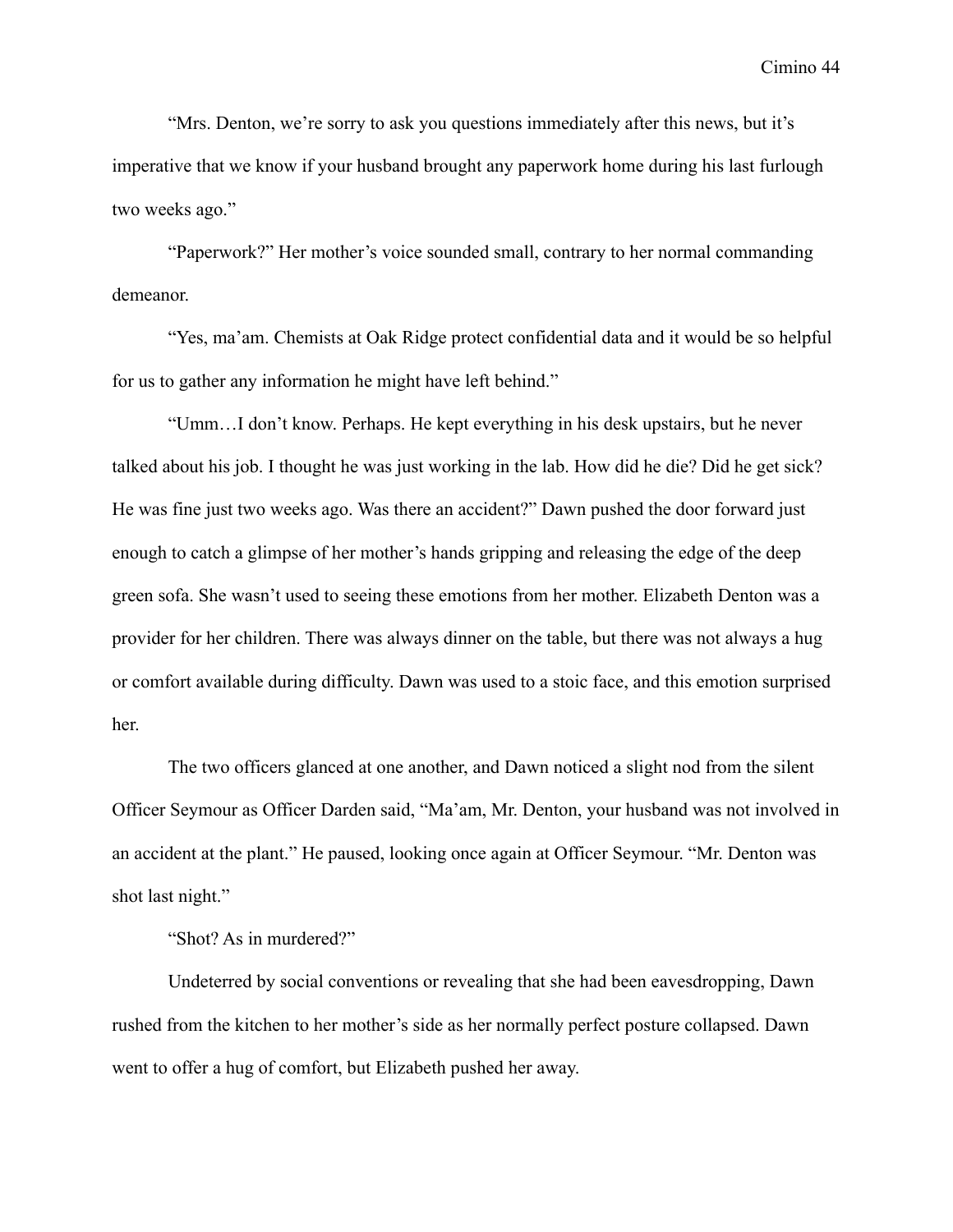"We're sorry to deliver this news to you. We presume Earl committed suicide," Officer Darden announced as the tea kettle started to sing in the kitchen. "We'll just need to see the desk you mentioned. Take a glance to see if any of the paperwork came from Oak Ridge."

"Of course. Yes, I'm sure you'll just find bills and correspondence. It may be a bit messy. I haven't had a chance to organize it yet this week." Dawn recognized the regular pandering her mother did to excuse anything out of place. "It's just at the top of the stairs to your left. You can't miss it." Elizabeth gestured up the stairs and the two men began the climb.

Left alone, Dawn and Elizabeth sat silent on the couch. The relationship between mother and daughter could never be described as close, but this stiff formality left Dawn feeling the loss of her father more deeply. Her mother ran her fingers over her dress replicating the pressed seams trying to strengthen their appearance.

"I can't believe he's gone. He was just here, and now…" Dawn said.

"Now he's not." Elizabeth's voice was short, her gaze never leaving the pleats.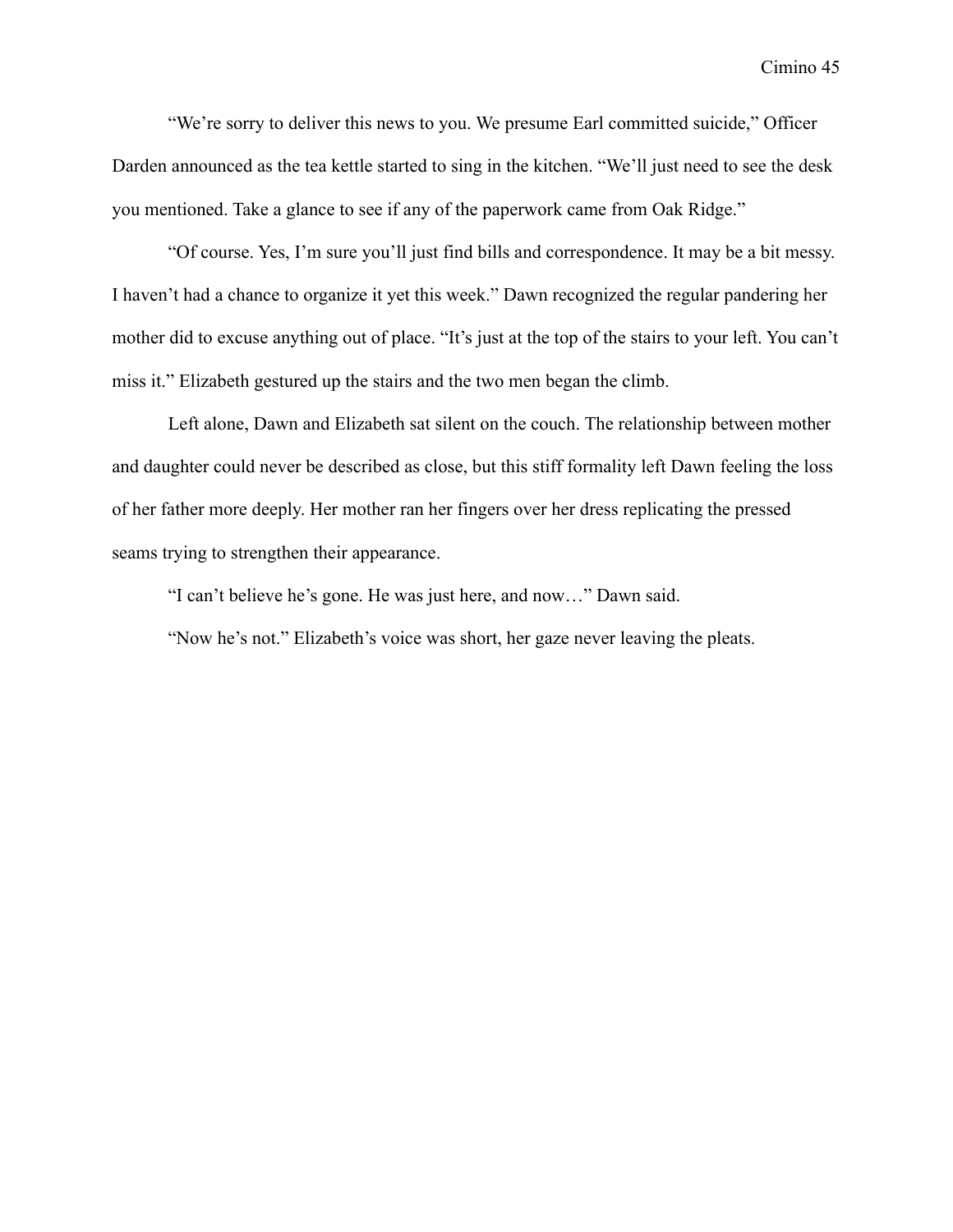#### Chapter Two

# *May 19, 1945*

Dawn walked down Main Street past Woolworth's clothing display of the same two mannequins they had been using since she was a little girl. The Saturday morning brought family groups moving like tiny herd down the narrow sidewalk. Dawn sidestepped them all reflecting on the past week which had passed in a blur of flowers and casseroles. She needed an escape from the stifling living room; she needed to find solace in some familiar place.

As she walked down the sidewalk, her navy loafers squawked as each left heel hit the sidewalk. Her mother would be appalled at her outfit: navy slacks and a pink collared shirt. Dawn twirled the end of her braided hair in her hand like she always did when she was deep in thought. She was replaying her last conversations with her father trying to find some evidence that he was unhappy. War times were hard on everyone and his job at Clinton Engineer Works had taken him away from the family for months at a time. His furloughs came every six months, but that meant six months without her father at home. What had gone so wrong at work that he would have committed suicide? The thought still didn't sit right with Dawn. She shook her head to try out any other possible explanation when she heard her name.

"Dawn!" Sara Levine rushed out of the Main Street Soda Parlour, the bell clanging wildly against the glass door. "Dawn! Dawn Denton!" she yelled across the street as she ran toward Dawn with her arm raised and waving frantically. Sara's short brown bob bounced with each footstep. Her pink dress had the same scalloped edge that Sara had worn since she first met Dawn in elementary school.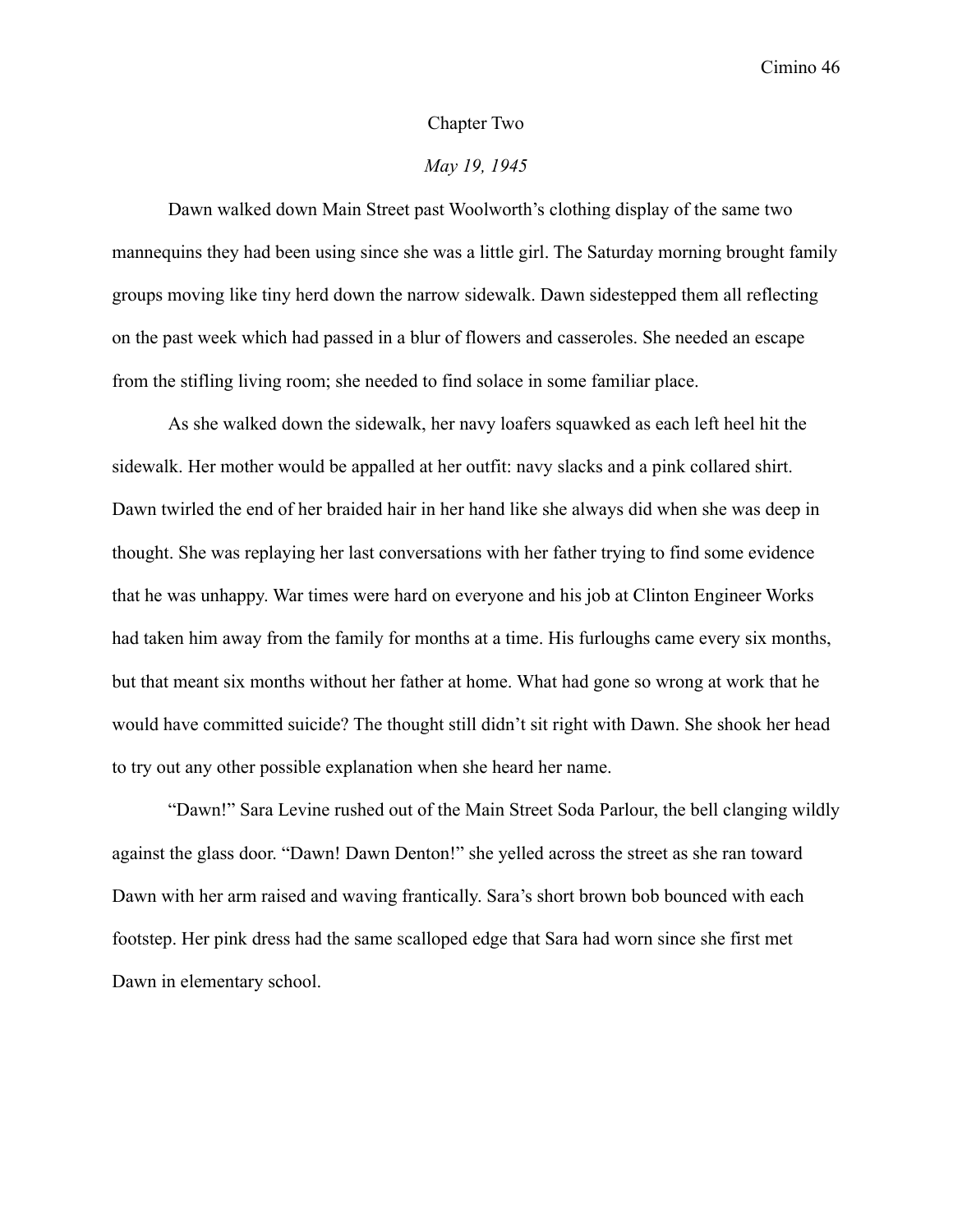"Dawn, I'm so sorry to hear about your dad," Sara said as she reached Dawn on the other side of the street. Without warning, Dawn was overtaken in the kind of hug that makes you question whether your lungs will ever work again.

"Release. Release," Dawn squeaked from within the folds of Sara's linen dress collar.

"Sorry." A sheepish grin flashed across Sara's face. She was always embarrassed by her strength. "How are you…really?"

It was the question Dawn had been avoiding all morning and one of the reasons she almost didn't come downtown, but she needed to get away from her mother who was going about business as if Earl would return next week home for his planned three month furlough. Dawn just couldn't bring herself to complete one more household chore, which is how she ended up on Main Street.

Instead of an answer, Dawn just shrugged. The edge of her chin wrinkled as she tried to hold back tears.

"This is so hard, Dawn." Sara placed a hand on Dawn's shoulder, and it released a torrent of feelings that Dawn had held back all week.

"This just isn't...isn't like him. We had our trip planned to Philadelphia. Visit the Liberty Bell. Walk through Independence Hall. He wouldn't have...well, you know...just three weeks before our trip. Not before he saw me go to school...become a writer." Dawn couldn't contain her anxiety anymore. The thought of starting college without her dad who was the biggest supporter of her dream was incomprehensible. She started to pace in front of the Woolworth's window front. A small group of women had started to form inside pointing at Dawn. Knowing the vicious gossip wheel of Butler, Sara took Dawn's elbow in the crook of her own and made their way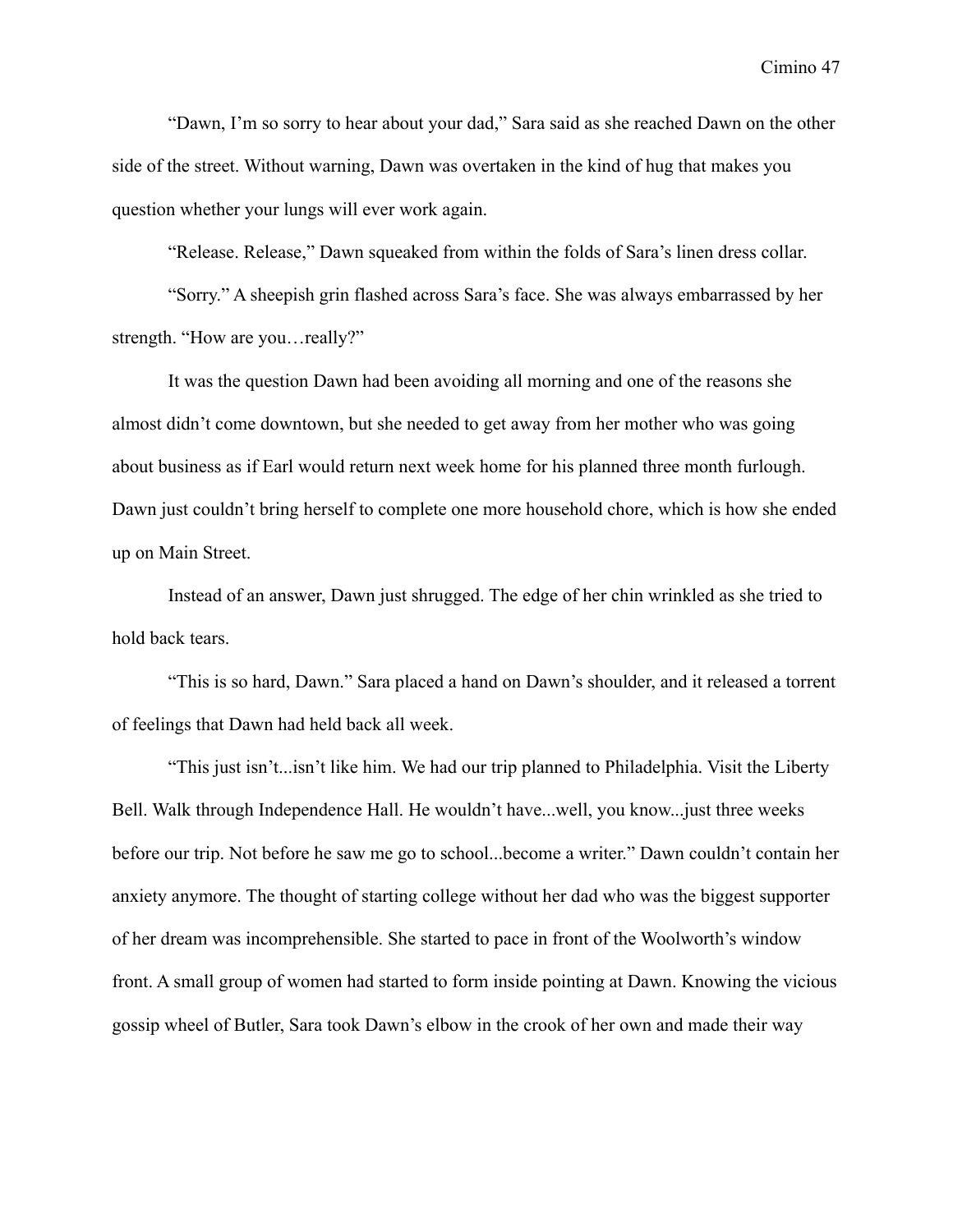down the street. Dawn's breathing came in short bursts at the thought of starting her future without her father.

Arm in arm with Sara and farther away from the eyes of Woolworth's, Dawn finally took a deep breath. The two girls walked together down the sidewalk, almost reaching the local pastry shop. Dawn abruptly stopped in front of the newspaper stand almost making Sara trip.

"What is it?" Sara asked.

Dawn didn't respond, she just moved toward the newest edition of *The Butler Eagle* stacked in the stand. She dug in her pocket to find a few coins depositing them into the receptacle. Sara bent her neck to see the front page that had caught Dawn's attention, but she couldn't see what it was.

"Dawn, what's wrong?"

Dawn grabbed the newspaper from the top of the stack. Her hands shook. The headline read: "Local, Earl Denton's, Treasonous Suicide." Dawn inhaled sharply. There it was in print for the entire town to read. Suicide. But what did the article mean that it was a treasonous suicide?

"Sara, this says that Clinton Engineer Works was going to convict my father of treason. The officers didn't say anything about that. They sat in my living room and didn't say one word about treason!"

"Treason? That's what Mr. Waters was always talking about in our government class last year. I thought that was saved for the redcoats and the patriots." Sara pumped her arm in a fist like she was ready for a revolution.

"Apparently not," Dawn said, her gaze lost in the text of the article.

"Does it say why or what they think he did to earn...that sentence?"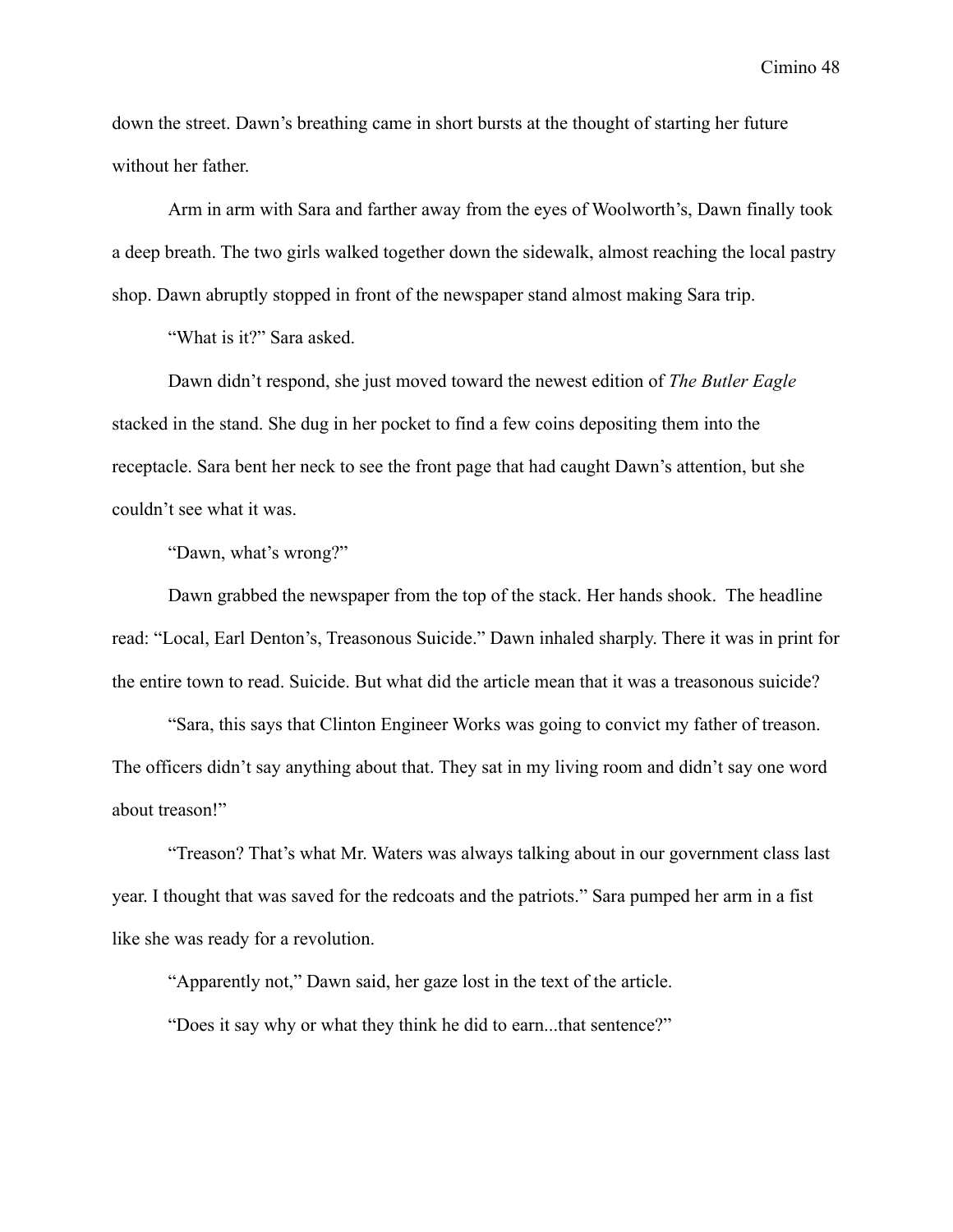"They say he was selling state secrets. That he was working as a spy." Dawn scanned the article to get as much information as quickly as possible.

"A spy? Your father?" Sara raised her eyebrows. "Who was he selling this information  $\omega$ ?"

"Whom," Dawn corrected Sara absentmindedly. Her autopilot brought an eye roll from Sara. "And the article doesn't say. It just says that he was selling secrets to an enemy of the State."

Sara's eyes widened at the term, "enemy of the State." Every cinema showing they saw started with the inspiring propaganda of a caricatured Hitler. Sara's hand moved to the Star of David necklace she wore nonstop. Seeing the expression on Sara's face, Dawn brought a hand to her shoulder for comfort.

"I'm sure it's not what you think, Sara. You're safe here."

"Enemy of the State, Dawn. Do you think there will be another attack like Pearl Harbor? Do you think the enemy is here on our soil? That there are real spies here?"

Dawn pointed to the quiet thoroughfare through town. "Here?" She gestured to a flustered woman who dropped her grocery bag on the side of the walk, to two children fighting over a giant circular lollipop, to the couple who cooed secrets in each others' ears. "Who would be the enemy here in Butler?"

"You never know where someone is hiding, Dawn. And all I'm doing here is planting my Victory Garden and collecting metal scraps at the school." Sara's voice rose at the end making it sound like the question she was asking was about her own worth.

"I'm sorry this war has placed us all under stress. Your victory garden is pristine," Dawn whispered coming alongside Sara as she marched back toward the soda parlour. "And you've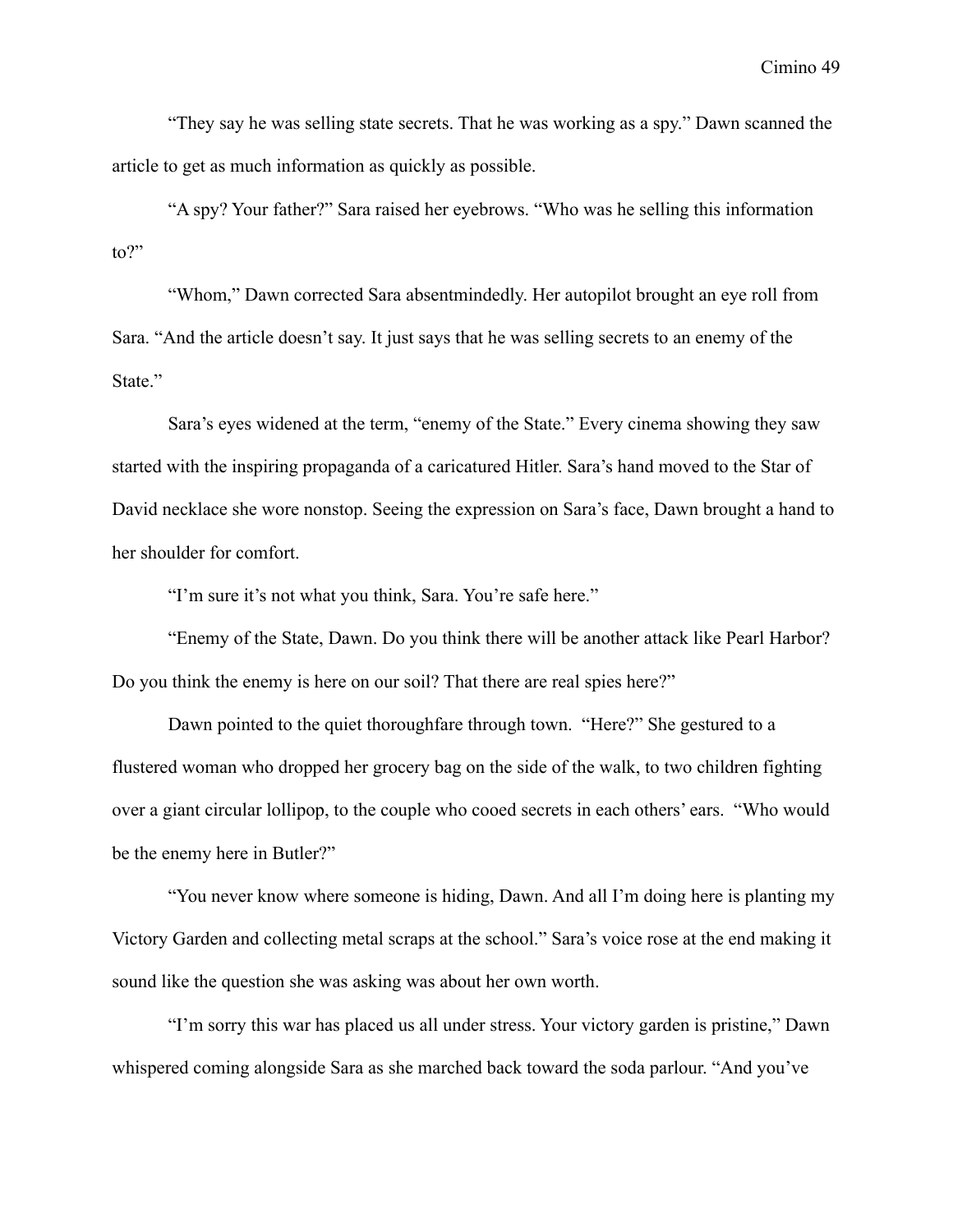collected more metal cans than any other student at Butler High. You have that to be proud of." Dawn nudged her and wiped a tear that escaped down her cheek. A smile hinted at the edges of Sara's lips which she tried to turn back into her serious grimace.

"It was the reminder flyers I passed out in my homeroom for our canned drive collection. A little enthusiasm makes all the difference!" Sara made a rectangle outline of her flyer with her fingers between sniffled smiles.

"That's the spirit." Dawn nodded as Sara proceeded to explain the upcoming tin can drive, but her thoughts kept returning to the words about her father in the newspaper tucked under her arm.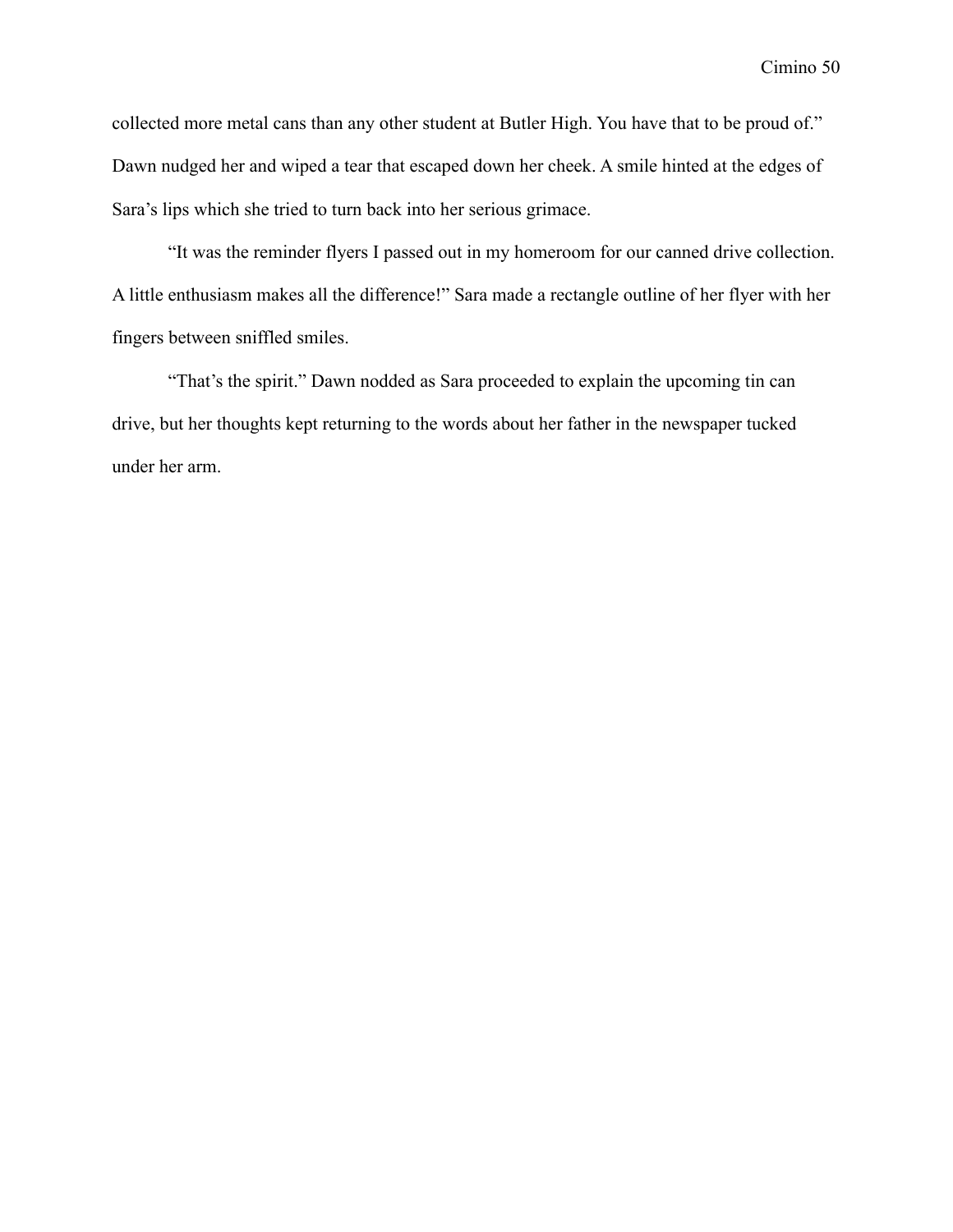#### Chapter Three

# *May 21, 1945*

Dawn flipped through her father's old work folders laid across her blue plaid bedspread. The officers had searched the desk, but her father never kept the folders there. They were always in the kitchen cabinet where he could spread them out across the table. Dawn thought it odd that her mother hadn't mentioned it since she knew that too. It must have been the stress of the visit that made her forget.

Dawn looked at her father's scribbled letters in the margins of the machine plans. Notes reminding him of memos to send and updates to make to the plans. The plans brought back the shared moments with her father over blueprints and lab reports. As she got older, he listened to her ideas for how to make the machines more efficient. The mechanisms look like a maze to her, and she was an expert at finding the quickest way out of the maze. How could this same man give away those secrets? He always told her they were top-secret plans and she was sworn to secrecy after every meeting. Those moments always made her feel special.

"What if he was telling someone else those same messages?" Dawn asked aloud.

"Are you talking to yourself?" Joe, Dawn's little brother, stood in her doorway. His brown hair was tousled after his bath and his pajamas were stretched up at least an inch above his ankle.

"Joe! You almost made me fall off the bed," Dawn chided with a mock look of anger.

"So… are ya?" He put his hand on his hip making Dawn cringe at the mimicked action of their mother.

"Am I what?"

"Talking to yourself?"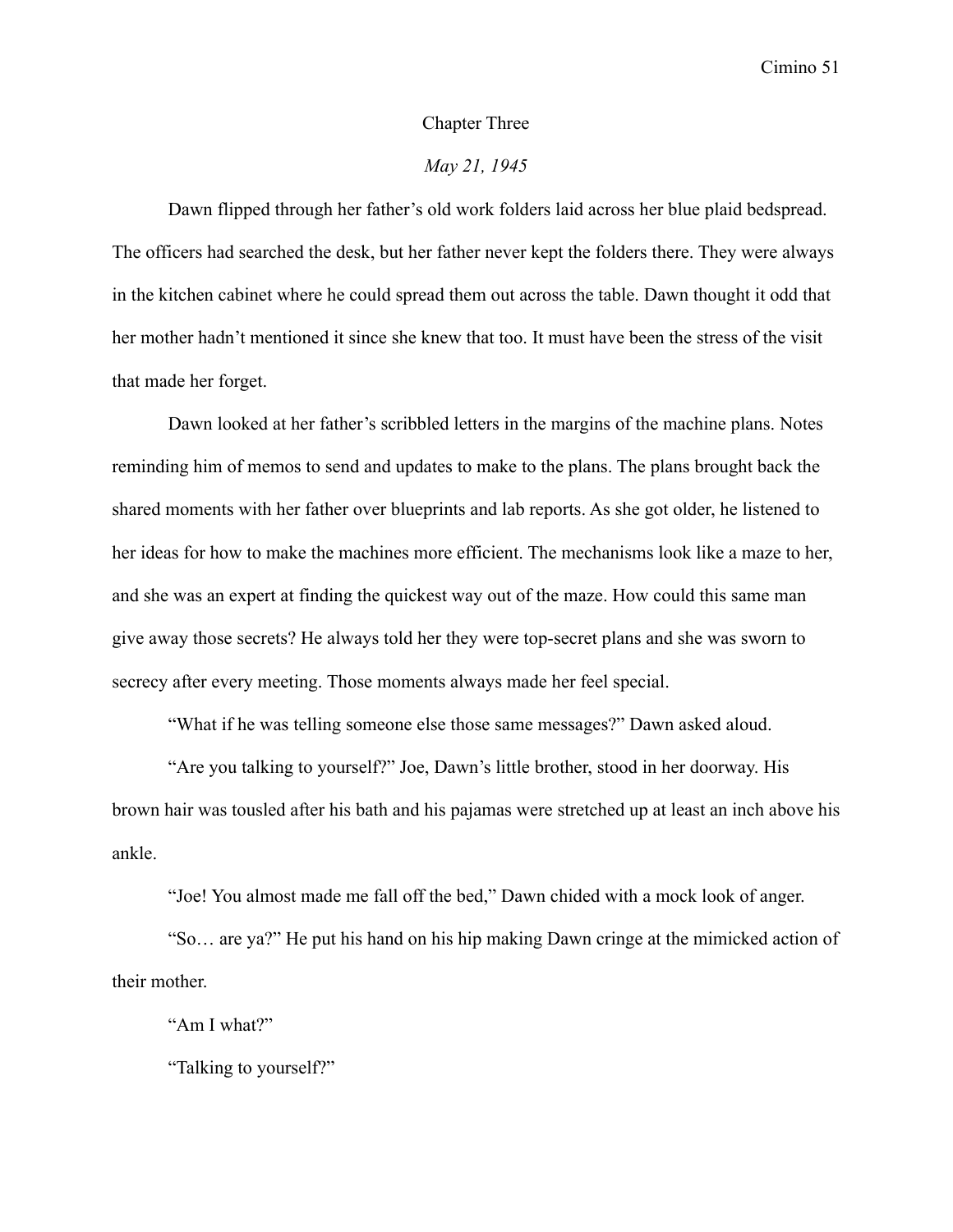"Oh..I guess. I didn't realize I was." Dawn folded the paper and turned it over. A picture of their father was across the front page. She didn't want to upset Joe right before bedtime, so she covered the photo before he could see it.

"I think that's worse you know...if you don't realize you're talking to yourself." He climbed up next to her and snuggled into the crook of her side which barely fit his growing frame. Dawn pulled him in close and kissed the top of his head.

"You ready for tonight's bedtime story, Starfish?"

Joe looked up at her and wrinkled his nose. "I hate that nickname. It's too little for me. I'm eight and deserve a respectable nickname now." His voice came out squeaky revealing the two-year-old still present within the eight-year-old's body.

"And why do you hate that nickname?" Dawn asked, guiding Joe down the hallway on the worn pathway of the hardwood floor between their rooms. Pictures of her father smiled back at her from the wall, and Dawn caught the reflection of her tears in the glass before Joe could see them.

"I don't like it because you and Dad don't know for a fact that I sleep like a starfish *every* night."

"That's true. Maybe tonight you'll sleep like a snail. Should we start calling you Snail? I - Should I start calling you Snail?"

Joe crawled into bed under his green patchwork quilt their grandmother made when he was born. He pulled the blanket grunting as the tight military tuck at the end refused to give. Dawn released the fabric covering Joe beneath a sudden tidal wave of quilt. Taking her typical spot, Dawn reached for *The Hardy Boys* from the nightstand to continue their chapter, but she stopped when she heard a muffled voice beneath the layers of quilt.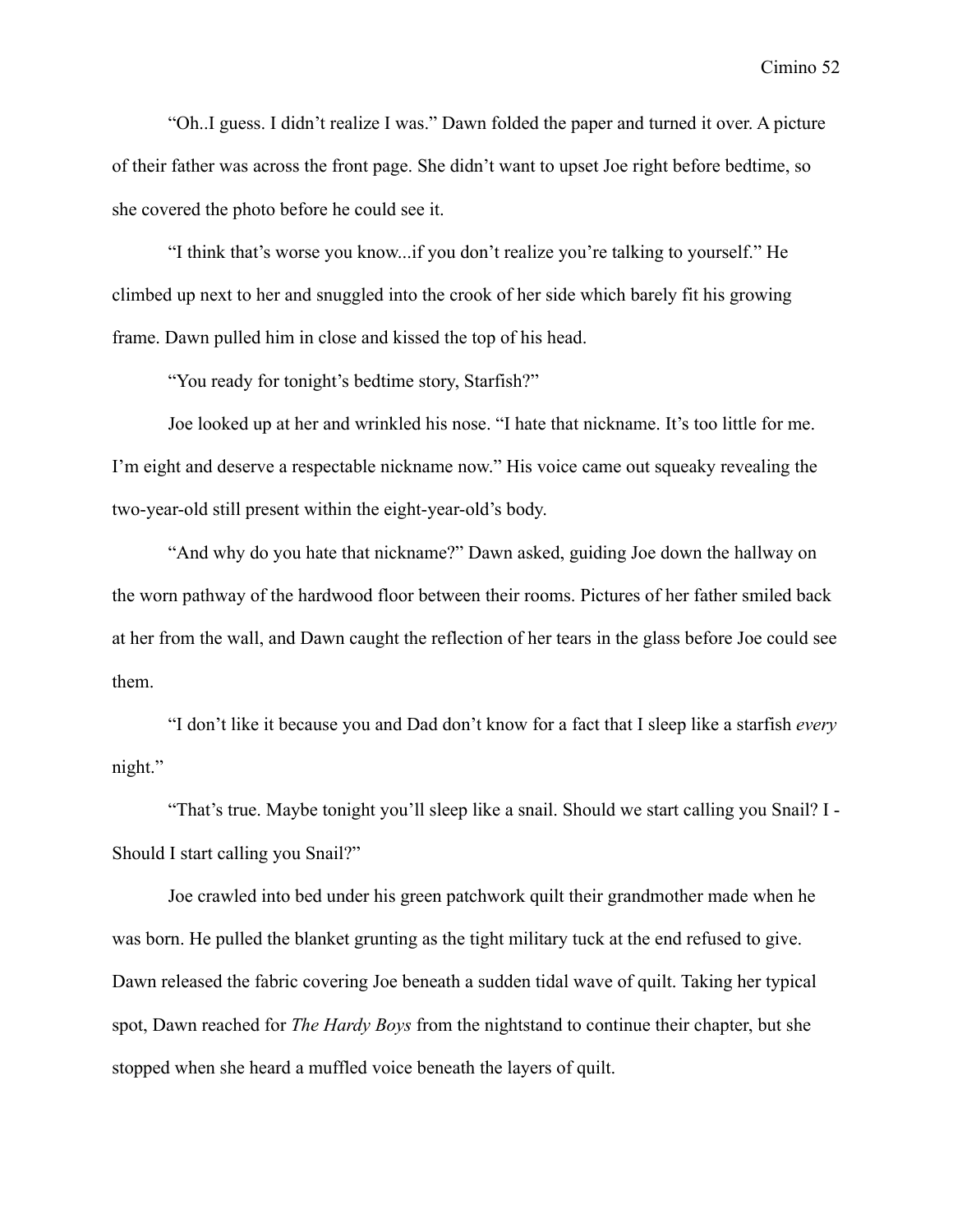"What did you say…" She was about to call him snail or starfish, but let it drop.

"Bobby McKnight says that Daddy's a criminal." Not even a single strand of Joe's hair popped from the top of the cover. This was covert sharing, and Dawn was grateful he didn't see her face respond.

"Does he now?" She tried to keep her voice even.

"And during recess, they were all singing t-r-a-i-t-o-r as loud as they could. And I'm a fast runner but they kept chasing me. And I just tried to pretend I didn't care...because it's not true. Is it?" At the last question, Joe's blue eyes peeked over the edge of the blanket for a moment before he returned to his hiding place. Dawn took a deep breath seeing her father's eyes in Joe's. She pulled the blanket down to find Joe curled in a snail shell-like swirl.

"At least they can spell," Dawn said, evoking a scowl from Joe. "Sorry, Starfish. That sounds like a bad recess." He shrugged. "There was an article in the paper today about Daddy. Some people, like Bobby McKnight, might believe what it says."

"Do you, Dawn?" The eagerness in his eyes revealed the answer he desperately wanted to hear from Dawn. It made her answer all the harder to give.

"I don't know." She looked down, not wanting to see his disappointment.

"Oh. Well, I'm tired, Dawn. I don't think we should do any reading tonight."

"But last night you couldn't wait to hear what was going to happen next." Dawn opened the chapter ready to distract him.

"No, thanks. I just want to go to sleep and forget about today." Joe twisted his snail form away from her into the farthest corner of his twin bed.

"Me too, Starfish. Good night." Kissing his forehead she left his bedroom turning the light out-all without making eye contact.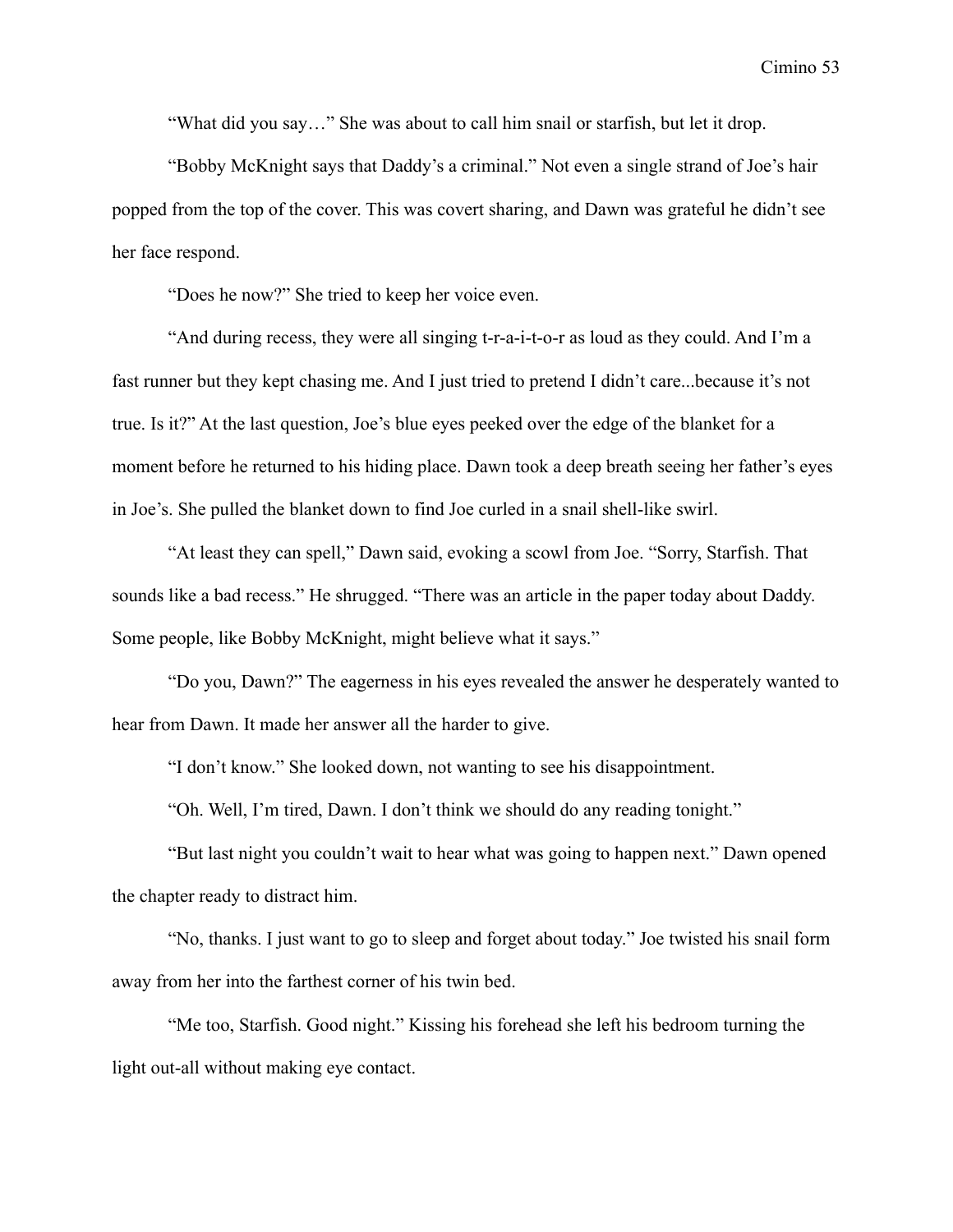#### *Chapter Four*

### *May 22, 1945*

The yellow Senior Career Day banner spread across the entire brick facade of Butler High. Dawn read the hand-painted letters and rolled her eyes. Inside the main hallway, Dawn funneled with the rest of the Seniors toward the school auditorium where Mrs. Westover waited for them on the stage. Her creased pastel yellow cardigan matched the frown creases around her mouth. Dawn searched across the wood-paneled auditorium for Sara and found her on the left side sitting perfectly straight in her chair. Weaving through the uneven wooden fold-up chairs strewn about, Dawn made her way to Sara avoiding any unwanted eye contact.

"Good morning, Sunshine!" Dawn plopped into the seat next to her, not bothering to check her posture which stood out against Sara's straight-backed pose.

"Sunshine?" Sara asked. Dawn pointed to Sara's pastel yellow cardigan sweater and then pointed up toward the stage and Mrs. Westover's cardigan.

"You're twins."

The bell rang and Dawn rolled her eyes again, settling into the wooden folding chair hoping not to get any splinters.

"Ladies and Gentlemen, welcome to the annual Butler High School Career Day!" Mrs. Westover paused for applause, but the auditorium echoed with only a few claps. Every young man in the room knew the reality of the draft for the past three years. Regardless, career day still pressed on. "Young men, you will head to a classroom of your choice based on your career interest. Please see the flyer posted at the back of the auditorium and in the hallway to choose a classroom. Young ladies, you'll be joining me in the typing room to work on resumes. You're released," she said after no one had moved.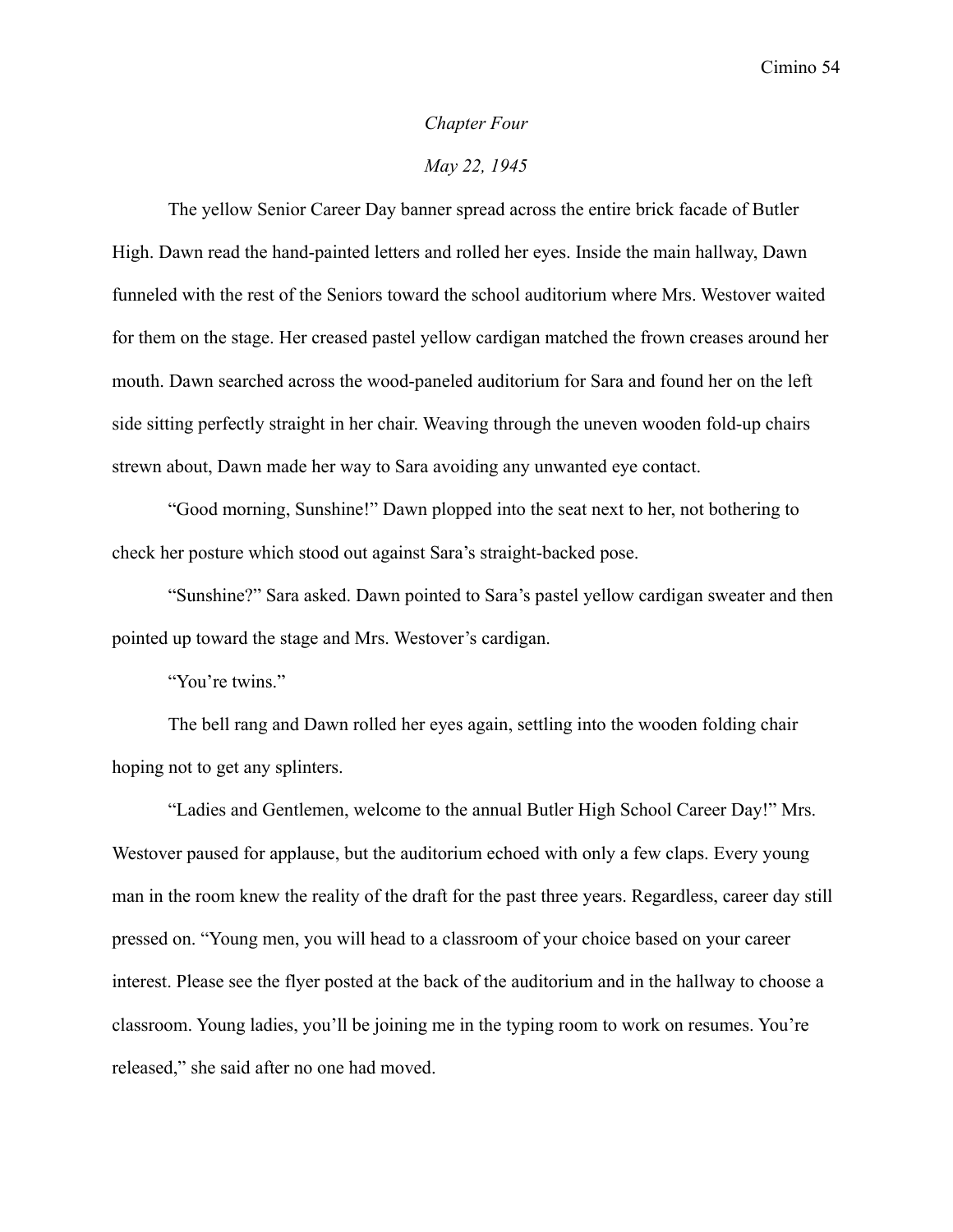Dawn and Sara started toward the typing room and passed a classroom with a paper sign on the doorway that read "Journalism." Dawn paused, looked at Sara, and nodded with a mischievous smile.

"No, Dawn, no. Don't make a scene…" Before she could say anything else, Dawn popped into the classroom and took a seat at the back of the room. Two boys whose names she hadn't bothered to learn were seated at the front of the classroom. Both their heads swirled like owls to look at the foreign invader.

"Dawn Denton. This is not the time or place." Mr. Oliver, Butler's oldest English teacher stood up from his desk at the front of the room, his wide-rimmed glasses fogged over for a moment with his quick exhale of humid surprise. *The Butler Gazette* had sent a visiting lecturer. As Dawn took in the young man with his pristine suit and tie, she recognized him immediately, Michael Ainsley was the author of her father's article. He had named the treasonous suicide.

"Actually, sir, I believe this is the exact time and place. See, I would like to go into the field of journalism and this is the journalism room, is it not?" Dawn adjusted her posture the way Sara always told her to.

"Yes, it is. But, this classroom is for...well, it's for future journalists…"

"Then I'm in the right place." Dawn pulled a notebook and pen from her backpack. She smiled at Mr. Oliver's blustering huffs coming from the front of the room.

"This is unheard of at Butler High, sir. It truly is," Mr. Oliver said to the visiting journalist.

"It's quite all right Mr. Olive," he squinted at Dawn, but all she saw was amusement, not the frustration coming from Mr. Oliver.

"It's uh...Mr. Oliver...common mistake."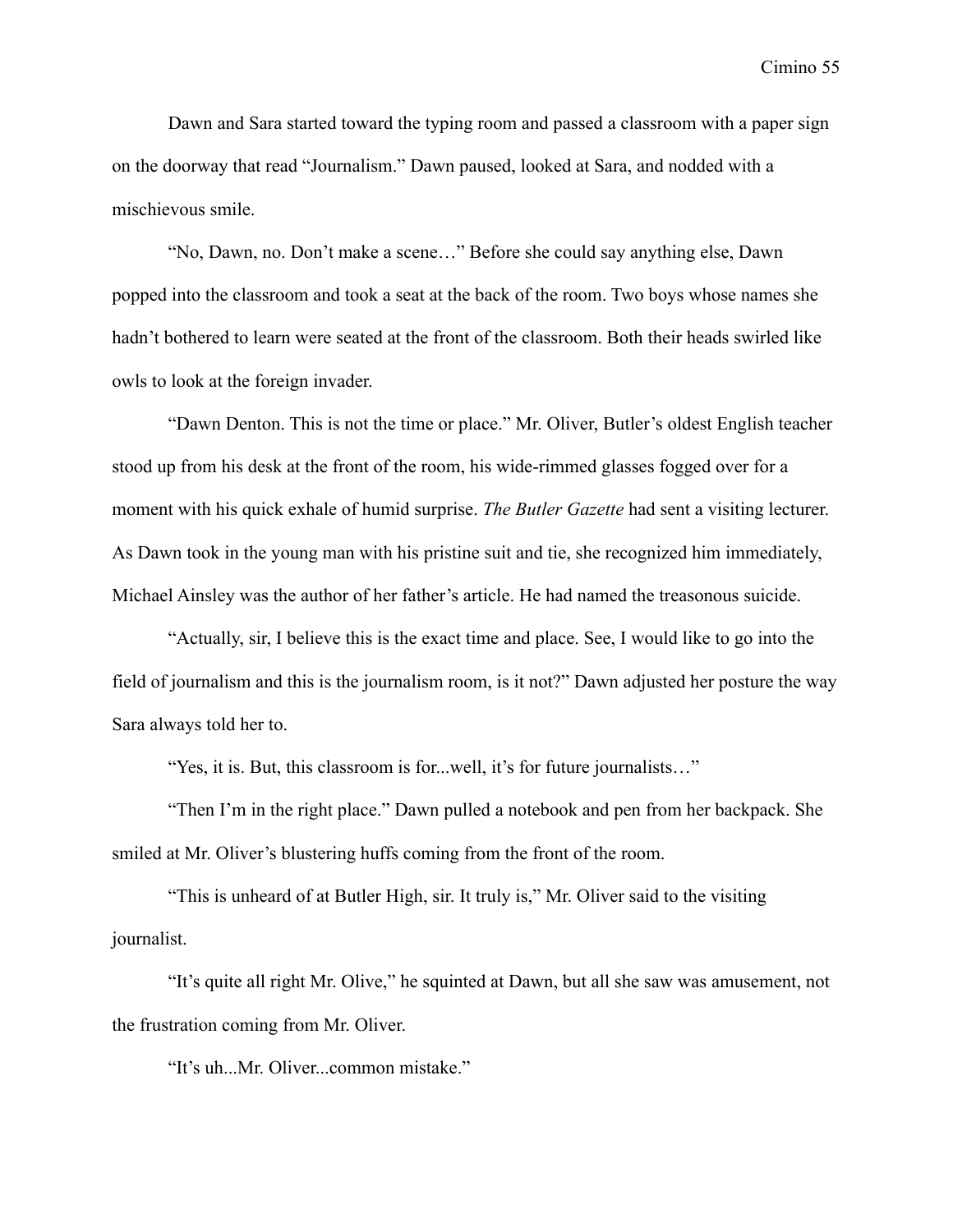"You are the infamous Dawn Denton are you not?"

"Yes, sir. Dawn Denton, future journalist."

"Michael Ainsley."

He bowed slightly at the formal introduction, but he never broke eye contact. Dawn was never interviewed before the article came out. As she had read the article just the day before she had wondered where Ainsley had gotten so much of his information about her father. He knew that he worked at Clinton Engineer Works, and he knew about their furlough policy which gave her father six months of work followed by three months off to spend at home. Who had shared those details with him?

"Ainsley," Dawn growled in response.

"Yes. I'm the visiting mentor from The Gazette."

"And the author of…"

"Are you talking about my most popular new article? I've had so much press over that crazy nut case." He laughed and shared a glance with Mr. Oliver to support his inflating ego.

"That's my father that you falsely accused."

The two boys from Dawn's class looked back and forth between her and Mr. Ainsley.

"Falsely?" Ainsley's whisper echoed in the silent classroom. "Falsely assumes the information is without evidence." He moved down the aisle until he was standing beside Dawn's desk. He towered over her.

"That's…" Dawn cleared her throat and started again looking straight ahead. "That's what I said. Falsely accused."

"I won't have you in my class," Ainsley stated matter-of-factly.

"Excuse me?" Dawn asked, finally turning to look at Ainsley.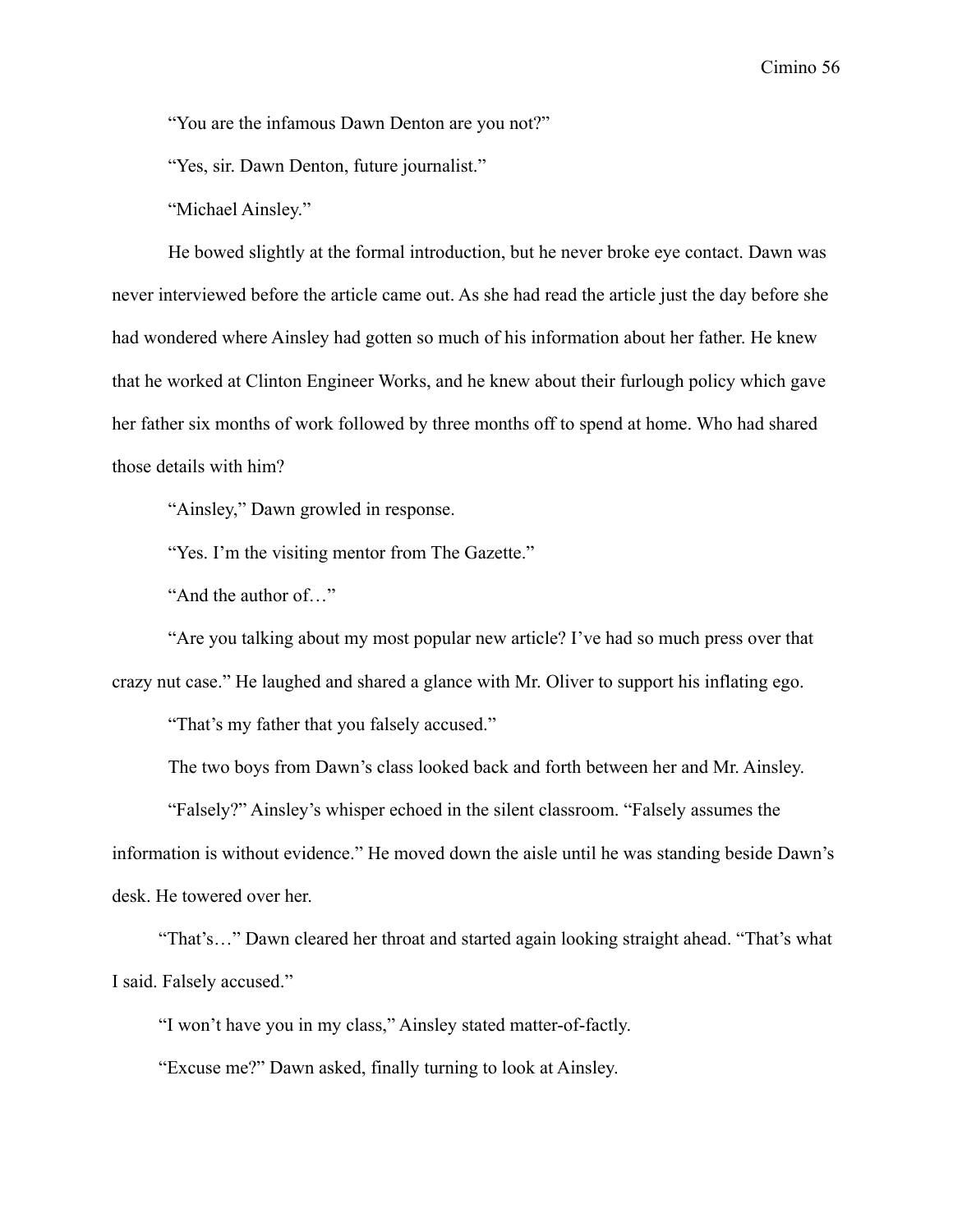"Get. Out. Of. This. Class." Dawn just sat in the chair. Ainsley's voice rose with his final command. "Now."

"Fine. I wouldn't want to learn journalism from someone who can't even manage to tell the truth about a decent man," Dawn said as she shoved the notebook back into her backpack.

"Can't manage. Oh, I manage, Miss. Denton. I have sources to back up every article I write." Ainsley puffed his chest forward to maintain his position, posturing for power. He couldn't let her leave with this accusation left hanging behind her. They were similar in that way.

"What source would possibly feed you such lies?"

The laugh rose from Ainsley placing the final match point in his favor. He had won.

"Lies, well you should be very familiar with those," he chuckled to himself under his breath. Dawn looked back over her shoulder as she walked out of the room wondering what lies she would be familiar with. Who was lying to her?

Sara was pacing in front of the door and jumped out of the way when Dawn burst through.

"Did they kick you out?" She asked trailing behind Dawn's sprint toward the typing room.

"Yes. No. I left. I don't have anything to learn from that…that…weasel," Dawn spat out. Her face was red from her flared up rosacea that already made her cheeks an unruly pink. "It was Ainsley, Sara. The guest lecturer for journalism was Ainsley, the author of the article about my father." Dawn's anger barely veiled her pain as her voice cracked.

"Definitely a weasel. Nothing to learn from him," Sara agreed. She looked at her watch and adjusted her cardigan. Dawn just sighed.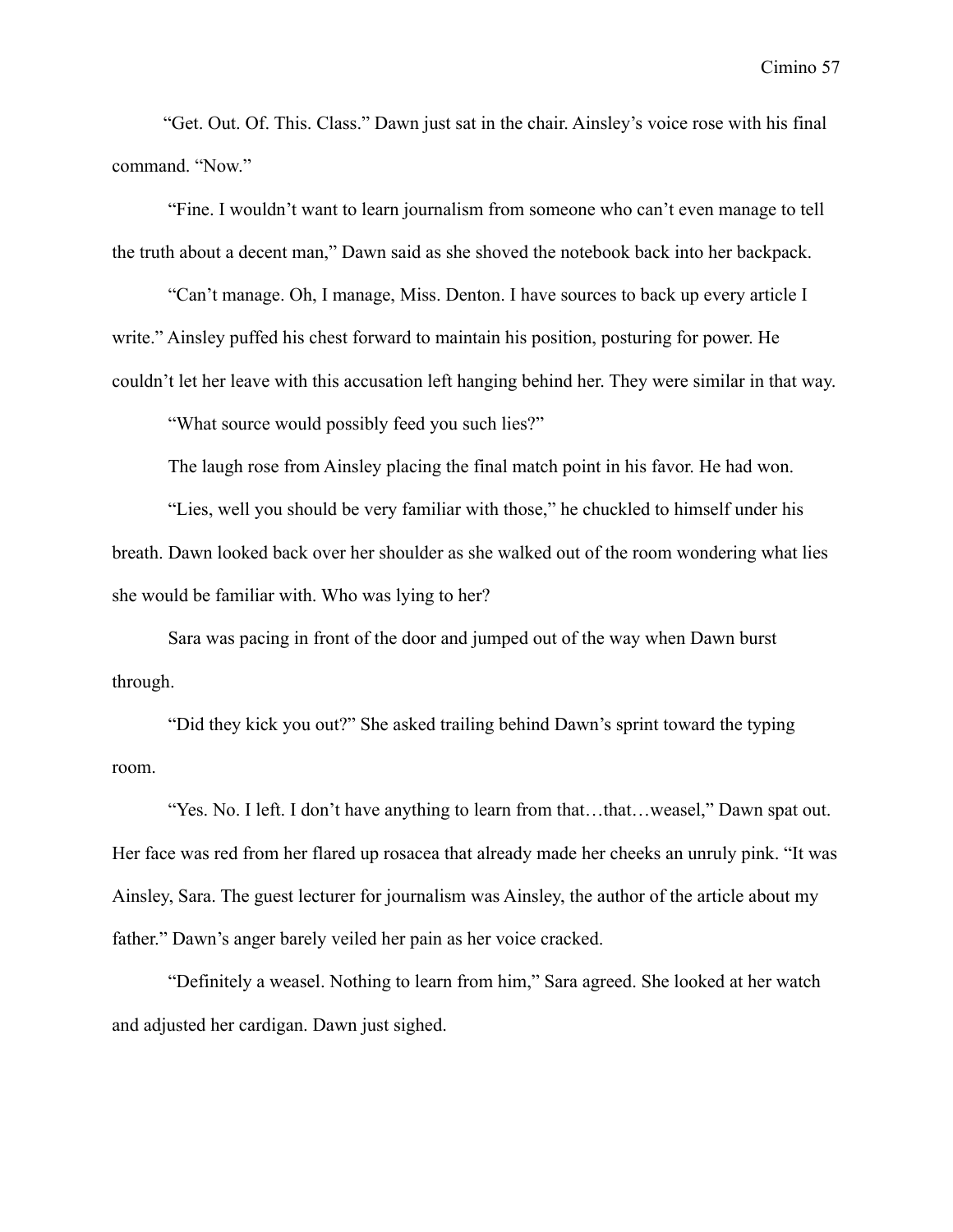"I can see you're worried about time, so let's go make a pointless resume. Half the girls in our class are probably writing a resume for the quarterback to date them. Then they'll get married. Then have babies." Dawn's tone conveyed the disdain she felt for the fractured structure in her own family.

"Not everyone has prospects outside of Butler, Dawn," Sara said quietly. "There's nothing wrong with wanting to get married, even if it is to Thomas Nost."

"Who's Thomas Nost?"

"The quarterback." Dawn heard the snip in Sara's response.

Both girls were raised in Butler. They had seen the values of the steel mill town. Both of their mothers married straight after graduation from Butler High. But, Dawn had Earl Denton as her father. Earl filled her head with engineering schematics, encouraged her inquisitive mind, and laughed at her sharp tongue. One day ten years ago Sara's father hadn't returned home after leaving for work at the Butler steel mill. The loss of her father made her crave the stability she thought she saw in other nuclear families.

"Right. Let's start plotting our futures," Dawn said, trying to amp up her enthusiasm with a thumbs up in Sara's direction, "whatever those futures might be."

"Who knows…maybe you'll decide to apply to Clinton Engineer Works instead of pursuing journalism." Sara held up the flyer from her father's prior employer. They were hiring and a call was out to submit a resume. Dawn was about to roll her eyes; instead, she stopped in the middle of the hallway. "What now? You can still be a journalist. I was just kidding. Come on…" Sara cajoled.

"No, Sara. That's it. Ainsley said he had sources that proved my father is guilty. Who do you think those sources were?"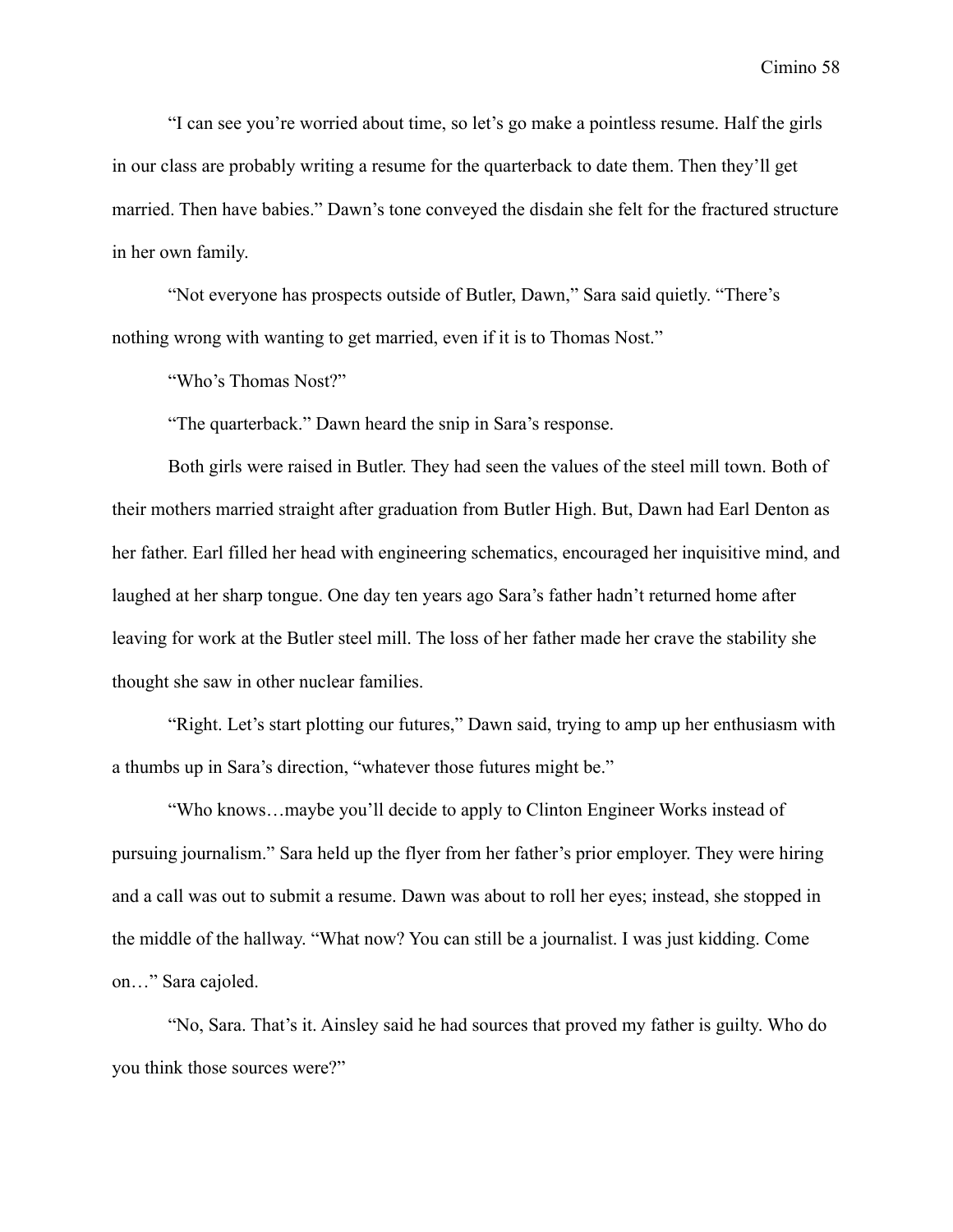"Probably some chatty co-worker at Clinton Engineer Works, don't you think?" Sara asked.

"I absolutely think so." Dawn nearly skipped down the hallway toward the resume room.

"Why are you suddenly so excited to write a resume?"

"Because I'm going to find Ainsley's source. Find out why they lied. Stop Joe from getting bullied and prove this all to be the big farce it is."

"How do you plan to do that?"

"I'm going to create a resume that Clinton Engineer Works can't refuse." Dawn's smile made Sara shiver. That was the same smile she had in third grade before she exploded all the school volcanoes in the science room because she thought the class needed to experience the reality of unexpected timing. Sara knew the danger in that smile.

"There's no possible universe that Oak Ridge will hire the daughter of a dead employee convicted of treason. Sorry Dawn, but this one is too big even for you to fix." This didn't even fracture Dawn's smile.

"I'm not applying as Dawn Denton." Her smile broadened. Sara had seen the same look just before Dawn poured the whole bottle of vinegar into the waiting baking soda volcanoes. "I'm applying as you." She poked her finger at Sara and walked into the typing room.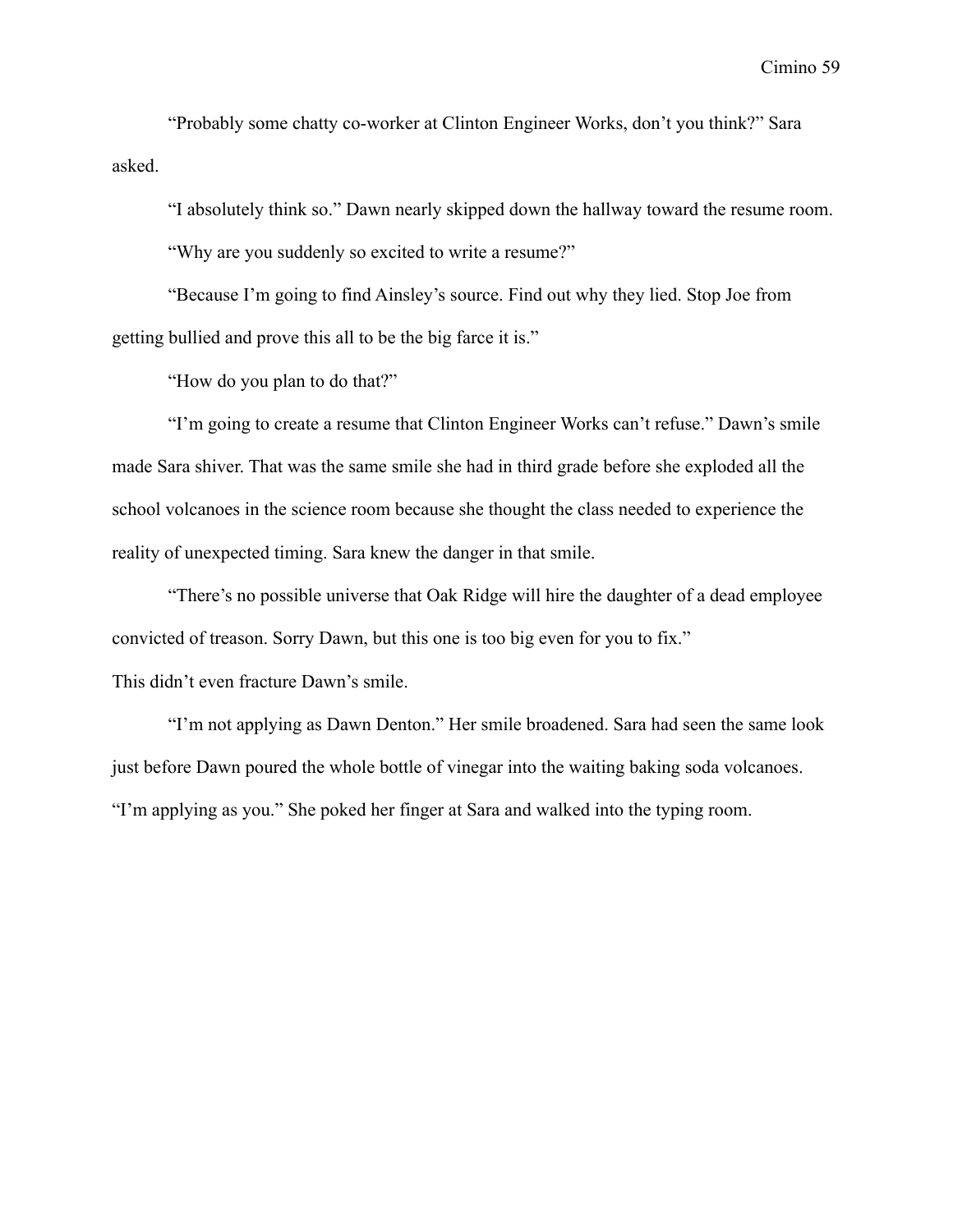#### Chapter Five

# *June 15, 1945*

Elizabeth Denton sat at their circular kitchen table, making sure to position her skirt to match the pleats as she sat down on the fabric seat. Dawn's diploma sat on the table next to her bright blue tassel. The graduation had just finished and both Dawn and Sara were giddy with relief. Elizabeth could hear them giggling and rustling around the house in their matching blue graduation gowns. She noted that she needed to talk to Dawn about packing for college in Philadelphia before the summer sloth took over her daughter. It always astounded her how easily Dawn would slip into her own world of books just days after the summer break began. Now that Dawn was a young woman, slipping away into books just wouldn't be acceptable.

Elizabeth felt her blood pressure starting to pulse. Heat flushed her face and chest at the daunting task of teaching such a headstrong girl to follow the rules. To distract herself, she picked up the mail sitting on the Lazy Susan in the center of their kitchen table. *At least Dawn finished one of her chores* she thought, flipping through each envelope. Three letters in, Elizabeth dropped the rest of the stack and pulled the letter close to her face. The name on that envelope did not belong to this address. The envelope was addressed to Sara Levine. Perhaps the girls had signed up for a newsletter together and the secretary mailing them out simply flipped the girls' names and addresses. There were plenty of explanations for the mistake. What she couldn't place was why the return label was listed as Oak Ridge, Tennessee. The circular date stamp confirmed that the letter had traveled from the same city as Clinton Engineer Works, the same city where Earl had worked.

Elizabeth turned the letter over, looking at every inch to discern what was inside. Why would Sara be receiving mail from Oak Ridge, Tennessee? And why was it being sent here? She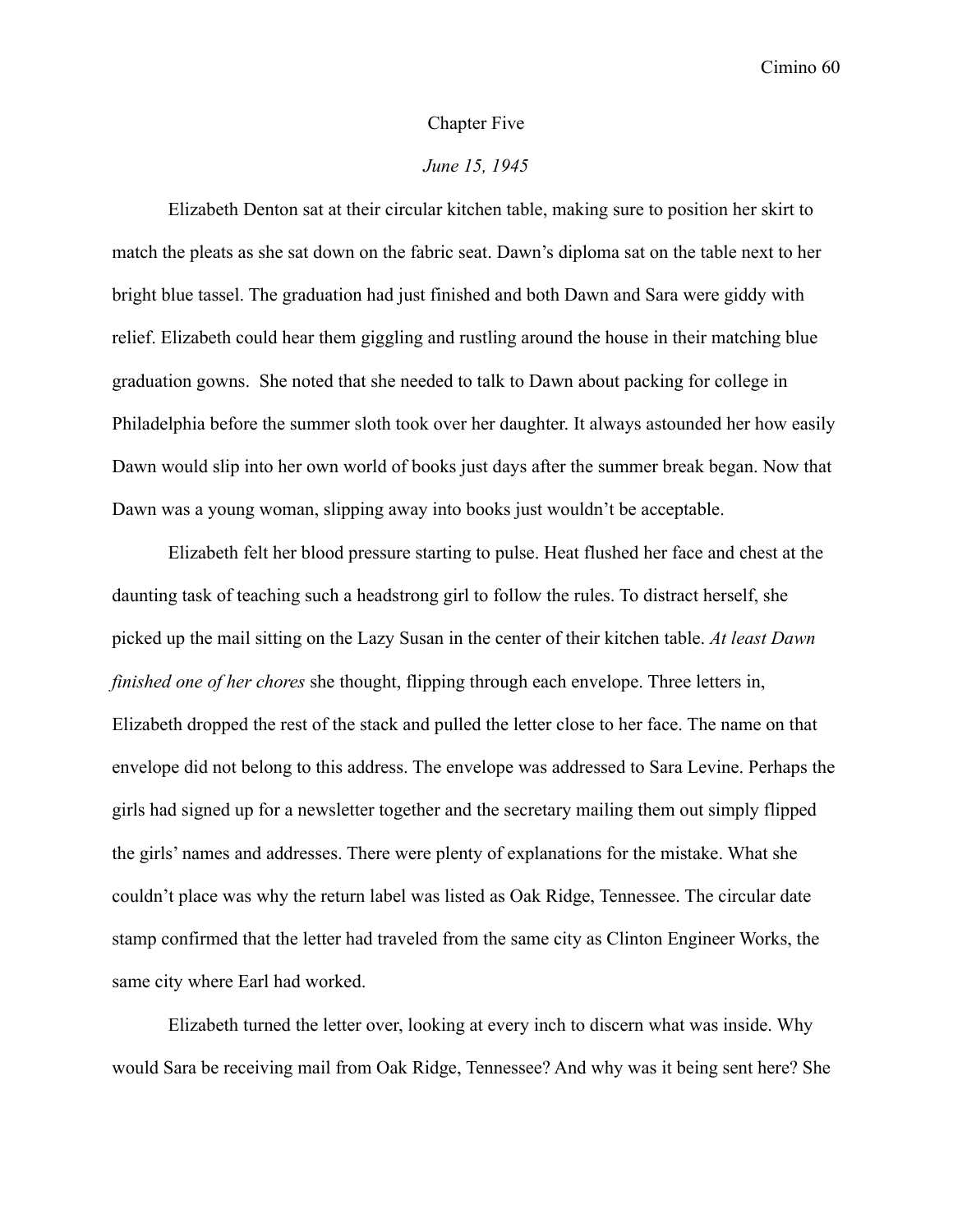held the letter up to the pendant lamp hanging above the table, but the bulbs were too high and too dim to reveal any secrets inside the envelope. She stood to bring the envelope closer to the light when the kitchen door swung open bringing the full sound of the girls' laughter into the kitchen.

"That's not true at all," Dawn defended, then stopped when she saw Elizabeth standing with the letter to the light. "What are you doing, Mother?"

Elizabeth plastered a smile on her face and brought the envelope away from the light. "Just making sure this was correctly addressed. Sara, it seems you've received a letter here, at our house." She held the letter out to Sara who was looking at Dawn. The pause with the letter held in midair almost made Elizabeth pull the letter back and stuff it in her own pocket for safekeeping until she could open it herself, but she resisted.

"Oh did I?" Sara asked, her voice squeaking on I.

"Yes, dear. A letter from…" Elizabeth made a point of looking at the return label. "From Oak Ridge. Who do you know there in Tennessee?"

Sara froze. Both her hand and Elizabeth's hand held the envelope.

"No one, actually. It's probably from the job fair at school." Sara took the envelope, pulling it slightly to release it from Elizabeth's grip. Elizabeth fought the burn in her cheeks from the smile that was still plastered on her face.

"We had to practice sending out applications, Mother. Thanks for delivering the letter. Come on, Sara. Let's go find out if you got in." Dawn crossed both fingers in exaggerated hope of a potential acceptance letter.

Elizabeth placed her now empty hand on the back of the kitchen chair to stabilize herself as the girls grabbed a few snacks from the cupboard. She watched them stack the box of cookies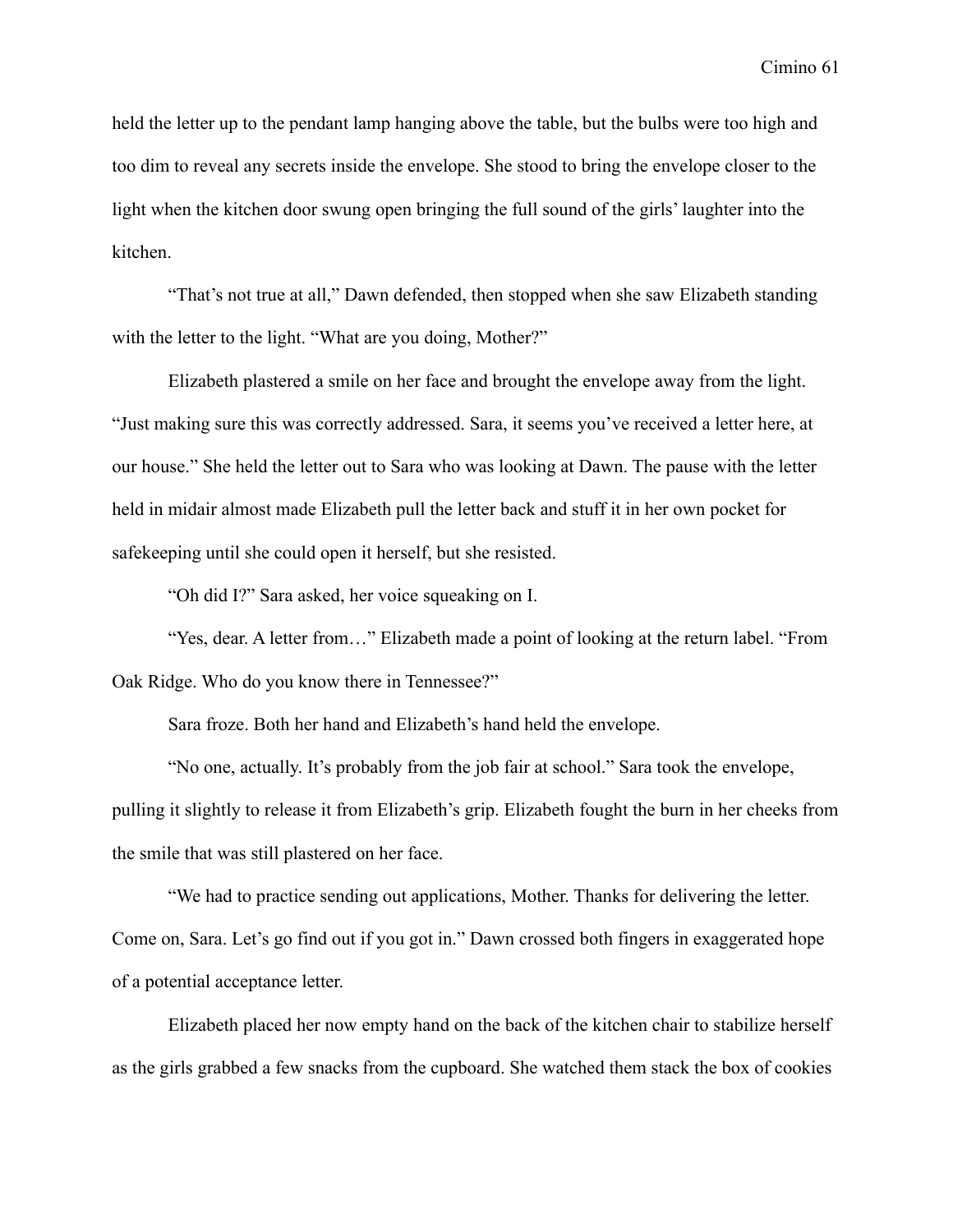and bag of chips placing the letter on top, smiling the whole time. When she heard the slam of Dawn's door closed upstairs, she rushed to the phone on the side table in the living room.

Her fingers shook as she pulled the circular dial around and around. It took her three tries to get the number right. Finally, the ring blasted through the headpiece into her ear. His familiar voice hummed, "Hello?"

"She knows," she whispered, looking up the stairs for any sign of the girls or Joe.

"Lizzy?"

"Of course it's me. Who else would it be?"

"I thought it was your daughter's graduation day. I didn't expect to hear from you today."

"None of that matters, now. It's Dawn. She knows."

"How could she?"

"She received a letter today from Oak Ridge, Tennessee."

"When can we meet?"

"I'll be there as soon as I can. Meet at our spot."

Elizabeth hung up the phone and grabbed a sweater. She never knew how cold he would have the art studio to keep the summer humidity outside.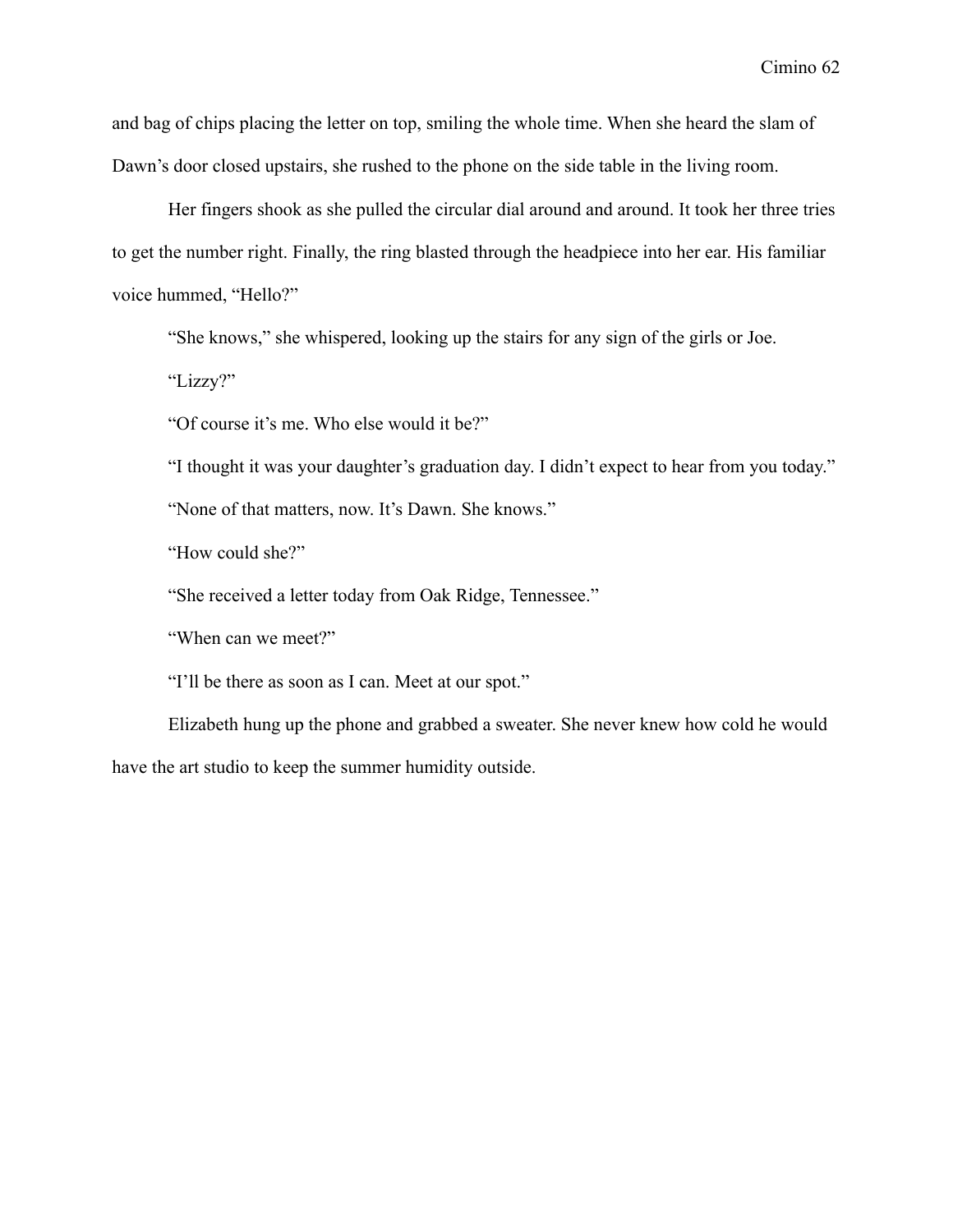### Chapter Six

# *July 1, 1945*

Just over a week later, Dawn stood at the Butler bus station ready to board the overnight bus to Knoxville, Tennessee. The interview invitation said a transportation car would be waiting at seven A.M. on July 2nd to transport her from Knoxville to Oak Ridge. The interviews would begin promptly at eight. Dawn checked the watch on her wrist and adjusted the weight of her father's old suitcase. His plans from the plant were tucked safely between her skirts and her blouses. She touched the pocket of her navy blazer where the copy of her father's picture from her nightstand was folded into quarters.

As the bus pulled out of the station, Dawn looked out the window at a final glimpse of Butler, Pennsylvania. She saw the mist still settling against the hills of the steel mill. Would the sunrises still shimmer in a cool mist in Tennessee or would the humidity overtake their pleasure? She thought of Joe and his teary goodbye the night before. The lies had flown through her lips faster than she knew possible. She was going away to college early. There was a summer journalism lecture. She hated to leave him. The last statement wasn't a lie. She couldn't imagine a night without Joe's bedtime story, but this day would have come eventually when she left for college. Her goodbye to Joe was in stark contrast to the goodbye to her mother. There was one final offer to drive her to Philadelphia, which Dawn refused because it would be taking her in the opposite direction of her destination.

"I always thought we'd be taking an adventure together, Dad," Dawn whispered toward the window. This adventure had a timeline, and Dawn held the deadline in her hand. Two bus tickets. One for today. One for exactly one month from today when she would take a bus to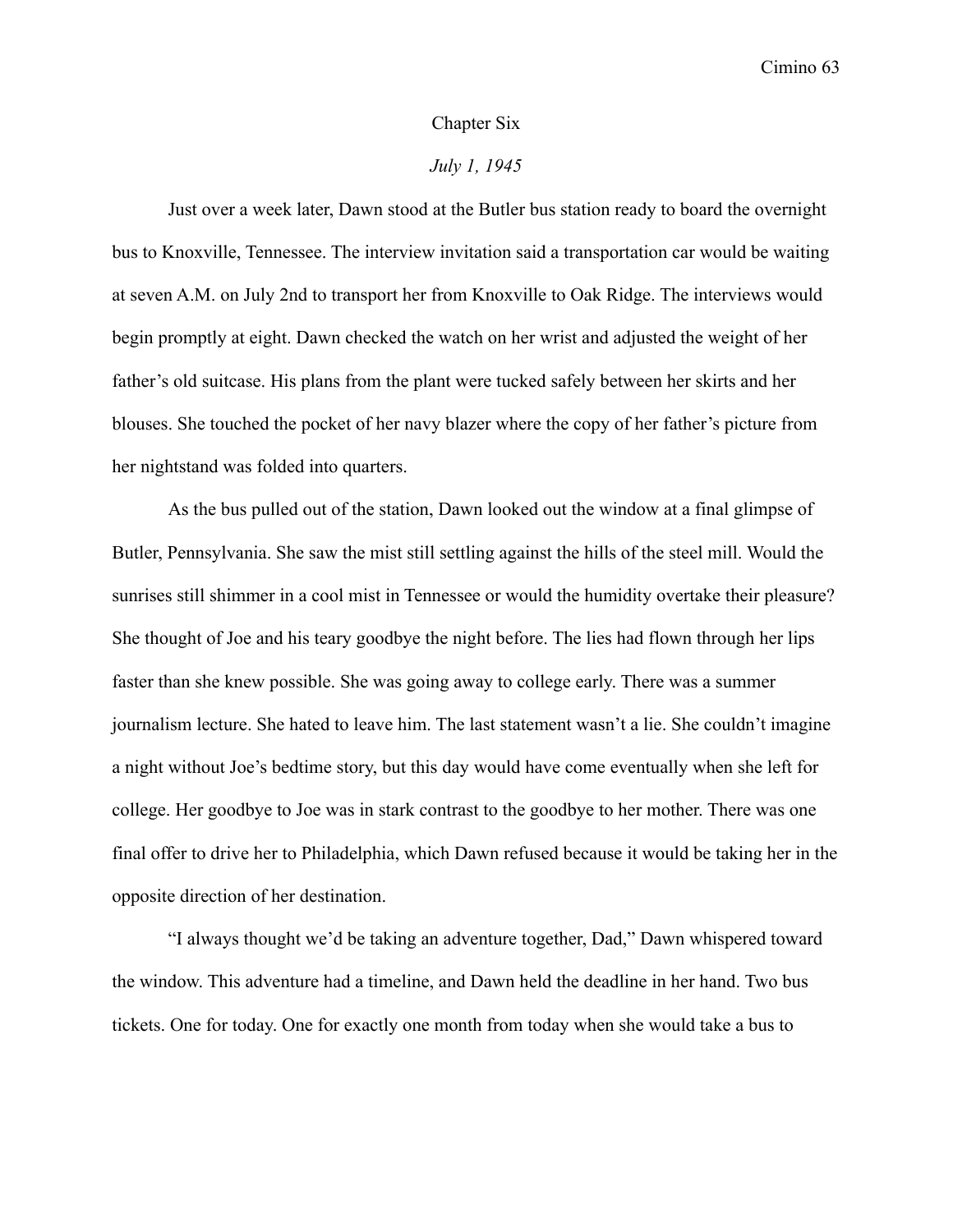Philadelphia to start school. She always worked well under pressure; she would just need to focus.

After the bus ride and a subsequent connection with a silent driver, Dawn arrived at the front gate of Oak Ridge, Tennessee. This new government town had popped up quickly and construction constantly seemed behind the need. Roads were punctuated with mud sections that would stop a car dead in its tracks. Her driver seemed to navigate the potholes and mud sections with familiarity. Dawn passed a billboard with the bold white text slogan of Oak Ridge, "What You See Here, What You Do Here, What You Say Here, When You Leave Here, Let It Stay Here." The capitalized letter beginning each word punctuated the seriousness of work and life here at Clinton Engineer Works in this new town of Oak Ridge. Dawn's heart pumped with the anticipation of working at Clinton Engineer Works. She knew it was here within this city that she would discover the truth of her father's innocence. This drive was all she could focus on. There was no time for friendships. The job was all that mattered.

"Y-12," the driver said, stopping the car in front of a large concrete structure with glass entrance doors on the first floor and no windows on any floor above.

"Y-12," she repeated. Dawn gazed up at the front of the building she had heard her father speak about but had never seen in person. She tugged her suitcase from the trunk of the car as the driver absentmindedly styled his mustache in the rearview mirror. After shutting the trunk of the car, she walked into the entrance of her future, a job with Clinton Engineer Works.

"Name please?" A screechy voice accustomed to respect came from behind a group of at least fifteen other women.

"Excuse me?" Dawn asked, searching for the face to the voice.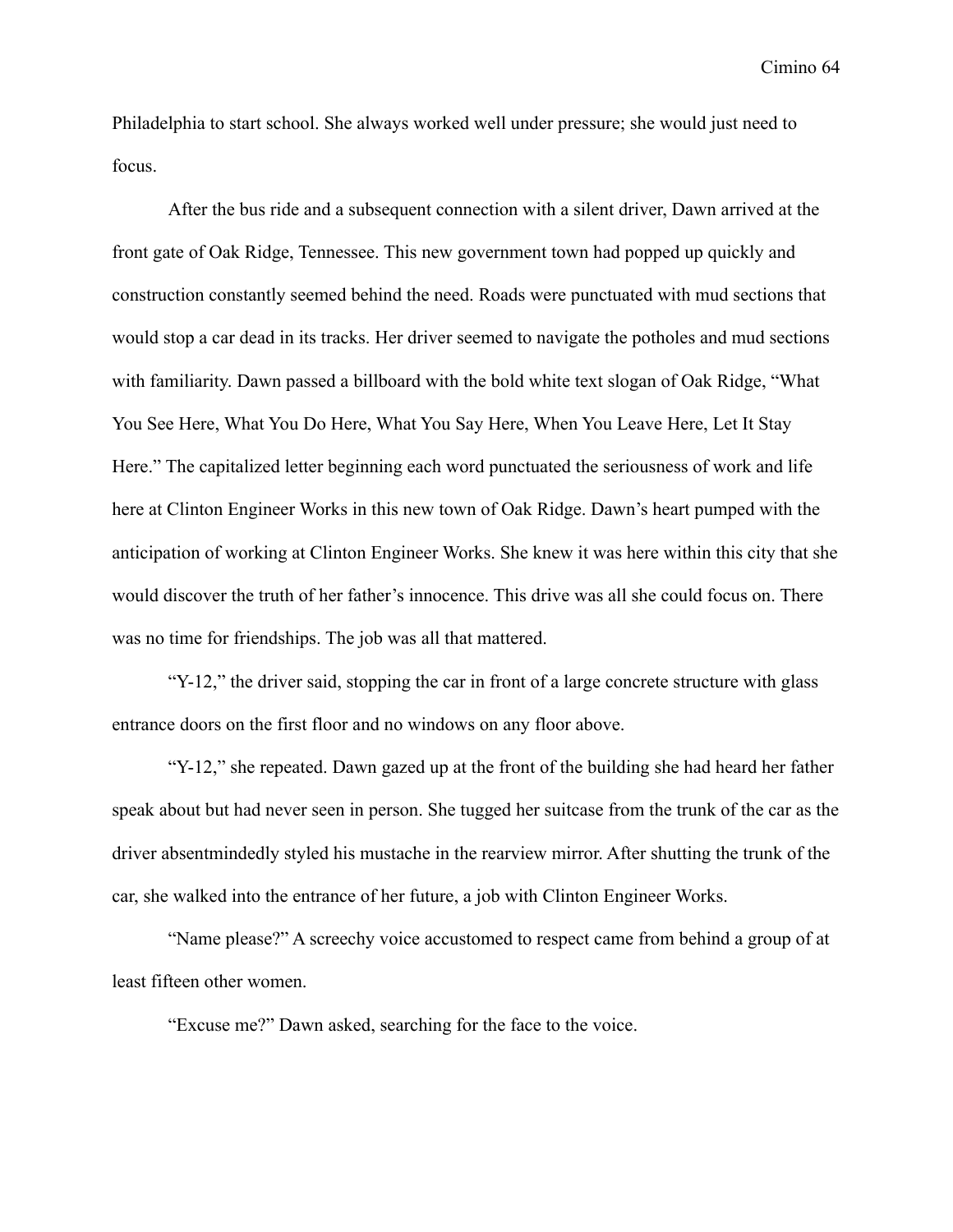"Name. You are here for the interviews, right?" A woman in her mid-thirties marched toward Dawn, her heels clicked voraciously across the tile flooring.

"Yes. Are all of these other women here for the interviews as well?" Dawn looked around seeing women who looked to be her age all the way into their early twenties. Their interview suits were cut to the newest fashions and she saw several smiles on perfectly pink lips.

"What's your name?"

"Da...Sara Levine," Dawn corrected and smiled. "And what's yours?"

The woman looked up at Dawn over her glasses, eyebrows raised. "Da' Sara?"

"You can just call me Sara. I didn't catch your name yet." Dawn never let her smile fall, not in front of this formidable foe.

"Sara...Sara…" The woman scanned a list on her clipboard. When Dawn tried to peek over the top she pulled the clipboard closer to her body and scowled in Dawn's direction. "Sara Levine?"

"Yes, that's me. Ready to start today."

The woman smirked.

"You're all checked in." The woman started to make her way back down the hall toward the other end of the foyer.

"I still didn't get your name," Dawn called after her. The woman never even turned.

"She doesn't seem very friendly. The name's Millie. You're Sara, right?" Dawn just looked at Millie. Her blond curls were perfectly coiffed, her cheeks colored with circular dollops of pink powder pristinely positioned, her hand outstretched in greeting. *This girl won't last a minute here*, Dawn thought, shaking her head, *she's too friendly*.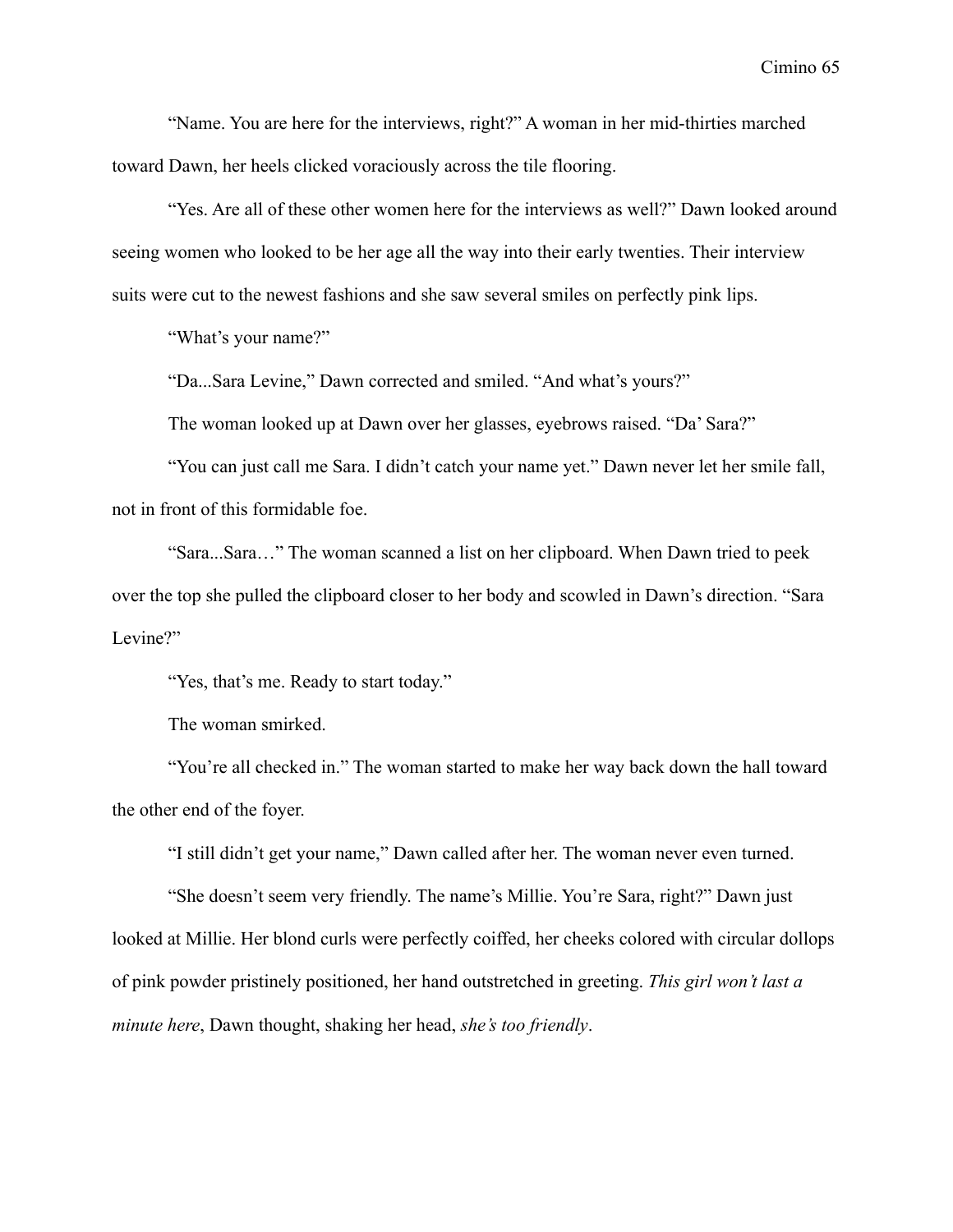"Silence, ladies. Welcome to the interviews for the secretary position here in Y-12 at Clinton Engineer Works. Our policy here is simple: don't communicate about your position or what you hear and see during your stay. That expectation begins now and will remain for the duration of today's interviews. Any questions before we proceed?"

Dawn spoke up, her voice echoing around the foyer. "What shall we call you Ma'am?"

"I won't bother with that detail. All but one of you won't need to remember my name by tonight anyway. Your luggage can go to the room behind you. No need to unpack. Our interview process will follow three stages. The first is our dictation typewriting down the hall. Move your things. It's time to begin."

Dawn tossed her bag into the room, touched the picture in her pocket, and made her way to the front of the pack.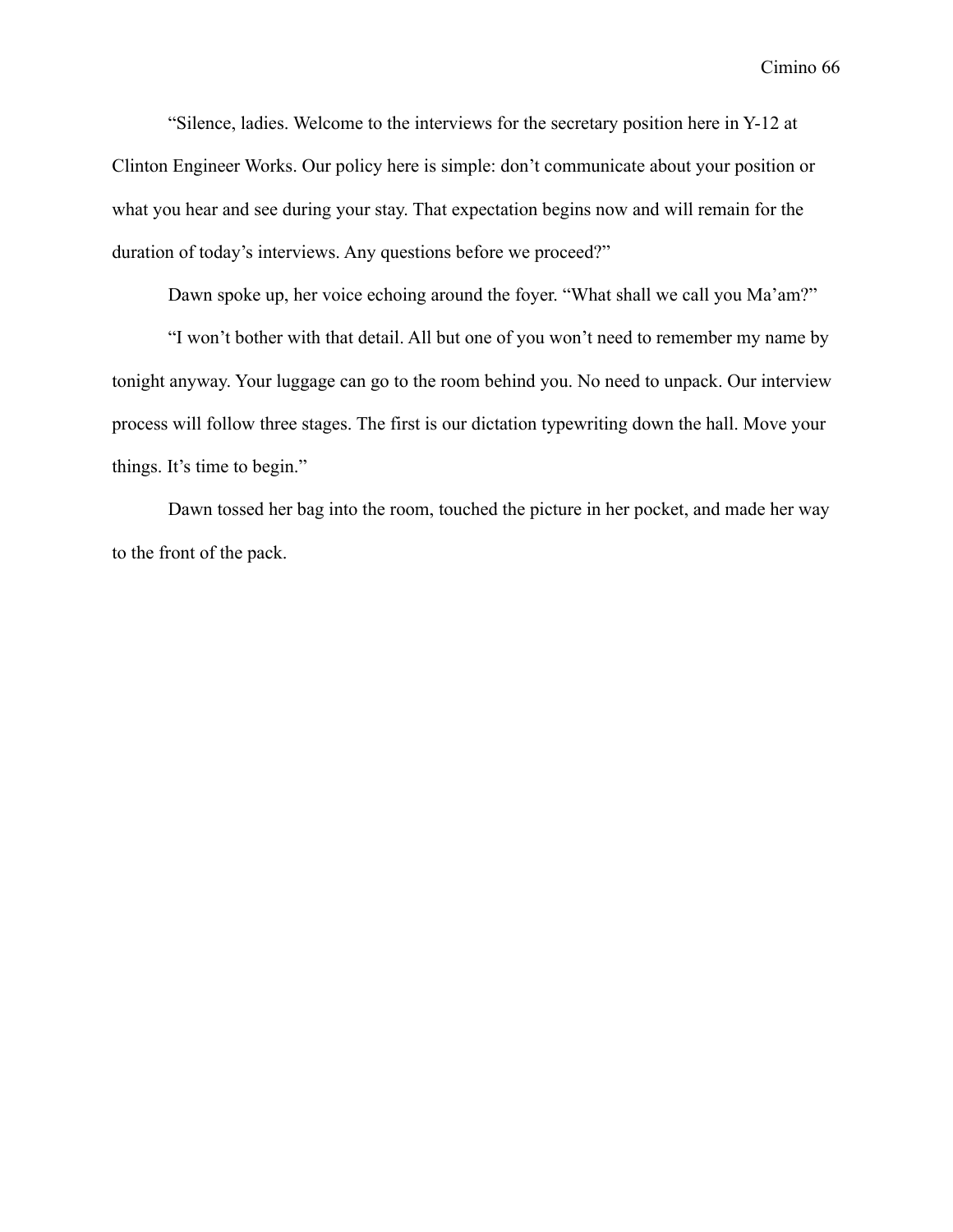### Chapter Seven

# *July 2, 1945*

The group of fifteen young women squished two by two to funnel down the white tiled hallway of Y-12. Wooden doors lined the hallway. Dawn noticed how some of the doorknobs were shiny polished bronze while others were scuffed and clearly well used. She started counting the number of doors. It was a game her father had played with her since she was little. Distracted, she nearly ran into the back of the blond woman named Millie when the whole group stopped to enter one of the conference rooms.

"Watch your step y'all," Millie said as the group filtered into the room.

There were exactly sixteen desks set up with a single typewriter placed atop each desk. A manilla folder sat next to the typewriters. Each desk was labeled with their names and Dawn rolled her eyes when the friendly blond took her seat directly next to her behind the card labeled Millicent. The girl smiled again at Dawn and whispered something in her direction. Dawn looked the other way. She had to be focused on this interview if she was going to succeed. She didn't have time for the other women who wouldn't even matter by the end of today. At the front of the room, a large window covered with a mirror glaze reflected their faces back to them. Dawn knew behind that window there was a face, perhaps faces, that were watching her this very moment. She pitied the girl next to her. This was no time to seem soft and friendly. An employee at Clinton Engineer Works needed a certain strength of character to get the job done well.

A man in a brown tweed suit much too old in style for his boyish face walked into the room holding a folder matching the one on their desks. *He couldn't be much older than herself*, Dawn thought. When his eyes met Dawn's, she didn't look away. She held his gaze until he looked down, his cheeks slightly pinker than they were a minute before.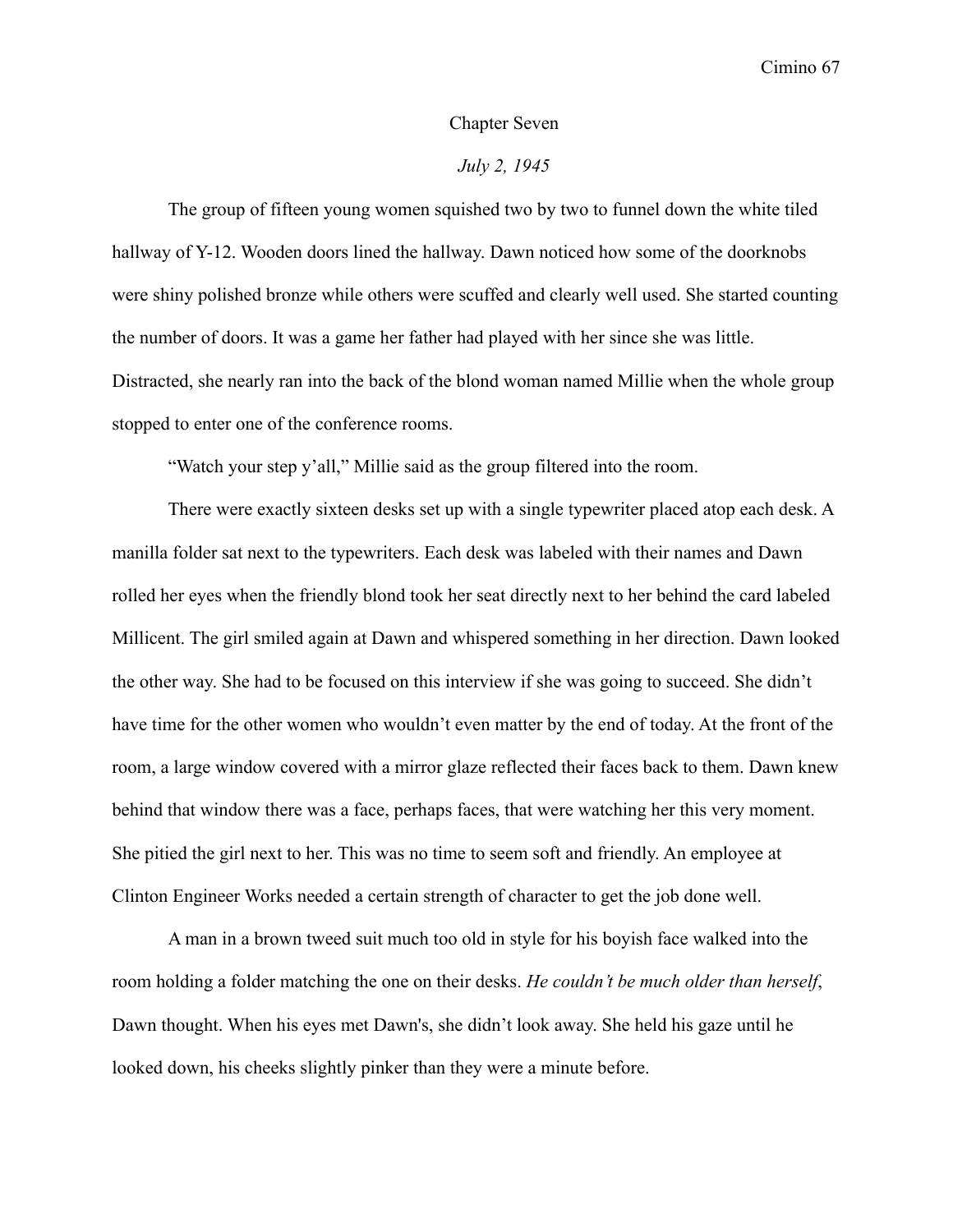When he reached the front of the room, he cleared his throat. "Greetings, Ladies. My name is Peter Wallace. I am one of the managers on this floor and I will be helping Mrs. Heroux conduct the interviews today. We'll begin today's interview with a dictation lesson. Your job as a secretary here at Y-12 will frequently bring you into contact with sensitive information that you will need to translate through memos, letters, and reports. Because of the nature of this content, you will need to maintain accuracy and speed. That's what we will be assessing here. Let your skills shine."

Peter looked up, meeting Dawn's gaze again. She smiled and Peter dropped his folder to the floor. He shuffled his feet and collected the folder, apologizing to the group of young women with a sheepish smile.

Dawn was the fastest typist at Butler High School; would that be fast enough here? Peter pulled a document from the folder and started to read. Mrs. Heroux walked down the aisles, her gaze lingering over each girl's typewriter and fingers as they scribed the message. Dawn didn't look up once when Mrs. Heroux stood above her desk watching her fingers expertly shift around the keys. As Mrs. Heroux moved to Millie's desk Dawn caught a slight nod of approval. Dawn glanced right to see the coiffed blond curls bouncing to the rhythm of Millie's typing. This girl was not what Dawn had initially expected. Distracted by looking to her right, Dawn hit the wrong key, her first mistake on the page. She returned her focus to her own typing and tried to ignore the cadence from Millie's typewriter and the approval of Mrs. Heroux.

The dictation ended as quickly as it began. Dawn pulled her completed transcription from the top of her typewriter. She blew lightly on the black ink to let it set, and her eyes kept drifting to the single typing mistake in the center of the page. Before she could dwell on it too long, Mrs. Heroux pulled the paper from her hands to bring to the front with the rest.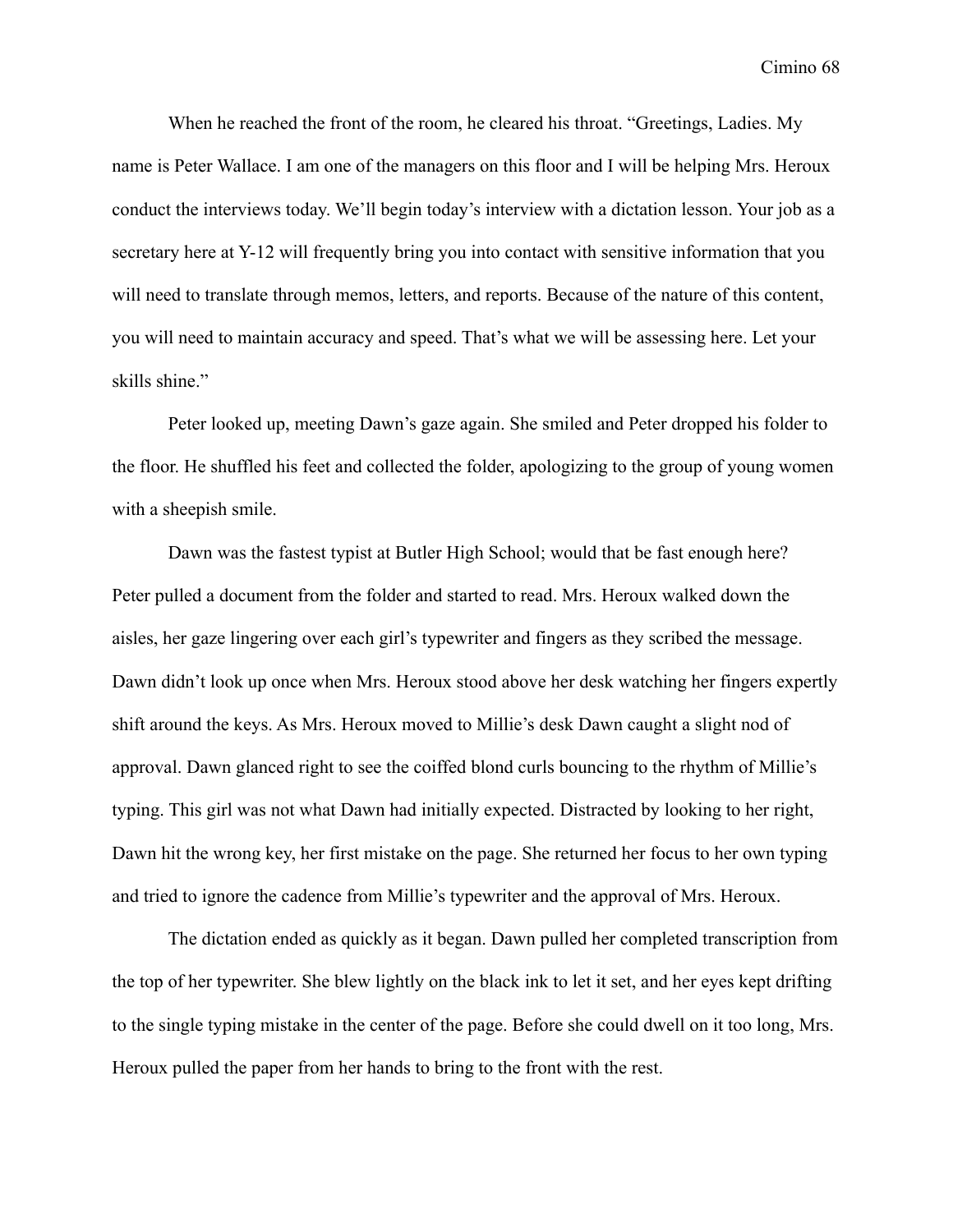"Thank you for your focus and effort. We will be calling you in to the next phase of the interview process if you have passed dictation," Peter said as Mrs. Heroux started laying out the dictation papers on the table in the front of the room. Peter turned his back to the women to evaluate their reports. Dawn started to pick at her nails beneath her individual table. She tried to extend her spine stretching up in her seat enough to see which report was hers and see what their impression of it was, but their muffled evaluations weren't audible at her seat in the back.

"I used to be a nail picker too." Millie, nodding toward Dawn's hands.

"What?" Dawn reluctantly broke her gaze from the reports to meet Millie's chipper smile. Millie just pointed down toward Dawn's nails and Dawn felt her cheeks bloom in embarrassment. She deliberately placed her hands on each knee and turned back to the front of the room now without any means to keep the anxiety at bay.

"It's nothing to be embarrassed about. Working here is an excellent opportunity, and to think that one slip of the keys could bring it all to a close is…well, it's intimidating," Millie chatted on.

"We're not friends." Dawn was even surprised by how blunt the words sounded coming from her mouth. She saw Millie's surprise take over her features which made her feel even worse. "I'm sorry. That's not what I mean. It's just…"

"You're right. We don't know one another. I just thought it might be helpful if we were at least friendly. Maybe it would take some of the stress off of this event."

"Of course, I just…"

"Millicent Matthews," Mrs. Heroux called from the front of the room holding a single paper in her hand.

"That's me." Millie stood.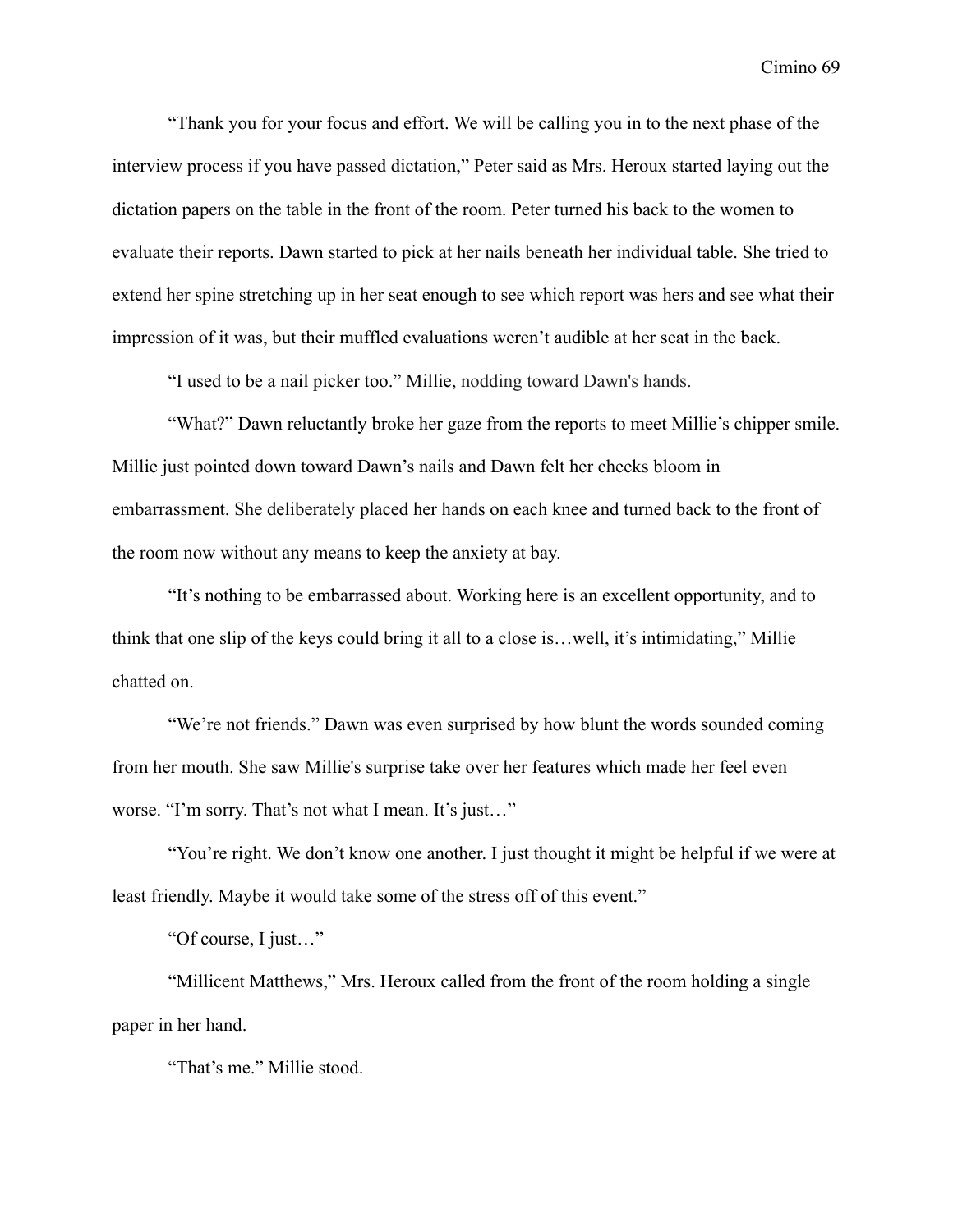"Congratulations, you can follow Mr. Wallace into the next room for the following phase of the interviews."

As Millie made her way to the front of the room quiet congratulations were voiced from various tables. Dawn watched as Millie full-tooth smiled at each congratulations. Dawn wasn't used to seeing such genuine acceptance of appreciation. She hoped that wasn't a requirement to move forward in the interviews.

Dawn sat as several more women were called to the front and then escorted to the next conference room. With each name, her palms moistened and she kept wiping them on her pants. The silence in the room made her ears ring, waiting for the sound of the door as it opened and closed to escort another candidate down a hallway they never returned from. Dawn thought everyone in front of her could hear the jagged intakes of her breath as she wrestled to control her nerves under the watchful eye of Ms. Heroux who sat perched at the table in the front as Peter Wallace entered the room again. Dawn held her breath.

"This will be our final candidate to move forward. We appreciate your time in coming to the interviews. If you are not moving forward, Ms. Heroux will guide you back to pick up your bags and give you your departure information." Every woman leaned forward in her seat. They all wanted this position, but Dawn more than most. "Sara Levine." Peter's voice was clear in the quiet room, but Dawn didn't move. Her heart sank until she saw several women turn around in their desks to encourage her to the front of the room. She had already forgotten her new identity.

Dawn turned to rise from the desk and her skirt caught in the screws of the desk leg forcing her to make an awkward swivel back toward the seat as she started up the aisle. All eyes were on her now as she tugged her skirt free. The aisle up to the front of the room felt like it continued to grow as she walked down it.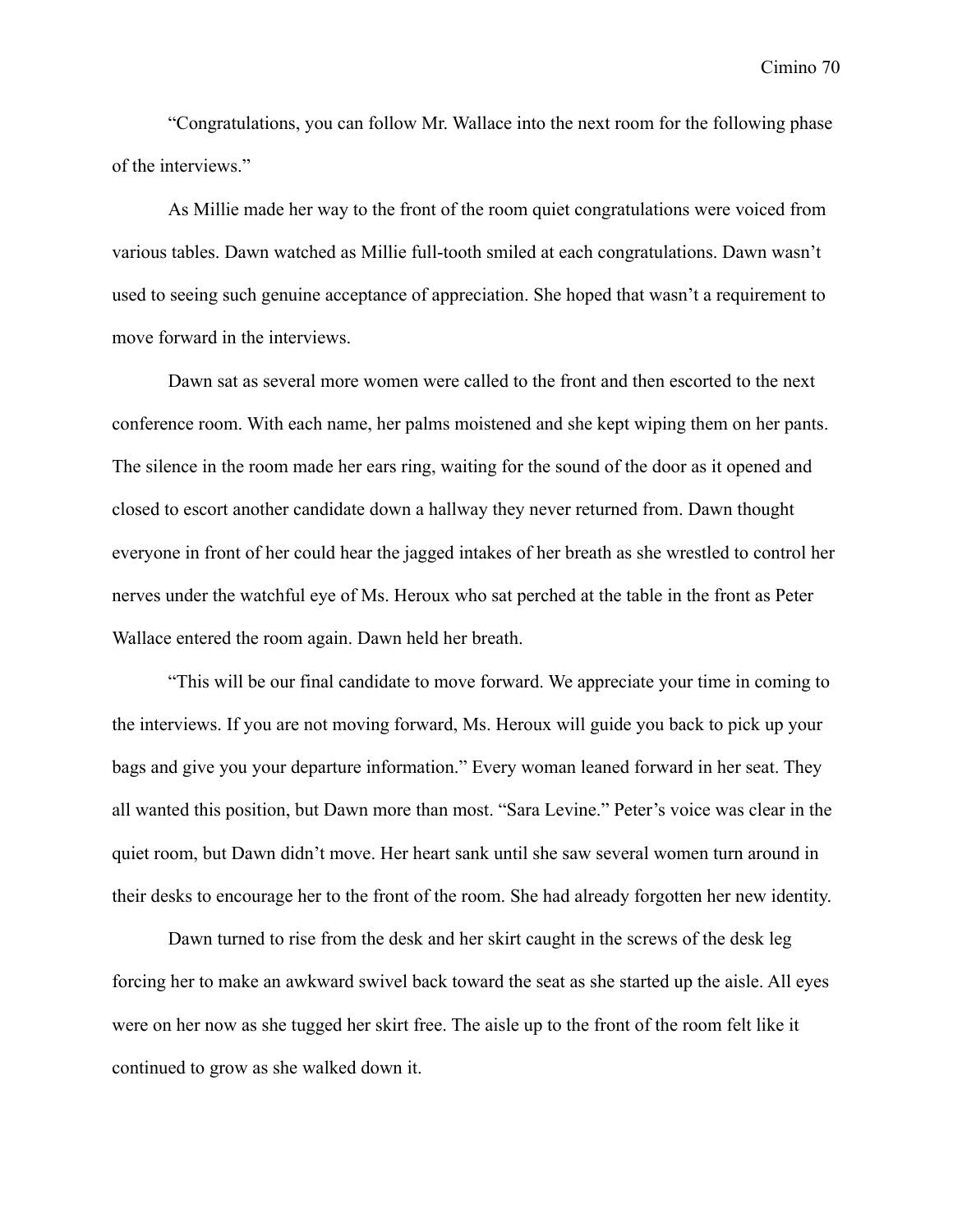"Sara?" Peter asked, catching quick glances up at her.

"Yes, sir."

"Let's begin." She followed him out of the room without another glance toward the women behind her.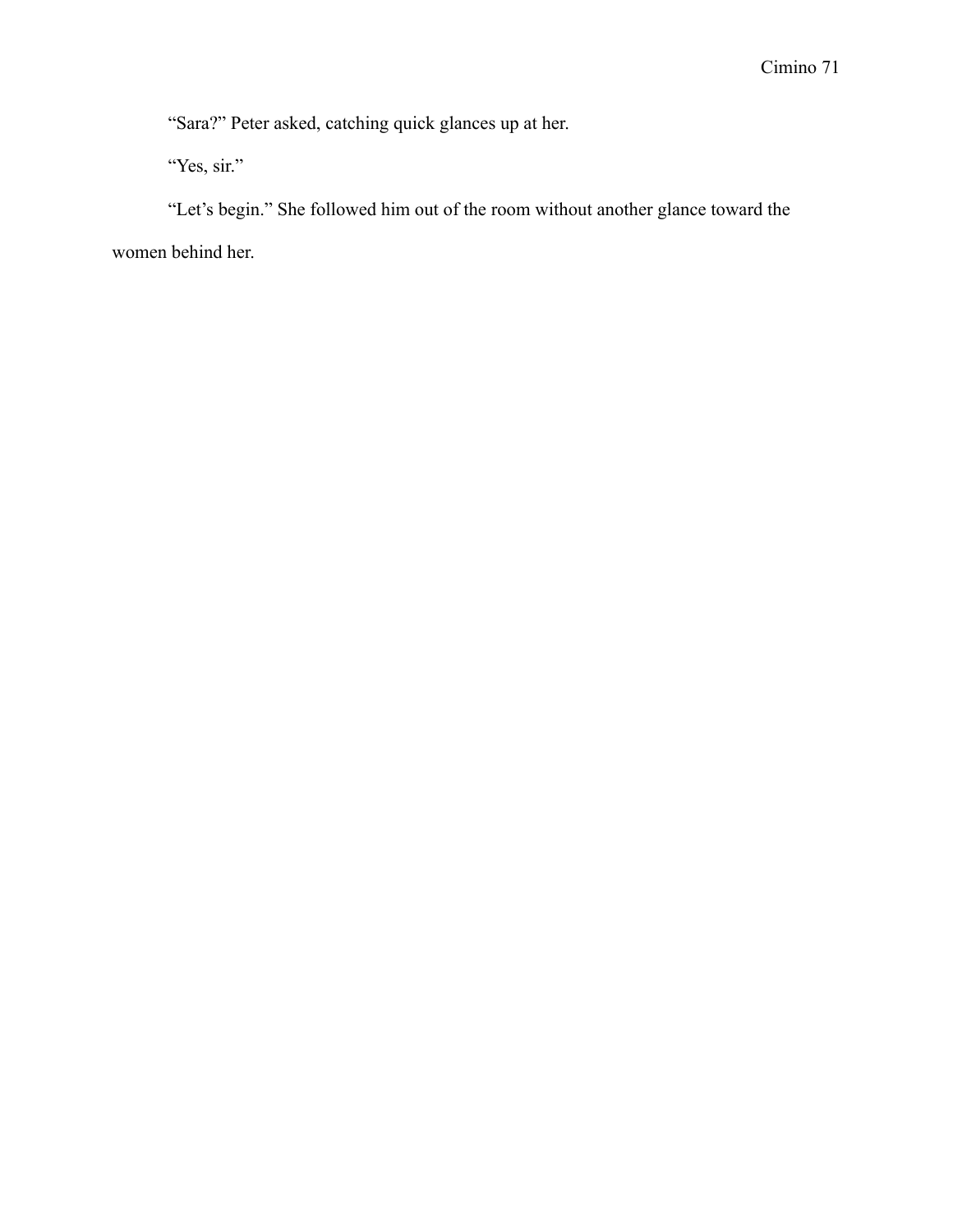## Chapter Eight

The new interview room was smaller than the previous conference room. There was a single table in the center, and the light gleamed off the polish on its wood surface. Peter gestured toward the seat to the left and Dawn edged around the table to sit in the cold metal chair.

"Alright, Miss. Levine. This portion of the interview is to review your dictation skills." He opened the folder in front of him and Dawn saw a typed report that must be hers. "You only made one mistake as far as I can see. You're a skilled typist." Recognizing his praise and preference for Dawn, he quickly added, "As are many other young women in the group."

"I'm the fastest at Butler High, sir." She blushed as the words left her lips. In all her attempts to seem controlled and put together, here she was referencing her high school days.

"Butler is a long way from Tennessee. Why do you want to work here? Why not find something closer? Philadelphia perhaps?"

At the mention of Philadelphia Dawn felt the loss of the dreams she had placed in that city for so long. Would she ever make it back to Philadelphia and the writing she wanted to pursue? "I wanted to find something closer to home and my little brother," she said. Her tone had shifted when speaking about Joe. The hardened, brave facade she put on in front of the other women to earn this position melted away. "But, I have to finish this first."

"What do you need to finish?" Peter asked.

When she looked into his eyes, Dawn wanted to reveal all the secrets she held. She wanted to know what happened to her father here in these buildings. Why had he been accused of treason? She needed this job to get the answers. She needed to protect her little brother, Joe. Each thought flashed across her eyes, and she could see Peter squint trying to read the myriad of responses too risky for words. Instead, she plastered a smile on her face and said, "I feel I'm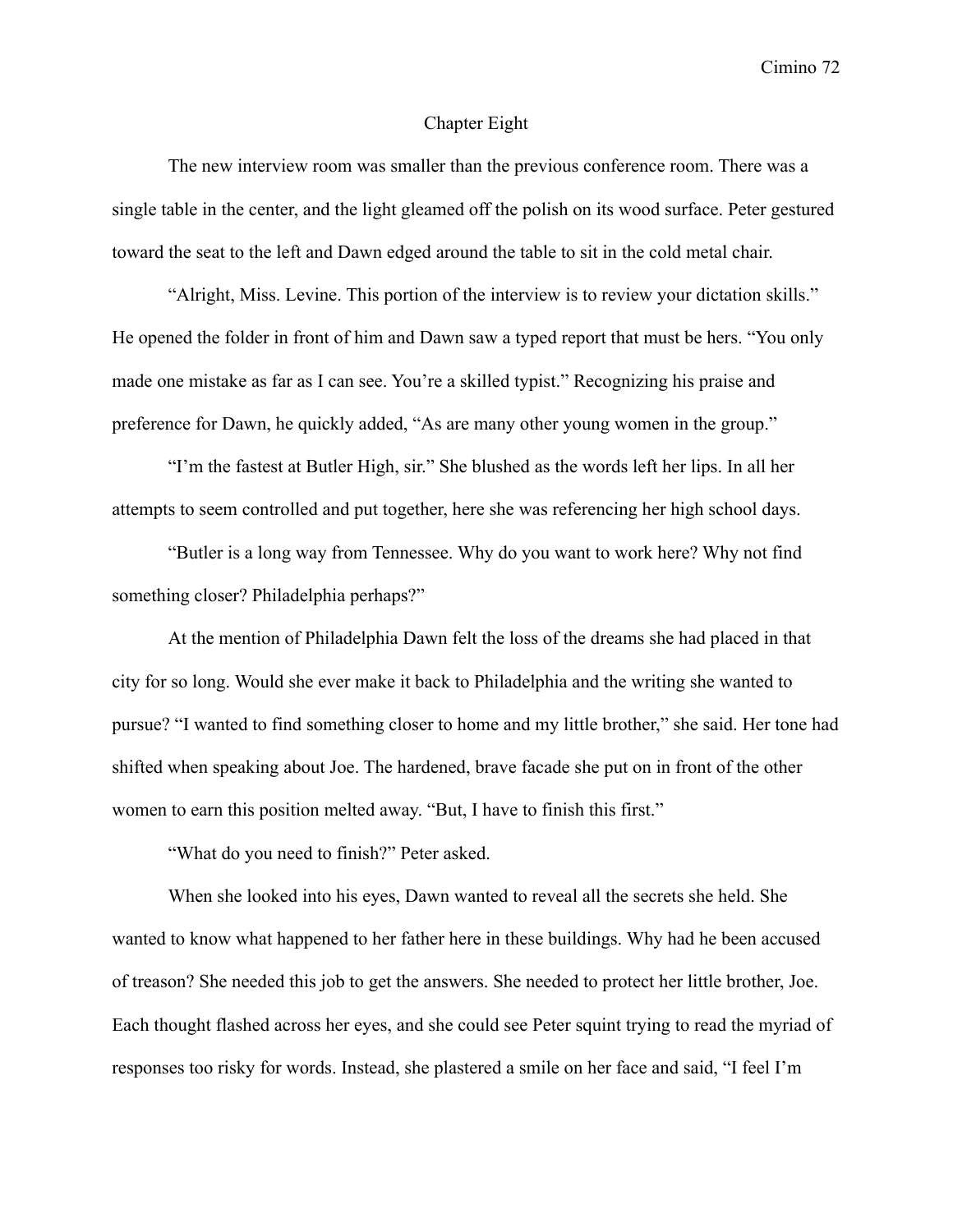making a real difference here, Mr. Wallace. There's an opportunity for me to fight back. This is my front line." Her words sounded fake even to her, but she held the smile.

Instead of the nod of approval she expected, she saw Peter's eyes fall. Apparently, her answer didn't match any of the possibilities he imagined. He looked down at the paper in front of him and closed the folder.

Dawn's pulse picked up. What had she done wrong? She thought she had provided him with the answer that Clinton Engineer Works would want from their candidates.

"Thank you for your time, Miss. Levine."

Dawn felt her opportunity closing like the folder in Peter's lap. This couldn't be the end of the line. She would never find the answers she was looking for back in Butler. This had to be the next step for her.

"I'll escort you to the waiting room. Mrs. Heroux and I will be in to inform the candidates of the final decision soon." He stood up, pushing in his metal chair. Dawn couldn't bring herself to move. "Miss. Levine?"

"I have a brother," Dawn said, looking at the table and not at Peter.

"Excuse me?"

"He's only eight years old."

"It's nice that you have a family to encourage you. I'm sure they're proud of your efforts to come all the way down here to Oak Ridge."

"I can't tell him I've failed Mr. Wallace." Dawn finally looked up at Peter standing in the door frame, the door partially open behind him. He adjusted his tie and smoothed the wrinkles in his white shirt. When Dawn finally caught his eyes, he didn't look away. His eyebrows raised ever so slightly, and she thought she saw compassion there.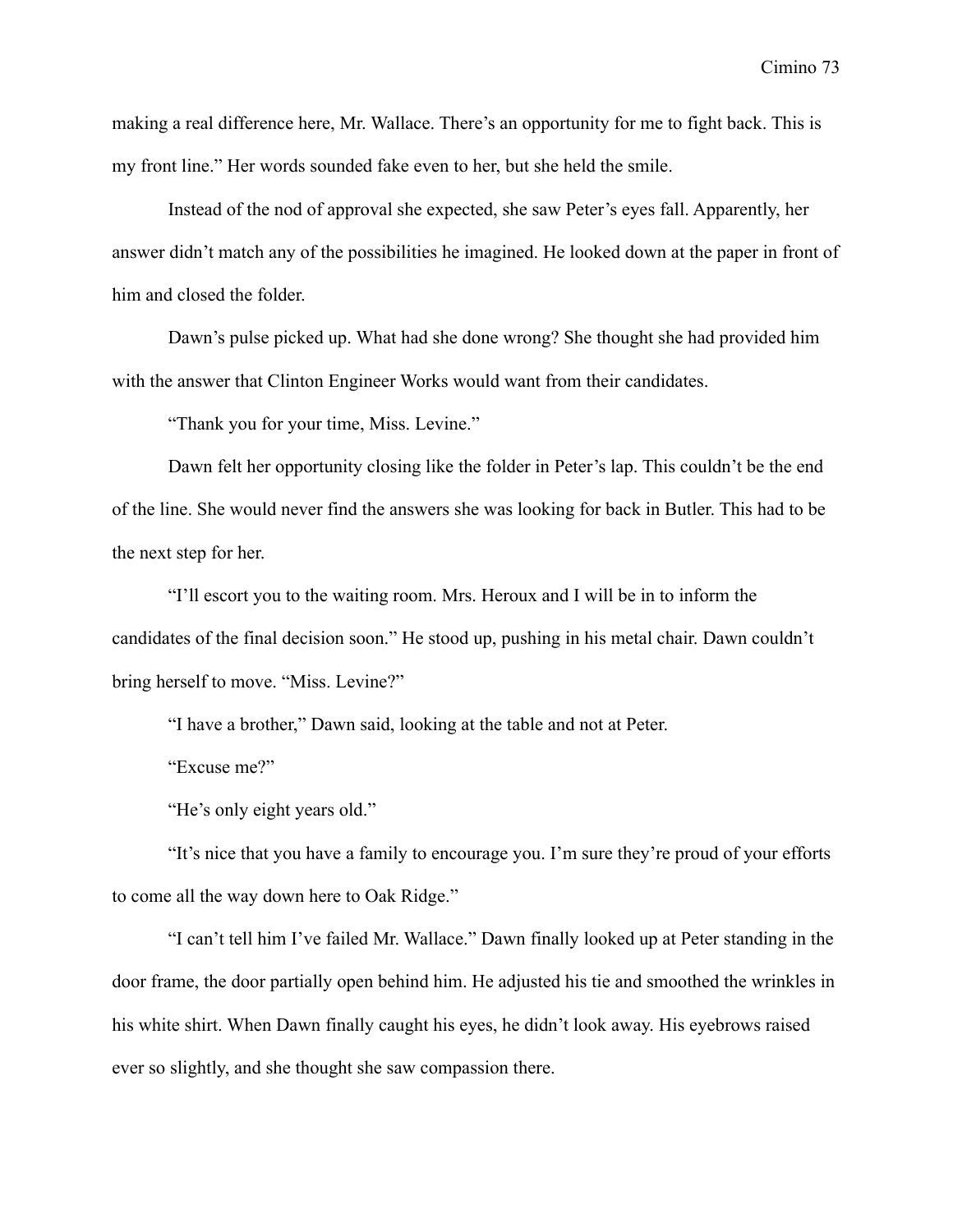"The waiting room is this way." He broke his gaze, and Dawn's hope at compassion ended. She felt the tears on the edge of her eyes but squinted them away. She re-folded the pleats in her skirt the way her mom taught her, creating a presentable exterior image no matter what was going on inside and stood up to follow Peter down the hallway.

In the waiting room, the other three women who had been called before her were sitting around an oblong wooden table. Dawn noticed Millie's bright smile toward the girl next to her. They were giggling about some shared confidence, and she felt a surge of heat at how fast their confidence had formed. When Peter and Dawn walked in, all conversation stopped. He gestured to a chair for Dawn and she sat with the other candidates. Mrs. Heroux entered a moment later and handed Peter the other three folders representing each of the women in the room. Like a card trick, she watched as her folder was slipped to the bottom and not touched again. The four folders were jostled in his hand, but it was the second folder that Peter pulled to the top.

"Millicent Matthews?" He read the name from the new top folder as Dawn saw her own still at the bottom of the stack.

"Millie. Call me Millie," She smiled.

"We'd like you to follow Mr. Wallace to the consulting office. Welcome to the team at Clinton Engineer Works," Mrs. Heroux said.

"Thank you," Millie said something to the woman sitting next to her, but Dawn couldn't hear. The failure of her interview and how she would ever answer Joe's questions was almost too much to bear.

After Millie had left, Mrs. Heroux addressed the remaining candidates. "Thank you for your time today. I'll escort you back to pick up your luggage. You will be taking the first train out in the morning. You will stay in our dormitory hall tonight."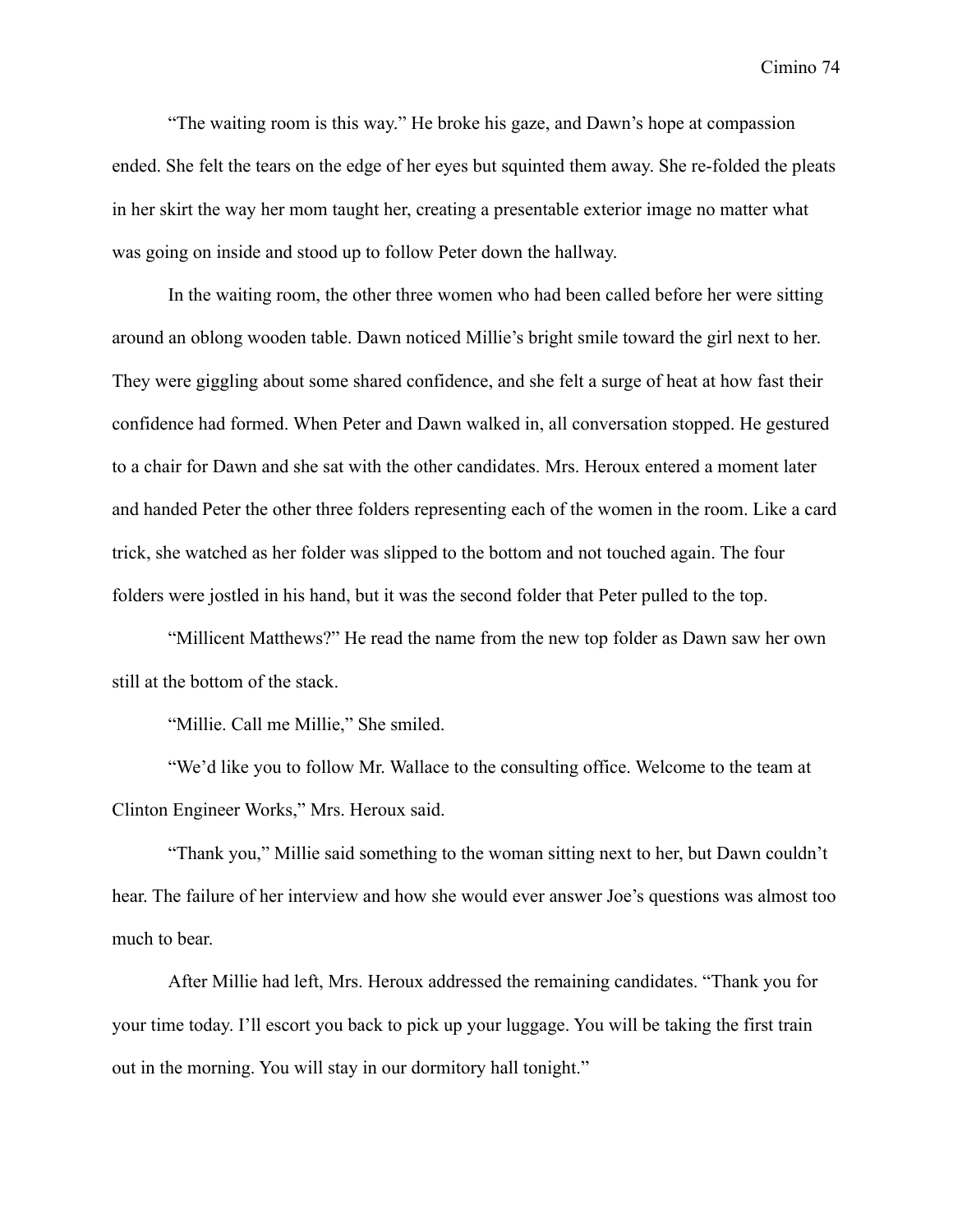Dawn retrieved her luggage without much acknowledgment. She didn't listen to the other two women's stories as they picked bunk beds in the small room they would share for the night. She pushed her luggage under the bed and lay down, closing her eyes.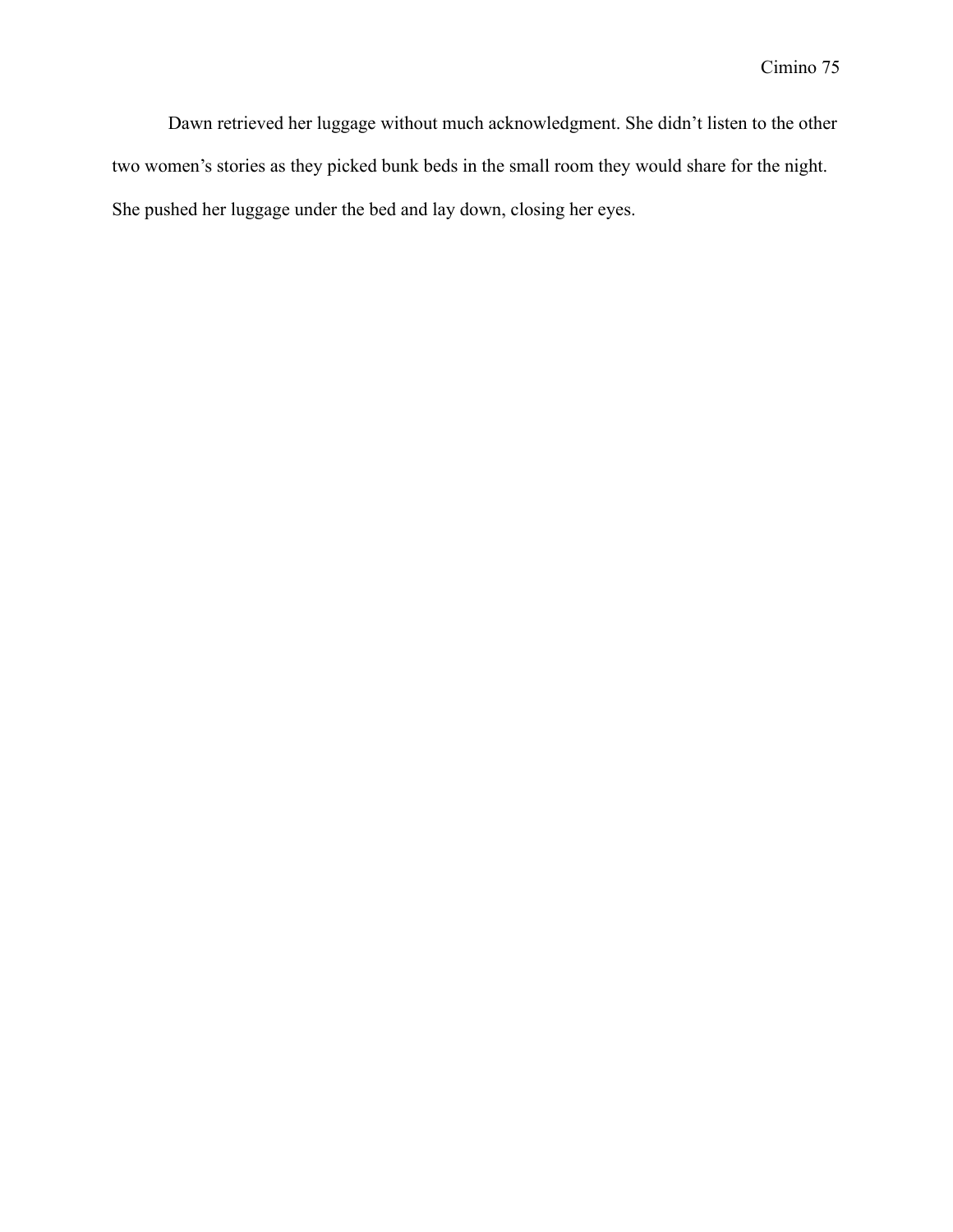#### Chapter Nine

## *July 3, 1945*

The next morning, Dawn zipped her bag shut ready for the car to take her back to the train station and back to Butler. She wasn't ready yet to think about what awaited her back at home, she would figure that out on the train ride home. The other two women who had bunked in the same room with Dawn came twittering into the room. They didn't even look up toward Dawn when they walked in. She hadn't bothered to learn their names. She preferred to be alone to sulk.

At exactly 9:00 a.m., all three women walked out to the front of the dorm building to meet their car. Dawn looked up the dirt road, watching the lucky women who called Oak Ridge home walk up to work. Their dresses were pulled up to avoid any overspray from the mud roads. This newly formed city was still in transition. She knew what that felt like.

As the car pulled up to the dorm building, the driver called out two names, "Patricia…Linda." The other two women nodded and started to load their luggage. Dawn followed suit but stopped when the driver placed a hand on her elbow. "Miss. You're not on this ride."

"Excuse me?" Dawn looked at him, trying to assess whether he was joking. His red curly hair made him look like a young child who had lost the war with their hairbrush.

"Your name isn't on the list for this pick-up," he said a little slower to help her understand. He pointed to the schedule of names listed next to the time and destination for their pick-up.

"It's Sara Levine. I'm supposed to be going to the train station to go back to Butler, Pennsylvania." Dawn felt her heartbeat pick up as she explained the situation to the young driver.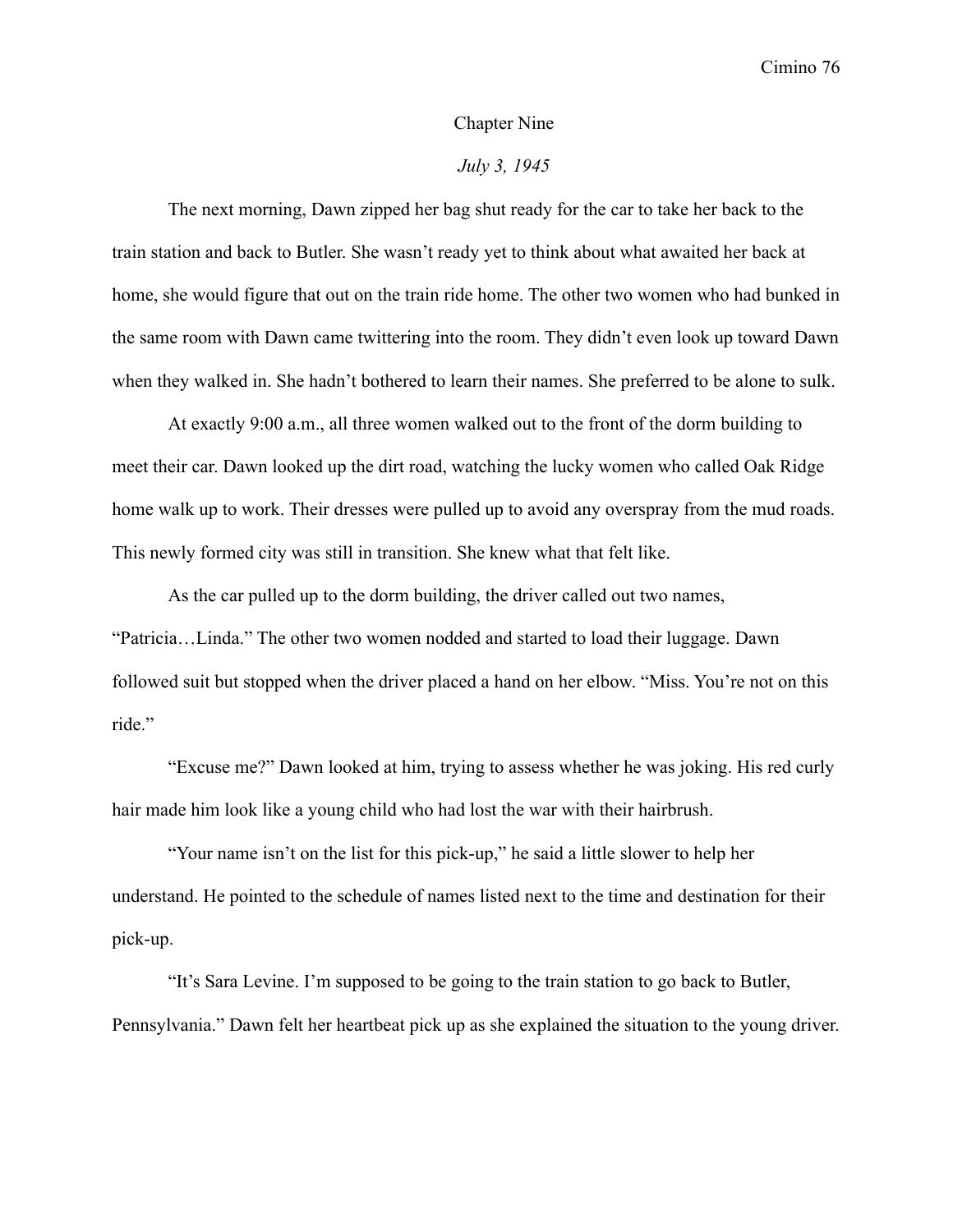"I've always wanted to go to Pennsylvania." The driver's cheeks bulged out when he smiled making him appear even more childlike.

"If I'm not on this pick-up, which one am I on?"

The man looked over his list, repeating her name as he searched over each one. "Sara…Sara…Sara…"

Dawn struggled to read the names faster upside down on the clipboard, but she didn't see her name posted anywhere.

"Nope. Not transferred out today. Looks like you're staying at Oak Ridge, Ms. Levine. I have to get these ladies over to the station on time. Have a nice day." He tipped his head, putting his hand to his forehead like he was saluting her with a cowboy hat. She could picture a cowboy hat plopped on top of his curls, but her confusion left her standing motionless on the only sidewalk in front of the dormitory building. The car drove away and she looked up and down the street in front of her. The women she had watched were already at their jobs and the muddy street front was empty.

She picked up her suitcase and set it back down again. She ran a hand through her hair that she hadn't bothered to curl or fix since there was no interview today. She felt the familiar Denton cowlick rear up at the back of her part and licked her fingers to try to push it back down again.

The sound of mud suctioning and popping loose followed by a harsh word drew her attention. Dawn saw Peter Wallace, the engineer from yesterday's interviews, making his way down the street, none too pleased with the state of the road.

"Ms. Levine." His breathing was winded from the exertion. *He must not leave the office often to experience the streets*, Dawn thought.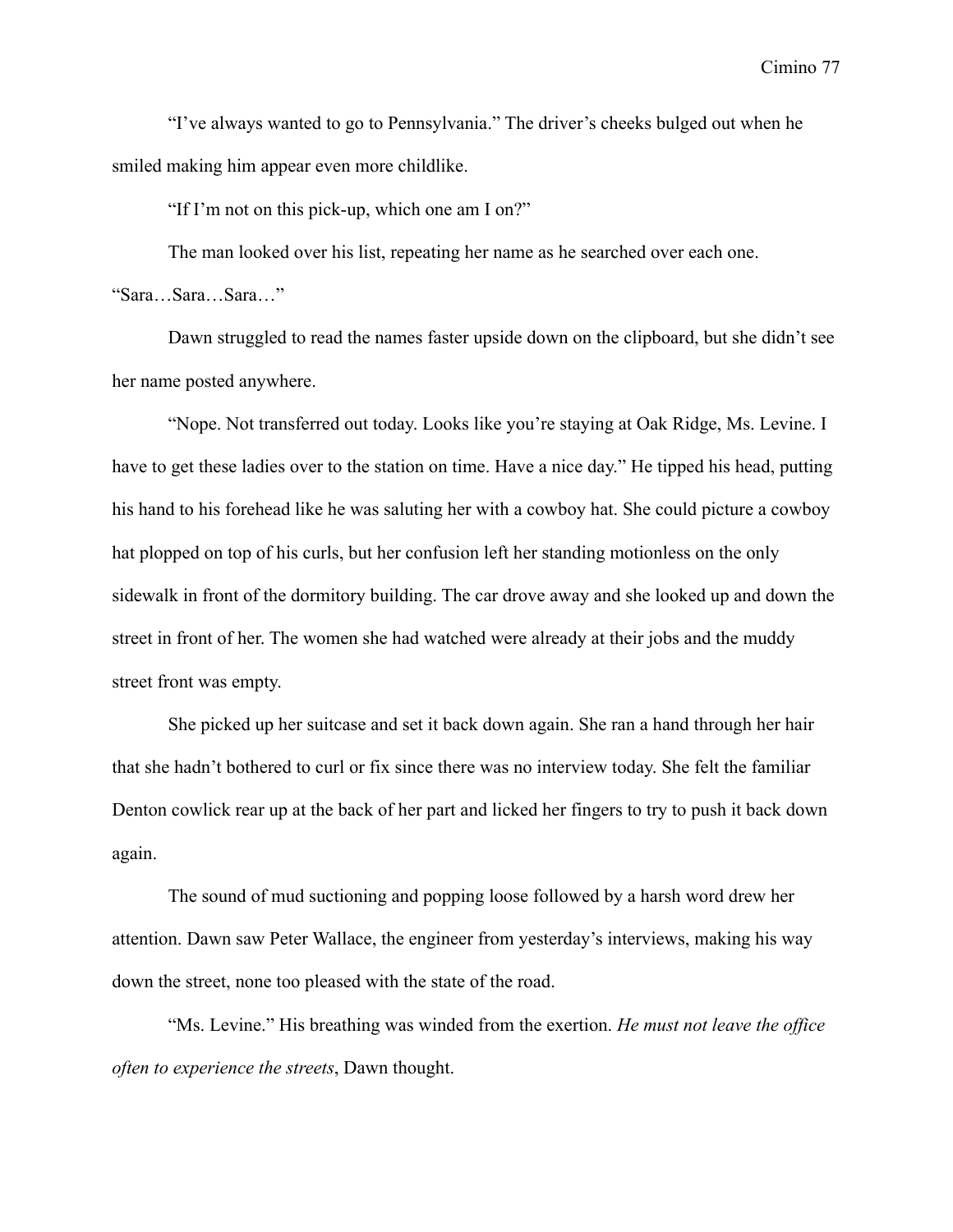"Mr. Wallace. There seems to be a mistake. The young man just came to pick us up for the transport that Mrs. Heroux said was coming this morning, but my name was not on the list." Dawn slowed as she was talking because Peter was nodding with her every word, clearly anxious to interrupt but had been taught enough manners to let her finish.

"Yes, my sincerest apologies about that. I tried to get the information to you before the pick-up occurred, but I was delayed." His cheeks flushed pink as they did in the interview room yesterday. He could barely hold her gaze for more than a few seconds.

"What information?" Dawn said, bringing his attention back to the conversation.

"Of course. Of course. You're not going home today as you probably already have guessed."

"Why not? I wasn't selected."

"You weren't selected for the secretary position. That is true. But, we have an opening for a calutron girl. I figured it would be easier to pull someone we've already interviewed instead of creating a whole new pool." He looked down again, avoiding her gaze. Something in their interview yesterday must have connected with him to prompt him to offer this position and Dawn wasn't going to turn him down.

\* \* \*

Dawn followed Peter back to the Y-12 building from yesterday's interviews. The tall stone facade rose in front of them, and Dawn didn't feel the same confidence she exuded in yesterday's interview. Today the building felt imposing, and she felt small.

"Welcome to Y-12," he said as he flashed a badge at the security guide seated at the front of the building. "I'll introduce you to the head of the calutron girls and she'll get you acquainted with the job."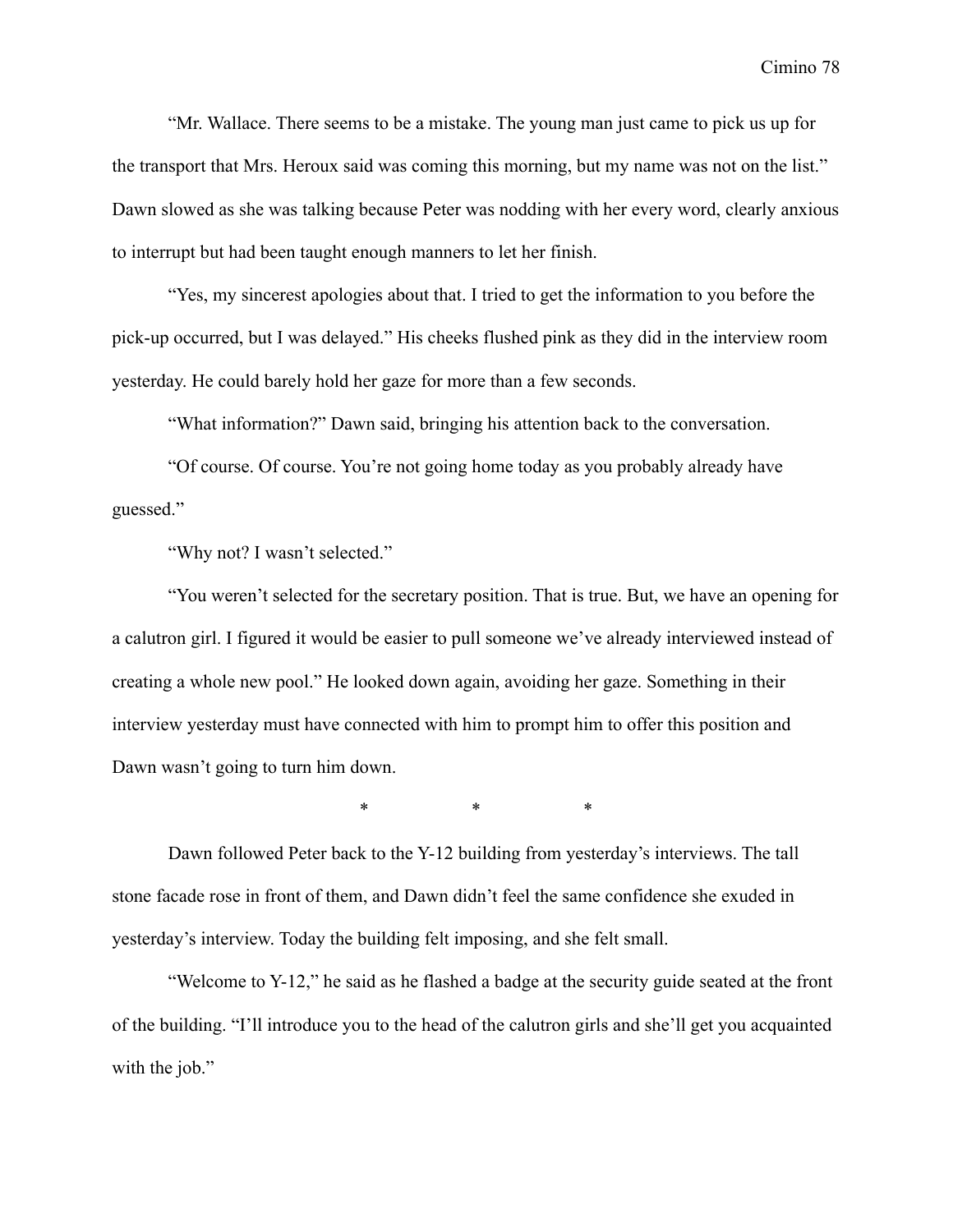"And that job is what again?" Dawn had never heard the term.

"Calutron girl."

"What do you do as a calutron girl?" Dawn asked.

"You'll see. Gladys here will explain everything." Peter nodded toward a woman nearly passing them with her brisk gait. She was not much older than Dawn and nearly rolled her bright blue eyes when Peter stepped into her path. Gladys stopped and looked Dawn over from head to toe. Dawn felt her cheeks flush because she hadn't put any effort into her appearance today compared to her precise preparation for the interview. "Gladys, I found you a new calutron girl!" Peter moved his arm to show Dawn like the prize in a game show.

"By holding interviews without my knowledge." Gladys set her gaze back on Peter without an ounce of his enthusiasm. He smiled, but his charm wasn't working on her.

"A minor detail for a qualified candidate."

"What makes you qualified as a calutron girl?" Gladys turned to Dawn and Dawn felt herself freeze under the intensity of her stare.

"Mr. Wallace was just working on explaining the specific details of the position." Dawn's voice was smaller, Gladys reminded her of a young version of her mother. Gladys turned to Peter. No words were needed. Her hands went to her hips as her weight shifted to the right. Her eyebrows rose significantly above her thick-framed lenses. Peter chuckled nervously.

"I'll leave you to it, Gladys. I know you're an expert at training the new girls." Peter turned and his footsteps were much quicker retreating down the hallway. Gladys and Dawn both watched Peter until he turned the corner at the end of the hall. When he was out of sight, Gladys sighed and finally turned to face Dawn. Dawn smiled, but the expression wasn't reciprocated.

"What's your name?" Gladys finally broke the silence.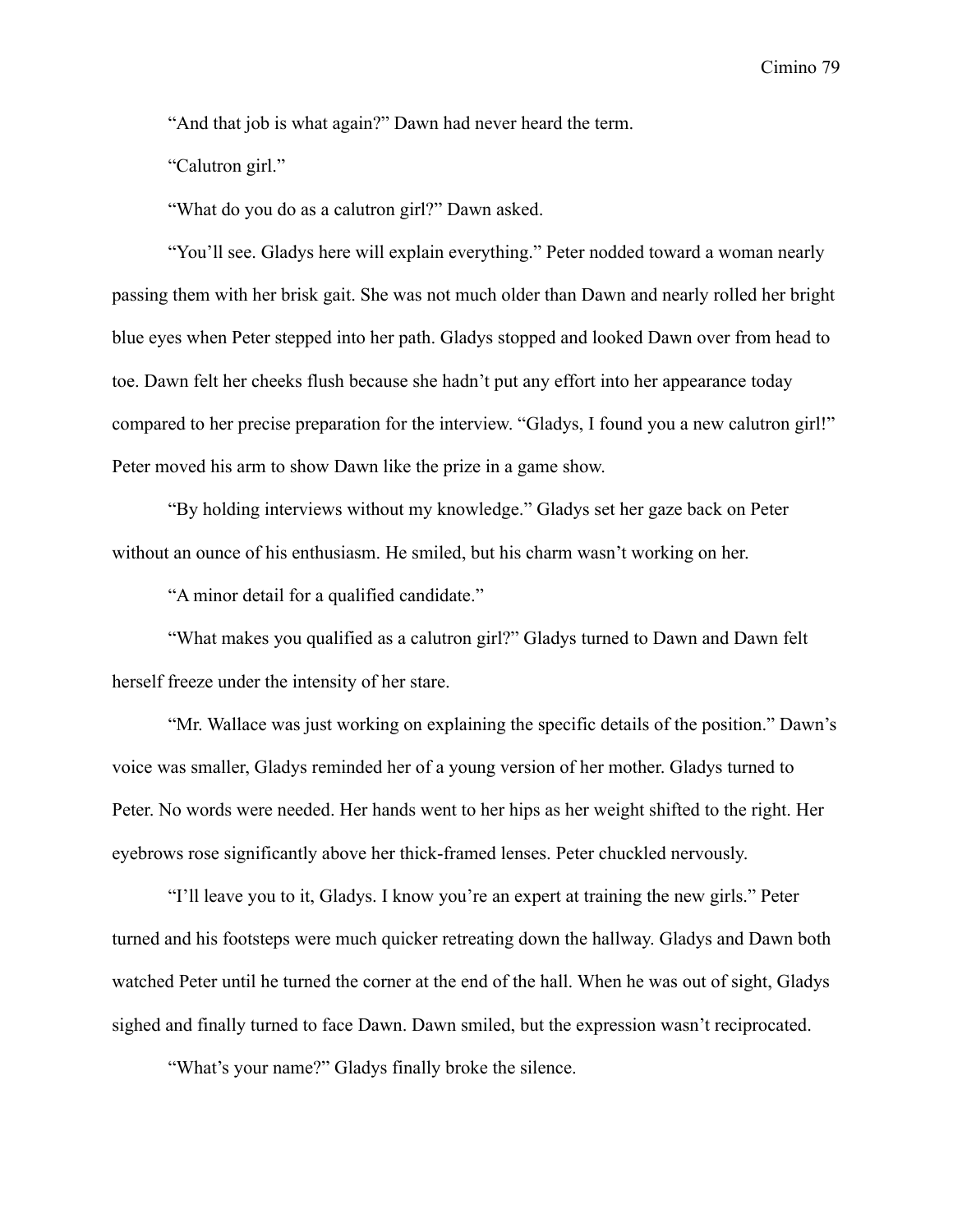"Umm…Sara…Sara Levine." Dawn was getting more familiar with saying Sara's name when asked for her own.

"Well, Umm Sara. I can only train you for what's needed, but I cannot tell you what you are doing. All I can tell you is that if our enemies beat us to it, God have mercy on us. Follow me; you're already late." Gladys started down the hallway going deeper into the building known as Y-12. She didn't look back at Dawn once to see if she was following behind.

At the end of the hall, Gladys pushed open a large steel door using all her body weight to heave it open. The room in front of them was narrow like a hallway. Women were seated on tall stools on either side of the room. In front of them was a panel of knobs and meters. Each woman focused on dial readings on the metal panel, turning and adjusting the knobs as the dials swirled in circles. Dawn watched as one woman quickly started twisting the knob to her right while watching a single dial. Her hands moved across the knobs like a choreographed dance.

"Wait for it to adjust, Margery." Gladys cooed over her head and reached toward the woman's hand as she went to move another knob. Both women looked at a single dial, their breath waiting for it to move. Dawn saw a large bold font letter R on the dial. The dial was reading beneath the R and clearly, they wanted it to return within that range. Dawn switched her gaze between the knob and the reading. Not ten seconds later, the dial hand popped into the center of the letter R. All three women exhaled. The woman Gladys had called Margery finally broke her gaze with the machine and turned to look at Dawn and Gladys.

"Thanks, Gladys."

"We call get antsy fingers, sometimes." The woman who had glared so harshly at Peter softened to the woman in front of her.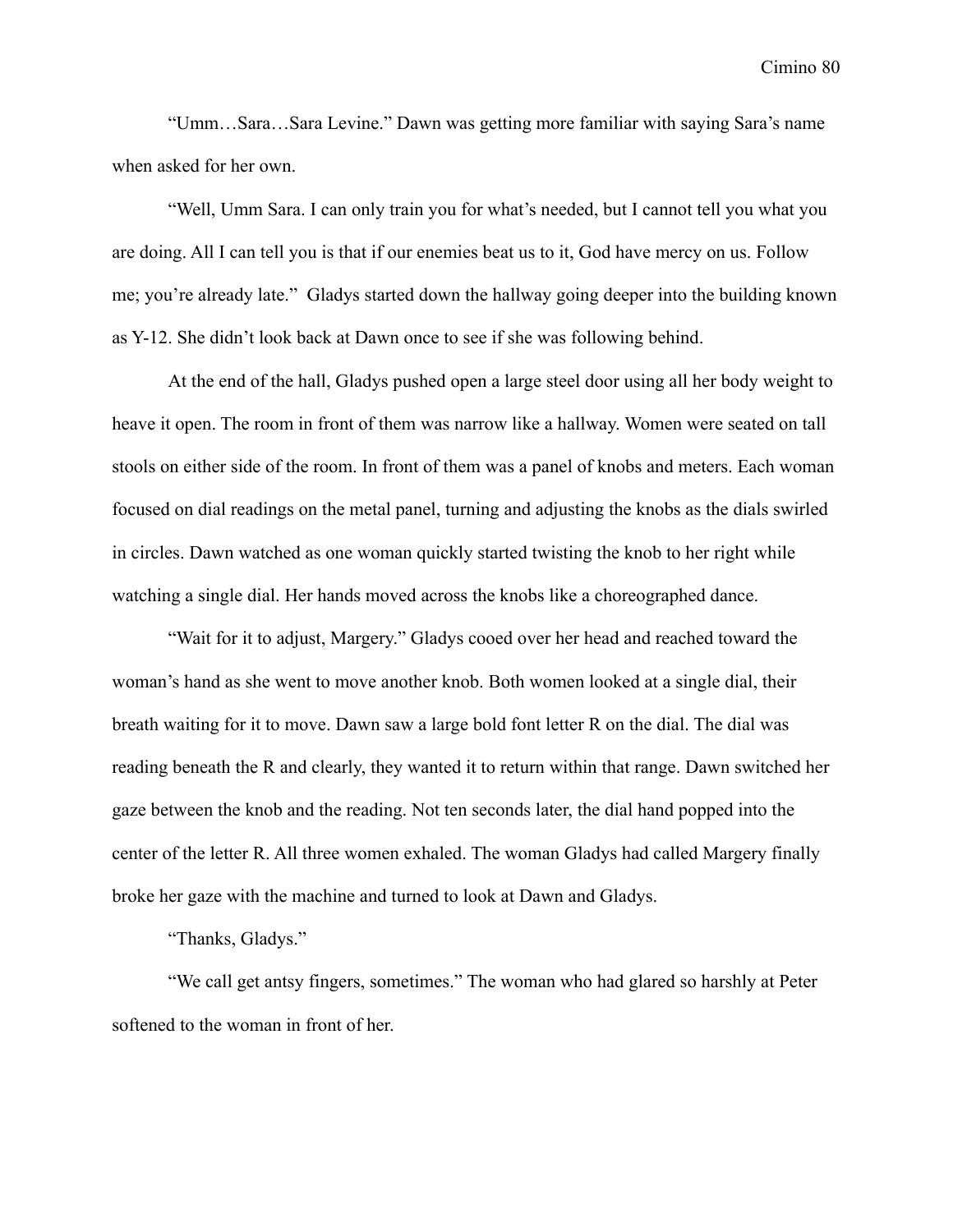"Who's this?" Margery nodded her head toward Dawn with protectiveness in her tone. It was apparent that this unit was close. They looked out for one another.

"New girl. Supposed to train her today." Dawn looked back and forth between the two women, expecting an introduction. When she didn't get it, she made the opportunity herself.

"Sara Levine." She pushed her hand out to Margery, forcing acknowledgement in the conversation.

"Welcome to Y-12," Margery said flatly. She didn't take Dawn's hand. She just turned back to the dials in front of her and kept twisting knobs and flicking switches all while watching the readings with the letter R and the final dial reading a large E. Only once the E was illuminated did she look away and stretch. Dawn was intrigued by this network of intensity.

It looked like playing some sort of complex cooking game. If the dials went the wrong way, then the food would burn. This made Dawn even more nervous as she had been kicked out of her home economics course. Cooking was not a skill she had, nor was she working to achieve it. Dawn looked down the room and saw at least twenty women all playing this same knob and dial game perched on their stools. Some leaned in close to the machine, leaning back when they must have reached the successful letter E, while others evaluated the challenge from a laid-back position on their stool as if plotting their next chess move.

"As you can probably assume, your objective is to maintain the dial position in the R range. R is good. You'll know your product has been created when the E is illuminated. At that point, the machine will reset for you to begin again."

"What product are they creating?"

Gladys turned to look at Dawn. "I already told you. All I can do is train you for what's needed. What is needed is a dial range in R and an output of E. Clear?"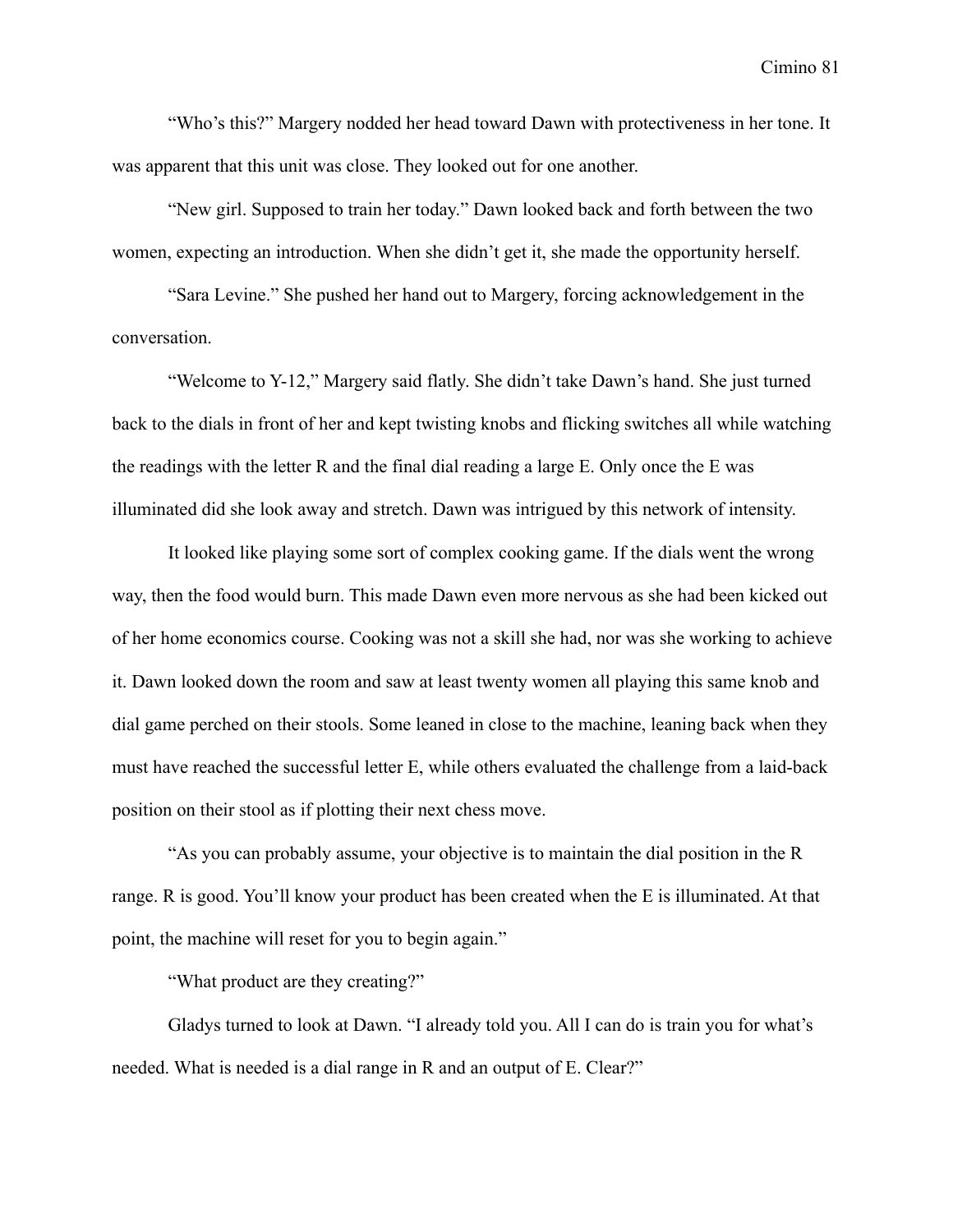"So no one here knows what they're creating, they're just checking the dials all day?" Gladys sighed. "Is that a problem with you?"

Dawn looked down the row of women and watched their hands twist and turn the knobs; she saw the dials adjust to their actions. Their movements were like a well-oiled machine. Could she create without knowing what was behind the floor-to-ceiling steel wall in front of each bench?

"Well?" Gladys asked.

"No, ma'am. Not a problem."

"Then I'll take you to your bench and we'll learn the system."

The rest of the morning Gladys walked Dawn through which knobs controlled which dials. The cause and effect systems were not as complicated as she anticipated if she resisted her inquisitive urge to know what was being produced. Instead, Gladys taught her to only care about the dials. At noon, the women finished their current product creation before filtering out the metal door to a lunch room. Gladys patted Dawn on the shoulder; she was one of the team now.

"Well done this morning. You're a fast learner. Soon you'll be up to speed with the others." She lowered her voice and whispered, "We're even better than the physicists that visit to try their hand at the dials."

"Physicists?"

Gladys smiled with the pride of a parent watching their child's success. "They overthink it. I teach all the girls on my team to concentrate on the dials and let all the other details fall away. The equations and processes get stuck in the physicist's minds and they can't let it go long enough to be as fast as we are."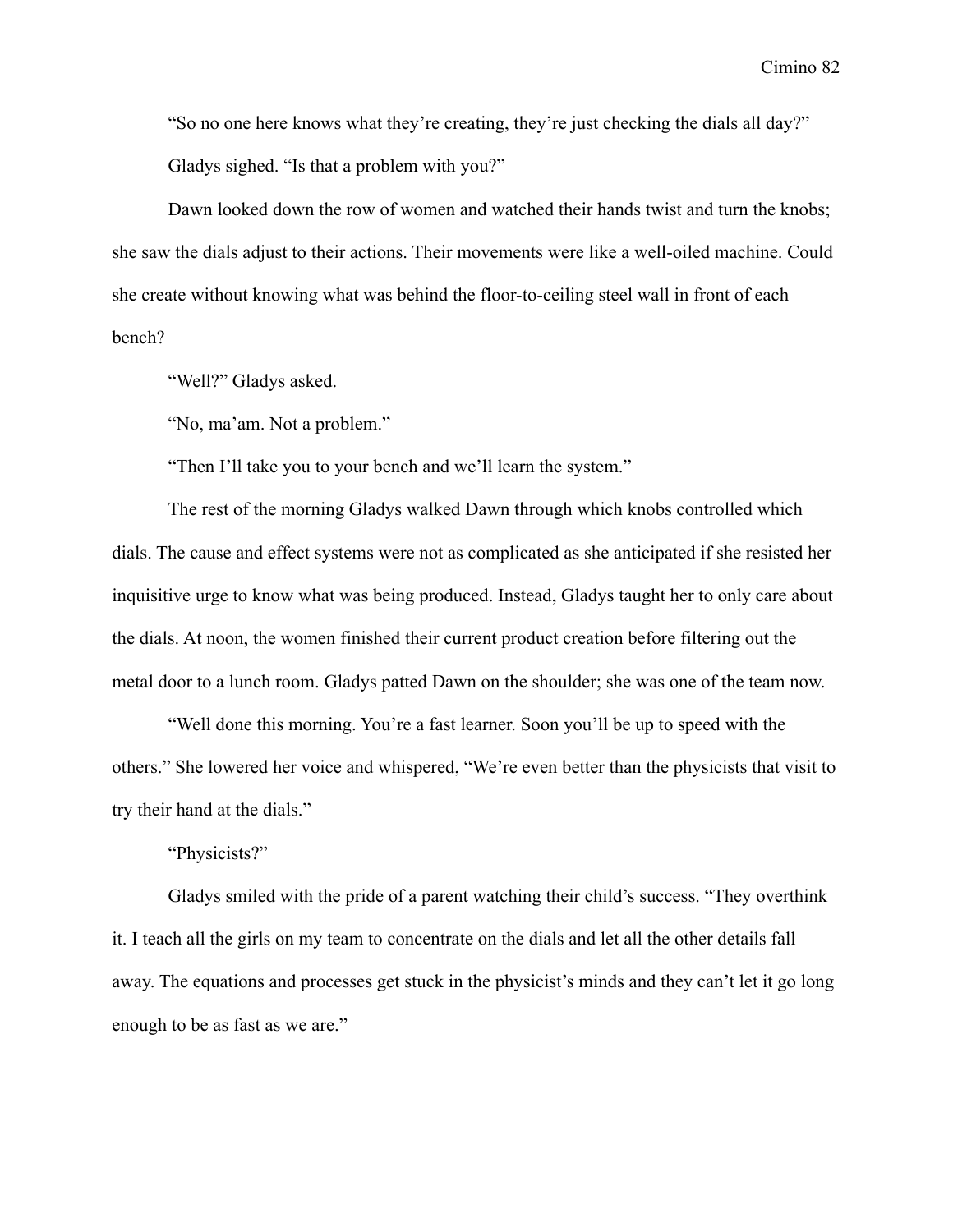"Hmm.." Dawn thought back to her father's plans, still sitting in her suitcase she had left at the front desk of the building until she had a permanent place to be in Oak Ridge. He had seen them laid out across the dining room table after her mother and brother went to bed. His red scribbles across the sheets notated where a particular step needed to be updated or adjusted. It was possible she was sitting in front of the machine that he was working on. She reached in front of her and touched the cool metal. Her father's plans behind this sheet.

"It protects us," Gladys said.

"What does?"

"The metal siding. It blocks the radiation. Before you move into your assigned housing today, you'll be checked for radiation to make sure you're safe."

Radiation. She knew about the risks of radiation from her overzealous history teacher and from conversations with her dad.

"The exposure shouldn't be harmful in small doses," Gladys said, seeing Dawn's eyes widen as she removed her hand from the metal wall. The wall no longer felt like a connection to her father. It was too small, too thin, not enough to protect her from whatever was being created behind it.

"Let's stop for lunch before we miss our entire break. Follow the hallway straight down and take the third right. You'll hear the lunch chatter."

Gladys walked away, but Dawn just sat on the stool. This felt like too much. How was she ever going to get information about her father when she was under Gladys' watchful supervision during her whole shift? Not only was she at risk of radiation exposure, but she would be checked before leaving the building. So much for her great plan of smuggling out evidence and records. Her whole plan felt impossible, just the daydreams of a high school girl. Now she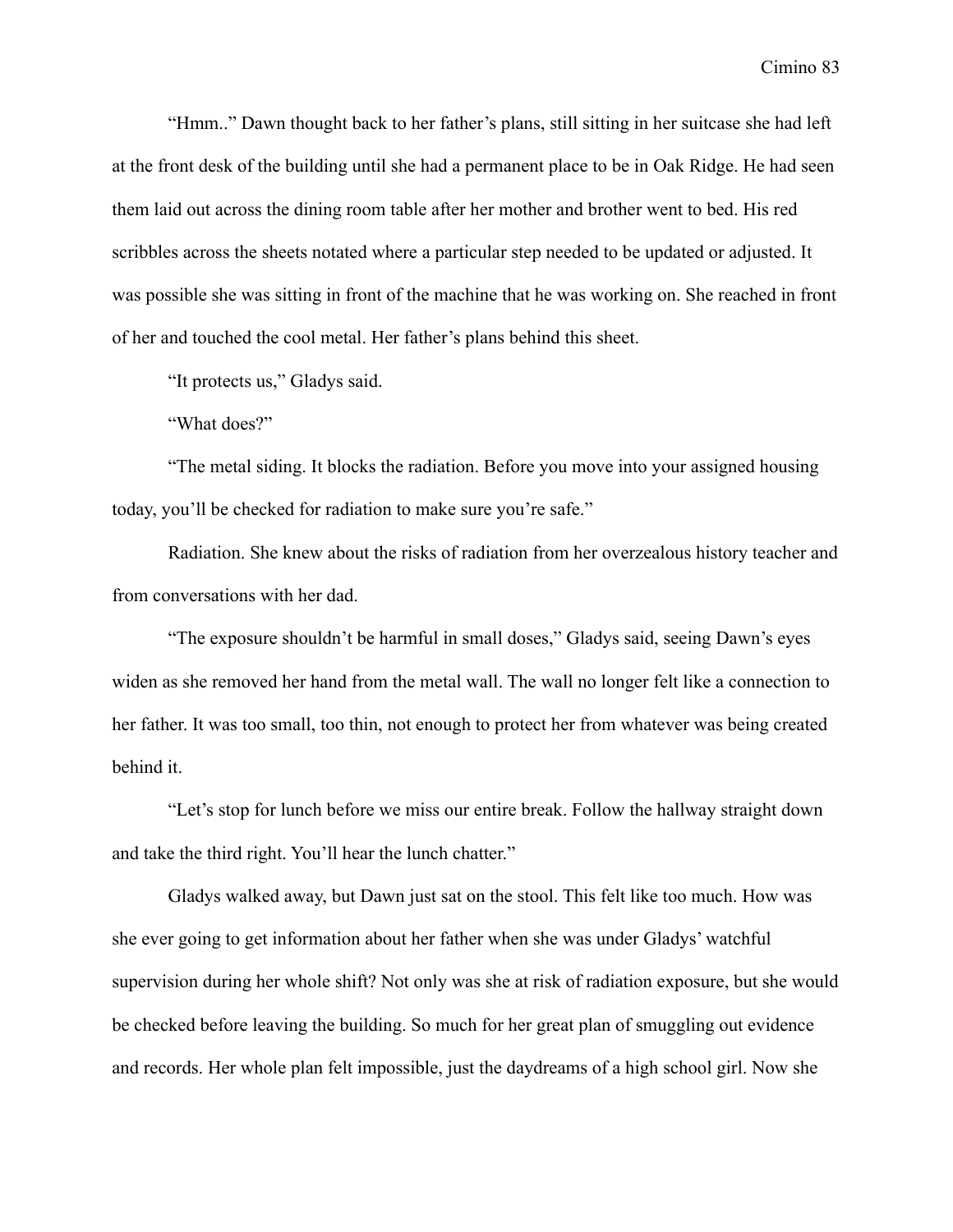was in the midst of real-life with real risk. There was no space for her daydreaming here. She trudged down the hallway, questioning whether she could even stay here at Oak Ridge.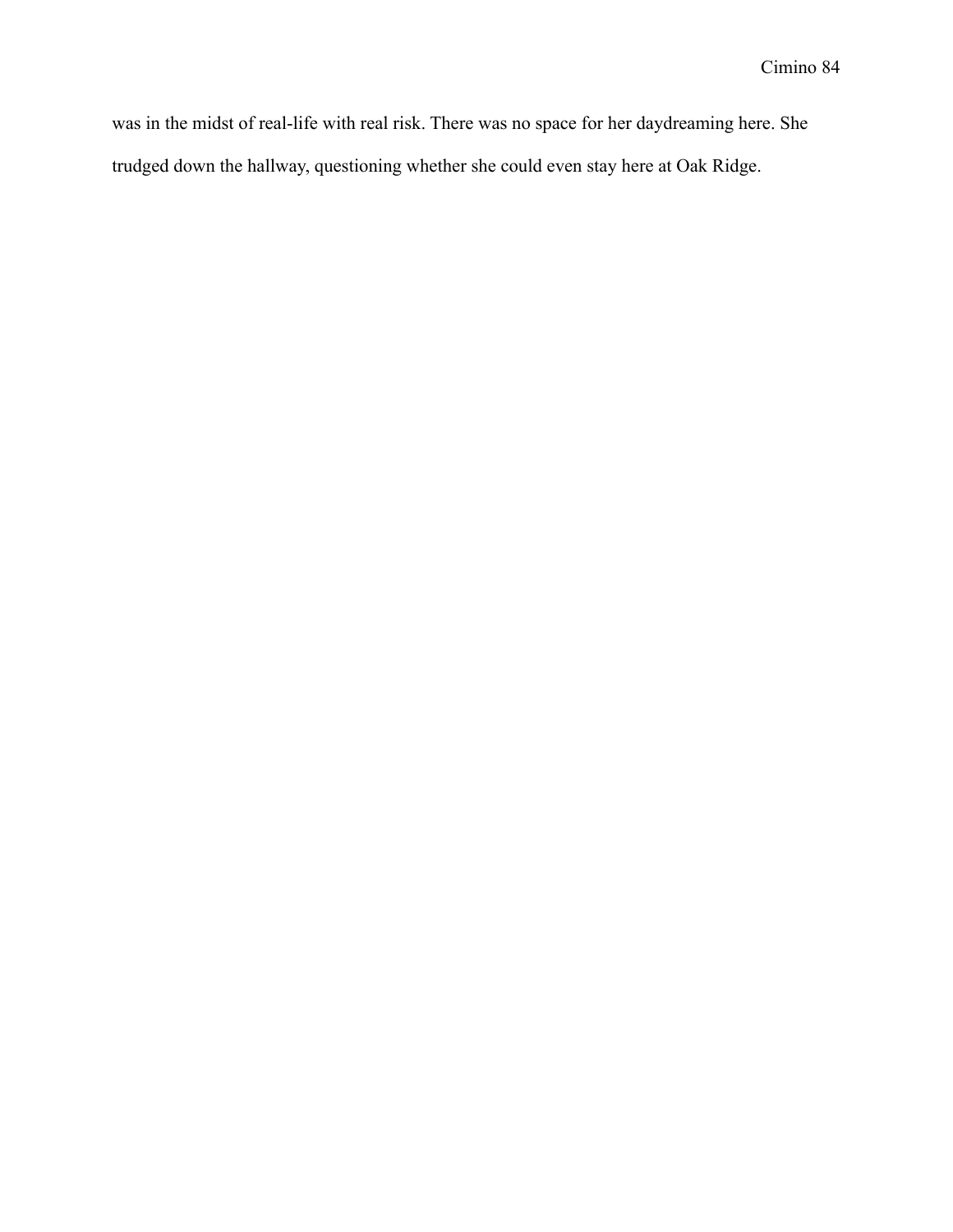### Chapter Ten

Dawn pushed the fork through the lettuce dripping in dressing. When a piece of the lettuce touched her fork, it went limp laying across the prongs the same way Dawn felt at her current position.

"This seat taken?" A voice asked across the lunchroom table.

Dawn looked up to find the perky blond from interviews; Marnee or something like that.

"No, please." Dawn remembered her flair of arrogance during the interviews and felt her cheeks flush sitting across from the candidate awarded the position she thought she was so perfect for. "About the interviews…"

"Nothing needs to be said. Competition doesn't always bring out the best in us." The woman smiled and started to unpack her lunch. Dawn felt relief flood through her, the same compassion and warmth her friend Sara would have shown back home. Sara, and now this woman, felt like her antithesis. She hoped some of their goodness might wear off on her. "So, you're still here, Miss. Sara Levine. I'm not surprised by that," she said.

Dawn couldn't help but smile. "Yes, Mr. Wallace found another position for me. I'm the newest calutron girl." She put her arms to her hips and tilted her head to the side to match the hiring posters she had seen for the calutron girls.

Her lunch companion's smile widened and she had to cover her mouth to keep her water inside. "And their newest poster girl apparently."

"That's not my style," Dawn said.

"What do you do as a calutron girl?" Millie asked, making small talk conversation the way her mother had raised her to do. Dawn stopped eating and waited for Millie to make eye contact with her. The silence finally brought her attention up to Dawn and both women realized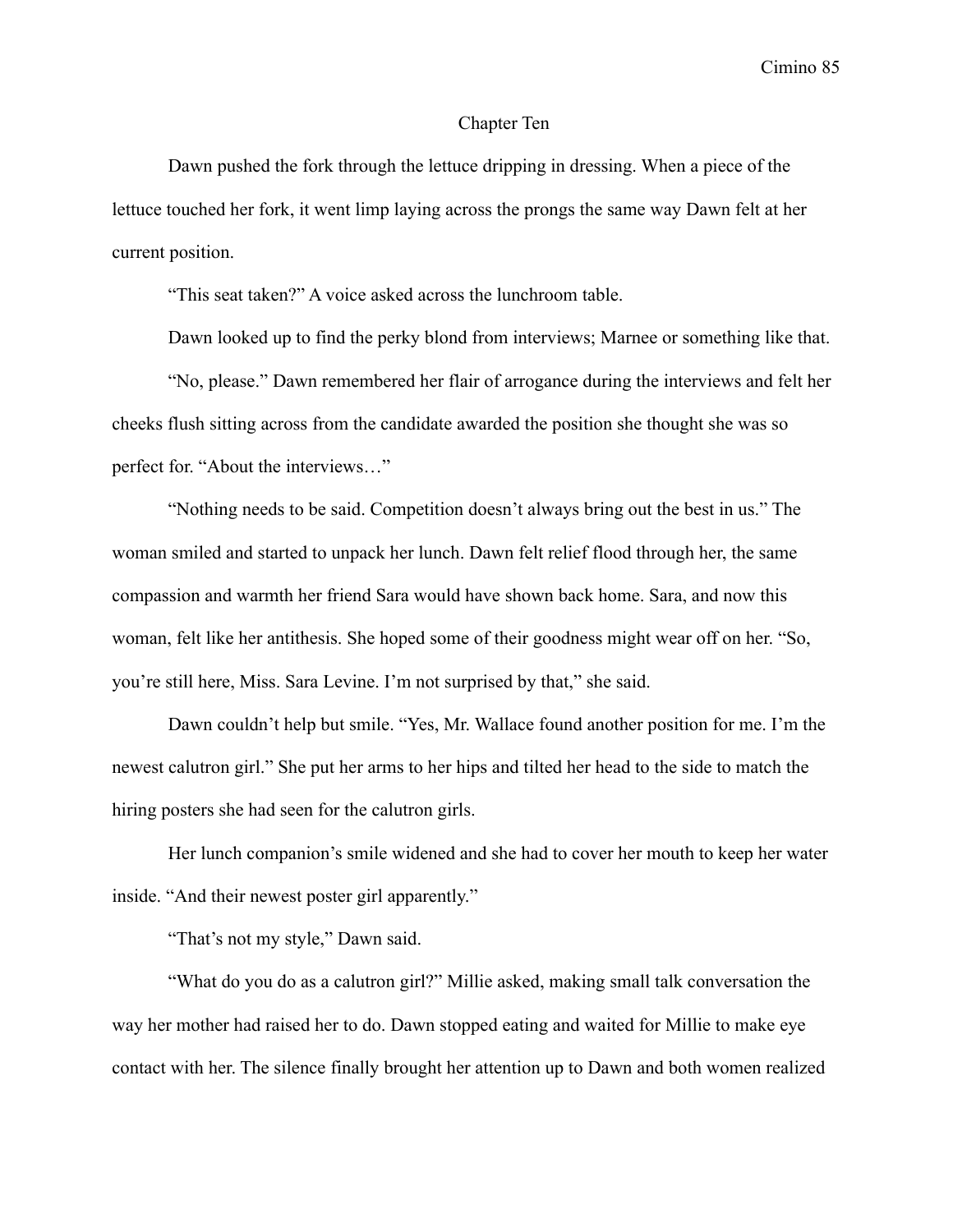the mistake. They were not allowed to talk about what they did here. There were strict rules for that. Millie's face brightened a deep shade of red and she started adjusting her carefully positioned hairpins and a silver locket around her neck. "I'm so sorry. I forgot. I didn't mean to." Millie looked around her seeing the faces of the women in the lunchroom. She waited to see if anyone was listening in to their conversation if they were going to report her for breaking the rules on her first day of work.

"What happens anyway?" Dawn asked.

"What happens with what?" Millie pulled the heart-shaped necklace left and then right over the delicate chain.

"If you talk." Dawn lowered her voice when she said it, feeling the tension transfer from Millie to herself. "There's a sign in the middle of my workroom that says..."

"Sara. Don't." Millie's voice was forceful. Dawn had not seen this side of her. Back home, Dawn teased her dear friend Sara about her particularity with rule-following, but here she didn't find the same enjoyment in teasing Millie. "There is security. There are consequences," Millie said. She didn't look at Dawn when she said it; she was too focused on the other women in the room. Instead, Millie smiled at a tall brunette that Dawn recognized from a few stools down her row.

*Security*, Dawn thought, *consequences*. Just these two details gave her a problem. Her father always said she was good at solving problems. "You have a thinker's brain, Dawn. Use it," he would tell her when she was little, tapping his finger to her temple. *I'm trying Dad,* she thought, returning her attention to the table where Millie swished the necklace left then right, left then right.

"Tell me about your necklace." Dawn couldn't stand watching Millie squirm any longer.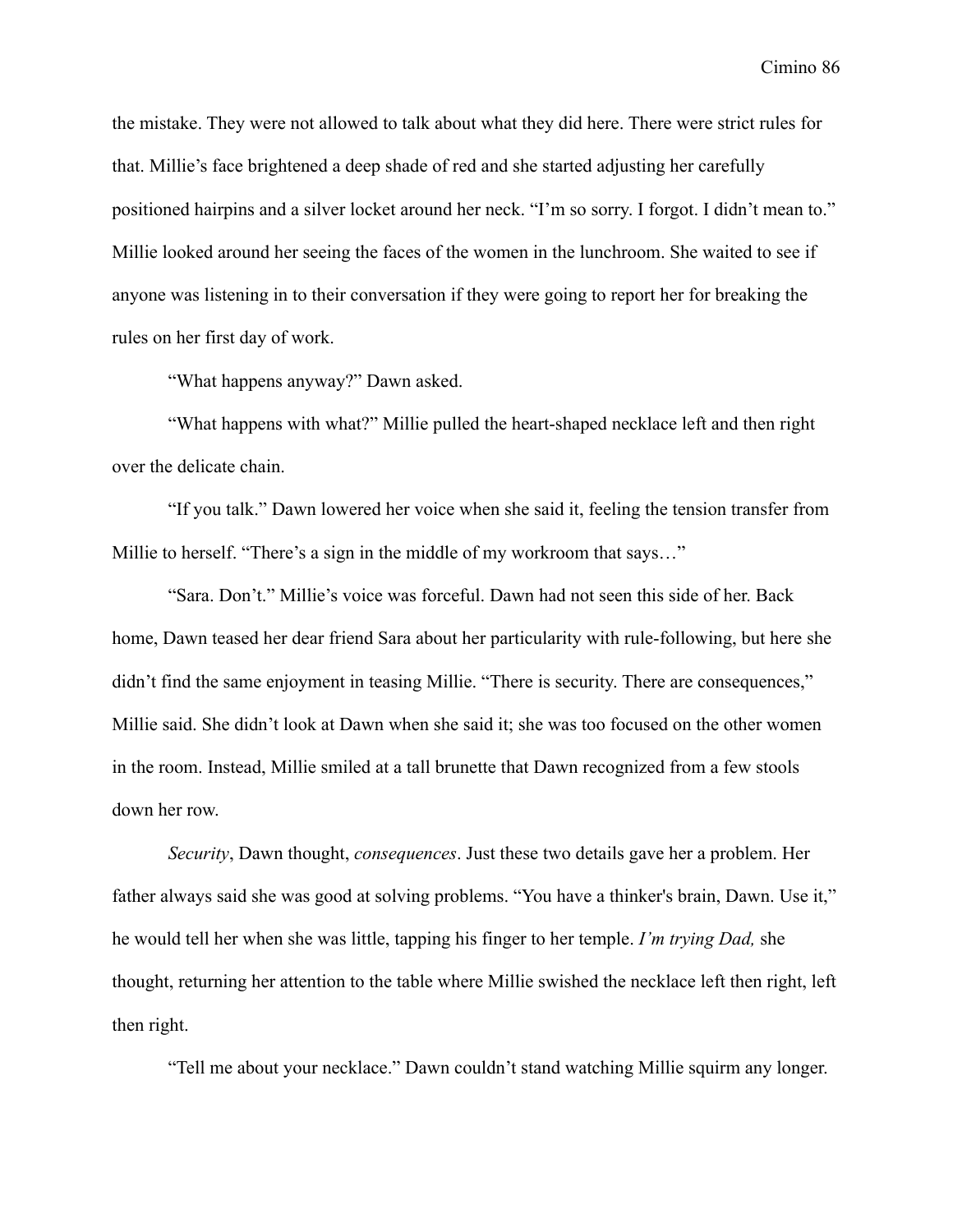Millie noticed the subconscious habit and she found herself appreciative of the distraction from her mistake. She pulled the necklace forward looking down so she could just barely see it. "This is from my father." Her voice changed and Dawn could hear the love she had for her father. It brought a lump to her throat.

Dawn's voice croaked when she asked, "Are you close? To your father."

"Everyone says my father could light up a room just by entering. They say he could be in a room of strangers and leave with them all as friends. But, I don't really know, Sara. I was two when he died."

"I'm sorry for your loss," Dawn whispered her sympathies across the table. "From what I've seen of you, you sound a lot like your dad."

When Millie's eyes met Dawn's there was a glisten of tears. "Thank you."

The women sat together neither one looking at the other. Dawn wasn't ready to share about her own father. It was enough, for now, to know that the connection existed between them. Where Millie trusted Dawn right away, Dawn was still building that ability.

A shrill bell rang through the hall and all the women started to pack up their lunch supplies. Dawn paused at the door to the lunchroom, "Until tomorrow?"

The question was not one Dawn normally asked. She only liked to ask questions she knew the answers to.

"I'll see you here, Sara Levine."

Dawn returned to the hall for the calutron girls and the stool that was now her job home. The interaction with Millie had brightened her day. As quickly as Dawn's pleasure with this new connection was made, she remembered the name Millie called her, the name Dawn was known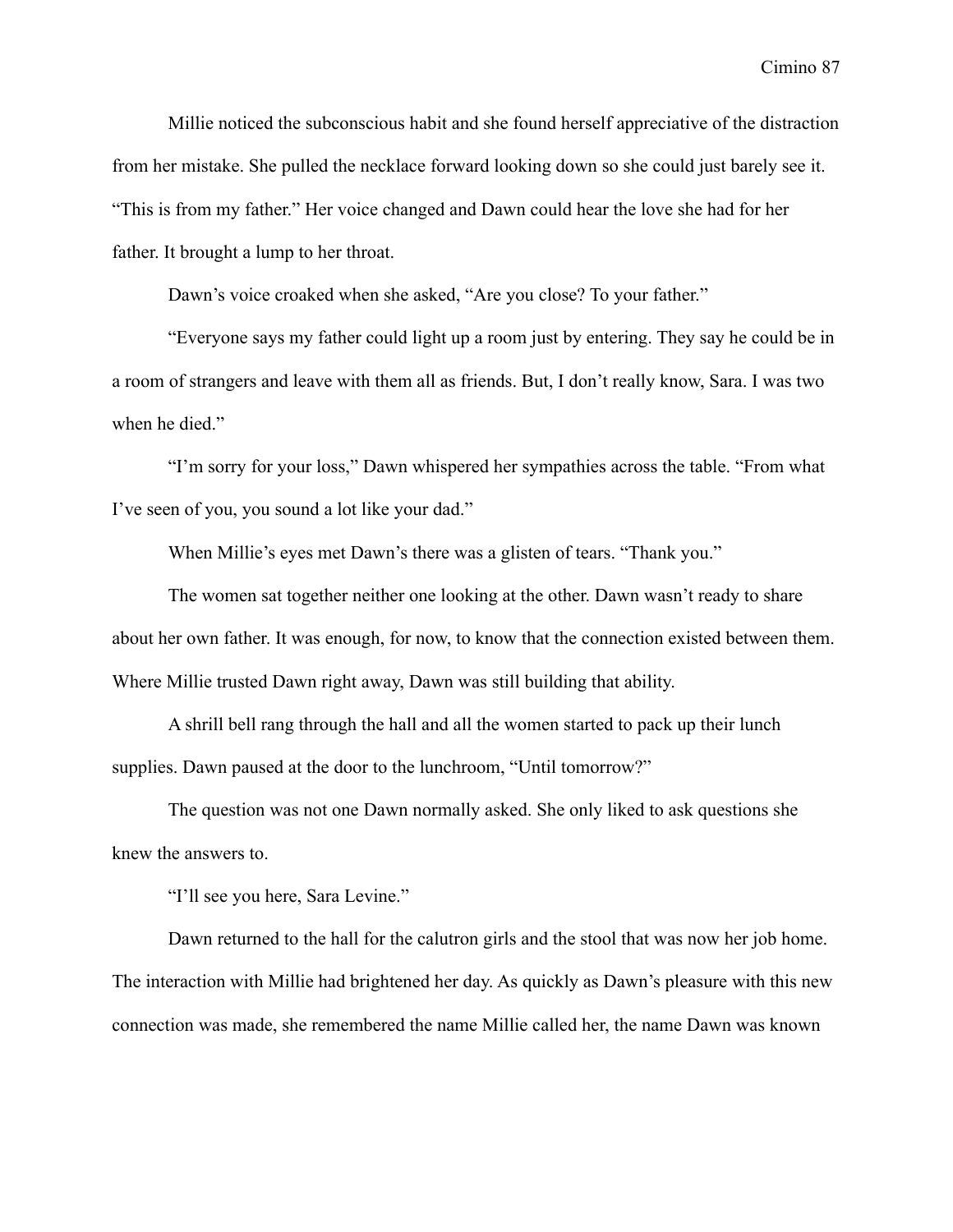by here at Oak Ridge, Sara Levine. Millie could never know the truth of Dawn's real identity.

Dawn was sure that her deception would be a betrayal she couldn't repair.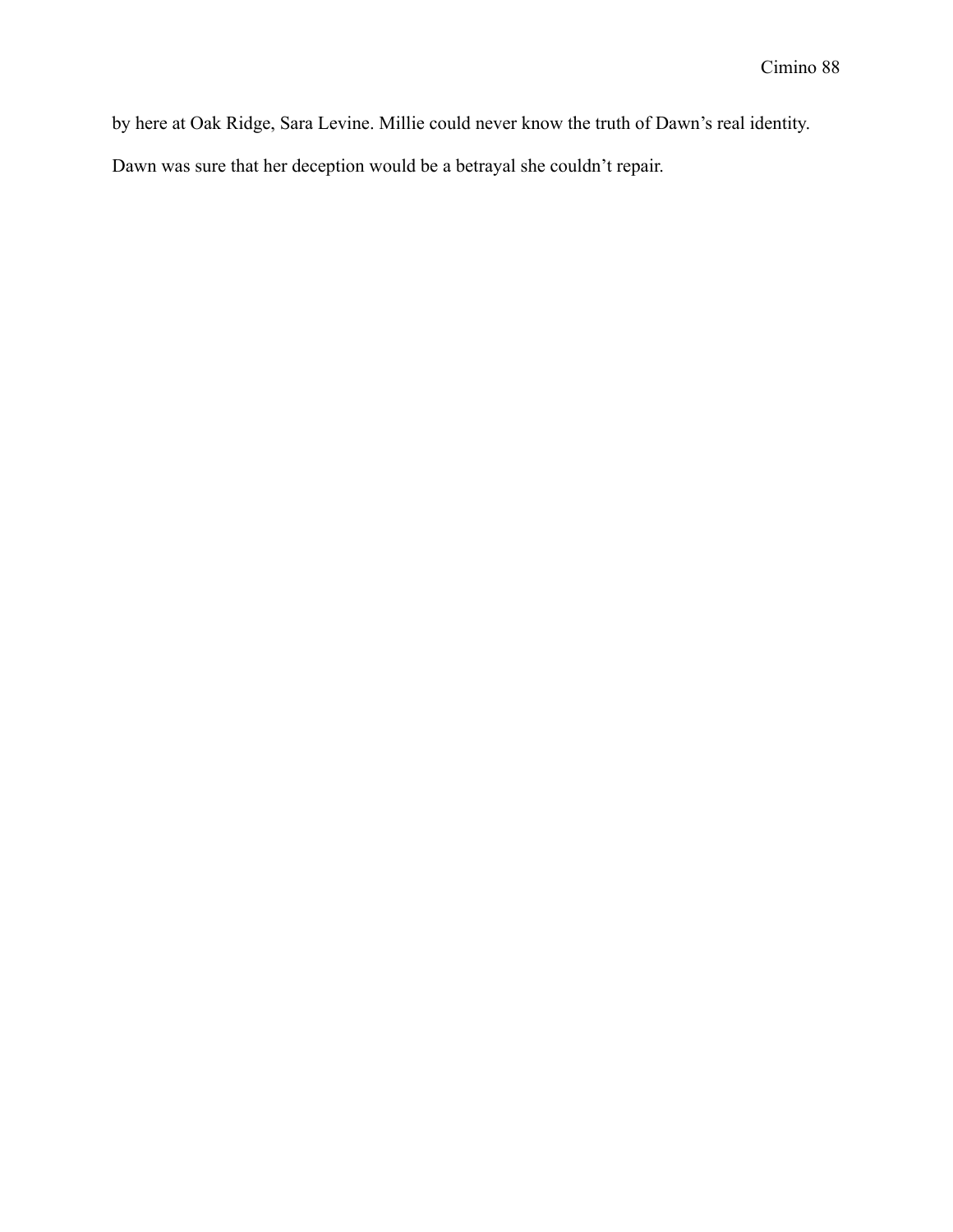#### Chapter Eleven

At five o'clock sharp the same bell that ended lunch rang again. Dawn attempted to move off her high-top stool, but her muscles ached in protest. After hours of perching on the stool listening to Gladys drone on and on about the dials and the knobs in front of her, she had started to mimic Gladys' posture as if posture would guarantee her the results Gladys was looking for. Unfortunately, that posture included a slight tilt toward the metal mechanical wall that made Dawn's back ached from the constant hold. The thought of sitting on the same stool tomorrow sent a shiver down her spine and emphasized the pain from a crick in her neck.

Just as Dawn suspected, working at the Y-12 as a calutron girl under Gladys meant constant supervision. Gladys never turned her back on the women for more than a second. While she was stuck at a single station today training Dawn, she had a woman take over her patrols marching up and down the aisle; occasionally she looked over the shoulder of one of the women to see them respond with their calculated adjustments. Dawn sighed as she rotated her head in a full circle trying to bring relief to the pain which was now occupying more of her attention since she wasn't trying to take in the intricacies of her new job.

The metal door at the end of the calutron room felt heavier than it did this morning, and she trudged down the hall a little slower than she had entered. The nightly check-out happened at the front desk of Y-12 where badges were checked and employees were tracked.

"Miss. Levine!" a voice yelled just as the metal door slammed shut. Tired from her day's work Dawn didn't flinch or even turn at the sound of her new name. "Miss. Levine." This time, the name came with a sharp finger jab to Dawn's shoulder.

"Ouch," Dawn said, jumping back from the gesture. "Why did you do that?" Gladys stood holding out a card to Dawn.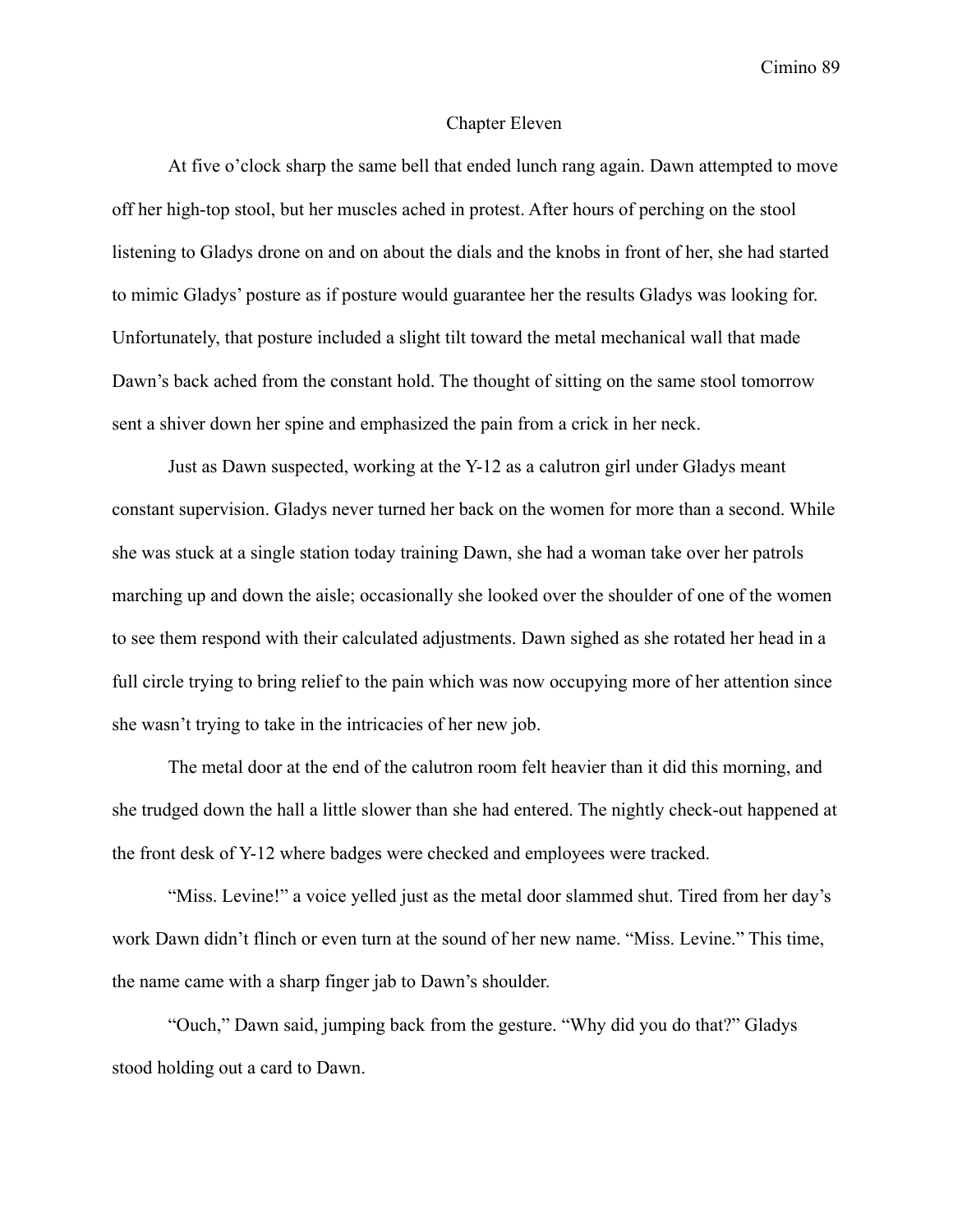"You didn't hear me, Miss. Levine. I've been calling your name." Gladys looked directly into Dawn's eyes. She was the type of person that felt like she was reading into your soul when she made eye contact. That was the last type of infringement Dawn needed. She broke her gaze and looked down at the clean tile flooring.

"I…I was too…"

"Preoccupied. I know. You need this to get out of the building." Gladys shoved the card at Dawn. "Go directly to human resources. You'll find a desk for housing assignments. Cody will handle your housing arrangement for tonight."

"Okay." Dawn looked at the card with Gladys' crisp slanted lines and perfectly shaped circles that formed the name "Sara Levine" below the Y-12 Employee label at the top. There was no indication as to what job she did at the plant, but the card would gain her access through the front doors of the facility every day.

"You need to sign it and then it's official." Gladys held out a blue pen to Dawn.

Dawn just stared at the card in front of her. She thought of Sara's perfect script back home and knew she would cringe as Dawn took the pen and scribbled Sara's name. Signing the card made her an employee, but more than that it made Sara's name become Dawn's. Being employed as her best friend, the name Sara Levine was changing as Dawn passed back the pen and pocketed the card. "Second floor. Hurry along or you'll be sleeping another night without your curlers," Gladys said as she turned away marching back up the center aisle. She adjusted a stool on her left with a micro-movement to the right until she was satisfied it rested precisely in the center of the workstation. Dawn put her hand to her now especially flat hair and headed to the second floor.

\* \* \*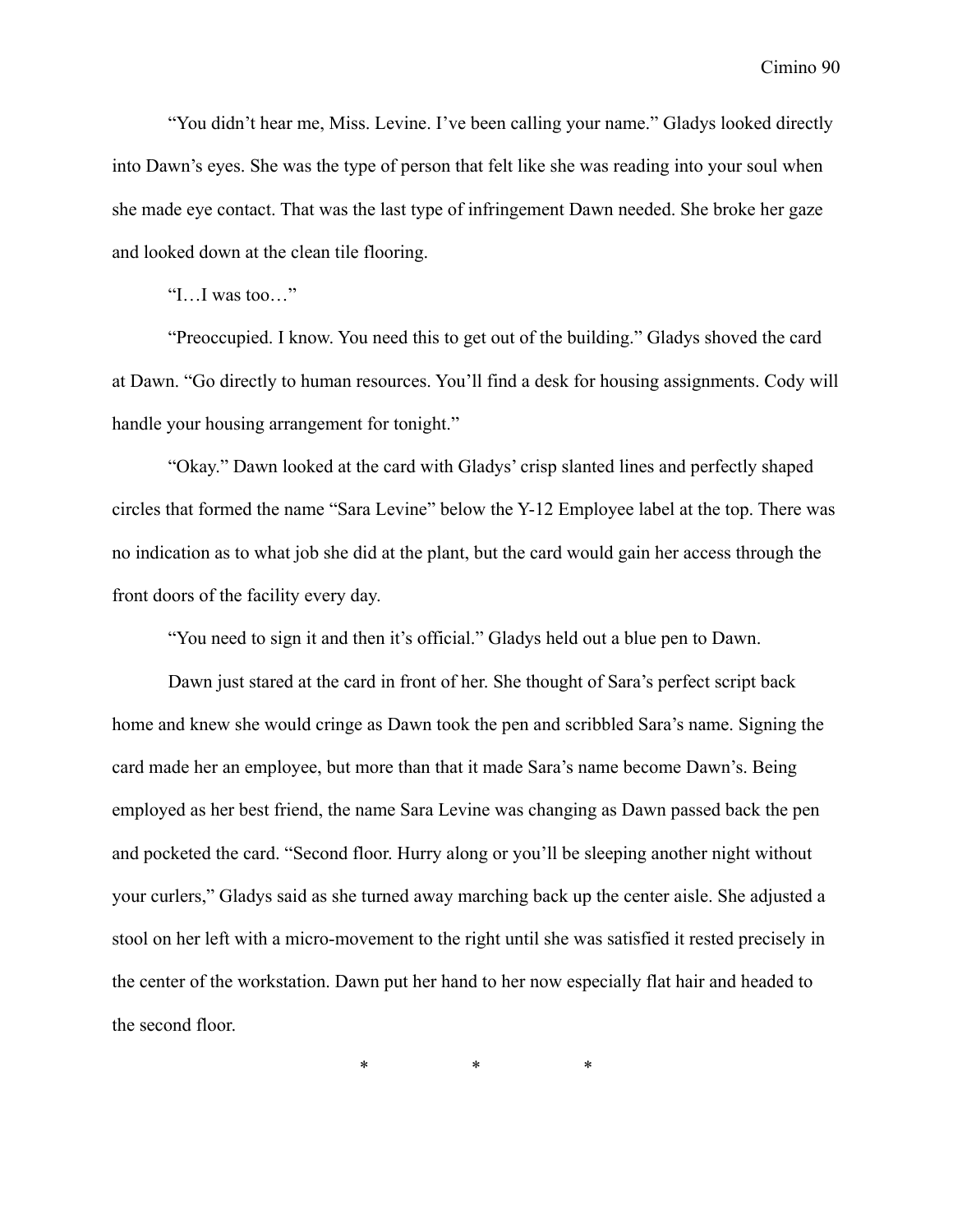After two wrong turns, Dawn found the housing assignments desk empty except for a thin man wearing glasses so thick he had to keep pushing them up on his nose. She removed the card Gladys had given her and handed it across the table. "I'm Sara Levine. Gladys from the calu…"

"Shhh…Just stop!" For a little man, his shrill voice projected clear across the counter toward Dawn. Startled, she took a step back.

"Stop what?"

"I don't need to know any of that information. It's all on the card." He made an exaggerated pointing motion with his lean index finger tapping the card with each punctuated word. "It's. All. On. The. Card."

Dawn looked at the card. It was still the same card Gladys had given her just a few minutes ago. She wondered what she was missing. Was there more information on the back of the card? All she saw was the Building Y-12 title, her name scripted in Gladys' handwriting, and then her signature beneath. What was she missing? She raised her eyebrows after examining the card and looked at the man whose finger had finally stopped tapping the card.

"Housing?" His tone shifted and a smile rose to his face at Dawn's silence. The rules of this place would certainly take getting used to after being indoctrinated for so long about polite ways of communication. The quick shift in his mood left Dawn uncertain about what to do next. Should she answer out loud? Nod her head silently? She decided it was safest to stay quiet, so she nodded once only.

Pleased, the house assignment man, whose name tag read Cody, opened a binder behind his desk. He flipped to the page, humming quietly to fill the silence between them. After what felt like an hour, he finally tapped the current page. "Yes, there is one more opening in the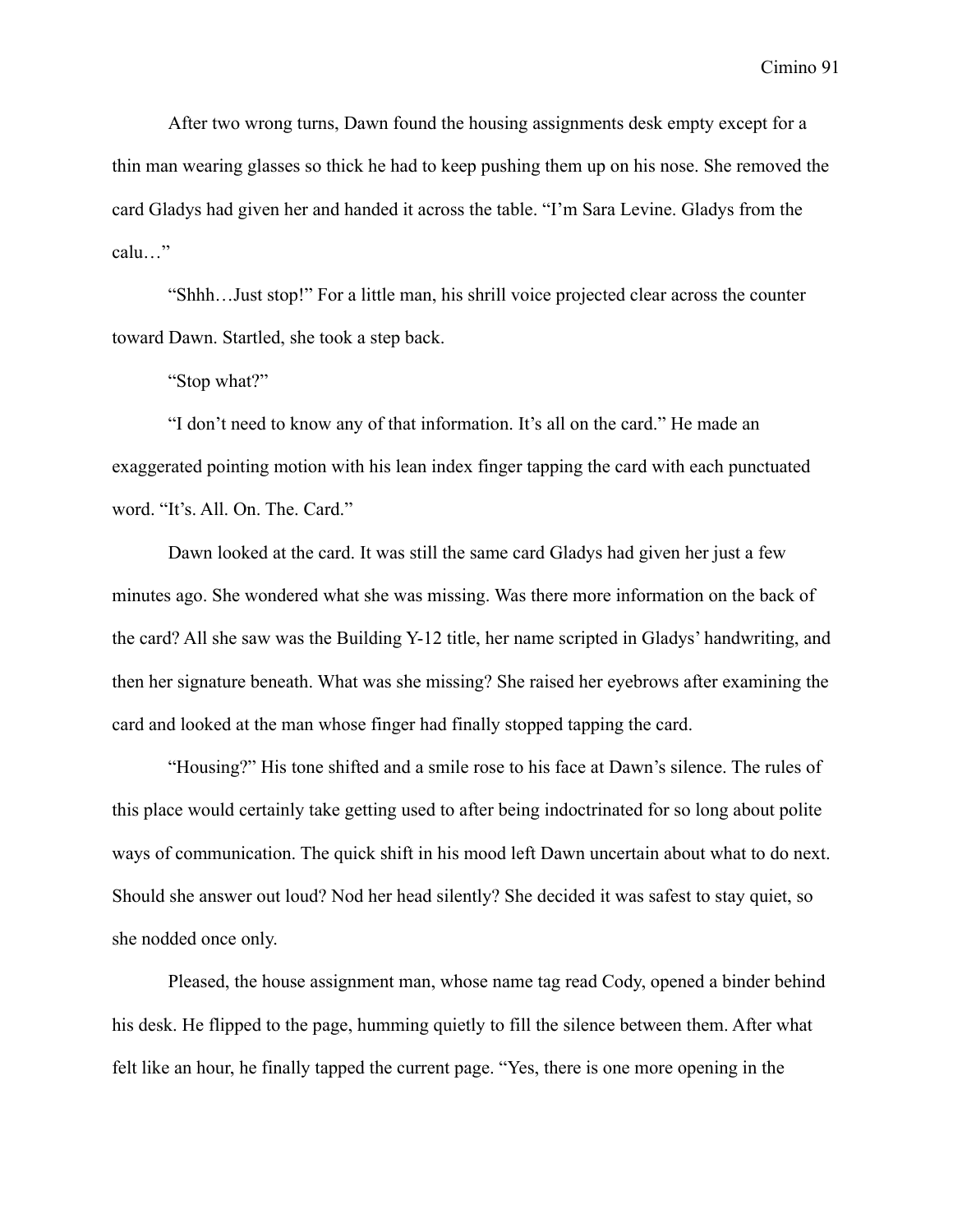dormitories. It is ten dollars a month, and we can pull it from your paycheck for you if you wish."

Dawn just nodded again. He was nearly exuberant as he copied her name into the book next to the room number, seven. "There is another occupant, but she probably won't last here long. Here you are. Enjoy your stay in Oak Ridge, Tennessee." He handed her back her card and Dawn turned to leave before she would say another word that might bring more unnecessary tapping.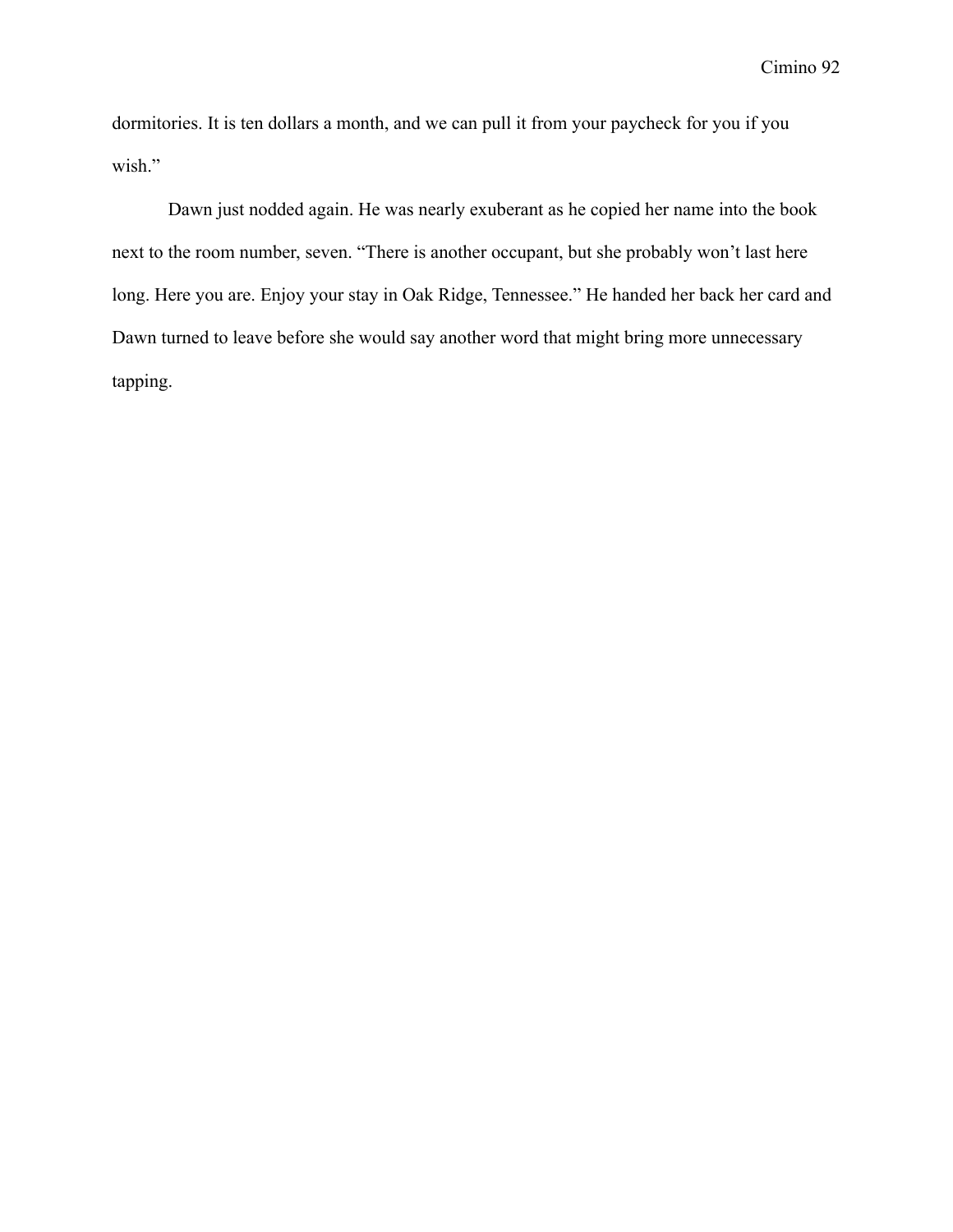#### Chapter Twelve

She walked toward the row of dormitory housing. Rectangular gray buildings lined up like mirrored copies of each other on repeat down the street. There were no trees to counteract their mechanical color and steel frames. Oak Ridge was changing the natural scenery around it quickly. With the flood of young women fresh out of high school like Dawn, there would need to be another women's dormitory soon. Dawn saw the start of the building just two rectangles past her assigned housing.

There were only a few stragglers from the five o'clock exodus, but Dawn found herself mostly alone on the walk. She looked around the city that was forming in front of her. Where had her dad stayed when he lived at Oak Ridge? Every time she asked him about his living arrangements when he was away, he always told her nothing was better than being at home with her and her brother. But now that the day's sun had dried out the street's muddy sludge to a manageable hardpack, she found she enjoyed the hum of the cicadas whose homes had given way to make this new city in a holler of Tennessee.

The suitcase she had stowed at the front office all day was getting heavy as she rounded a corner. She set it down to double check that the bold font name above the Dormitory matched the one posted on her card. East Wing. *Not the creative types are they?* Dawn thought. She marched into the dorm and found room seven on the first floor. The housing assignment attendant, Cody, had said there was already an occupant in that room, so Dawn prepared herself to maintain her facade a little while longer. She needed to find some location on campus where she could release the ruse and be herself for just a moment.

Dawn opened the door and saw familiar blond curls bent over a large crimson hard case suitcase. Millie Matthews turned to face the opened door and smiled.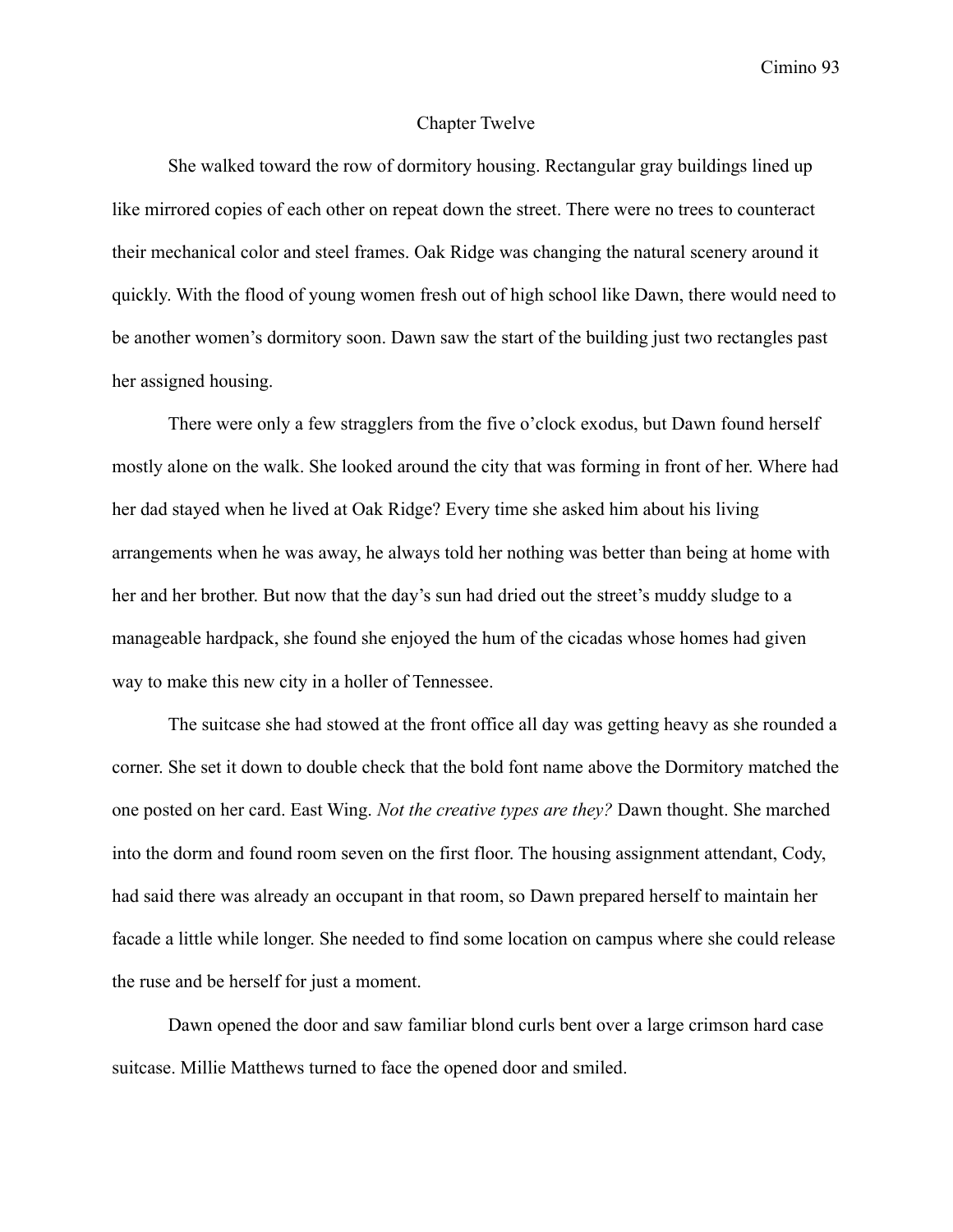"Sara!"

"Is this your room…Min…," Dawn tried to remember the woman's name.

"Millie, and yes, this is my room! Just getting a little more settled. Last night I only unpacked the essentials." Dawn looked to the vanity shelf beneath the mirror and saw a lengthy array of essentials. "Are you my new roommate?"

Dawn looked at the residence card once more. "This is room seven, right?"

"That it is! Oh goody! I was hoping I would get a roommate I get along with. Where's the rest of your luggage? I'll help you carry it in."

"This is it." Dawn lifted the family case. Its army green exterior scuffed from all the trips her father had taken to Oak Ridge seemed a stark contrast to Millie's shiny new case.

"Oh…well that's okay. I hope you don't mind that I took the twin on the right." Dawn looked around the room; it was at least half the size of her bedroom at home. Two twin beds lined either side of the room with just enough space for a shared nightstand between them. A simple lamp sat in the middle of the nightstand, and a lean rectangular window that barely tilted open framed the lamp. The communal restroom was down the hall, but a single mirror with a vanity shelf beneath hung on the wall next to the twin bed Millie had claimed. The walls were painted a stark white. The only warmth in the room came from the oak furniture. It was simple and that fit Dawn just fine.

"I don't have a preference," Dawn said.

The women spent the next hour assigning new homes for their belongings. Dawn found herself moving slowly to place her few items and to avoid a conversation with Millie about how few belongings she was pulling from her case. Dawn's family wasn't poor, but she had learned the value of treasuring the things that she had. They took care of the few things they owned.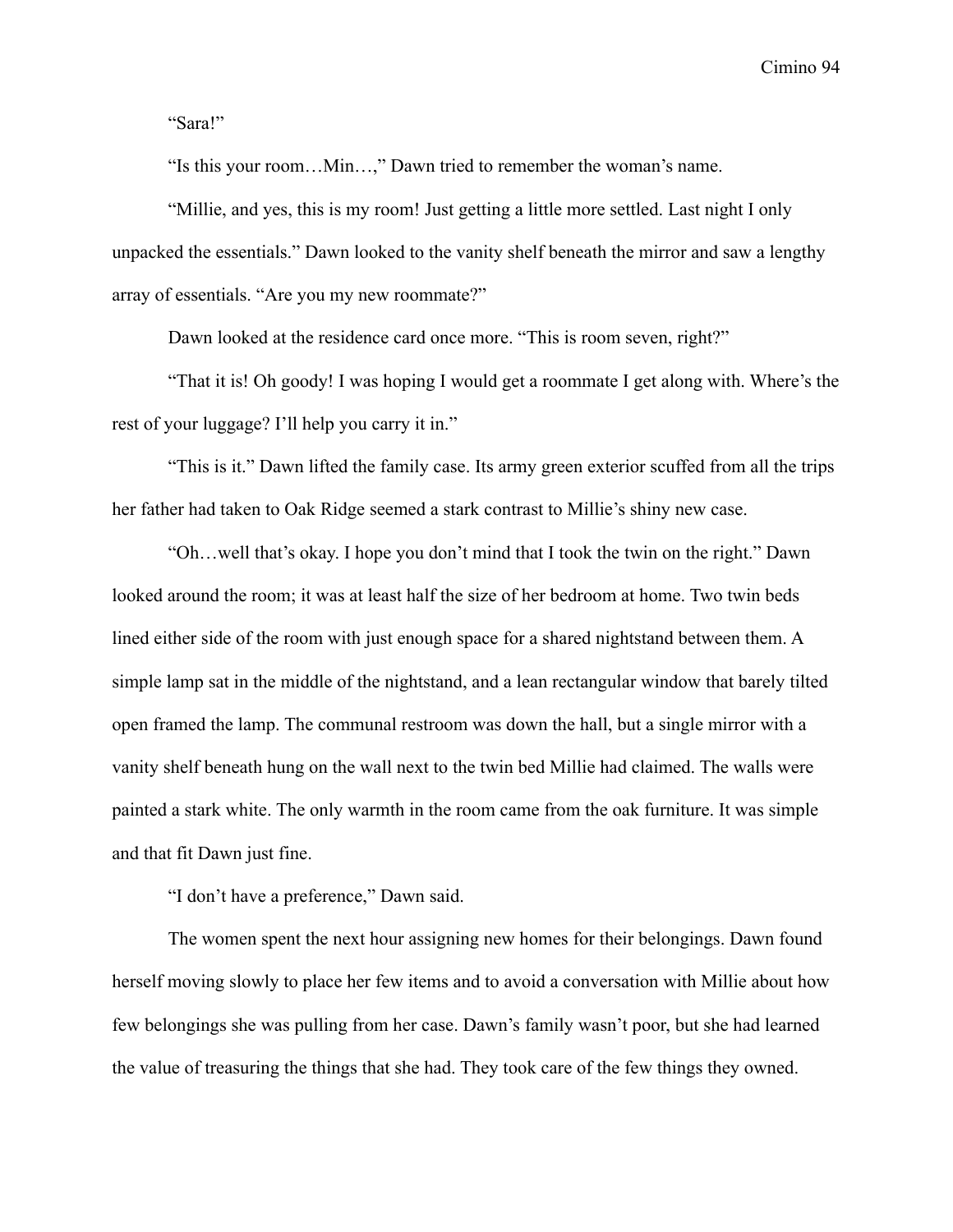Dawn gently laid the two straps of the suitcase back into the case and let her hands drift toward the center across its soft lining thinking of her father's fingers doing the same thing so many times. She touched the envelope with the plans she had brought with her. She would find a time to look at them to see if she spotted any similarities with her machine at work.

As she traced the frame of the case, her fingers felt a ridge. She returned them to the start and began to trace a rectangular shape beneath the suitcase lining. Checking behind her that Millie was still busy unpacking her belongings and not looking at her, Dawn traced what was clearly an envelope shape beneath the lining. Her fingers moved to the edge of the suitcase looking for some sort of opening or zipper. She moved around the entire perimeter of the base of the case, but the seal on the lining seemed intact. She closed the case and flipped it over on her bed, looking at the exterior to see any signs of a breach where her father could have stuck the letter into the case. She was running her hand slowly against the metal feet at the bottoms of the case when Millie interrupted her focus.

"What are you doing?" Millie asked.

Dawn pulled her attention away from the case in front of her. Her tongue was just sticking out from the edge of her lips, a Denton trait, unfortunately. Her father did the same thing when he wanted to focus on a task. It didn't matter if it was an advanced math problem or just cutting the wrapping paper for a birthday present; if it was a task in front of him, he did it with attention, dedication, and his tongue sticking out just so slightly. Dawn pulled her tongue in and smiled.

"Just making sure the feet are still secure. It's an old family heirloom." She nodded toward the suitcase and locked the front latches, the envelope securely inside, and slipped it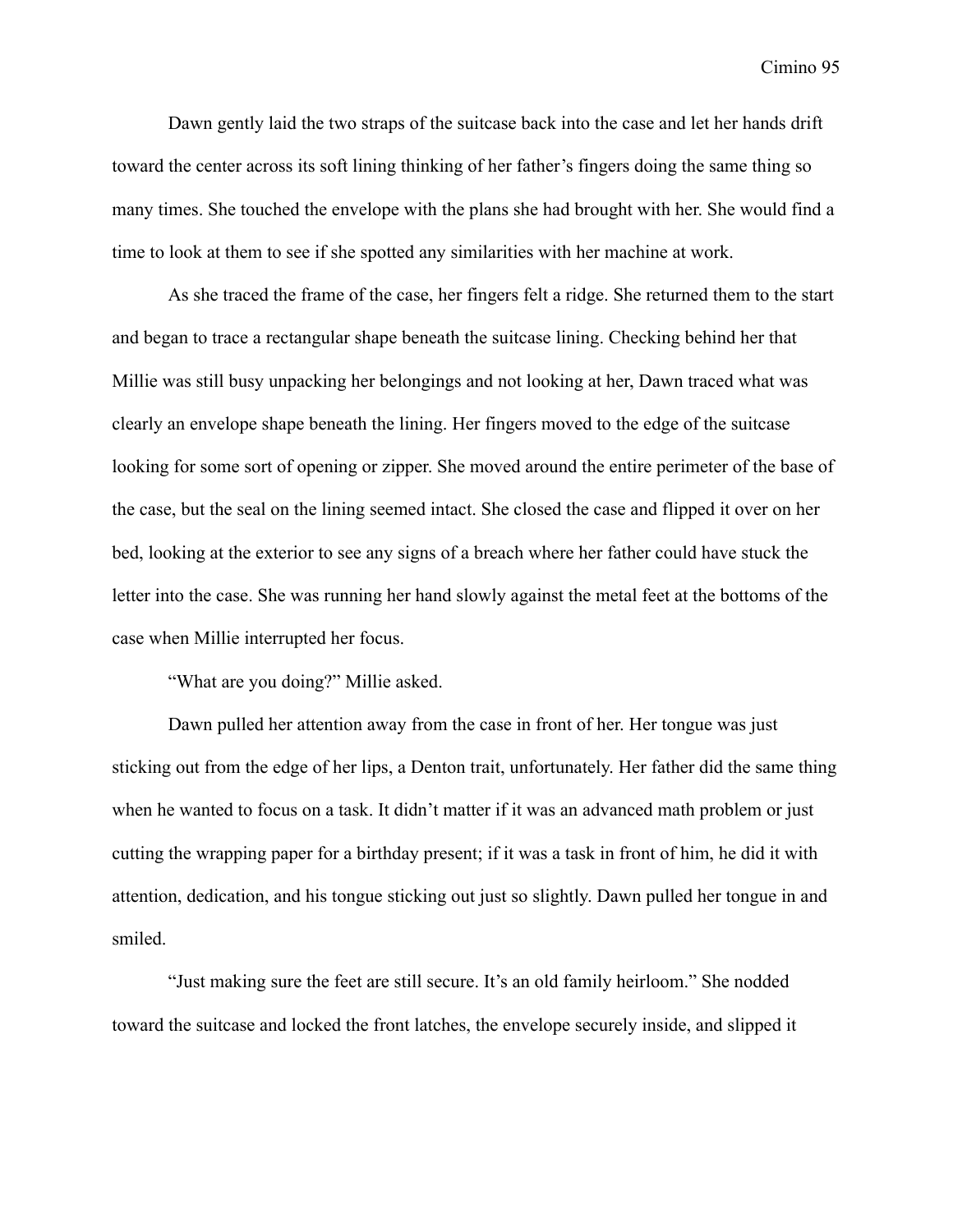beneath her cot. "The feet still seem fine." She flopped onto the bed hoping her casual posture would clear away any suspicion from Millie.

"It's just the worst when the feet are loose. This one time when mother and I were…" Millie started in on a story that Dawn was not at all paying attention to. Her thoughts raced back to the letter inside the suitcase. What did it say? Who did it belong to? And most importantly, how and when would she figure out how to get it out of the suitcase?

After Millie finished unpacking her things and Dawn kept the stories flowing with occasional nods or "Mmmmhm's" of encouragement, it was only seven o'clock. Both women lay on their beds staring up at the white ceiling.

"What do people do in the evenings here?" Dawn asked, angling her head to look out the window. It was still light and would be for another couple of hours with the late summer sun.

"I heard from Peggy that there's a cinema. We could go see what's playing," Millie suggested.

Dawn wasn't a frequent visitor to the cinema house in Butler, but there wasn't much she could do now until she had time to be alone with the suitcase. The cinema was located back toward the Y-12 building, but the walk was filled with more of Millie's family stories and a sort of bounce as she walked. Dawn bought a ticket to the show without even looking at the title. Millie saw women she recognized from work and chose seats next to them. Dawn waved hello but stayed quiet as the women chatted. It wasn't until she heard the word spy that her attention returned back to the women's conversation.

"Wait. What did you say?" Dawn asked.

The woman with fiery red hair looked around her before she answered in a whisper. "There's a rumor there's a spy at Clinton Engineer Works, or rather there *was* a spy."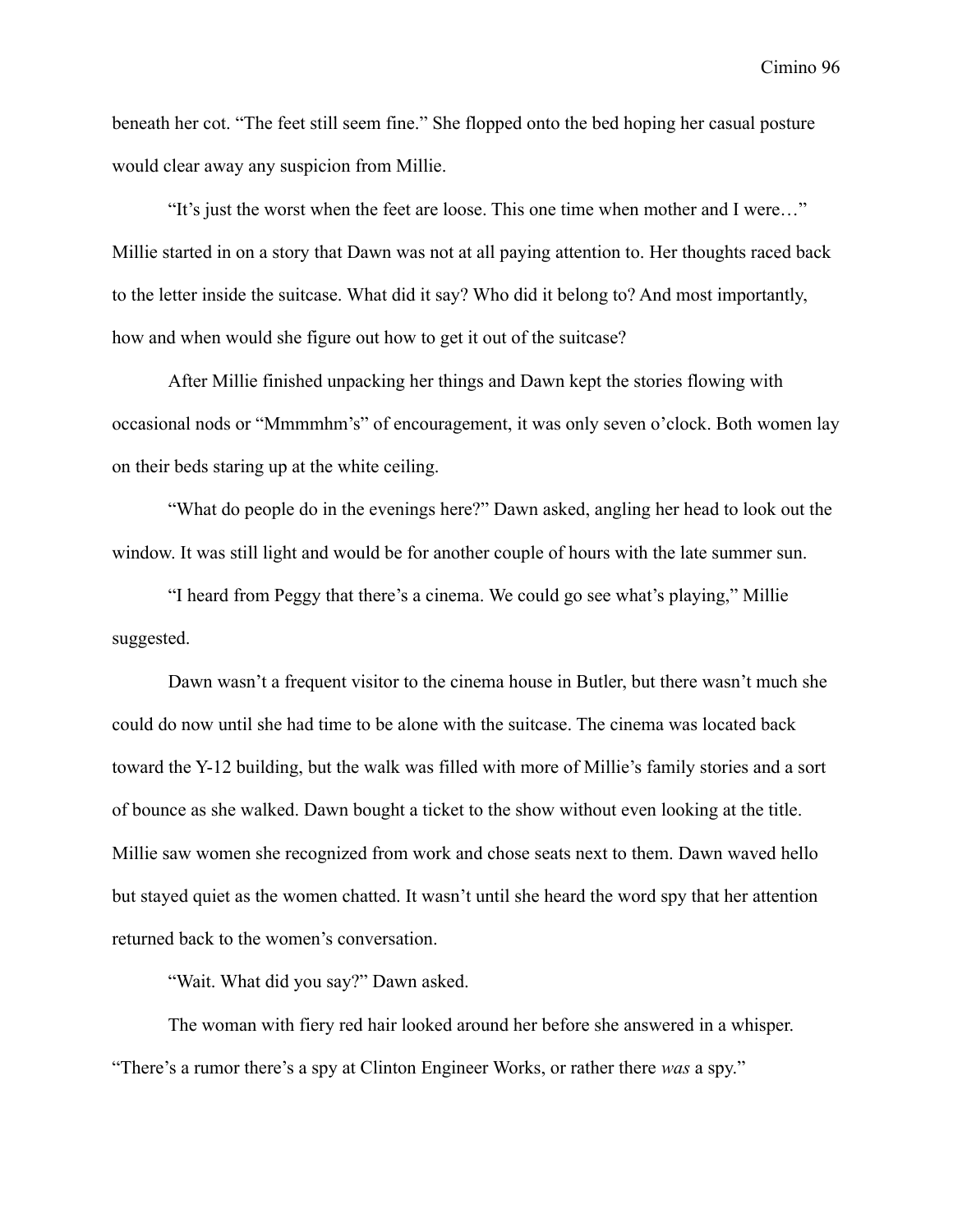Dawn's mouth went dry. "Was?"

The woman leaned in closer to Dawn. "Was because apparently, he killed himself a few weeks ago." Heat flooded through Dawn's body. The air conditioning in the cinema building only amplified her heat as it hit the sweat that formed over her. "I guess he was wracked with guilt over his decision to betray his country." She shook her head and let her voice rise above a whisper to display her nationalism. The existence of security around Oak Ridge was no secret. They were clearly established to make sure that lips didn't let any details slip. But, you never knew when a listening ear might lean in and share what you had said. Millie sat between Dawn and the redhead. She was pushed back as far as she could possibly go in the seat as if willing herself to be removed from this conversation. Millie was clearly uncomfortable, but Dawn could only think of these lies about her father.

"I'm sure it was complicated." Dawn stared intently toward the other woman who continued to look around her smiling at several young men who smiled back.

"Complicated?" she huffed back. "What's complicated about betraying your country. You just don't."

"Maybe he didn't betray his country," Dawn said, low enough for only their group to hear. Hearing Dawn's tone, Millie turned toward her. Dawn turned her face away not wanting Millie to see the loss and the pain in her eyes for fear that she would see the truth. After their lunch conversation, Dawn knew that Millie understood the pain and loss of a parent. She would certainly be able to identify it in Dawn's eyes as well.

"Well when you share secrets about Oak Ridge, there are consequences. Remember, I cannot tell you what you are doing. All I can tell you is that if our enemies beat us to it, God have mercy on us," the woman parroted loudly what Gladys had just told Dawn earlier that day.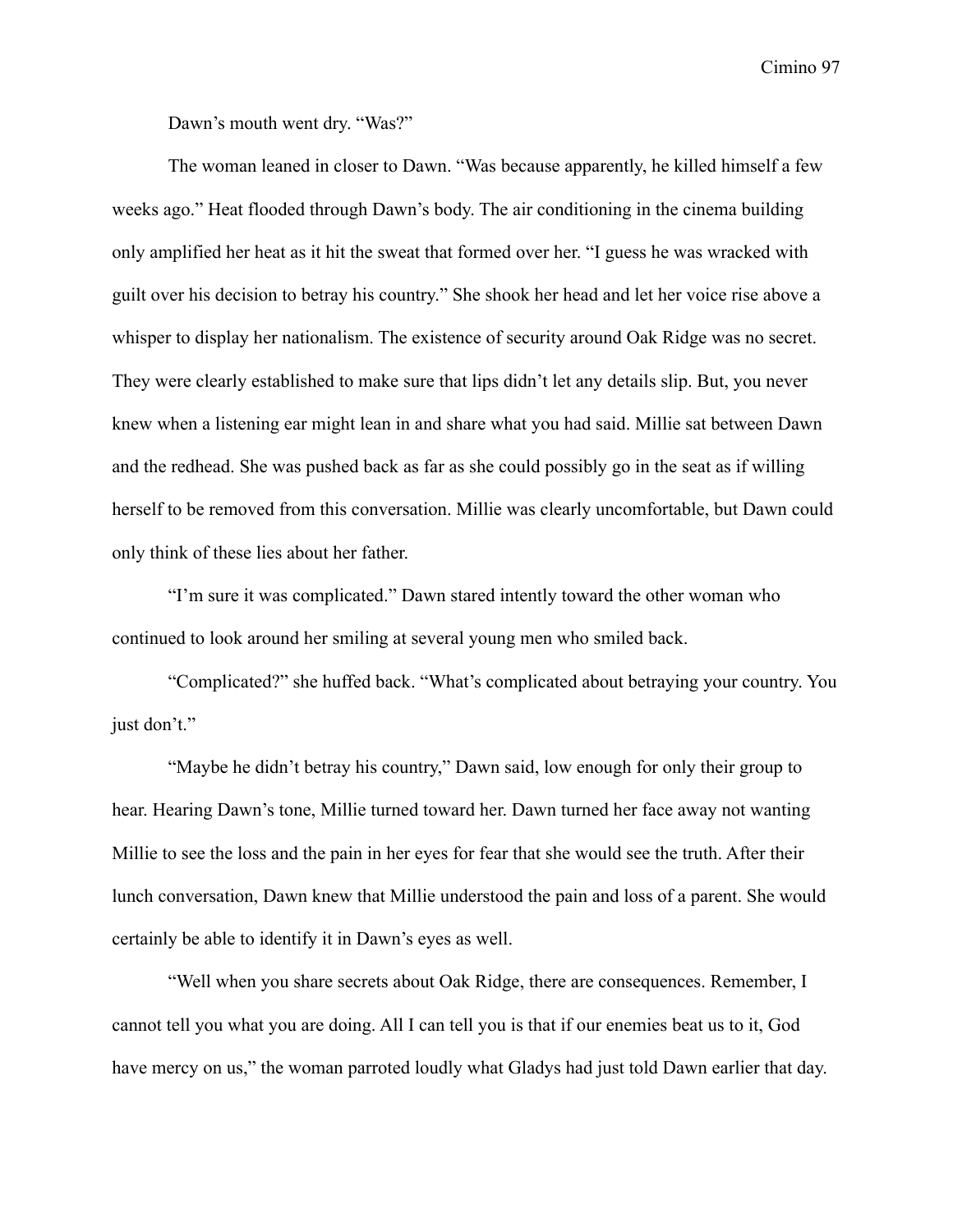The phrase was clearly repeated often here at Oak Ridge, and Dawn was already tired of it. Secrets were exactly what she needed people to share.

"What secrets could have possibly made him…" Dawn paused before she could bring herself to say it, "kill himself."

At this Millie couldn't contain her concern any longer. "Sara Levine. You know the rules of this place. We don't share those secrets. The poor tortured soul shared those secrets and look what it got him," she whisper-yelled to both women.

"Dead." The word sat between all three women. Dawn was grateful when the lights dimmed and the patriotic war propaganda filled the screen. The light lit up the faces of the citizens and co-workers of Oak Ridge. Dawn looked at the faces around her and considered what each face held beneath it. She knew her father as a man of integrity. Why would he so blatantly break the rules of this place? There had to be a reason. As the movie began, Dawn's thoughts returned to the suitcase on her bed. What was underneath the suitcase liner? Maybe she didn't need secrets shared audibly when they were written on the page.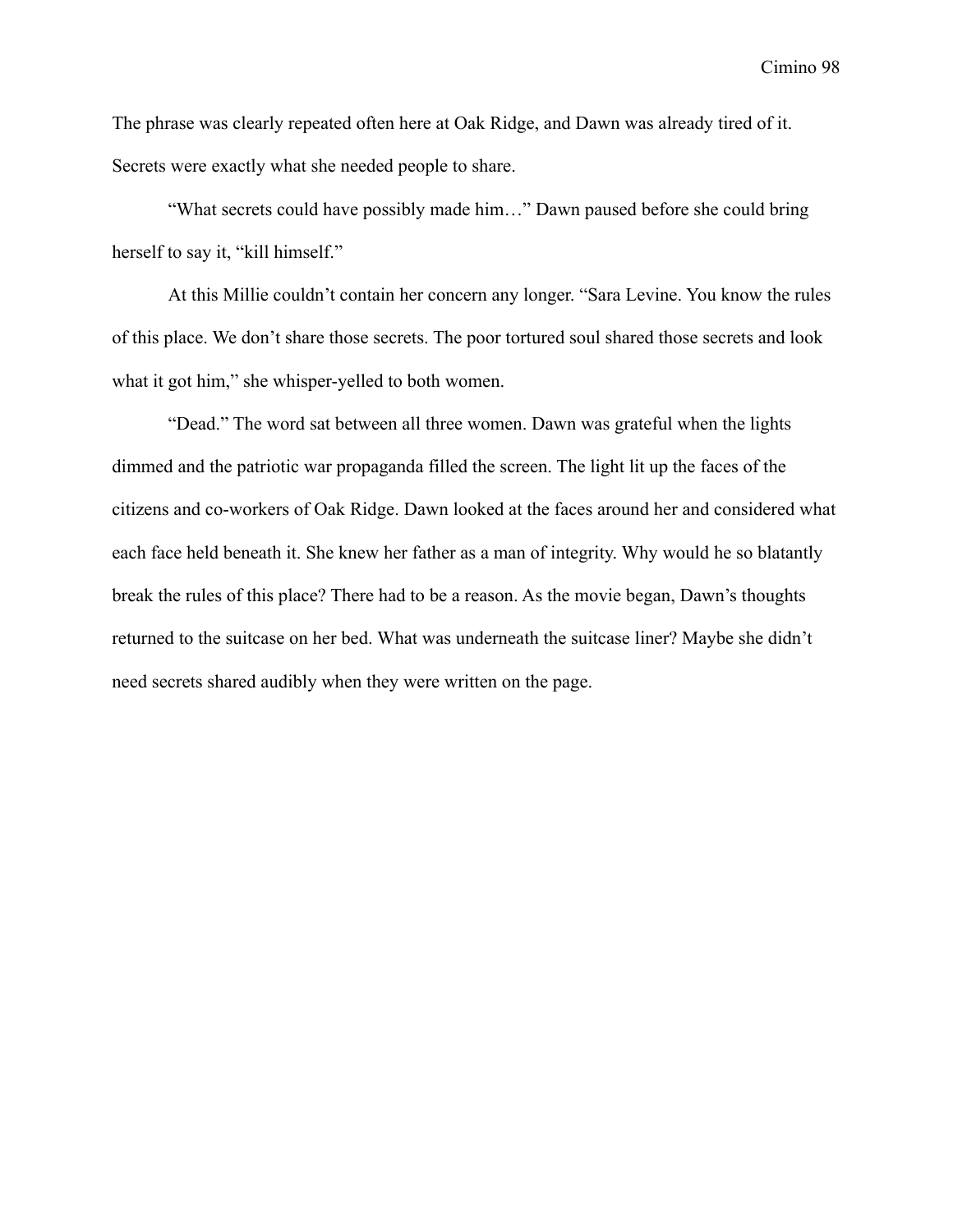## Chapter Thirteen

Lying in bed awake, Dawn listened to Millie's breathing, waiting for it to be regular and consistent. She needed privacy to figure out how to get the letter out of the suitcase and then time to herself to read the letter. Dawn started at the ceiling and finally dared to edge herself off the bed as gently as possible to avoid any squeaks in the mattress. She pulled the suitcase from underneath her bed, lifting it off the ground and holding it gently just an inch above the floor to avoid any scratching or scraping sounds as she perched it gently on the bed. Dawn climbed back into the bed and turned the suitcase so it sat before her like a child with a much anticipated birthday present. However, mixed with her excitement was the anxiety of not knowing exactly what she would find in the letter itself.

She opened the case and cringed when the old hinges groaned upon opening. A quick glance at Millie told her it hadn't awoken her new roommate. A moment of personal space before her, Dawn gently placed her father's plans on the bed and began to trace the outline of the suitcase again. There had to be some zipper or opening that her father would have used to get the letter into the suitcase. Despite her efforts, Dawn found nothing. She went to her make-up bag and grabbed the pocket knife she kept stashed in the outside pocket. Her early days as a Girl Scout had prepared her for every situation, and a utility knife was a must. Returning to the bed on tiptoe, she cut a small hole on the right side of the lining as close as she could possibly get to the edge of the suitcase. Each thread torn by the knife made Dawn cringe that Millie would wake up. Finally, the cut was large enough to snake the envelope out. Dawn pushed the envelope inch by inch down the suitcase until she could just feel the edge of it with her fingertips. Feeling the paper for the first time unencumbered by the lining of the suitcase made her heart beat faster. She pinched the envelope and gently pulled it from the suitcase.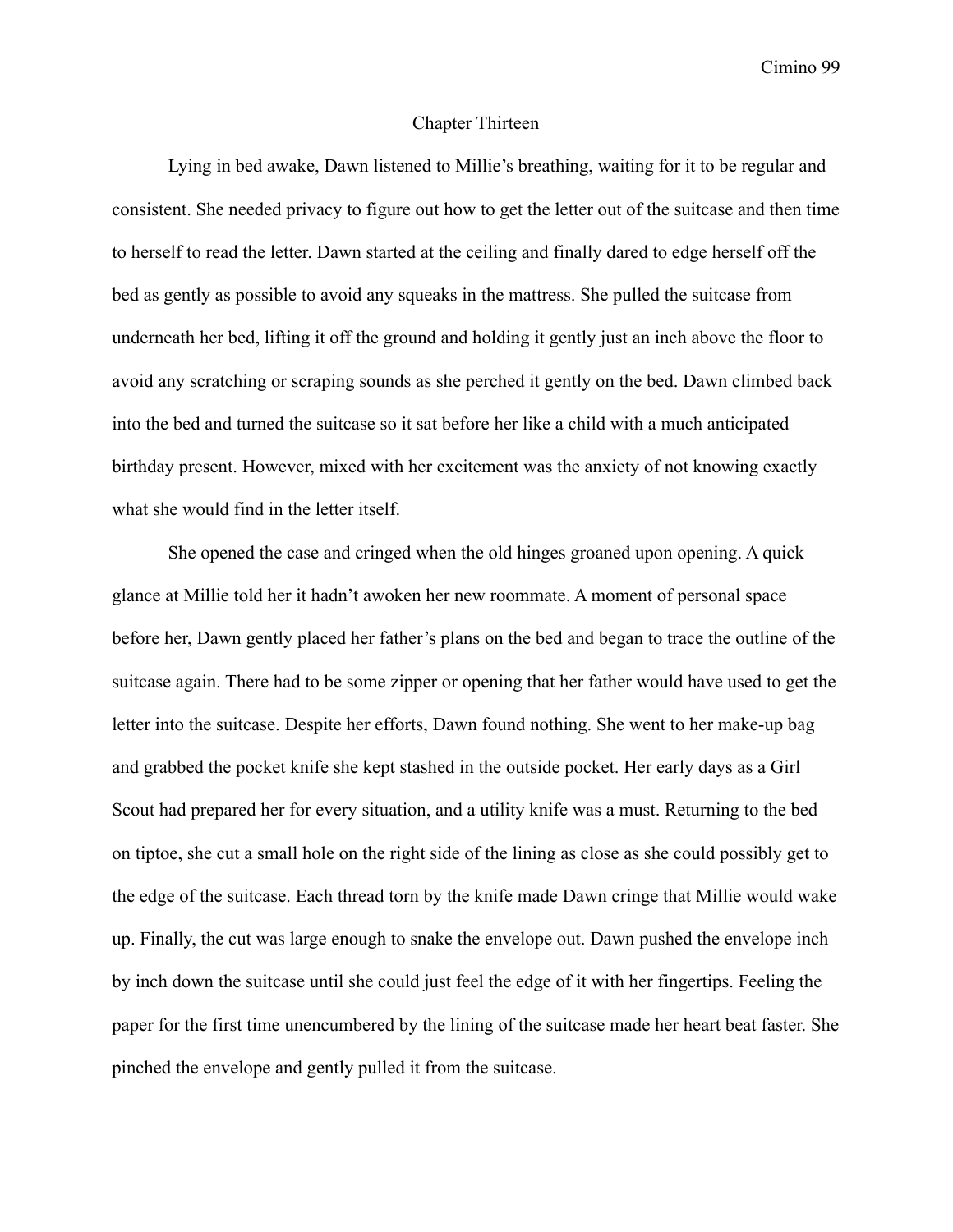With her treasure in hand, Dawn tiptoed down the hall to the bathroom. The bright light made her blink as her eyes adjusted from the bedroom. She didn't bother entering a stall for further privacy. The excitement of discovering a lead toward her father's innocence rushed her to her exploration of the envelope. The back of the envelope was blank, not a marking on the package. She flipped the envelope over. It was a perfect square, not more than four inches in width or length. Dawn was surprised to see the off-white envelope addressed to her mother. Why was this in her father's suitcase? The handwriting didn't belong to her father. His short script was always precise and angular. This hand had scrolled the letters looping them together. Her anticipation at a clue toward her father's innocence was thwarted. She sighed at the missed opportunity, but her curiosity as to what was in this letter to her mother remained.

Before she opened the letter, Dawn paused. She knew it was not polite to open someone else's mail. She shouldn't open it. But, if it was in the suitcase it must have been an old letter. And old news wasn't likely to harm anyone if she knew it. And maybe this was information her mother needed to know. Dawn could read it and then transfer whatever information in her phone call to Joe on Saturday.

Reading the letter isn't nosy, she decided and opened the envelope.

## Elizabeth,

The art supplies we discussed have arrived early. Let's meet soon to review the contents.

#### XO

XO? Dawn re-read the letter. Was there another meaning for XO besides hugs and kisses? Could they be initials? And who was writing this letter to her mother? She looked closer at the handwriting to see if she could find any similarities to her dad's script, but the scrolled letters weren't like her father's articulate lines at all.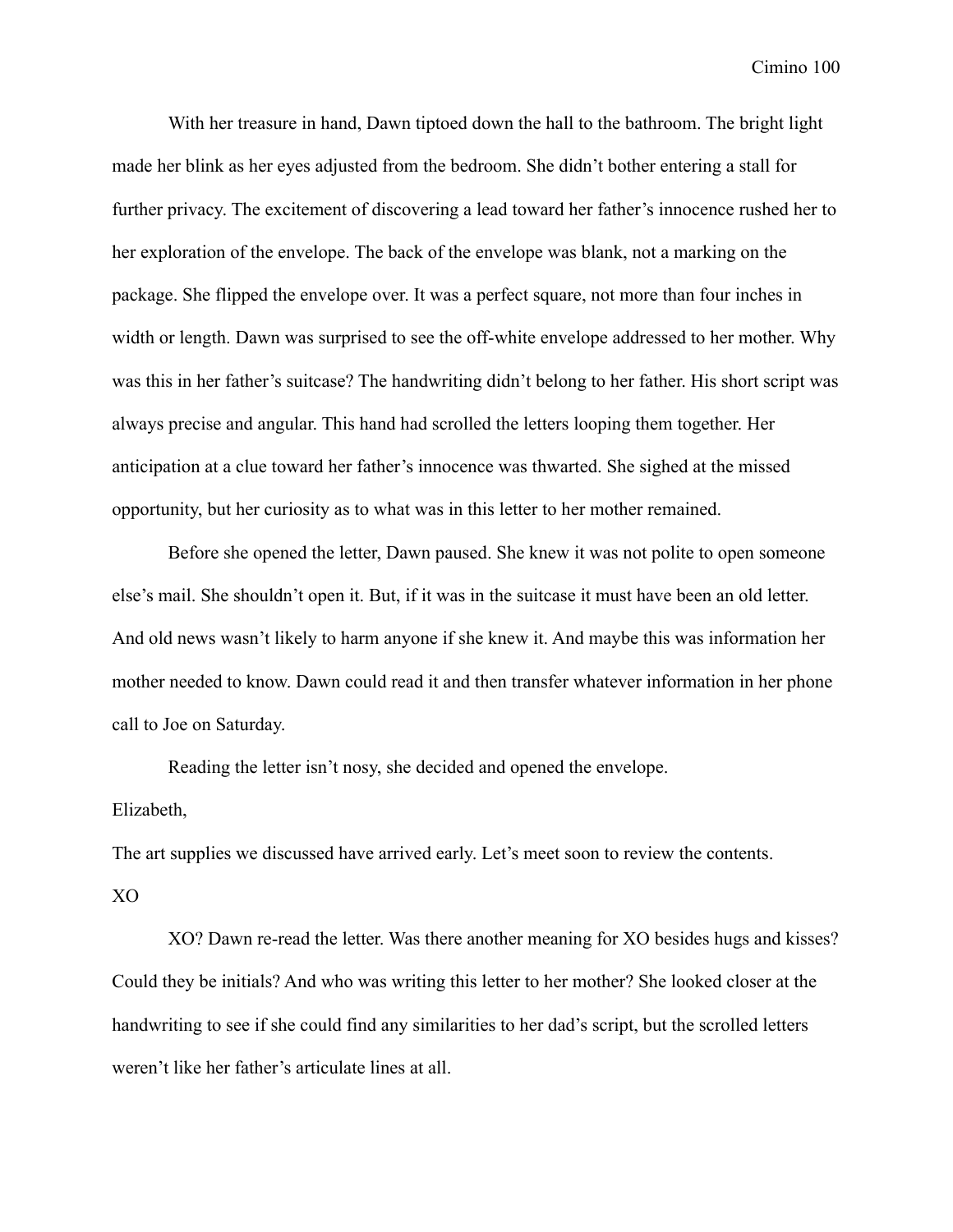She turned the letter over looking for more. Perhaps an address or a signature. But, the back of the letter was blank. There was no address posted on the front, so the letter was intended to be delivered by hand, or by suitcase. Dawn still wasn't clear why her father had this letter stashed in his suitcase. Why wouldn't they send the letter by mail?

Dawn remembered her mother's newest passion, art class. She started just a few months before at a local studio. That could explain the supplies in the letter. But, why would someone in her art class leave a letter hidden in this suitcase?

Dawn jumped when the bathroom door pushed open. A sleepy young woman entered still yawning, which gave Dawn time to push the letter back into the envelope and behind her back. She pretended to match the woman's lingering slumber and gave her a slight nod as she exited to return to her room.

The first rays of sunlight were starting to enter the small window as Dawn pushed the letter back into the lining of the case. She pulled the fabric together hoping it wouldn't look torn or cut, and carefully latched the case. With gentle care, she replaced the suitcase under the bed and rolled under the covers just as she heard Millie yawn and stretch awake. The case, the letter, and her questions would have to wait.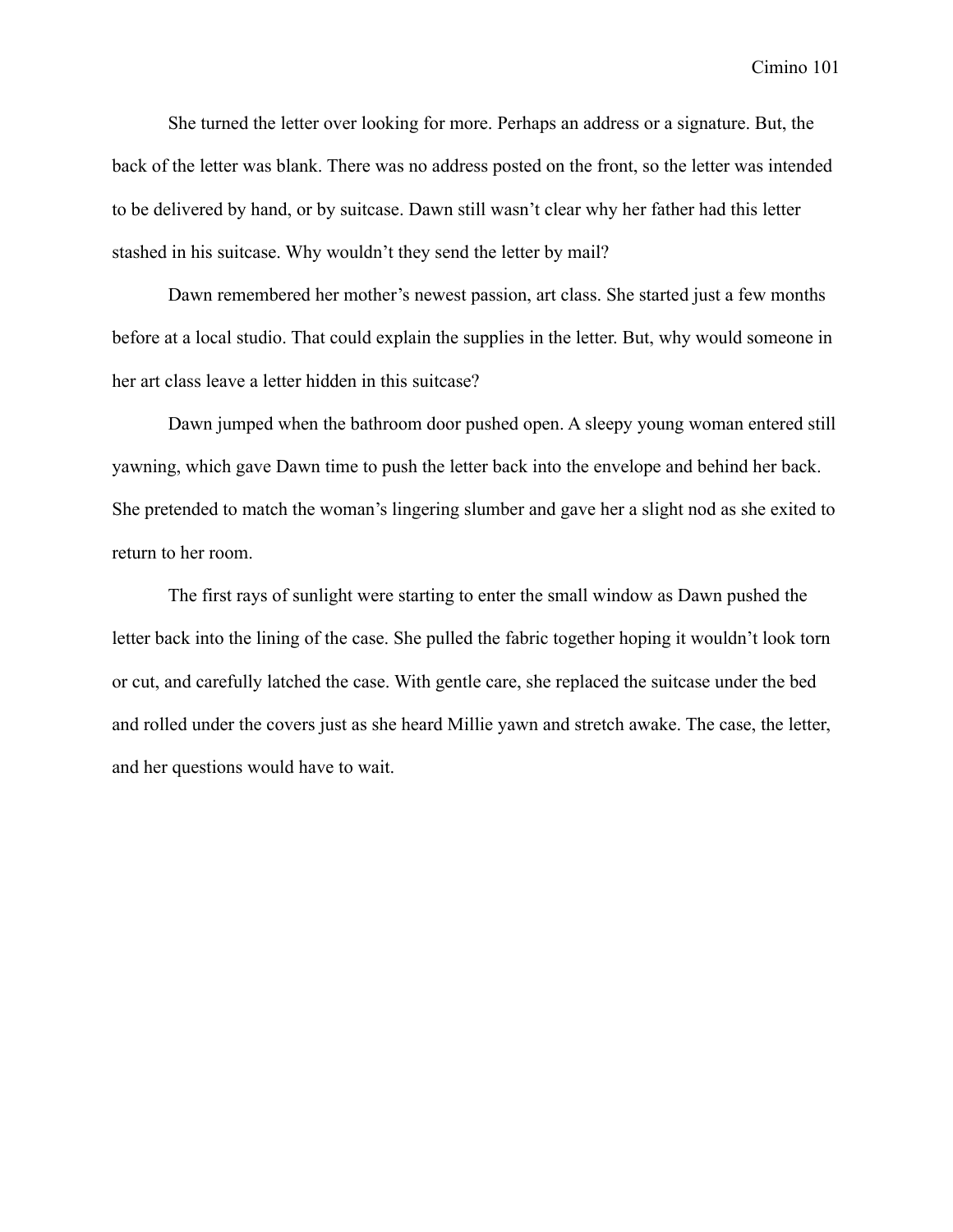#### Chapter Fourteen

# *July 3, 1945*

Dawn and Millie walked with the hundreds of other women to the Y-12 Building the next morning. The security patrols were intermixed between them, changing course and listening in to conversations for a few moments before swerving to interfere with a different conversation. But, Dawn and Millie's conversation wouldn't have awarded a second step of a security patrol. Millie was including every detail of her mother's cooking legacy from back home.

"Twenty-seven times she's won the state award for best pie," Millie said, her twang coming out stronger when she talked about her family.

"What kind of pie?" Dawn thought of her own mother's cooking. She was sure Elizabeth Denton had and would never win an award for her cooking.

"Why…chess pie of course."

"Chess? Like the game?" Dawn had never heard of such a dish.

"Yes, it's only the sweetest concoction to grace the plate of a judge. And my mama knows exactly how to bring a hint of saltiness to cut through that sweetness that coats your mouth." The pride in Millie's voice was evident. Family was important to her. Dawn considered that this connection between the two women was something else they shared. Millie would do anything to protect her family. Dawn was doing everything she could to defend her family's name. The mystery of the letter entered her mind and she wondered if there was more she didn't know about her family. What other secrets had her parents kept from her?

"Lunch again?" Millie's voice broke through Dawn's pondering as they reached the Y-12 front doors.

"Certainly. See you then."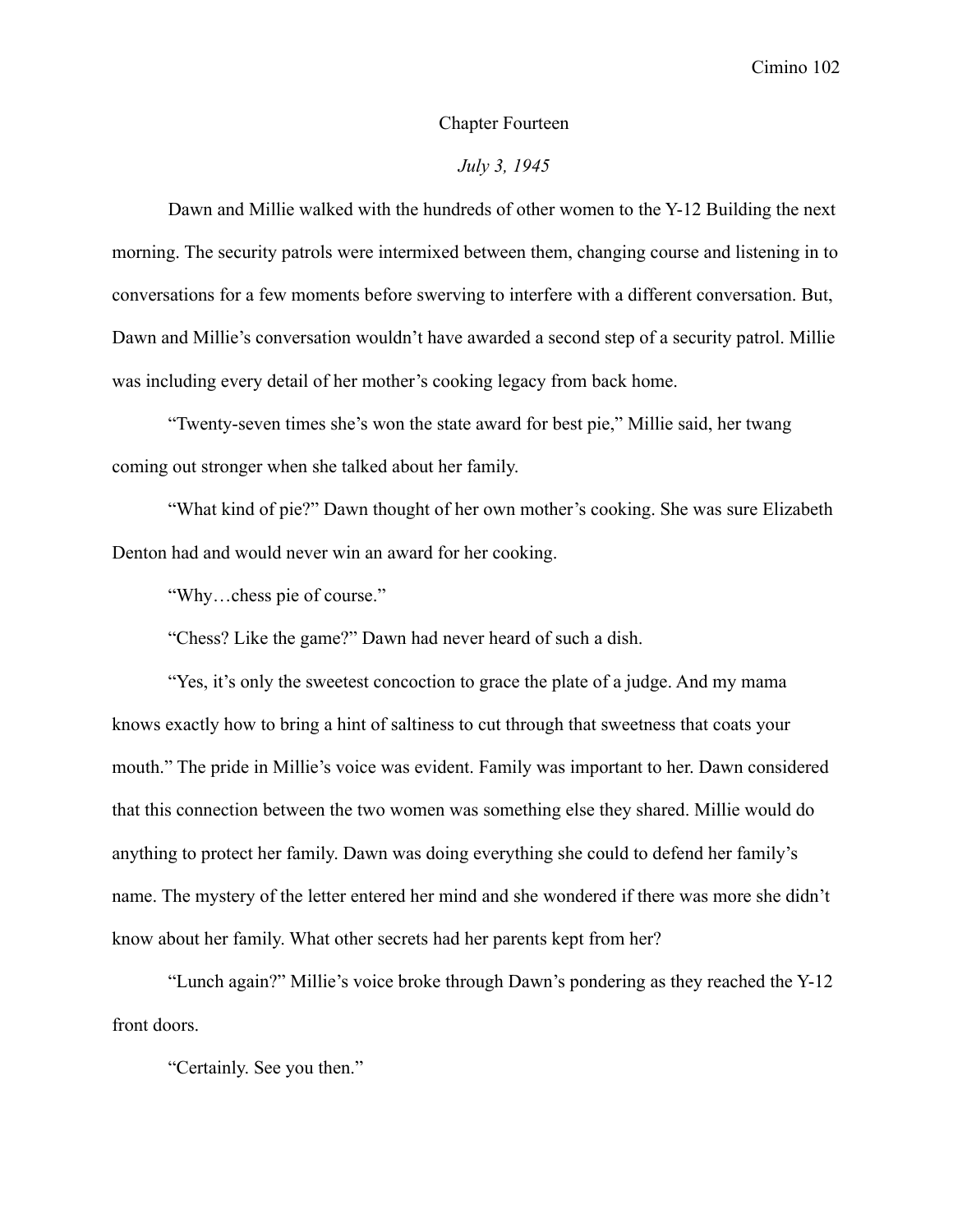The two separated, and Dawn made her way to her individual stool in front of the panel of knobs and dials. She looked at the displays in front of her, reminding herself what each one did. As she was reviewing yesterday's directions from Gladys, the rest of the calutron girls filtered into their respective stools.

"Before anyone begins, we have a security meeting to attend, ladies. Let's get a move on before they think we're doddling." Gladys shooed the women off their stools like a mother hen getting her ducklings to all walk in a row. "Conference room C, Cherise. Lead us there, please."

A woman, who must have been Cherise, started out the door with purpose. Dawn turned to the woman next to her and asked, "Is this typical to be herded to a security meeting?"

"I've never been to one," the woman replied.

Dawn's heartbeat picked up just a bit and her hands dampened as she walked down the hallway herded between the rest of the women. She tried to focus on the polished white tile floors or the wooden doors along the side of the narrow hallway. Occasionally a metal door, like the one she entered for her room, would appear on the walk. She wondered if there were other teams of calutron girls like hers. Were they all creating the same content? Did they have the same dials she did?

The herd of calutron girls finally turned into a paneled room that must be Conference Room C. The room contained a centered, long oval table that would seat at least twenty. The team of women circled around the table, first taking the chairs and then standing behind to make room for their whole team. Peter Wallace, the young man from the interview panel, stood at the head of the table with two other men at least double his age. Their bulky forms made Peter's lean physique stand out even more. Dawn thought he looked like a child playing dress-up with his father's friends. The thought made her smile which she quickly tried to stifle. There was no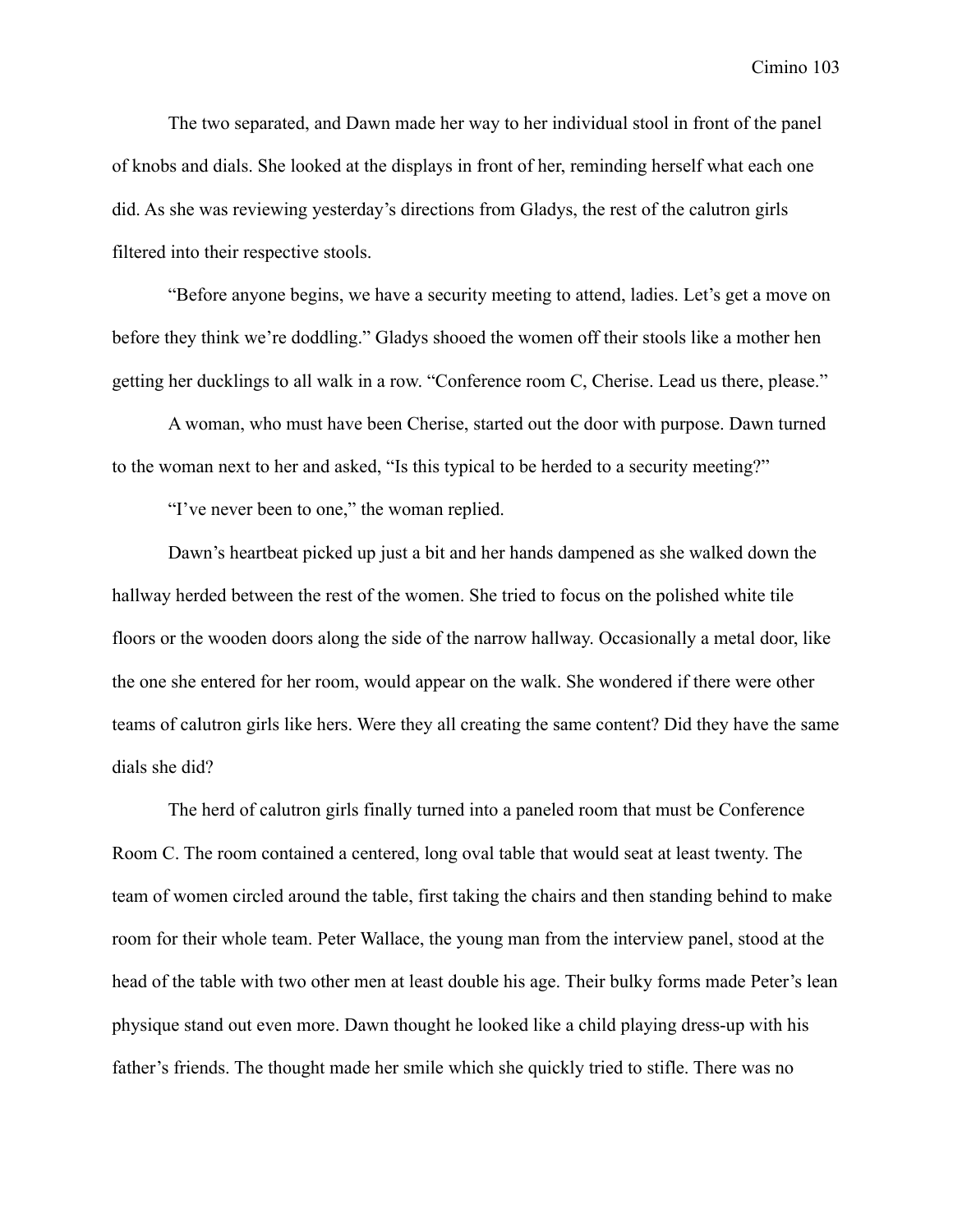mirrored window in this room, but seeing the two hulking agents was more intimidating than hiding them behind a mirrored wall.

Once every woman was in the room one of the older suits cleared his throat. "Everyone here, Gladys?"

"Yes, sir. Everyone is present today." Her tone resonated in the room, and Dawn felt a swell of pride to work for this woman who expressed her voice to be heard in a room full of men in their powerful suits. She hoped to have that same tenacity and strength when she was that age.

"Alright, then, let's begin. Peter." The man looked at Peter and he stepped forward adjusting his tie. He looked uncomfortable as both men watched him from nearly a foot above him. Before he began his eyes found Dawn in the room. He shuffled his papers, cleared his throat, and began.

"Thank you all for being prompt. Gladys, I expect nothing else from your team." Gladys nodded her approval which seemed to give Peter a boost of the confidence he needed. He started his next sentence with his voice clearer and stronger than his first. "Unfortunately, we have to discuss a difficult matter with you all today, security. This is your reminder about the security and safety of working here at Clinton Engineer Works. Perhaps you have heard the rumors of a breach of our security recently."

Dawn's entire body stilled. Had they discovered her lie? Was she to be an outcast here in front of Gladys?

"There was an employee here at Oak Ridge," Peter continued, "who decided that the rules of secrecy were not important enough to be upheld. He revealed secrets that should have remained here on campus. In doing so, he has risked the safety of the entire facility, all those who work here, even the success of our troops who are fighting overseas."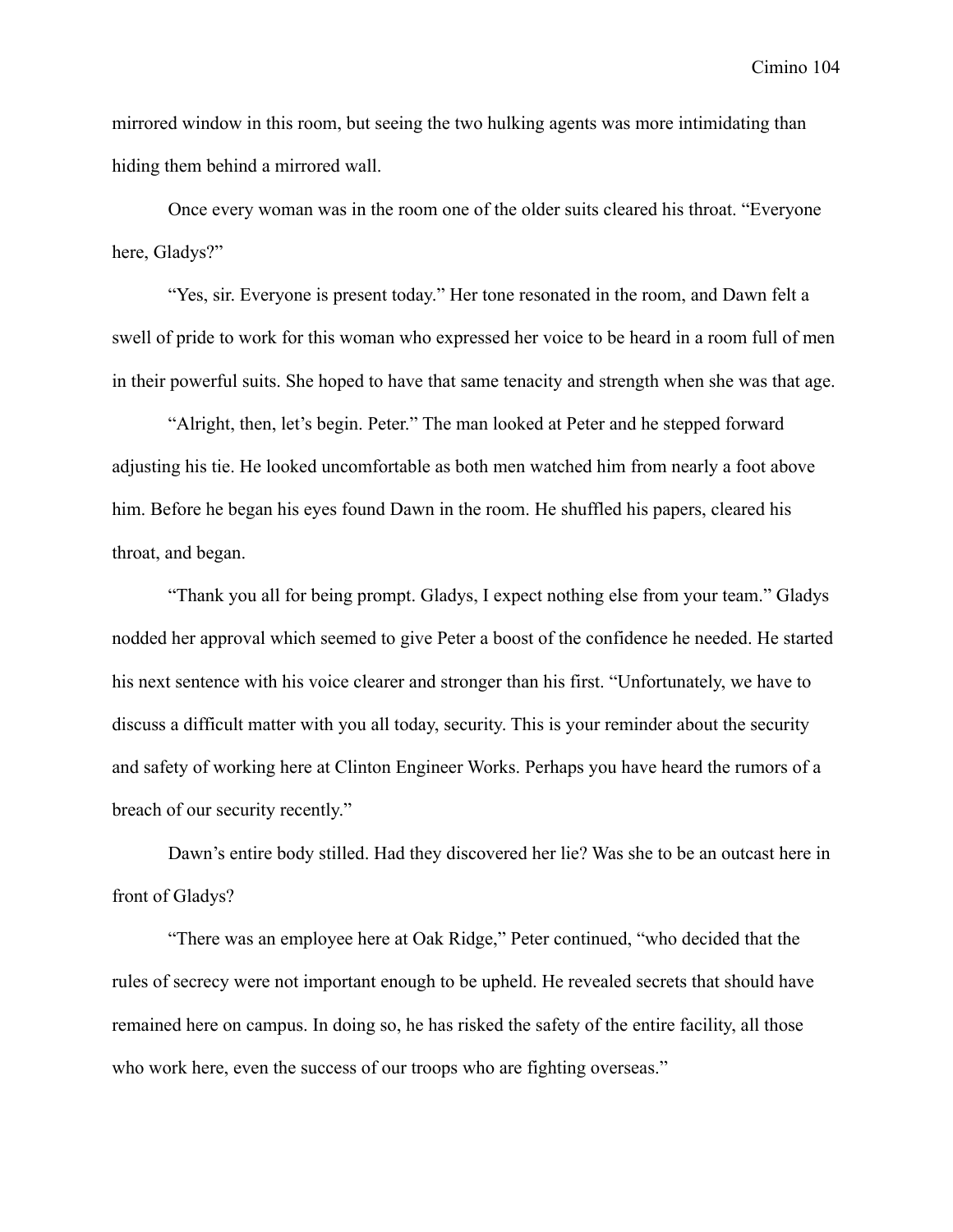As he continued, Dawn knew he was not speaking of her, but she also feared that she knew who he was speaking of. This was a security meeting about her own father. She felt her cheeks flair red and moved her gaze down to her hands in her lap. She began to move her thumbs in a circle like her father taught her to bide the time if she was bored. She hoped the gesture also helped still the nerves that were coursing through her body.

"Because of this breach, we are reviewing everyone's personnel information and we are returning to our basic silence contract. In just a moment, you'll receive your personnel page for review. Beneath your basic home information, you'll find a list of questions that will greatly help us find the roots of the rumors and this… this cancer of treason. We appreciate your continued support and your strict adherence to the policies." At that, Peter opened an envelope containing each of their contracts. He called each woman one by one to the front. When Dawn walked up to receive her contract she worried everyone in the room would be able to see her knees shaking in her navy trousers. She briefly looked up to make eye contact with Peter who smiled and gave her a nod as he extended the page to her. Dawn didn't respond to his welcome; she was too nervous she would give something away in her look, so she took the paper quickly and returned to her seat before her knees gave way.

Back at her seat, she reviewed the paper in front of her. Sara Levine was typed at a slight angle across the line for First and Last Name. *The typist must have entered the paper slightly crooked*, Dawn thought. This tiny detail reminded her that the employees at Oak Ridge were human too. They were not a machine, but as she read the security rules she felt like they were being asked to respond like machines. Each line started with a Do Not and was followed by a rule to follow. It was not the rules that bothered Dawn. It was the second section that made her skin cold and a tingle trickle down her neck across her spine. Underneath all of Sara's personal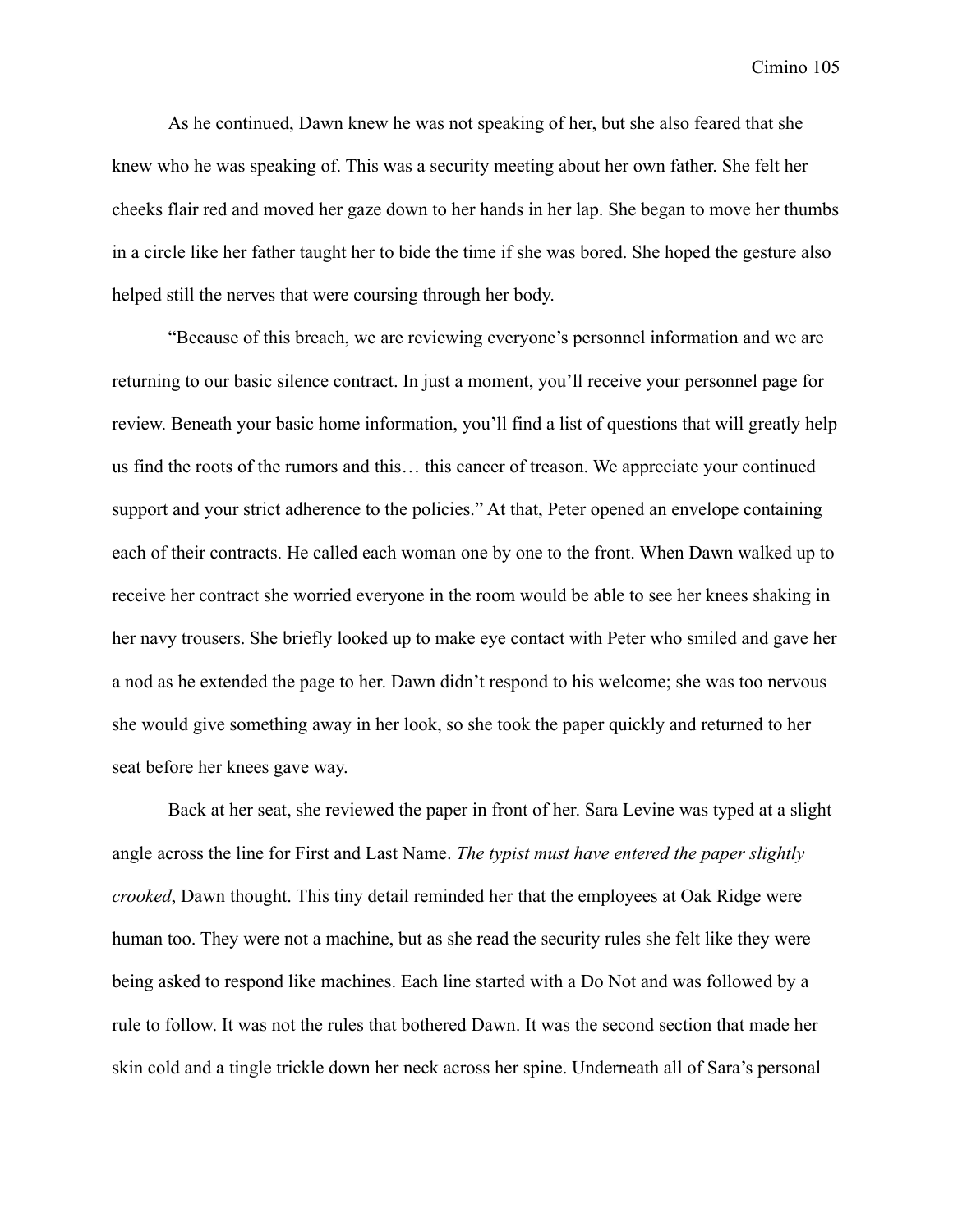information, her home address, name, and birthdate, was a list of questions that each employee must answer. Dawn looked at the questions. Question four asked: Has anyone asked you directly or indirectly about the details of your position? Following each question was a capitalized Yes and a capitalized No with the direction, Circle One. The line beneath each question contained a line with the direction, If yes, explain.

Dawn looked around the table to watch as each woman took a pen from the metal container passed around the room. Dawn took one as it reached her. Unlike the women before her who bent their heads to finish the task before them quickly and efficiently, Dawn found herself frozen. The pen sat above the page and she couldn't circle a single word. The ten questions all focused on whether she had been propositioned to share or whether she had shared any information about her position. It was the final question that haunted her.

Question ten: Do you certify under penalty of perjury that all the above information is correct and true? YES, NO. If no, explain. Explain. How could Dawn explain what she did? Looking back, it all felt so irrational. How would she ever be able to track down the truth about her father under all the watchful eyes of the security, or even Gladys? There was no explaining what Dawn did. Her eyes looked at the top of the page where Sara's personal information was. This was not Dawn's identity on the line. What would happen to Sara if she failed? There was a real possibility that Dawn's actions would put Sara in danger or get her into trouble.

This was exactly what Sara was always warning Dawn about. "Think your plan through all the way, Dawn," she always said. Even when Dawn had first filled out the application to work at Clinton Engineer Works with Sara's name, Sara had given her the be cautious look.

"You sure you know what you're doing?" Sara had asked as they sat in Butler High's typing room.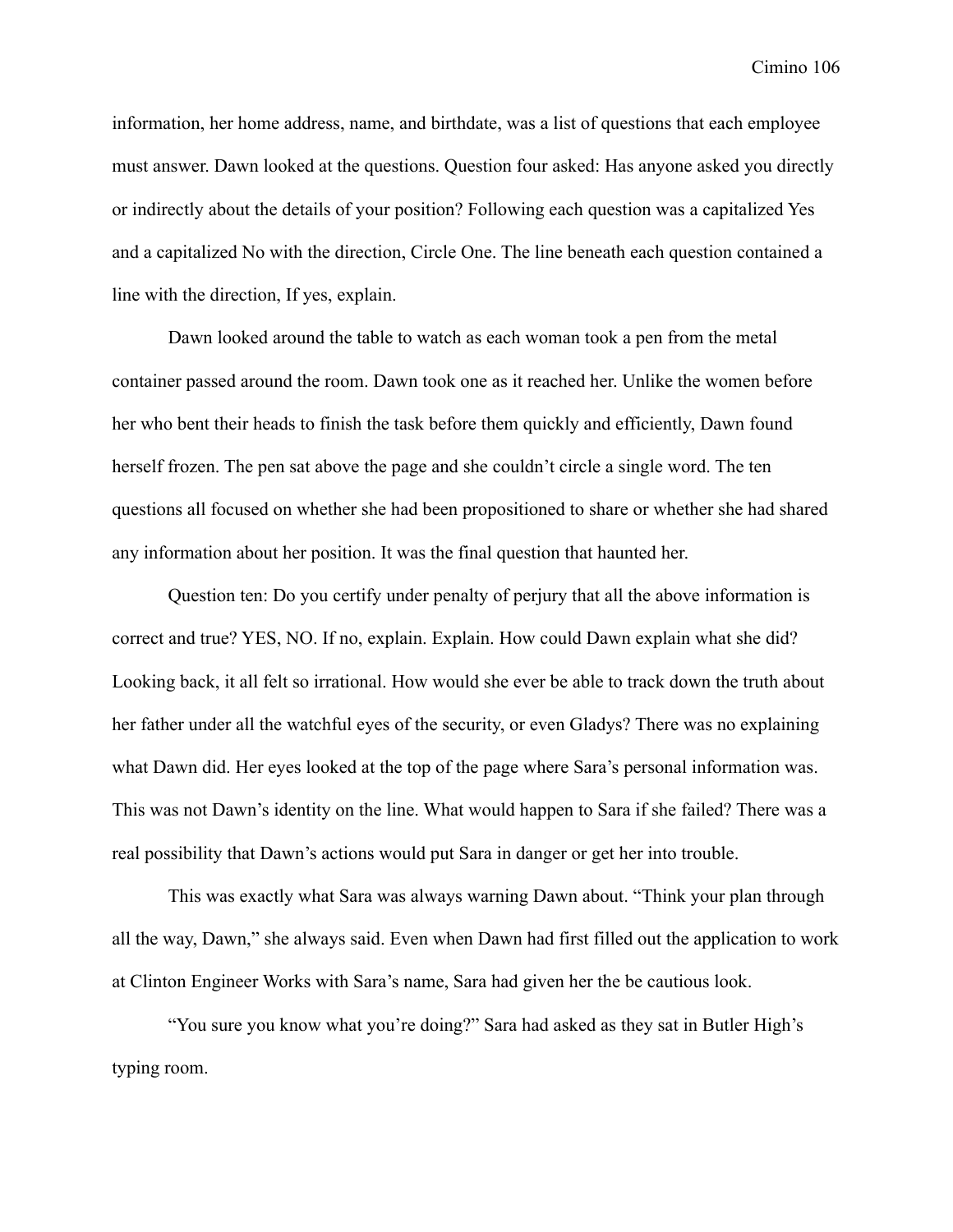"Of course. What could go wrong? With your Jewish heritage, it will be a clear reason why I want to do my part in the war effort. They won't even ask any questions about my background," Dawn had answered so confidently.

Now sitting in the conference room, looking at this security contract, Dawn saw exactly what could go wrong. Her best friend throughout her entire school life at Oak Ridge could be imprisoned right along with Dawn in this chase for justice. She suddenly felt warm. The heat filled her up as the guilt of consequences to Sara finally hit her. Consequences were not something that Dawn frequently thought of, but they had always been something she could talk her way out of before this.

She looked up at Peter and the two men in suits watching the women at the table. They would not understand. They would not be lenient on the daughter of a traitor. All Dawn wanted to do was rush from the room and run away from the decision she had made to come here. What was cool air conditioning against her skin moments ago was no longer able to keep the heat at bay. Dawn felt her stomach turn and the moisture on her hands increase. She was going to throw up. She turned around, looking for a trash can or some sort of receptacle that could catch her fear and guilt. There was no trash can, no basket in the room. Dawn's search became more frantic, drawing the attention of Peter and the other two men.

"Is something wrong Ms. Levine?" Peter asked. Now all the women around the table looked up which just made Dawn's face grow redder. The man to Peter's left squinted his eyes and his suspicion in her reaction was clear. *You should be suspicious*, Dawn yelled inside her head. *I'm not who I say I am.* She made one final sweep of the room with her eyes, and not finding any trash can, she folded her paper just in time to catch her upturned breakfast.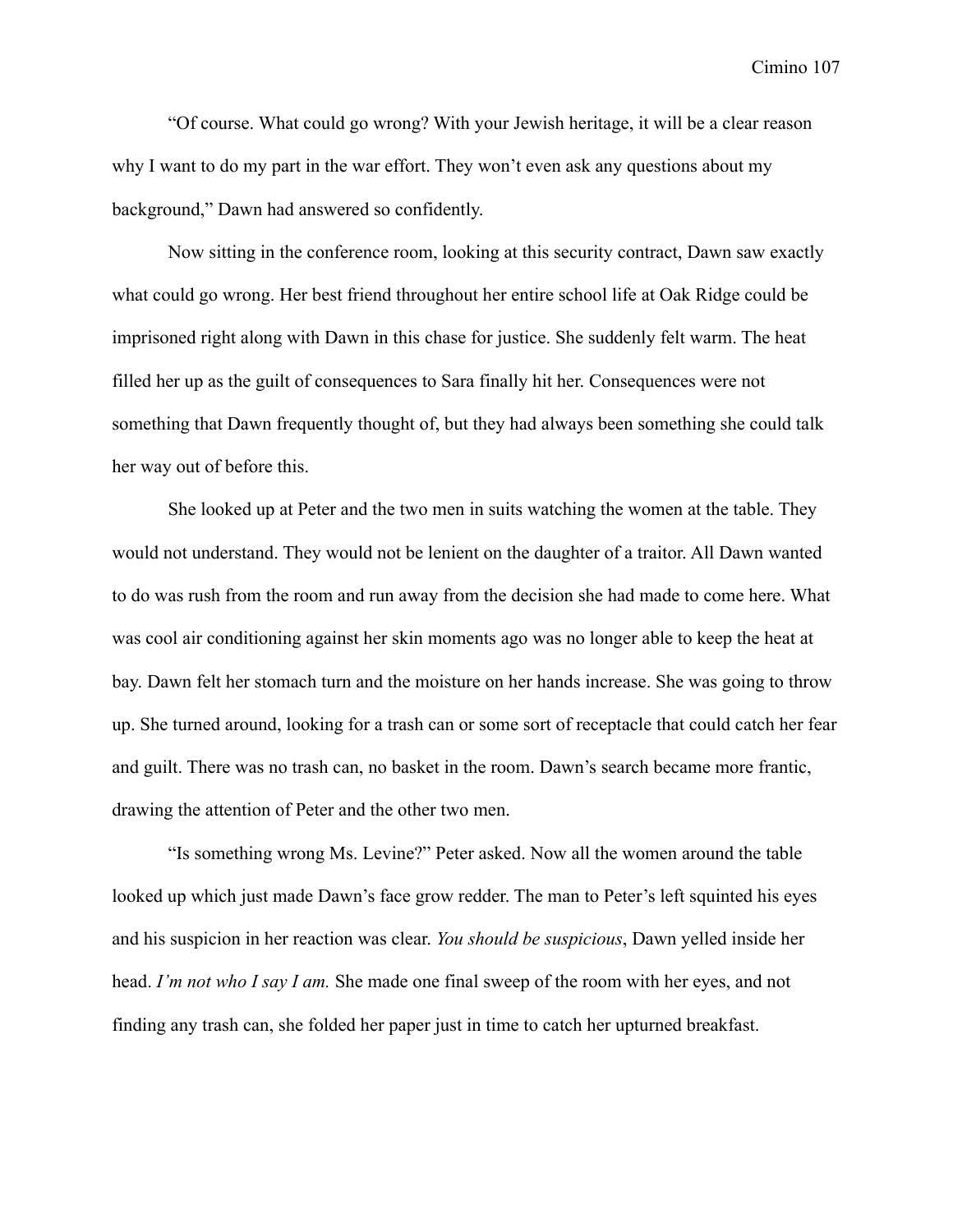### Chapter Fifteen

Dawn opened her eyes to an unfamiliar ceiling. The tiles were intermixed with bright fluorescent panels. She blinked and reopened, but the room was still unfamiliar.

"Sara?"

Dawn blinked. Sara? Was Sara here? She sat up looking around a small office space. She was laying on a blue velvet couch that had been pushed up against one wall. A small desk was positioned in the center of the room with folders and papers scattered across the surface. Behind the desk, two floor-to-ceiling bookshelves were packed full of titles Dawn had read herself. She had always felt an instant kindred connection to anyone she saw in public who was reading the same book she was or even reading a favorite of hers. Several titles caught her attention. Then there were the stacks of science textbooks, chemistry, and physics haphazardly shoved into the stacks. Clearly they were frequently referenced. As Dawn surveyed the room looking for Sara, she found Peter Wallace standing near the corner of his bookshelf. He was biting his nails and his eyes were wide as he looked at her.

"Sara?" he asked again. This time Dawn gathered enough information to know that it was her he was referencing. She took a deep breath and her scheme to enter the workforce at Clinton Engineer Works came flooding back, as did the interview room with the security contract. Her cheeks flushed at the memory and she turned her head to the back of the couch to block Peter's view. "How are you feeling?" he clearly wanted to clear this whole issue up.

"Where am I?" Dawn asked into the soft cushion.

"My office. It was the closest couch to the conference room where you…well, it was the closest couch. We thought you might need to lie down." His voice was faster than normal and there was a slight shake to his tenor.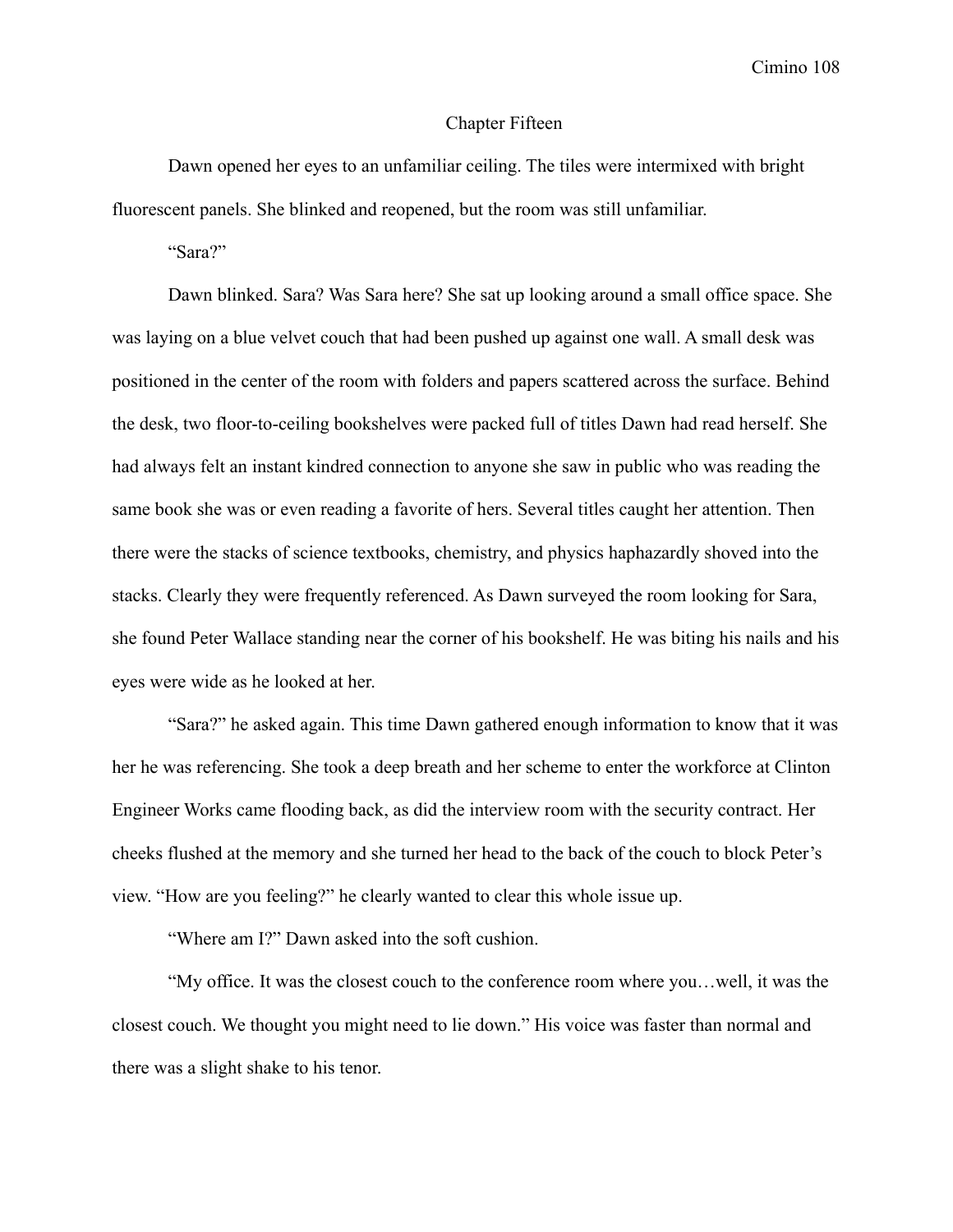"We?" Dawn still wasn't ready to converse with him face to face, but she was remembering two hulking suits that towered over Peter's lean frame. Where were they now?

"Me and the other two…I mean…you saw them in the security meeting. They're here to…to help with the situation."

"Situation?" Dawn wanted to hear it replayed for her once more while she pondered this fear that was stealing Peter's confidence.

"The security breach."

"Mmmm…" Dawn remembered his speech clearly now. Even though she was awake, she kept her head tilted away. She was afraid she wasn't strong enough yet to maintain her facade as Sara Levine.

After a few moments of silence, Peter spoke quietly. "It happened on my team. The breach, that is. That's why they're watching my every move."

Dawn's entire body stilled to listen to him without any distraction. The rules of working anywhere at Oak Ridge would certainly prohibit Peter from sharing that information with her, but here he was babbling about the breach to her.

"He was one of my employees so everyone under my supervision is suspect. Even I'm a suspect." He let out a gasp of exasperation. "Which is…ridiculous. But ridiculous isn't an argument for the FBI." His words were coming faster and a little louder now.

She rolled over to see him pacing in a tight circle only going a foot's length in either direction before making a swift turn to repeat his direction. The realization of what he shared left her shocked. If she understood him correctly, her father was one of his employees and now Peter was under investigation by the FBI because of her father's death. The thrill of being so close to her investigation was quickly minimized when she realized the risk.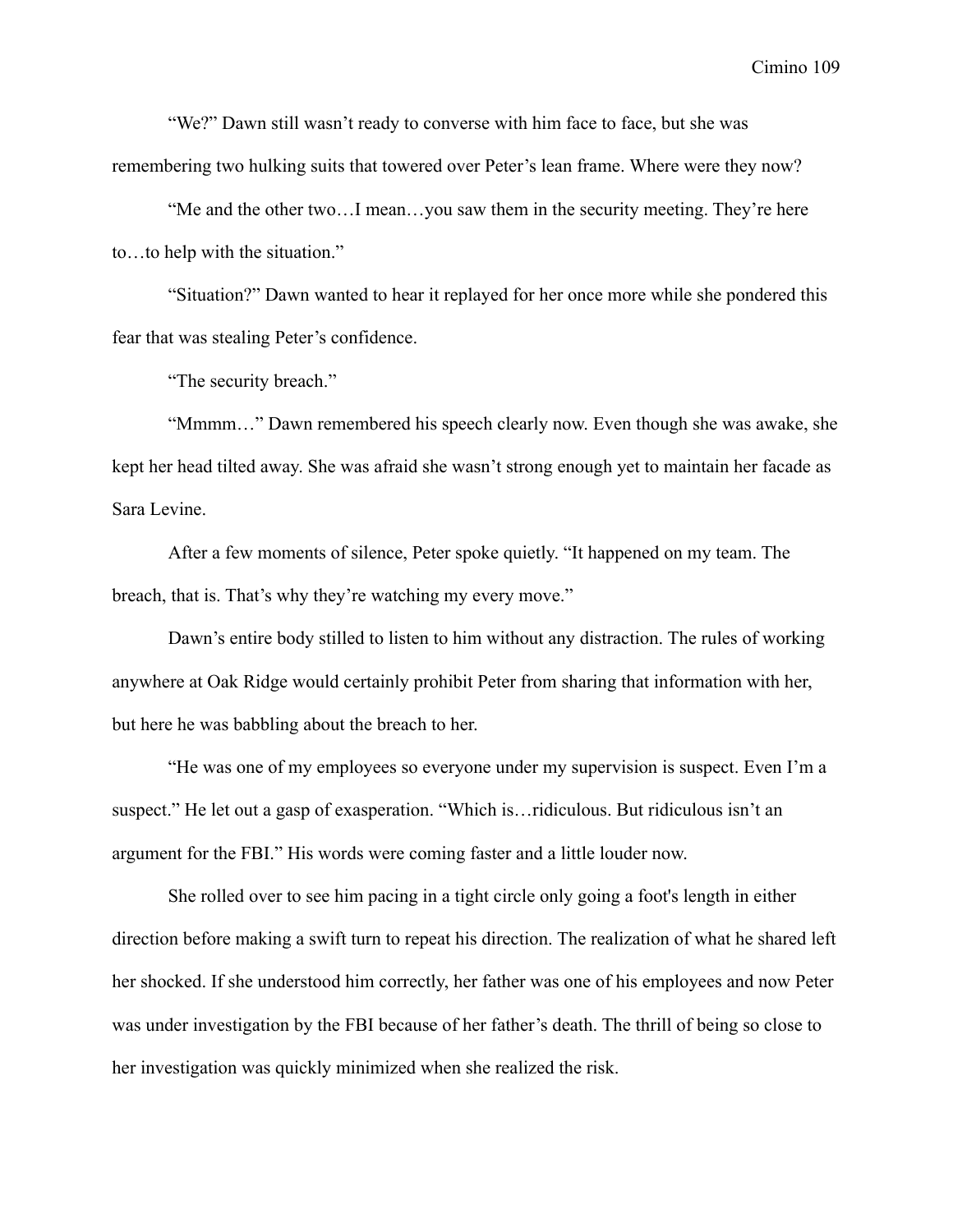"And now in my first security meeting, an employee pukes and then faints from the presentation. This can't look positive for me. There's another employee little Peter Wallace can't control." Peter was speaking out loud, but Dawn felt intrusive into the workings of his mind. She realized his image was at stake.

"Low blood sugar runs in my family," Dawn spoke into his soliloquy. Peter stopped pacing and finally looked at Dawn.

"What?"

She sat up and brushed her hair to adjust it back into place. "Low blood sugar. We faint. My mother, my grandmother, and me. We all have low blood sugar."

"So…you didn't faint because of the briefing? It was just low blood sugar?" The hope in his tone made her heartache for him. She was offering him a solution.

"Of course," she said.

"But the…you know." He made a gesture to mimic her throwing up. Her cheeks flushed at that memory and she couldn't bring herself to ask who had cleaned up the mess in the conference room.

"Probably something I ate for breakfast." The terror of discovery and the implications of signing her security contract was too much for her. The grief of what she might lose was overwhelming to think about, so she let it pass. She let herself believe the lie she was feeding to Peter. Her family did have a history of low blood sugar, but she knew that was not the reason she had fainted.

"And the form…" Peter asked.

*Of course, he needs the form,* Dawn thought. "I'll sign it now."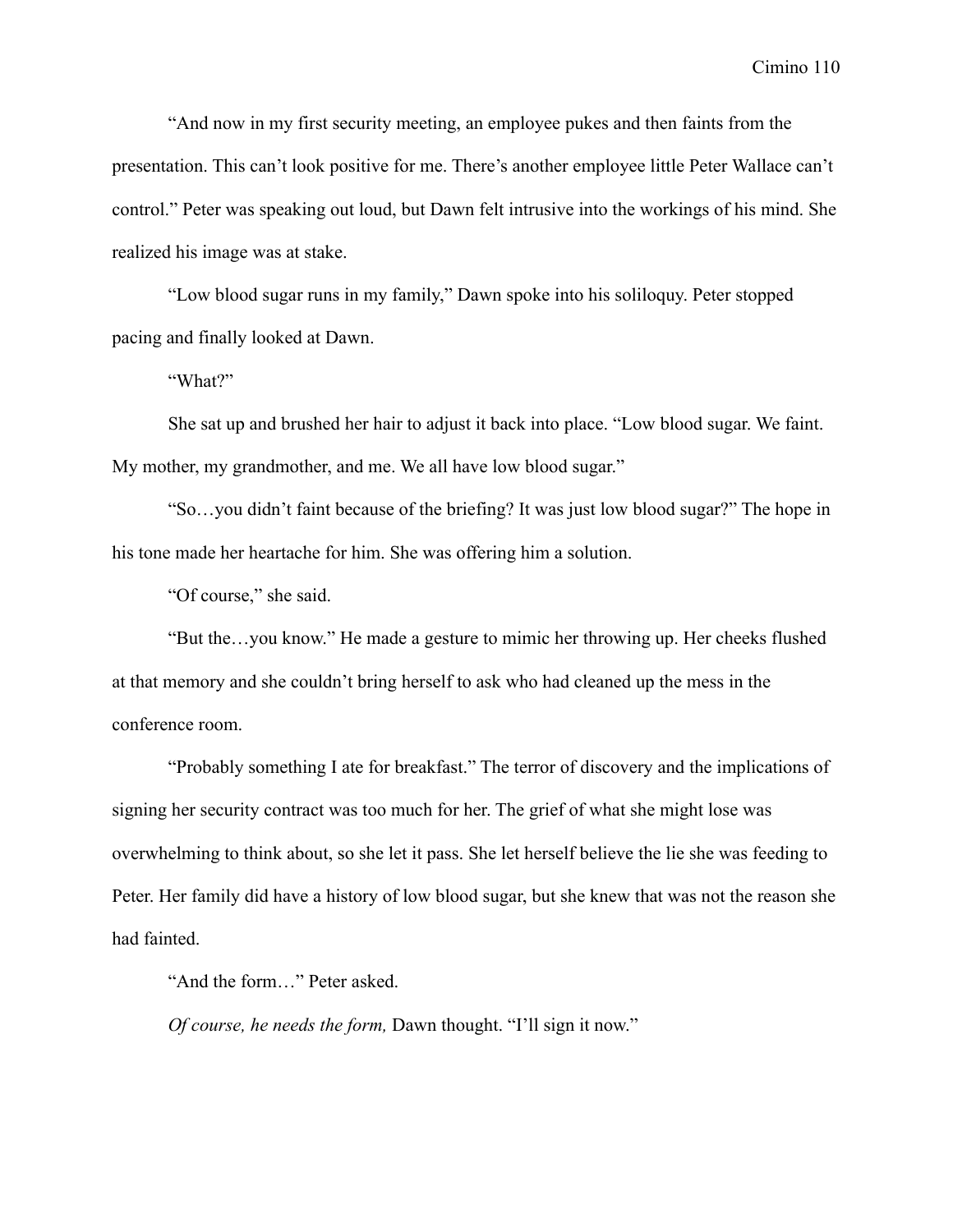Peter laughed in relief at her response. "I'll go and get another copy. The last one…well, it's just not usable." He almost bounced out the doorway leaving Dawn in stark contrast on the couch. She took a deep breath knowing that as soon as she signed that document, there would be added consequences to her employment and whatever secrets she uncovered while here. The security contract put into clear words what she only assumed. There would be no deniability on her part that she didn't know what she was doing or the consequences of those actions. This was the line in the sand that marked her as fully culpable for her actions. The door opened and Peter entered with one of the suited agents. A clean contract fluttered in one hand and a pen in the other. He kept trying to tamper down the childlike smile that threatened to reveal his full happiness in her signing the document.

"Here we are." His voice was high-pitched and cheery. He placed the document on the desk and held the pen out toward Dawn who was still seated on the couch. The hulking agent stared at her. She wasn't sure she'd ever seen his eyes blink once. She pushed herself off the couch and felt like she was walking to her own execution as she made her way from the tiled floor onto the plush carpet where Peter's desk held the paper that sealed her fate here at Oak Ridge. She quickly took the pen and circled the appropriate No's and Yes's. Her pen paused at the signature line at the bottom of the page.

"Just your final John Hancock there." Peter pointed toward the line. The agent's eyes squinted slightly at her pause. Signing that line meant Dawn's entire future would change. There was no going back from this moment. She brought the tip of the pen to the paper. A slight black inkblot developed at the beginning of her S. Everyone in the room seemed to hold their breath until she let the pen scroll across the page. Sara Levine agreed to the security contract of Oak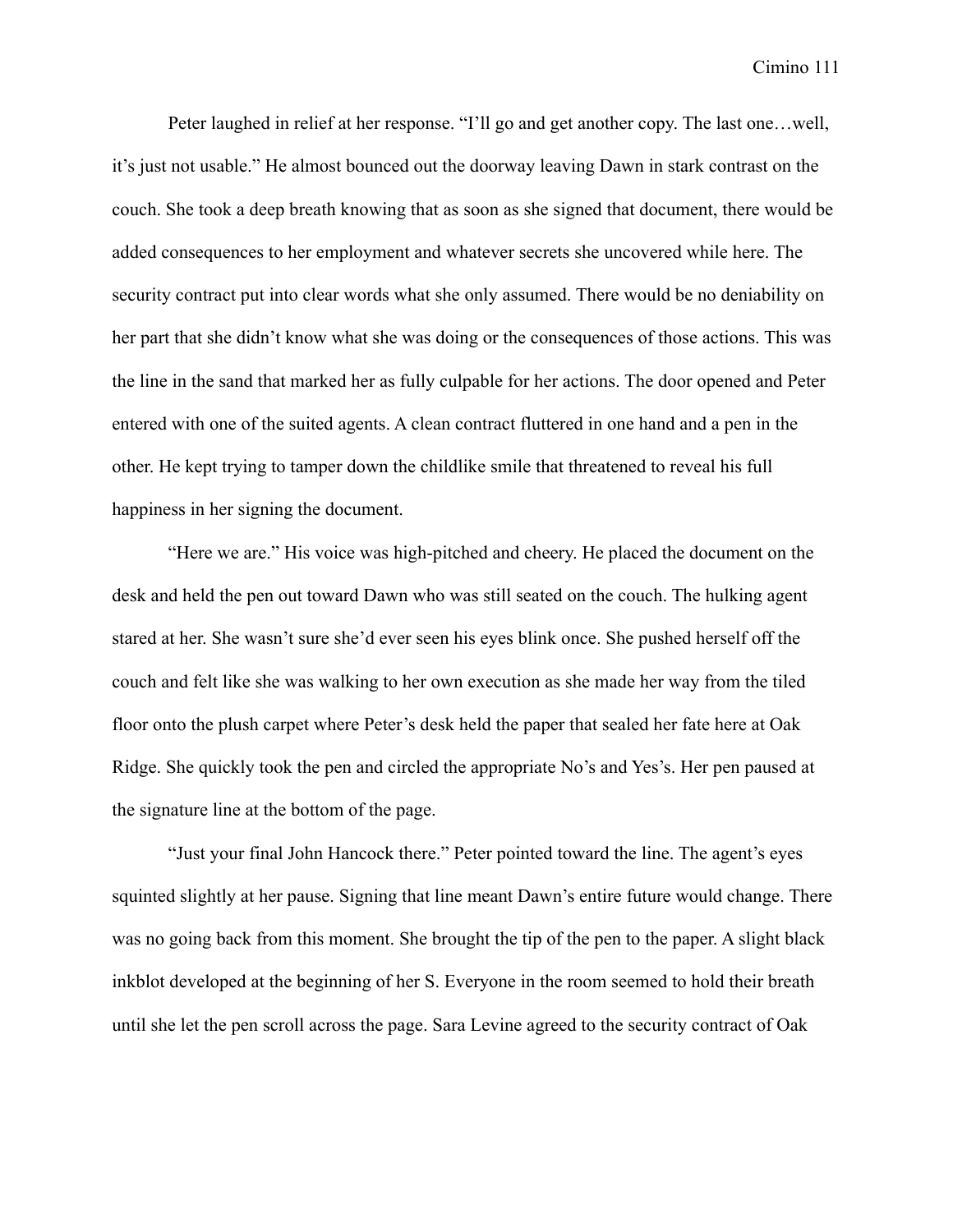Ridge, Tennessee. She placed the pen on the desk and walked out knowing if she was ever discovered, her fate was sealed with that signature.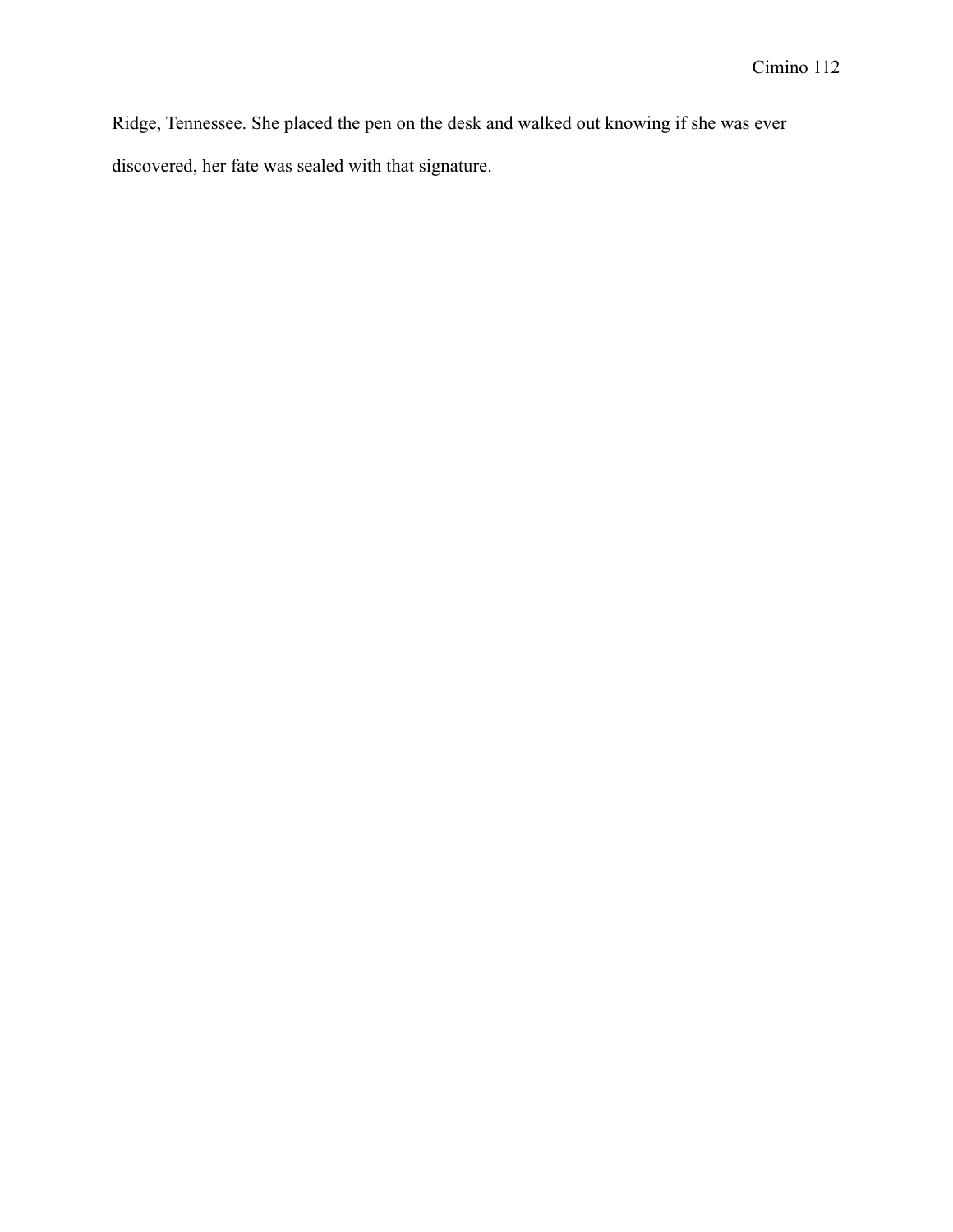### Chapter Sixteen

After signing the contract, Dawn was escorted by the two agents back to her station with the other calutron girls. The rest of her workday passed in a blur of dials and knobs. There was never much conversation in the room, just the hum of concentration, but today Dawn wished for some chatty small talk to distract her from the torrent swirling through her mind. Several times, Gladys had to come over and clear her dials back into range. With each adjustment, Dawn felt her shoulders droop further down. Gladys's encouragement was kind, but Dawn couldn't accept that she would get better at this. Dawn knew Gladys meant better with dials and accuracy, but she hoped she would never get better at the lies and the forgery she had just committed. That, she never wanted to improve upon.

By the end of the day, Dawn was spent. She slogged her way back to her dormitory through thicker mud than she had experienced yet. The whole city smelled damp from the humidity and Dawn found it fitting for her own moodiness.

When she opened the door to her dormitory, she found Millie applying some face cream or lotion from her vast repertoire. Dawn could not figure out where these new creams kept coming from, but the small ledge beneath the mirror was now full of products.

"Hello, Sara!" Millie sang brightly as Dawn trudged into the room and collapsed onto her twin bed.

"Mmmhmm…" Dawn's reply was muffled through the pillow she was smashing her face into.

"Rough day?"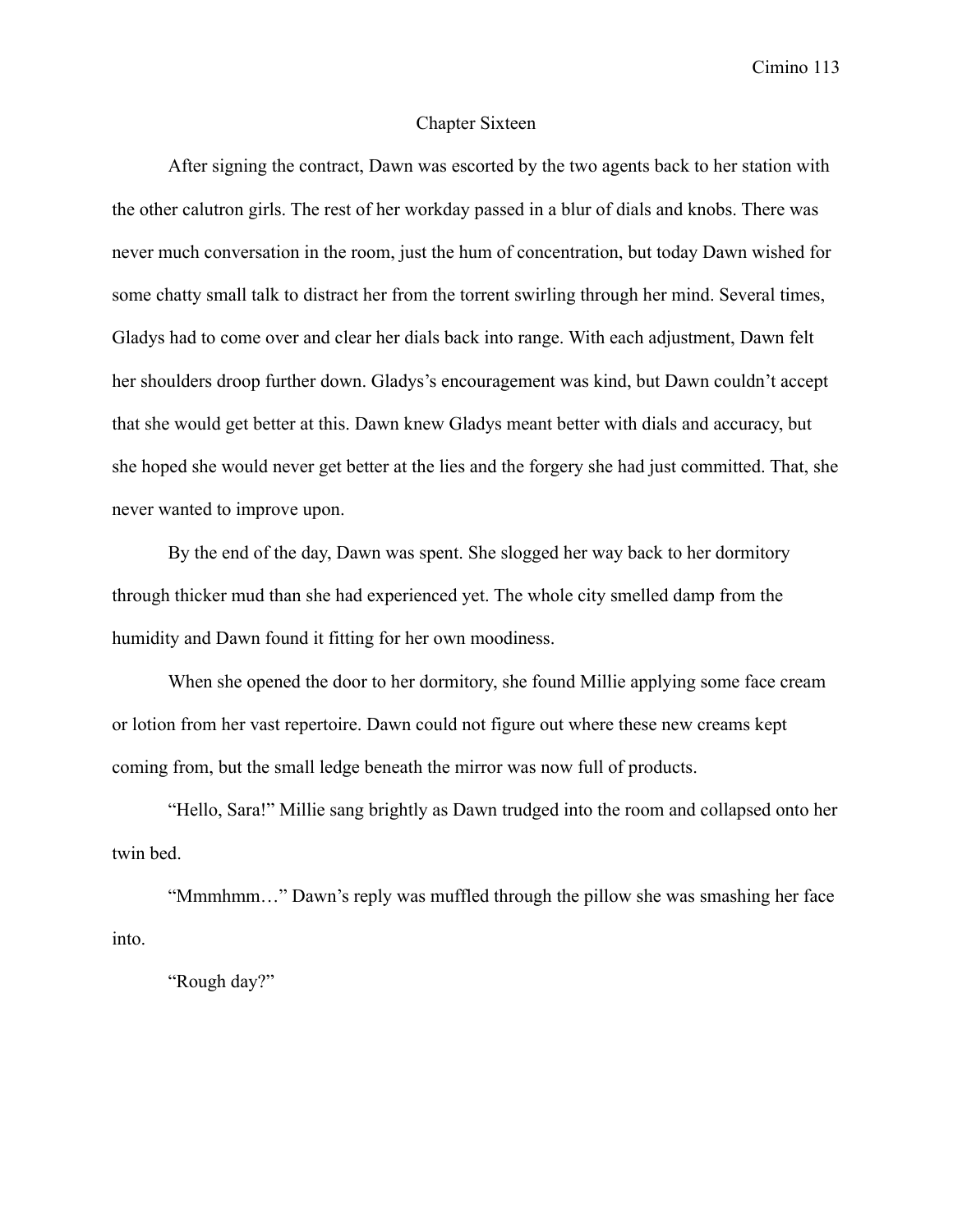"You could say that." The women were already developing the Oak Ridge

acknowledgment of feelings without acknowledging the job details which created the context for the feelings.

"You should join me tonight. The Recreation and Welfare Organization has coordinated a bowling night for singles." She winked at Dawn. Only one of Dawn's eyes were visible above the mass of pillows she was seeking refuge in.

"No." Dawn's reply was firm, but not to Millie.

"Come on, Sara. We're here in this town and there are more eligible young people here than back home in my town by far. My only option there was Ronald Falton." At the name, Millie's lip rose in disgust.

Dawn didn't respond; she just gave Millie a one-eyed gaze.

"Did you hear me? Ronald Fal-ton," Millie said louder this time, accentuating each syllable of Ronald's last name. Dawn was glad she had Millie's sparkly demeanor as her roommate. Feeling Millie's lightheartedness made Dawn realize how much she missed that when her dad was gone. Her father, like Millie, always viewed life as a glass-half-full mentality. Without him, that positivity had been missing from Dawn's life. A new wave of grief for her dad swept over her, and she was grateful for Millie's Ronald Falton to distract her from the pain of missing her father.

"I don't know what you mean, Millie. Even his name sounds dreamy." Dawn extended the word dreamy letting her lips accentuate every syllable. In response, Millie's eyes rolled back.

"He was anything but dreamy. But, if there are some young men here who look half as dreamy as Peter Wallace then I think there's potential." The mention of Peter brought back Dawn's morning and she felt her cheeks heat.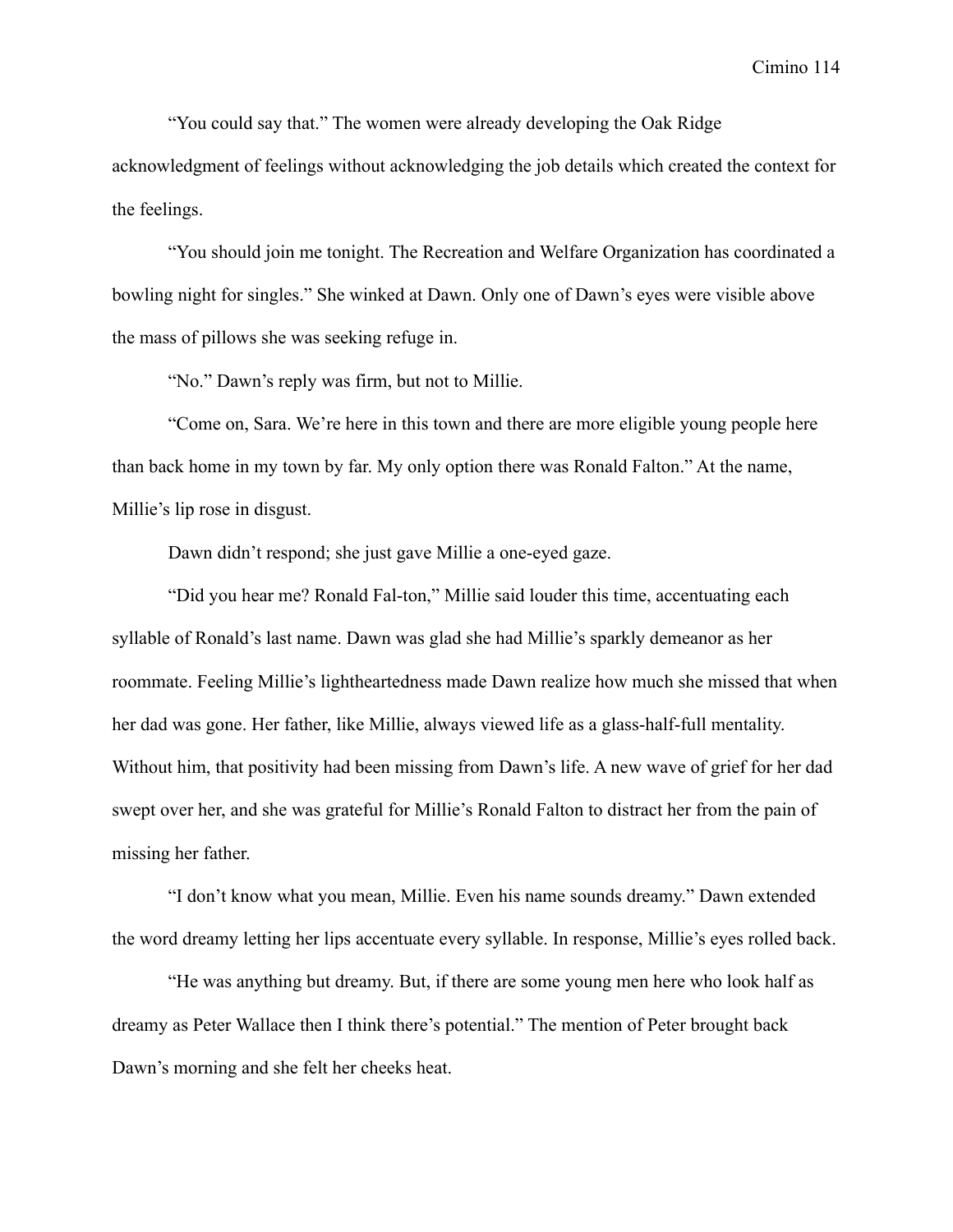Millie saw the response too but interpreted it in a completely different way.

"I see those pink cheeks, Sara Levine. Do you think that Peter Wallace is dreamy, Sara?" Millie's singsong question left Dawn's face pinker than it was a few moments ago.

"No. That's not why…never mind." Dawn pushed herself back into the pillow. "I'm not going with you tonight, Millie. We just went out to the cinema last night."

"Which is why we're going bowling tonight, silly." Millie was applying a new lipstick in the perfect pale pink tone. She tossed it over to Dawn on the bed. "Put this on. You'll feel like a whole new lady."

Dawn picked up the lipstick. She never wore lipstick. She was strictly a lip balm girl. She wasn't sure she wanted to be a whole new lady. All she really wanted to do this evening was spend time with the mysterious letter from her mother and think about the potential consequences Sara would face because of her actions. She wanted to sit in the mire of her misery. But, the mirrored tube of lipstick was appealing with its distorted view of her face that it portrayed back to her. This could be the new side to Dawn, the side that went out and had adventures. The side that had fun. Plus, what good could she really accomplish just sitting on the bed without more information about who Andrew really was? Dawn rotated the lipstick in her fingers and let the option gain potential energy.

"Stop thinking so much and just come out." Millie had her left hand on her hip. The pink lipstick brightened her whole face and made her look fresh and ready for the night even after her day at work. Dawn opened the tube in front of her, wondering if it would have the same magical properties for her.

\* \* \*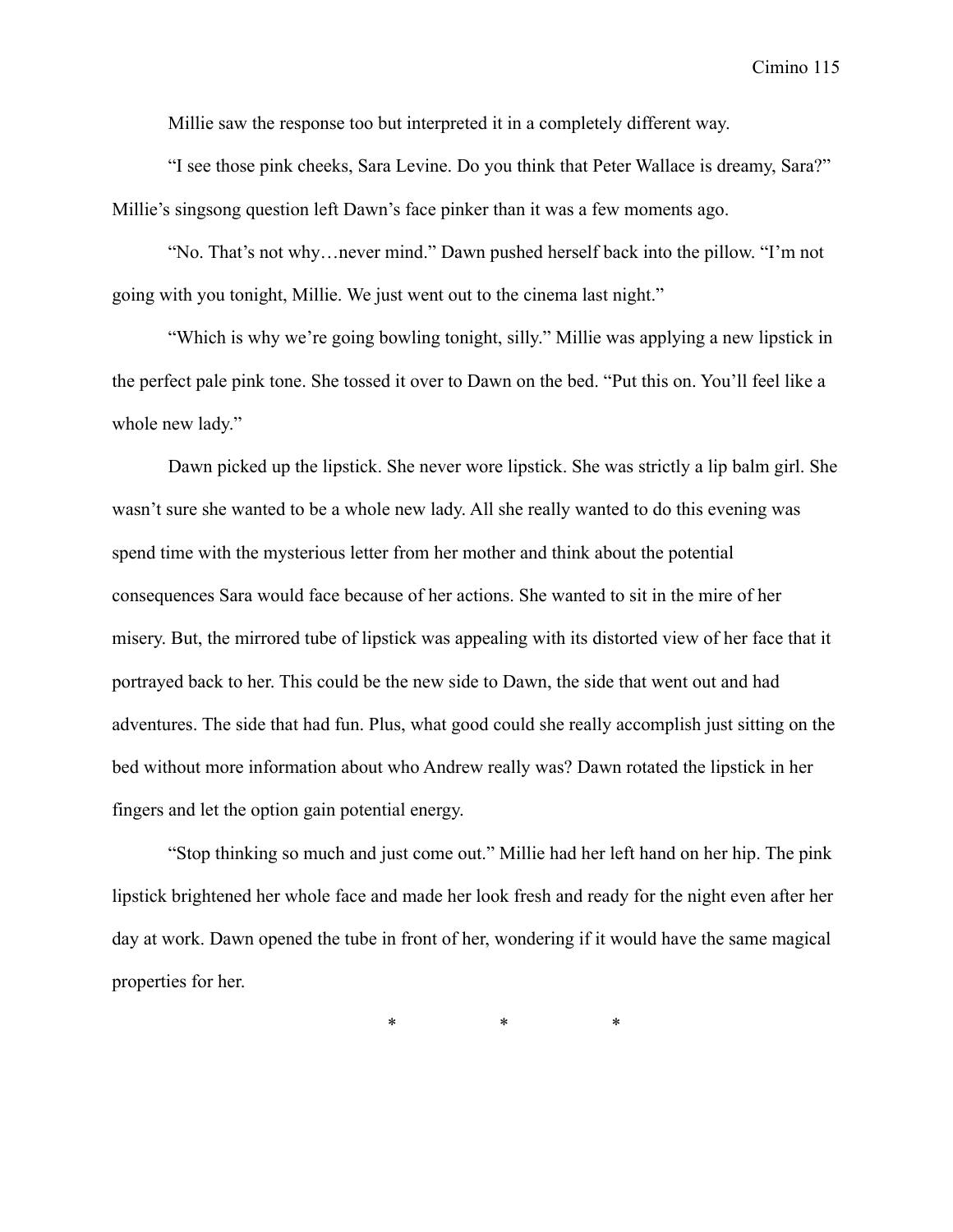"This was a mistake," Dawn whispered in Millie's ear with perfectly pink lips outlining every word she said.

"Smile anyways," Millie gritted back, not releasing the smile plastered on her face.

At least one hundred people were all waiting for their lanes to open. Some were milling around the pinball machine, and the ping of the ball hitting the metal pieces started to make Dawn flinch with each hit. The snack bar looped around nearly half of the building and was pumping out hot dogs for a long line of hungry customers. The smell of the compacted meat mixed with the sweaty foot odor nearly gagged Dawn. *How can Millie enjoy this?* Dawn thought watching Millie smile at a group of young men carrying their food spoils back to a lane on the other side of the alley.

A yell came from the lane closest to them, and Dawn saw a young woman jumping up and down as the machine at the end of her lane swept a clear floor devoid of any pins. Back home in Butler, there was a bowling alley. Dawn didn't go there. She hated the odd smells. The idea of placing her fingers into the same sockets as someone else on the bowling ball was not on her list of top activities either. Sara was always telling her it was the spot to hang out on Saturday night, but Dawn preferred to spend her Saturdays with a novel, or studying articles in the New York Times.

With another jump at a cacophony of pings from the pinball machine, Dawn was sure she had made the wrong decision.

"There's Sherry!" Millie waved at a woman who just entered the alley. She wore bright red lipstick that begged to be seen. Dawn couldn't even bring herself to smile as the woman made her way over to them.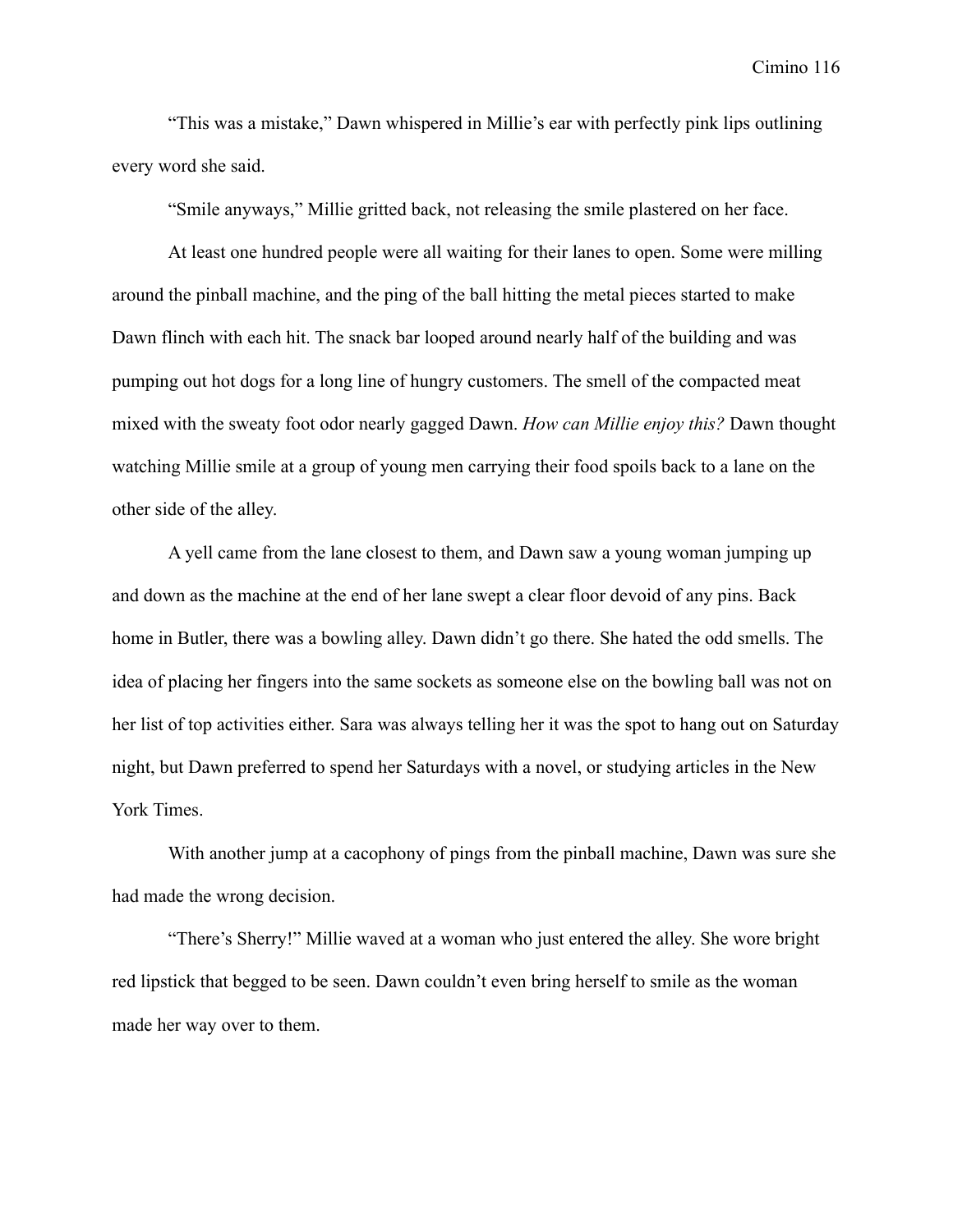"Millie…that color on you!" the woman said. Millie blushed at the complement of her new lipstick.

"Sherry, this is my roommate, Sara. Sara Levine."

Dawn stuck out her hand to greet the enthusiastic Sherry. After the obligatory greeting, Sherry angled her body toward Millie just slightly cutting off Dawn from the conversation. Dawn didn't mind the exclusion as the discussion of movie stars and lipstick colors wasn't exactly what intrigued her. Instead, she let the mindless chatter numb her brain to think about the contract she signed today.

After her father's murder, it seemed security at Oak Ridge had intensified. There were more eyes on the employees and less time for her to access any potential details about her father. There was clearly a breach in information, so she didn't need to wonder if that was all a false allegation. But, that left her with the question of who breached the information. If it wasn't her father, then who was responsible?

She needed to know who else was on Peter's team. Peter must have known her father, and there was a small part of her that hoped that he might carry the same questions about the allegations as she did. Wouldn't her father's boss have known his integrity, and wouldn't he have known that her father never would have released secrets knowingly?

She needed a way to know who else was working on her father's team, and then she would need to start a subtle investigation of each party until she cleared their name. Where would that information be?

An image of Peter's desk cluttered with paperwork filled her mind. *There had to be additional information about his team somewhere in his office*, she thought. Dawn looked around the room, seeing how many people from Oak Ridge were right here in the bowling alley. There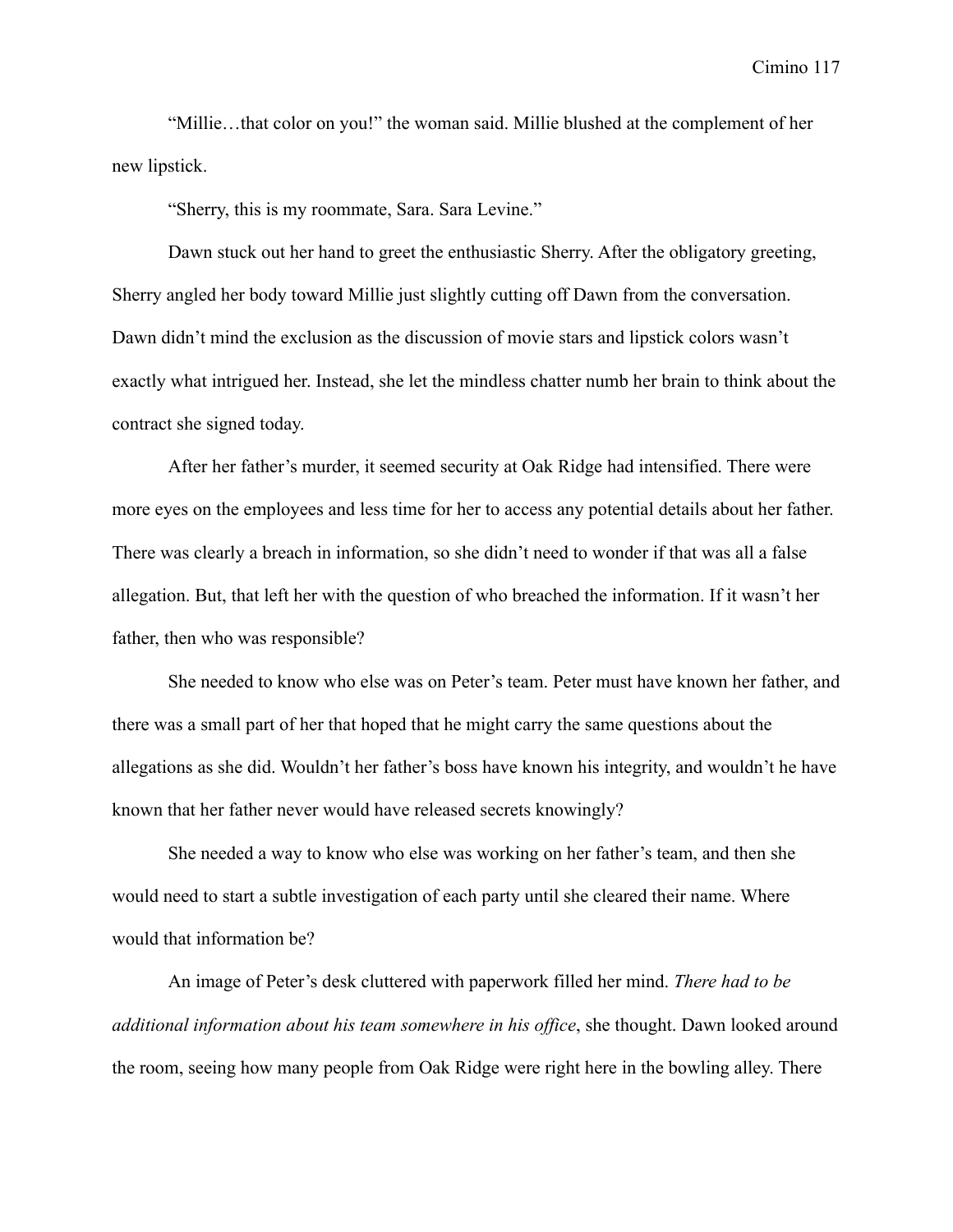was also the cinema and other entertainment options for the singles who lived here. The family men were probably at home with their wives and children. That left a small contingency of people who would still be at the plant.

Her plan formed quickly as all her best plans do. Take the idea and execute it, she used to tell the real Sara Levine. She didn't see a reason to delay a plan any more than the length of time it took to plot out a plan's beginning.

"Sara!" Millie's voice cut into her planning gears.

"What?"

"You're chewing your nails relentlessly. It's smudging your new shade." Sherry's eyebrows raised as if questioning where Dawn would have learned such manners. Little did Sherry know that Dawn's mother would be beside herself knowing that Dawn was chewing her nails in public. That was certainly not something she had taught her to do.

"I think I forgot something. I have to go back and look for it." Dawn turned to start toward the door of the bowling alley.

"What did you forget?" This was the first time Sherry had spoken directly to Dawn after their brief introduction. The question of the reality of her statement bristled Dawn's feelings.

"My nail file…obviously." Dawn held up the nails that she had been biting and made for the exit before either girl could further question her departure.

The bus system that wove through the streets of Oak Ridge felt too traceable for Dawn tonight. There would be witnesses on the bus that could link her back to Y-12, and she didn't need anyone to attach her to that tonight. She would have to walk back to the Y-12 building on her own. But there was one stop that Dawn had to make first.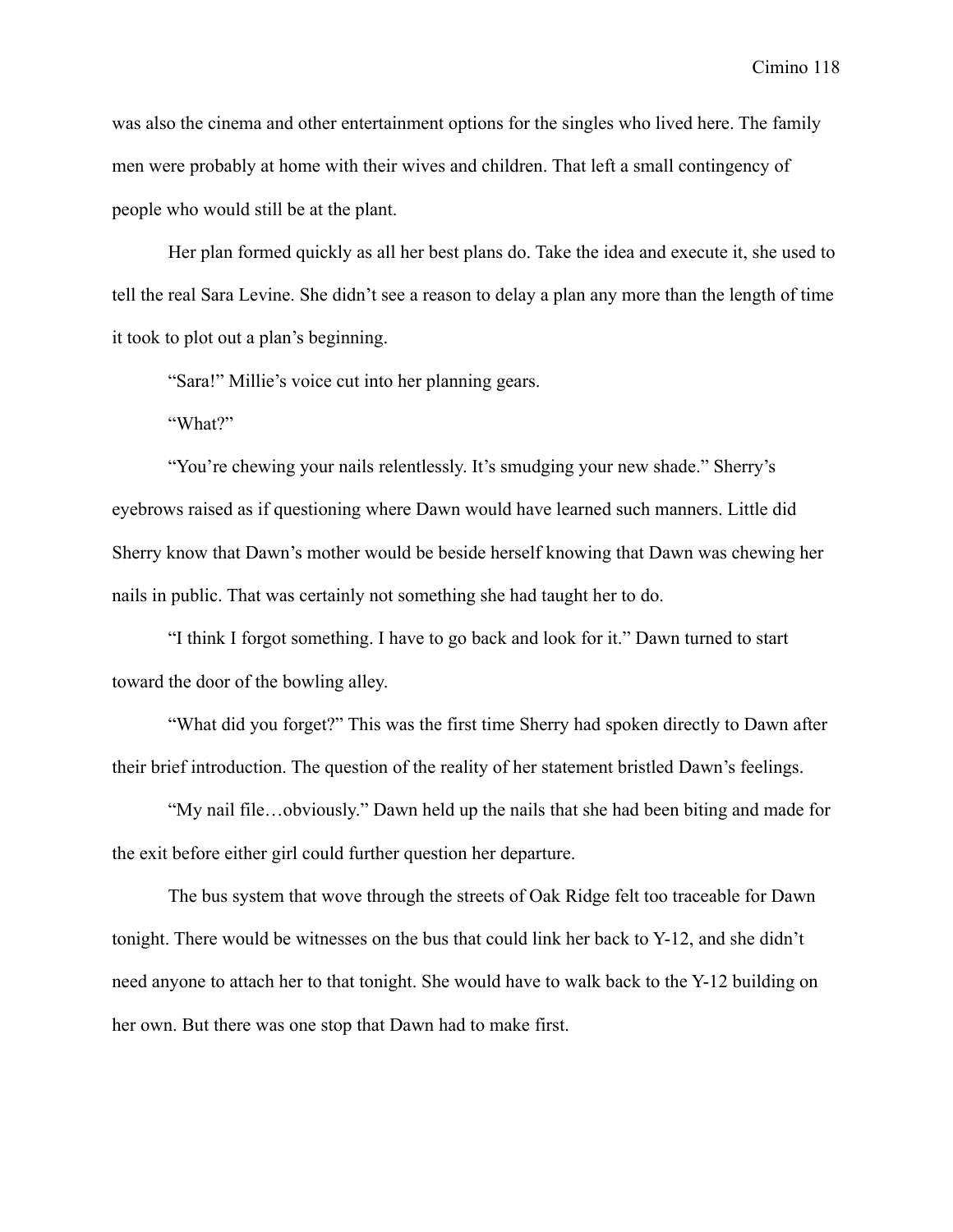The East Wing dormitory had a single lightbulb above the entrance. Dawn slipped in quietly closing the door behind her. Even though she had perfectly good reasons for entering her own dormitory, the excitement of her stealth plan was too enticing not to begin now. She slipped her key into the lock for room seven and shut the door behind her. Her eyes scanned the room until she spotted Millie's ID card sitting on her make-up shelf. Dawn needed a card to pass through the security, and she couldn't leave a trail with her own identification. No matter the reasoning, it still made her stomach twist with guilt that she was going to leave a trail incriminating Millie.

She looked at the picture on the front. Millie's bright smile and her blond curls. Dawn touched her own brown locks and looked around the room for a way to conceal her hair. A blue floral scarf hung off a hook on Millie's side of the closet. Dawn touched the billowy fabric and pulled it from the hook. *She could tie this around her head*, she thought. Millie would never wear such a fashion, but a nighttime security guard wouldn't know that.

With her hair tied back in the scarf, Dawn started the twenty-minute walk to Y-12. At the entrance, she took a deep breath, remembering the plot she had created and rehearsed on her walk over. "I've lost an earring." She said out loud to the air mimicking the ditzy personalities that annoyed her so much. Sure that she had the tone and accent just right, she entered the building. The rush of air-conditioned air smelled stale without the movement of people in and out of the building.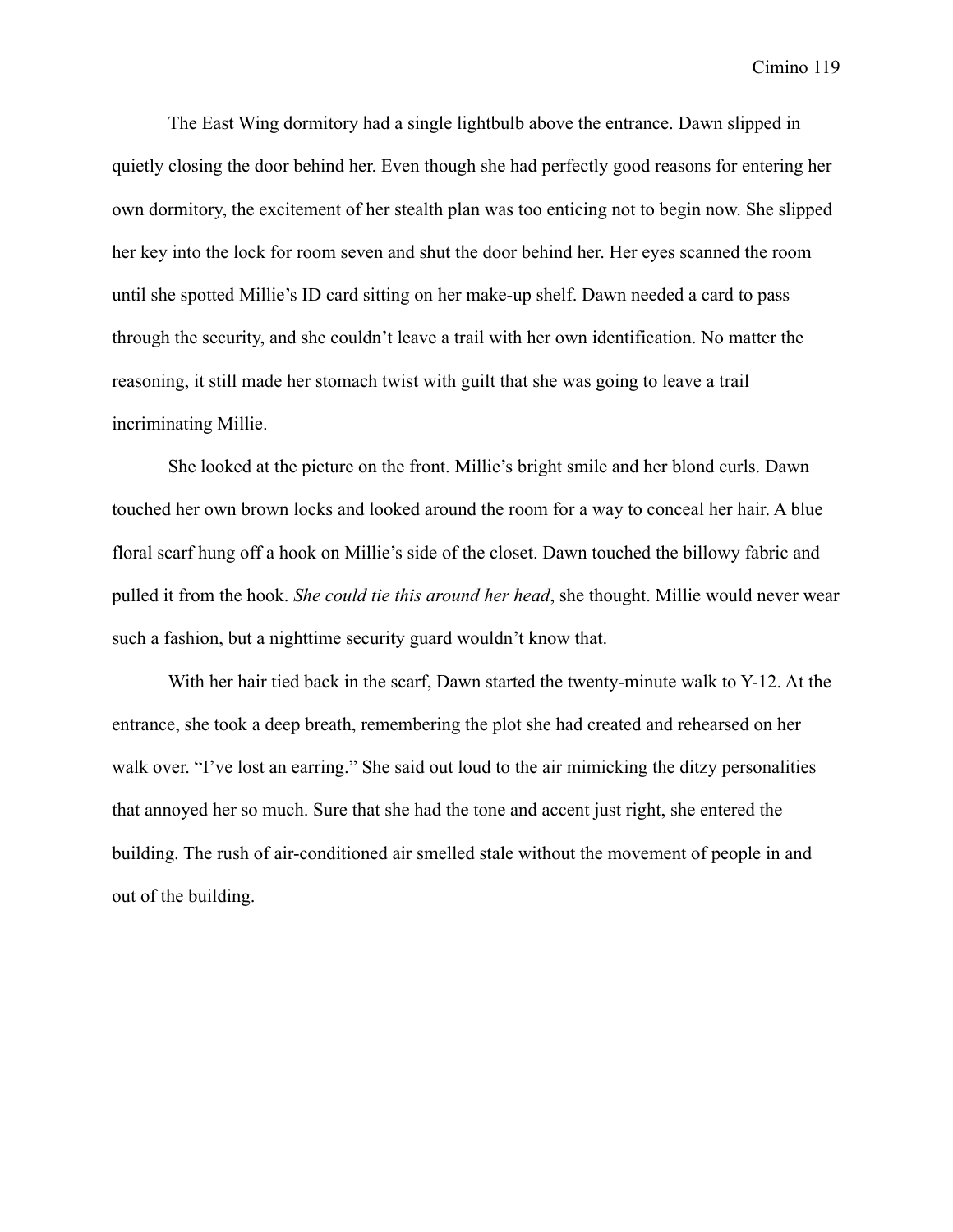### Chapter Seventeen

Dawn traced her way through the building making her way to Peter's office, still amazed that the security guard barely took a second glance to confirm her ID card. Perhaps the batting of her eyelashes really had helped. She passed the conference room and couldn't help but wonder who had been responsible for cleaning up her mess after she had fainted earlier that morning. The door to Peter's office had no name placards designating the room as his, and the door was closed. Dawn stopped in front of the door and paused before placing her hand on the handle. She gently applied pressure wondering if it would be locked. The handle started to move, and then stopped firm. Locked, of course. She looked up the hallway in both directions and pulled a bobby pin Millie had shoved into her hair.

"Fashionable and useful. Thanks, Millie," she said as she pushed the pin into the tiny keyhole. She twisted and pushed the bobby pin just like her brother Joe had taught her. Even though she was doing the same motions he was, she felt the bobby pin bending and moving from the solid lock inside the door. She gripped the bobby pin as close to the handle of the door as possible, offering as much tension support as she could, and then she restarted the same sequence of movements. This time the movements brought a click and a pop. She froze, amazed that her younger brother's afternoon mischief had just successfully unlocked a door.

The bobby pin wouldn't return to her hair with its new mangled shape, but she popped it in the pocket of her skirt just in case she needed it again. The moment of truth came as her hand pushed the knob again. This time there was no resistance, and it popped right open. Without any surrounding noise, the door opening sounded like an ancient tomb being uncovered for the first time. The wood creaked as the door swung on its hinges and a cold rush of air from the room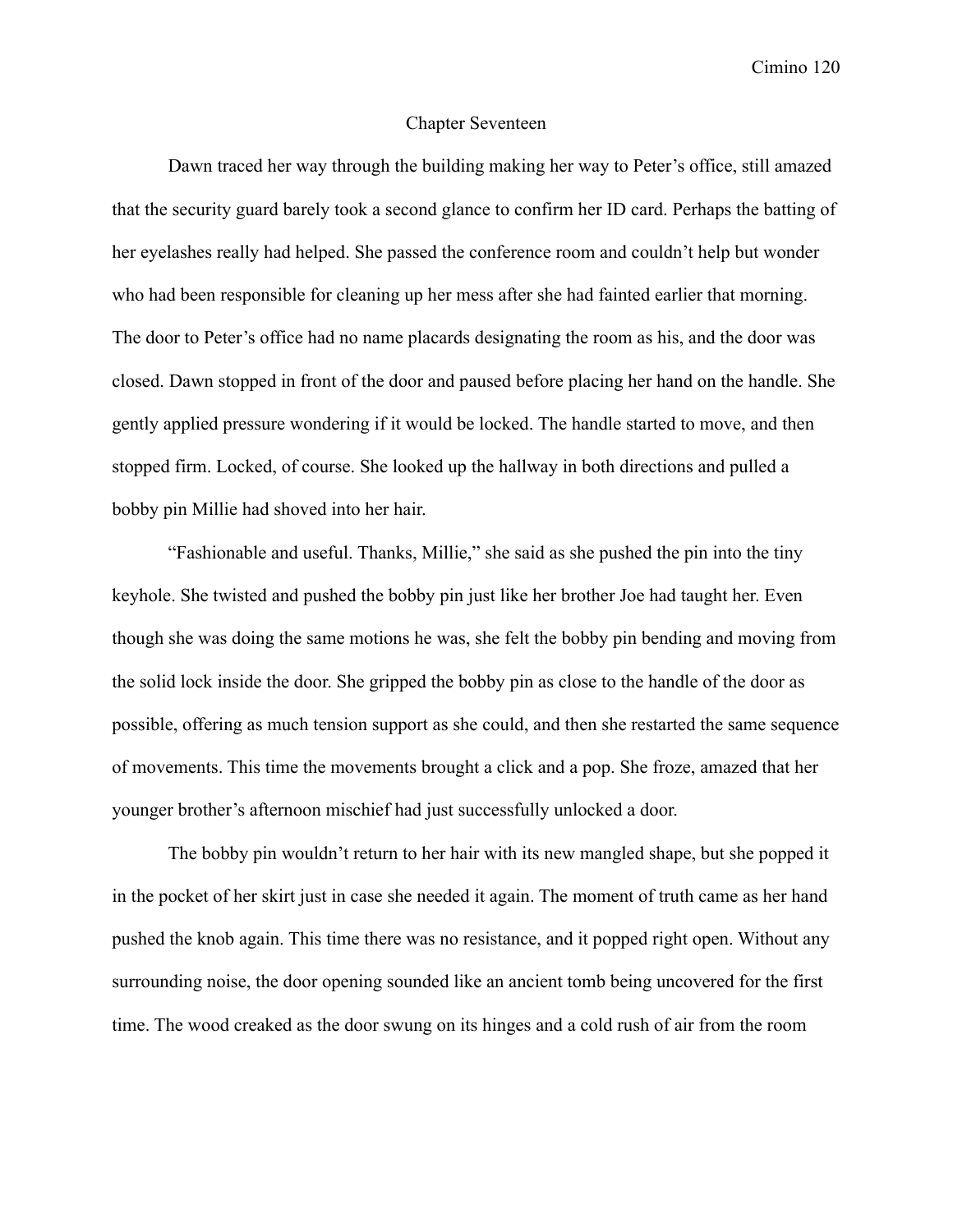pushed into Dawn's face. Dawn scrunched her eyes together looking down both hallways sure that every security officer in the building had heard her and was now rushing to stop her.

When no one appeared, she took her first step into the office. Instead of going to the couch where her imaginary missing earring might exist, Dawn moved quickly across the carpet to the filing cabinet behind his desk. She tried the drawer, but it was locked. The desk behind her had several drawers, and Dawn started opening each one to find the key to the cabinet. After searching all the desk drawers, there was still no key to be found. Dawn was about to try Joe's bobby pin trick when she saw the picture on Peter's desk. A younger version of Peter dressed in what must be his college graduation robes. He's surrounded by a group of people who all looked alike. The same slim frame and a younger boy with a smile that matches Peter's. He must be close to his family, Dawn thought. She picked up the picture to get a closer look and felt a bulge on the back of the frame. Turning the frame over, she saw a key. Could this be the key she was looking for?

Dawn took the key off the tiny hook that Peter must have attached to the back of the frame. She pushed it into the file cabinet without any resistance. The pop of the lock behind the thin metal echoed into the quiet room, and Dawn saw the papers that were strewn across Peter's desk now stacked in piles inside the cabinet. No file folders, just stacks of papers. Dawn grabbed the first stack and splayed it out over the desk. She started flipping through the papers, squinting to read their contents by the outside light filtering in through the office window. She dared not turn on the light to let anyone walking by see the office window lit up at night. That was too risky. She wished she had a flashlight or something to help illuminate the pages in front of her, but the exterior light would have to do for now. She tilted each page toward the window to take full advantage of the light.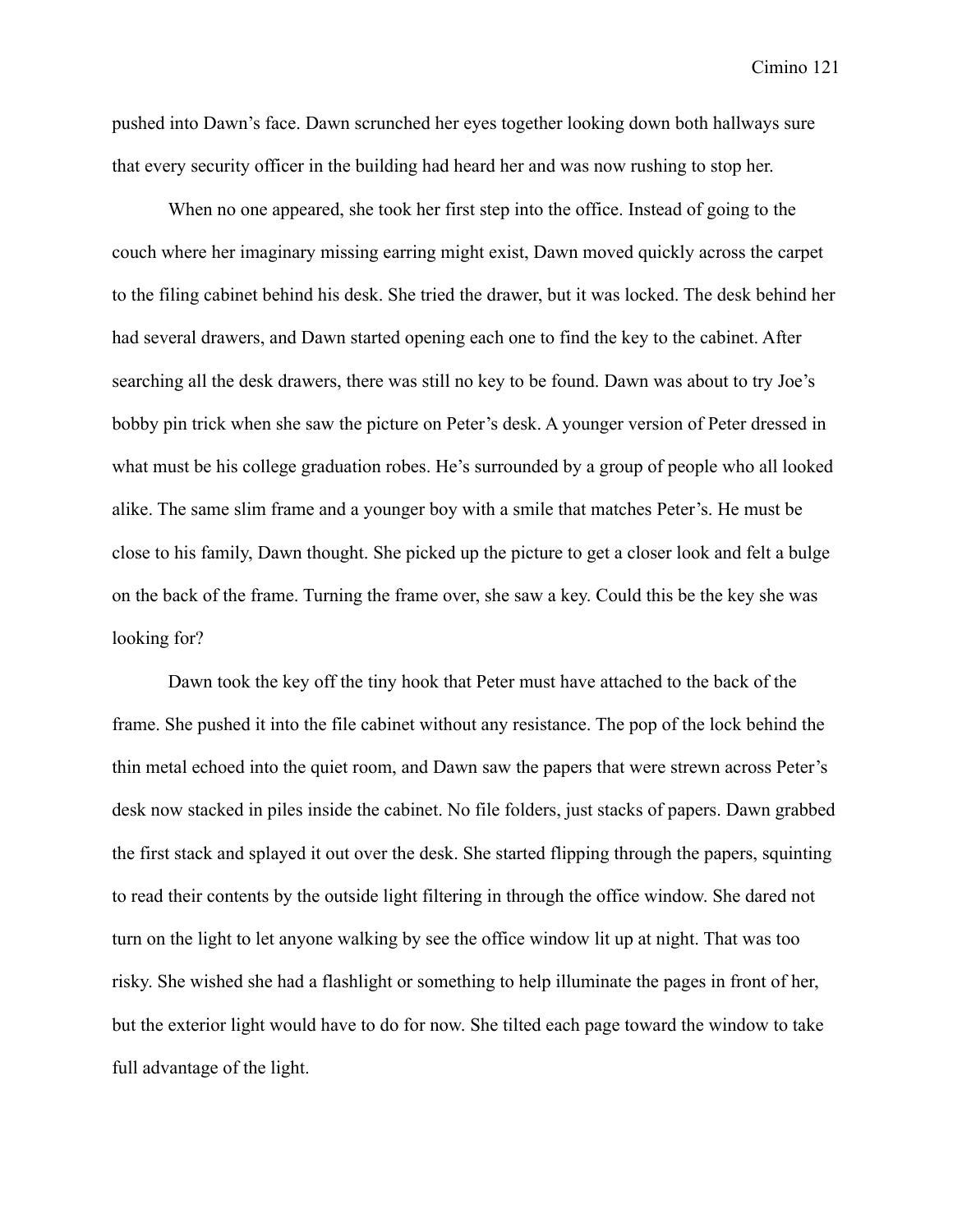The first several pages were memos. Dawn scanned their contents, not really sure what additional information might be useful. She saw something called tuballoy mentioned in the contents. Productivity was definitely a keyword she saw often, but there weren't any additional names besides Peter's at the beginning of the memo. She flipped the paper upside down to keep an orderly stack so she'd be able to flip all the pages back over and leave without anyone knowing she'd been there.

"Thank goodness you're a bit of a slob, Mr. Peter," Dawn said as she stacked another paper on top of the pile.

"Well, thank you, Miss. Levine." Peter's voice was clear in the silence of the room.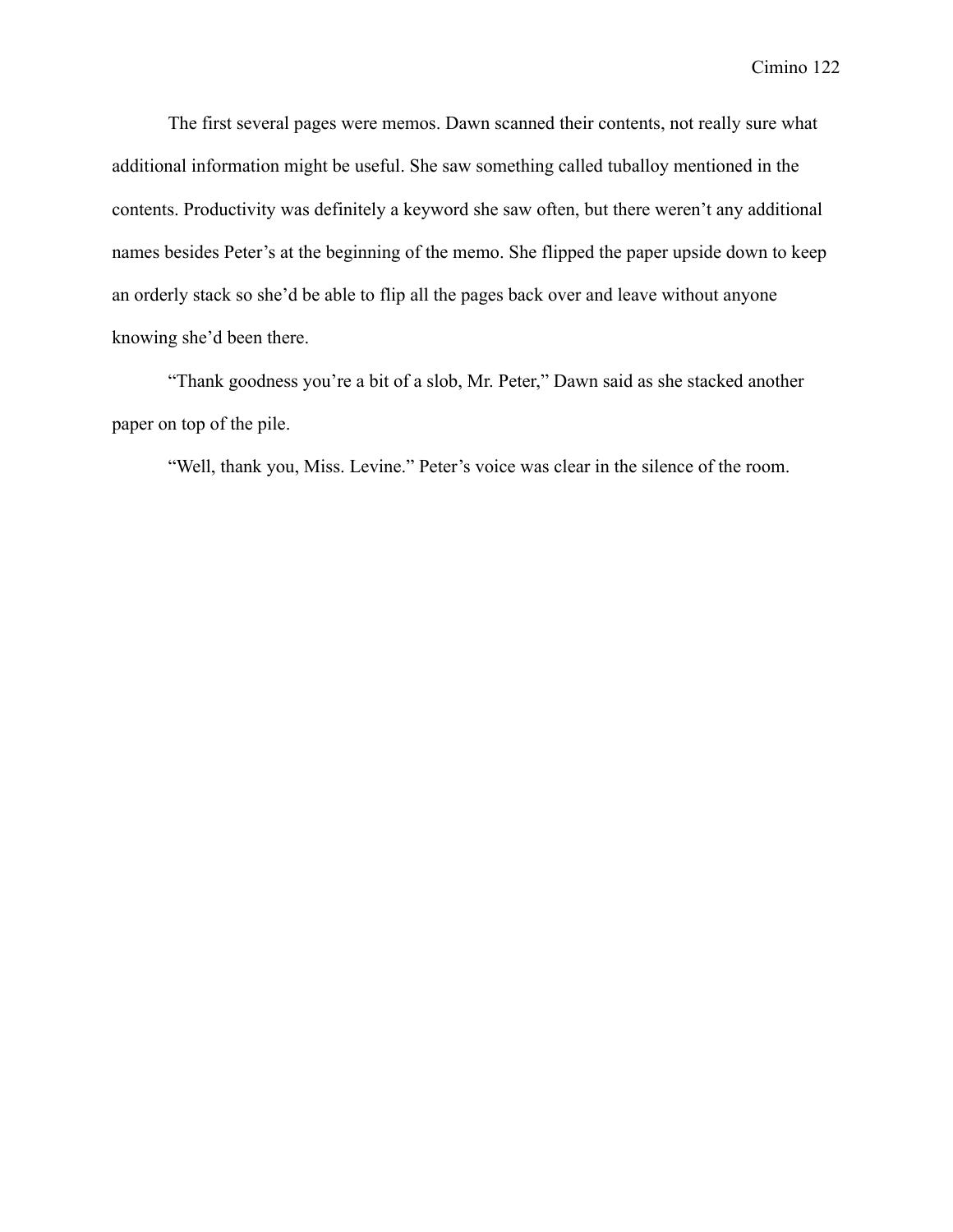### Chapter Eighteen

### *Butler, Pennsylvania*

Elizabeth stood in front of the glass doors. The neon Art Studio sign cast an orange glow over the sidewalk, but the only light in the studio was filtering in from the backroom. Her bag of art supplies felt heavier in her hand as she tried the door again. Andrew had never stood her up like this. The studio had always been lit before, him waiting inside with a bottle of wine while they talked and worked on their art together. His listening ear had been her refuge while Earl was away so much at work.

Andrew's interest in Oak Ridge had irritated her at first. She didn't want to talk about her husband's job with him; she had to do enough of that when Earl came home. But Andrew was inquisitive, always asking questions about the world to improve himself. He had wanted to become a chemist when he was young, he had told her. His interest in the workings of a chemist was to live vicariously through her husband. Andrew was so different from Earl, and that difference had intrigued Elizabeth. His intentions were never questioned as she chatted about Earl's job as a means to establish their friendship. The information highway that had been established between them was not one she had expected. She remembered the first time the questions led to a demand for something greater.

"This will really help my studies," he said, his lip slightly pouted out like Dawn's used to do when she wanted to get her way. It didn't suit a grown man.

"I don't think it's a good idea, Andrew." Elizabeth bit her lip at the thought of bringing him files from Earl's work.

"He won't even have to know. I'll look at them over night and give them back to you the very next morning. I'm a fast reader, and I'm so intrigued to know what a current chemist is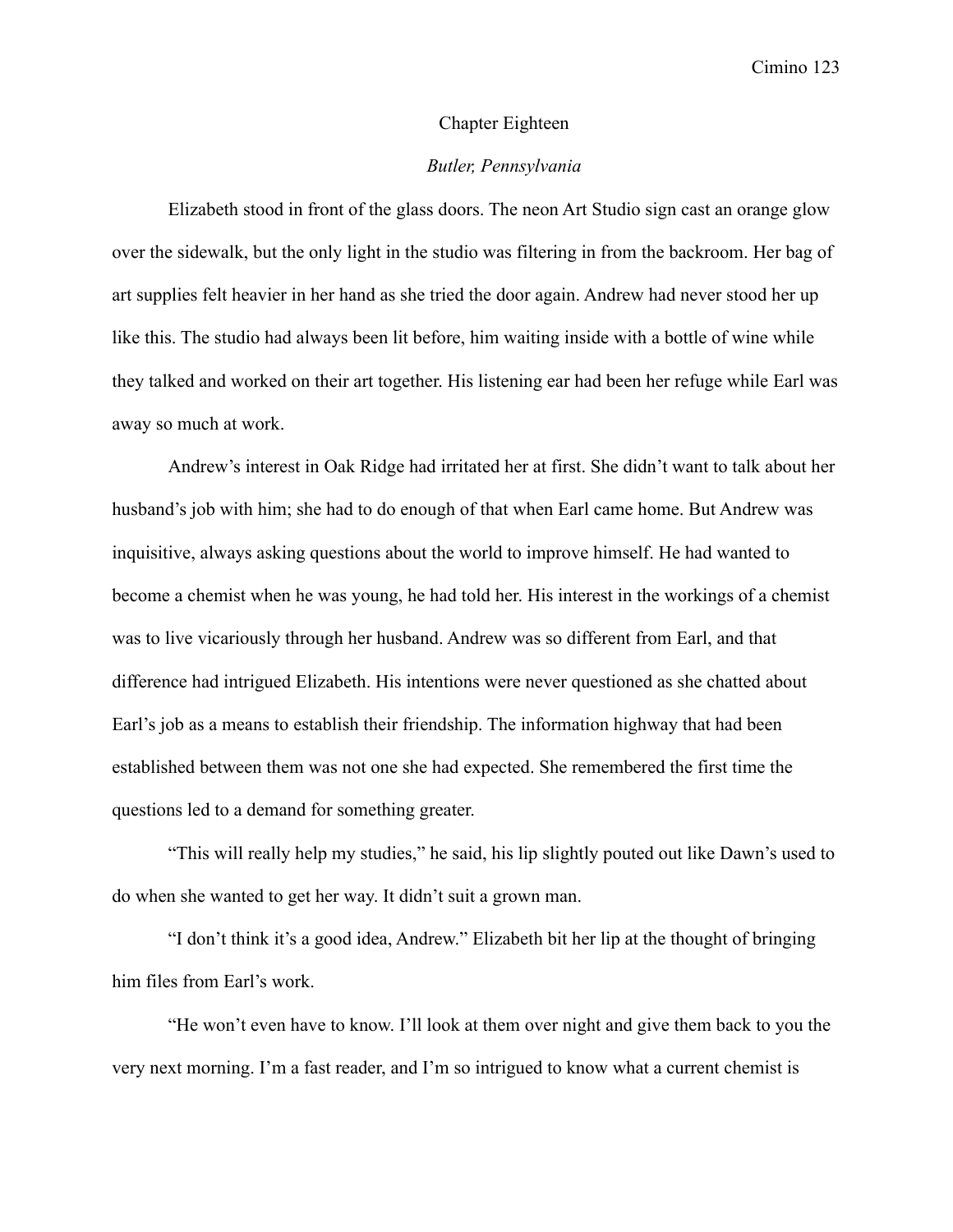working on in the field," his eyes looked up at her as his head fell downcast just an inch. She felt the tug to give in to this new friendship giving him the information he wanted. Who would it really hurt? Her conscience tugged at her, and the words Top Secret marked in red on the files she had seen at home. What he was asking was wrong, and she knew it.

Their friendship had started during her first painting class at the studio, and she was afraid she might lose it if she denied him the files. There had never been a physical affair between them, but Elizabeth had let herself fall for his charm emotionally. She relied on him to listen to her struggles. Now, he was asking for something from her. Something she feared to give. She broke eye contact with him.

"You don't have to," he said. "I know I'm putting you in an odd position. I just thought we were…close. Friends." He reached out his hand toward her. The same hand had held hers many nights when she had cried over feeling so alone with Earl gone on all his work trips and her frustration about raising her kids on her own. She knew the calluses on the palm outstretched toward her. "We are friends, aren't we, Elizabeth?"

His smile was shy, quieter than his normal full-toothed grin. She felt in control of the information then, like it was really her choice to give it. Their interactions over more information became harsher as his demands grew, and her choice was soon not an option at all.

Now, standing in front of the closed art studio, Elizabeth's cheeks flushed at her ignorance.

"We're not friends, Andrew." She said to the darkness. "We never were." She took the art supplies and set them at the door of the studio. She hoped he would find them there and know what they meant. She was done sharing information with him, but she feared the damage was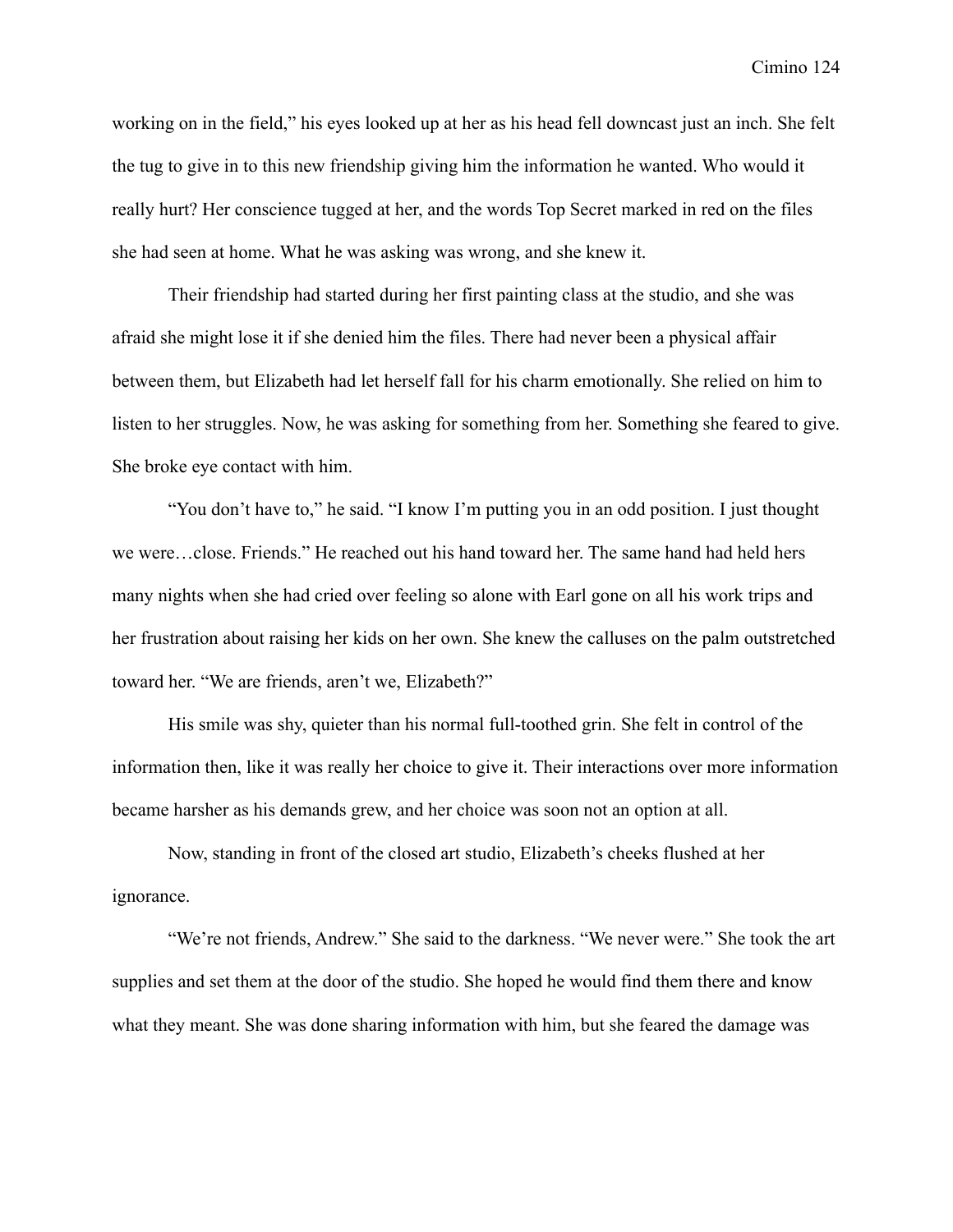already done. The realization of his schemes had come too late. Earl was dead. And she feared the secrets she had shared had long since left the four walls of the studio.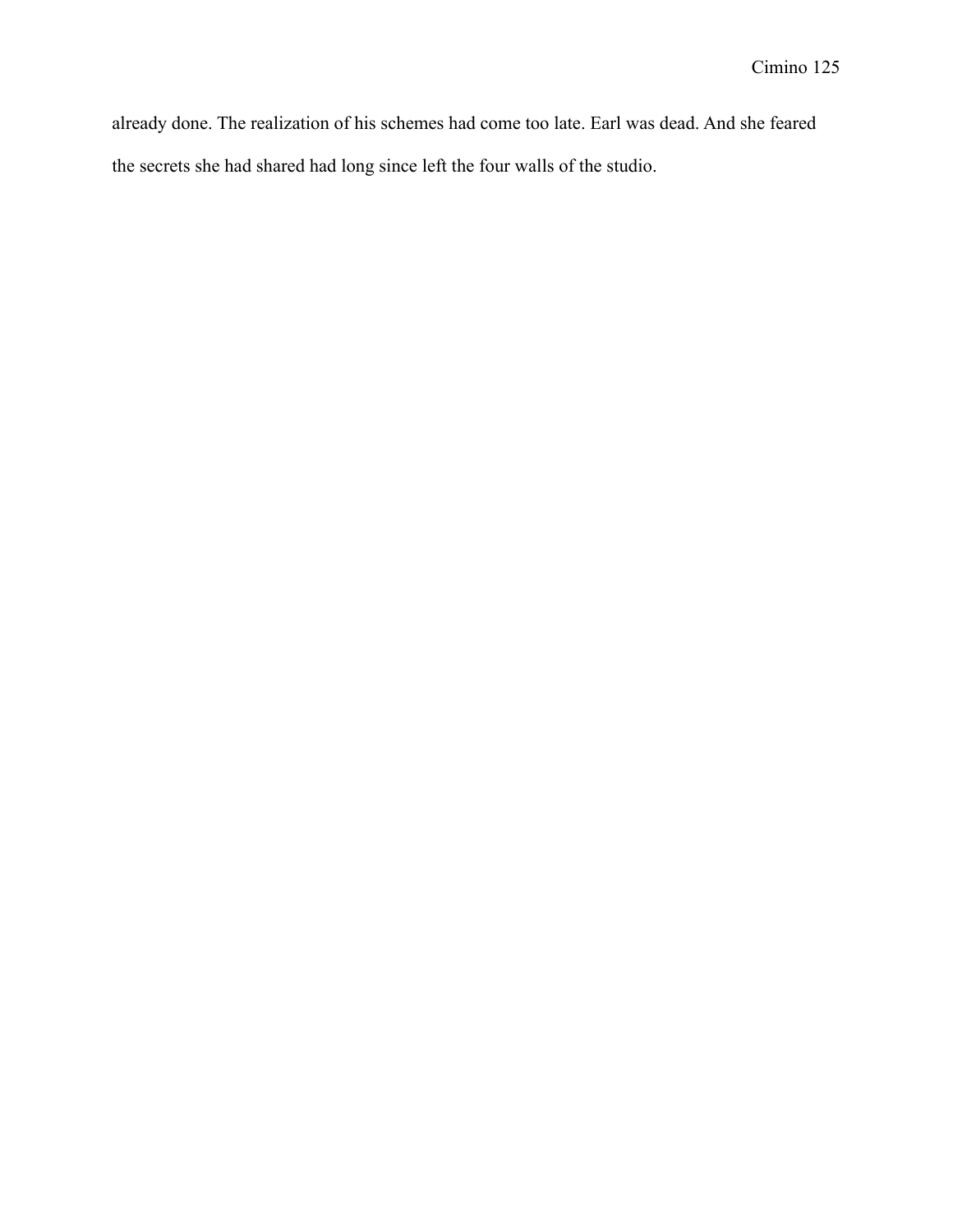### Chapter Nineteen

# *Oak Ridge, Tennessee*

Dawn froze with the next memo in her handheld midair about to flip it onto the stack. She slowly looked up from the papers, and she hoped that the adrenaline of her plan had manufactured Peter's voice into the building. Unfortunately, when she lifted her head, Peter Wallace was leaning against the office door that she had foolishly left wide open.

"What exactly are you doing, Miss. Levine?"

That was the second time he had used her last name. His tone was formal, not his usual friendly self. Then again, she was in his office, on a Tuesday evening, without any light, sifting through the papers on his desk.

"I know this doesn't look good," she said.

"No, no it doesn't Miss. Levine."

"I can explain."

"You need to."

He hadn't moved a muscle, but she could hear the slightest wiggle of anger shifting the register of his voice.

"This morning…when I was in your office…you remember?" She set down the paper and moved toward the couch where she was earlier. She hoped seeing the couch would make him remember the fumbling words of this morning, not the suspicion growing on his face.

"Yes."

"Well, I think I lost my earring."

She touched her ear and tried to giggle her best superficial laugh. She held the laugh too long. She broke his steady stare.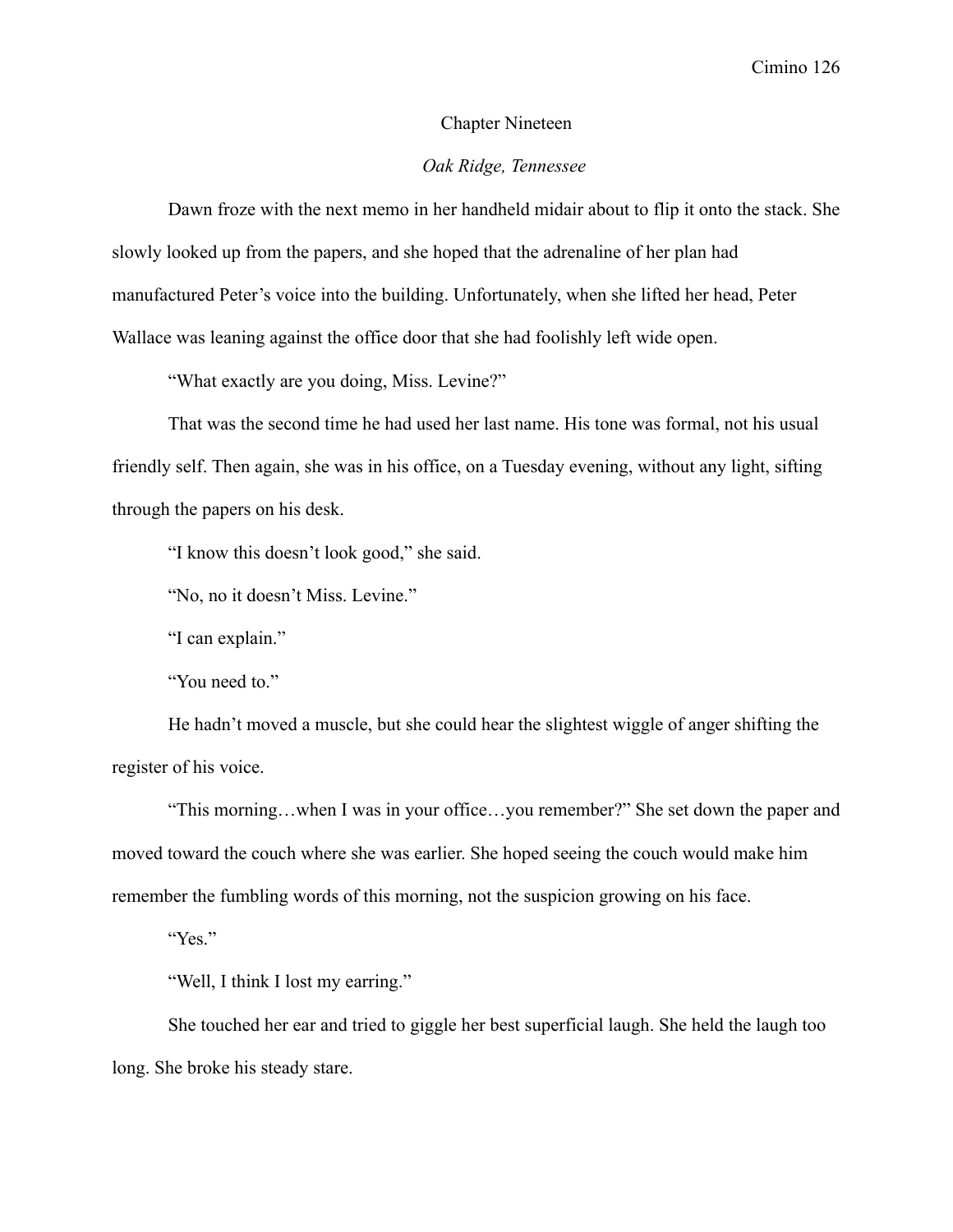"An earring?"

"Yes, silly me. And I just wanted to wear it to the bowling alley tonight. With the girls. It's my favorite earring." The word earring came out just an octave higher than the rest of her sentence ending it like a question instead of the ditzy sentence she wanted it to sound like.

"Your favorite earring?"

"Yes, my favorite." Dawn thought she just might have him convinced.

"In the files on my desk?" She looked over toward the desk.

"The files?"

"Yes, the ones you were looking through when I came into the office."

"Oh…those files." Dawn looked down at the carpet. He had picked a formal pattern with a deep red that contrasted with his blue velvet couch. It seemed like a mixture between his mother's style and his own.

"Miss. Levine?" He prompted her back to the conversation when she hadn't responded.

"You see…I was missing my earring…," she said slowly, trying to convince herself of the story, but losing steam. Peter still hadn't moved from the doorway, and while he was lean, his frame felt intimidating blocking her exit from the room. This was not the quivering and fearful Peter from this morning. But neither was she the fearful Dawn from this morning.

"You have both earrings on right now," Peter said.

Dawn felt her earlobes and the two posts that had been in her ears since she left Butler three days ago. She didn't even have a favorite pair of earrings at home; she had this pair or plain ears.

"I didn't lose my earring, Mr. Wallace." Dawn remembered her interview and the way Peter had succumbed to her honesty then. She would try a version of that today.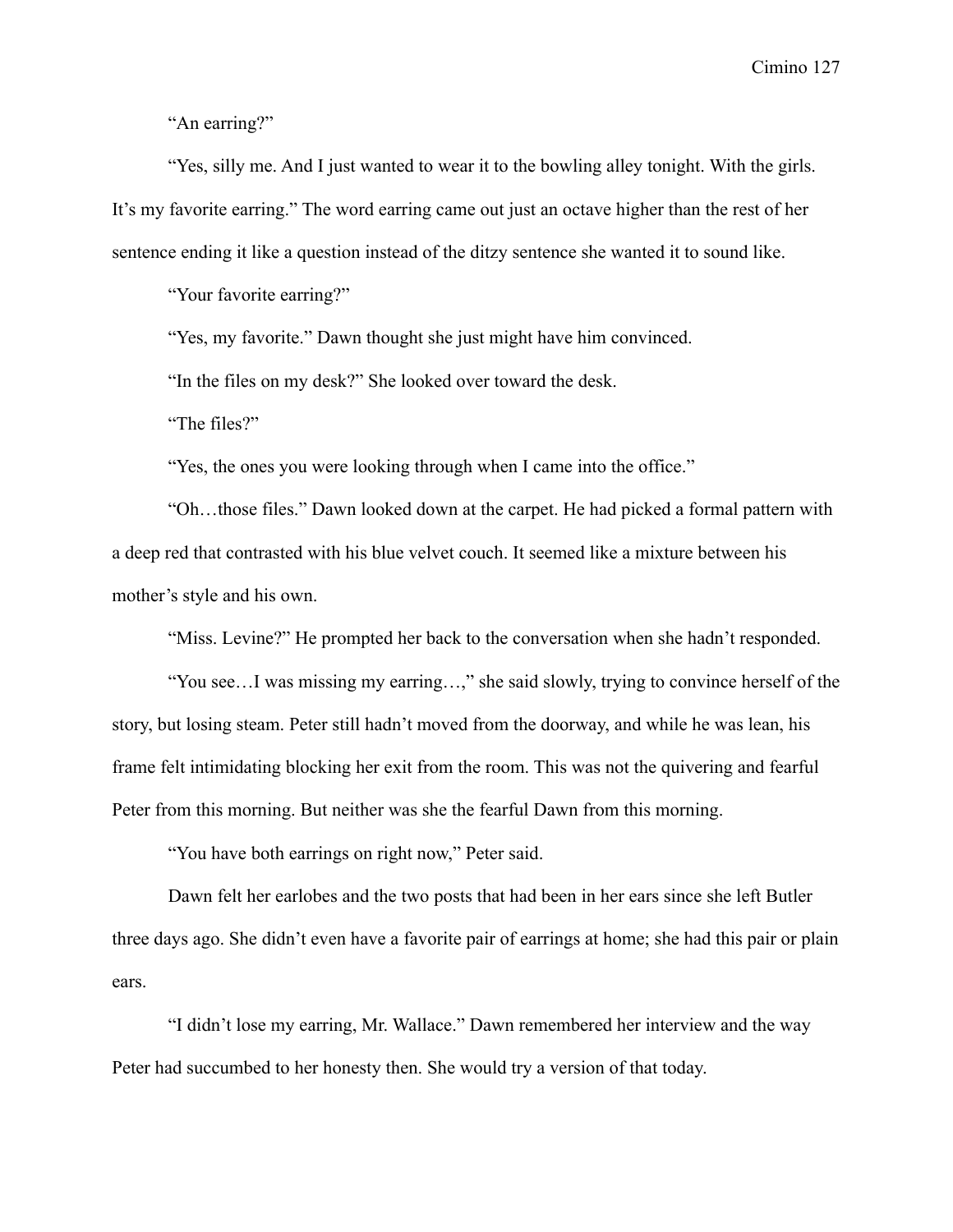"That's clear."

"But I was worried about this morning." Dawn pivoted in the middle of her plan. She was great with on-the-fly adjustments, and this was going to have to be a winner to keep her out of the hands of the harsh FBI agents. She was sure they would not be as calm as Peter was now.

"This morning?" Dawn saw the surprise flash across his eyes. Surprise was better than anger. *Keep going with this argument*, Dawn told herself.

"Yes, with the incident during the meeting. And then signing the paper. Well, I paused, and that made me panic. I thought…well…" she reached for an answer in her mind, "well, I thought you might have written me up for it." *Fear of managerial retribution. That made sense for a young girl out of high school in her first working position*, Dawn thought.

"Written you up?"

"Yes, you see, I really want to do well in this job, and those two agents were looking over your shoulder…and they seemed so…scary. And I just thought they would have thought it looked suspicious. And then they would want to question me more. And I would have to lose my job all over a bad breakfast burrito. And I can't lose this job." The words poured from her mouth. Dawn was ashamed at the number of Ands that left her lips. If she was evaluating her own speech, she would not pass. She used to think there was never a moment when a writer's speech should sound like that.

Except now she needed to look vulnerable and so scared that she would break into her boss's office after dark and start looking through his files. She looked up at his face checking for validation and believability. Looking into his eyes, she searched for the anger, the questioning, but found…empathy. She had him. She exhaled and the relief nearly brought tears to her eyes,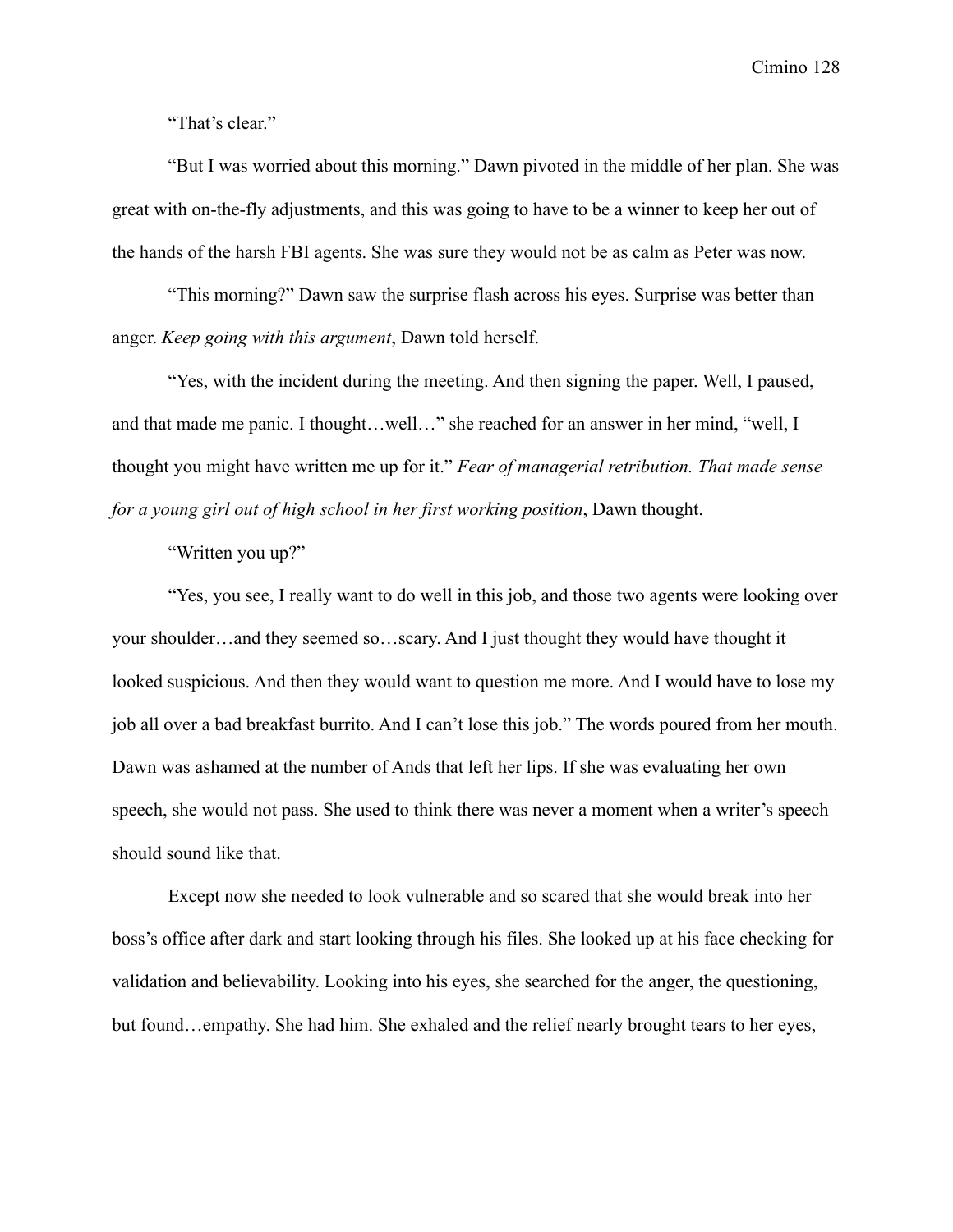which would have perfectly added to her current role. Thank goodness for that one semester of theater arts with Mr. Cooper.

"Miss. Levine, I'm sorry you're so distraught, but this really is inappropriate. If you had concerns over your employment, that needs to be handled formally. In a meeting. During the daytime. Not this nighttime swindling through papers. There are confidential memos in these files." Dawn snorted on the inside. Files were neatly organized and placed into containers like cabinets or folders. These were merely stacks of paper that he couldn't possibly argue were categorized into stacks. Even with just a few minutes to glance through the pages, she knew there was no organizational theory to how these pages were stacked.

"Of course. I…I see that now." She held up her hands and gestured around herself to the office. She raised her hands to her cheeks in fake embarrassment. "Oh my! And now what will you think of me? I'm sure the FBI agents will want to talk to me now."

"They are a bit…intimidating even to us senior employees," Peter said. Dawn let him continue. "I guess they don't need to know about this little incident as long as you can promise me this will never happen again, Miss. Levine." Dawn was surprised at his leniency. She looked closer and thought there was a hint of pink on his cheeks. Did Peter Wallace have a crush on her?

"Never sir, I promise you." No, she would be much smarter next time. Later at night. Close the door after she entered. There were many lessons she had learned tonight, the most valuable being that pink-tinged cheek.

"I know what it's like to be young and new and trying to make your way in the world. We stumble. This was your stumble, Miss. Levine. Let's make it the last one." He couldn't be much older than twenty-five, but she saw him bolster up his chest feeling proud of his opportunity to build into the next generation.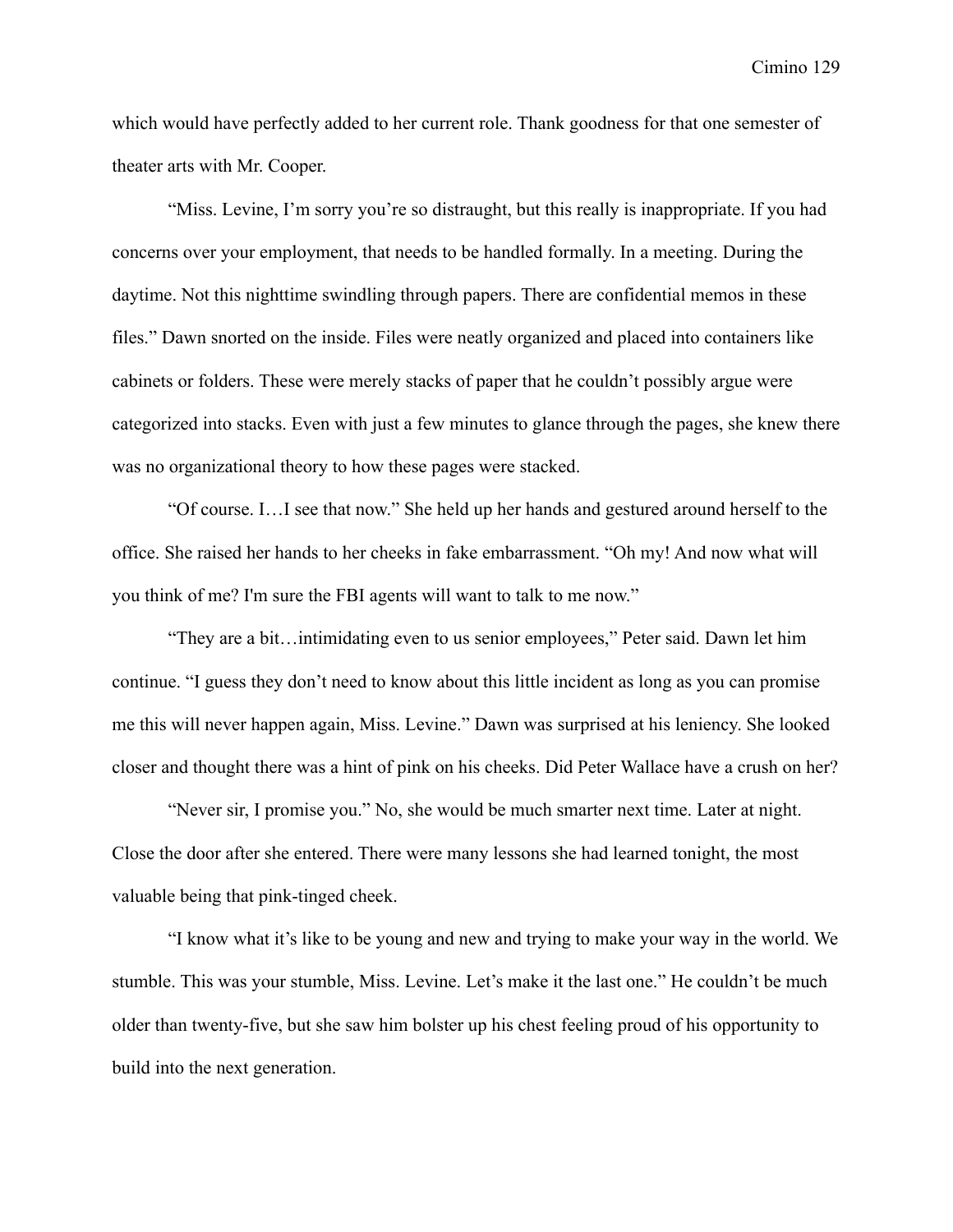Meanwhile, Dawn registered the changes she would make when she broke in again.

Because there was too much potential sitting freely in his cabinet to let this opportunity pass her by. She would definitely break in again. It was just a matter of when.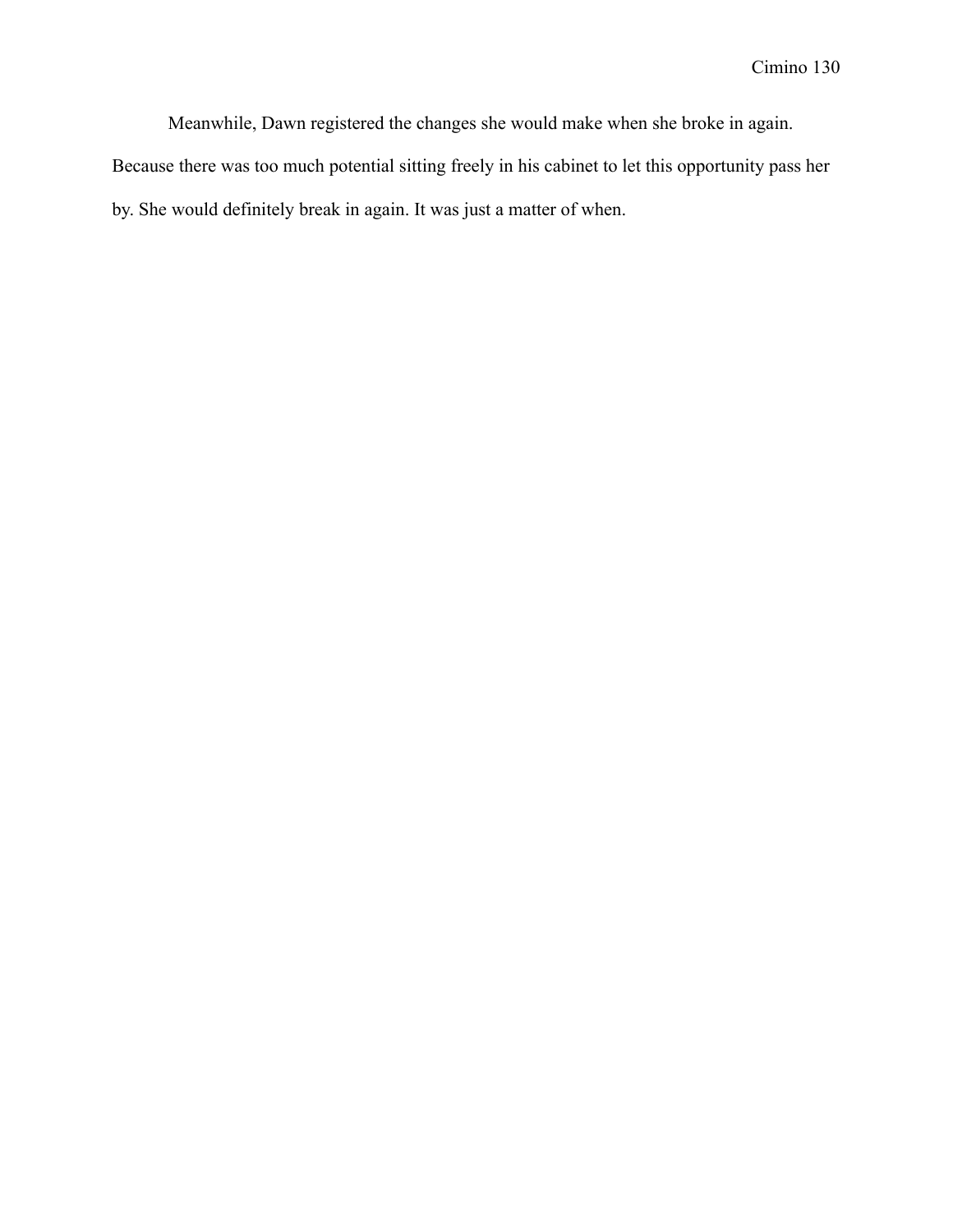### Chapter Twenty

## *July 4, 1945*

The next night, Independence Day festivities raged across Oak Ridge. Dawn crept from her dormitory and jogged down the main pathway toward Y-12. She rolled her feet heel-toe, heel-toe, across the soft mud, hoping to reduce the sucking sound as it clung to her feet. Her brown leather carrier bag that her father bought for her just a few months before for her birthday was perched on her back. He had told her it was a journalist's bag, ready to hold the stories she would write. Tonight, she was ready to collect files from Peter's desk that would show who else potentially could leak the information her father was responsible for.

This time she was prepared for her break-in. There were three bobby pins in her hair for opening the door. She had her carrier bag to bring the files with her instead of reading them in the office. And she would close and lock the door to give herself a few second's notice before someone came barging in.

The plan was set and she repeated it to herself several times along the run to the entrance. She didn't pause at the door to Y-12 this time, but she still felt guilty flashing Millie's badge to the security guard.

The endorphins from making it past the guard and into the building a second time were spilling through her veins. She was excited to discover the other members of Peter's team. This could be the start of the information she needed to prove her father innocent. The possibility made her heart beat faster.

Turning the familiar corners, she was at Peter's door in a matter of minutes. Her hand gently twisted the knob to see if it was open. She pulled the first bobby pin from her hair and pushed it into the keyhole on the door. The shine from the brass knob reflected the overhead hall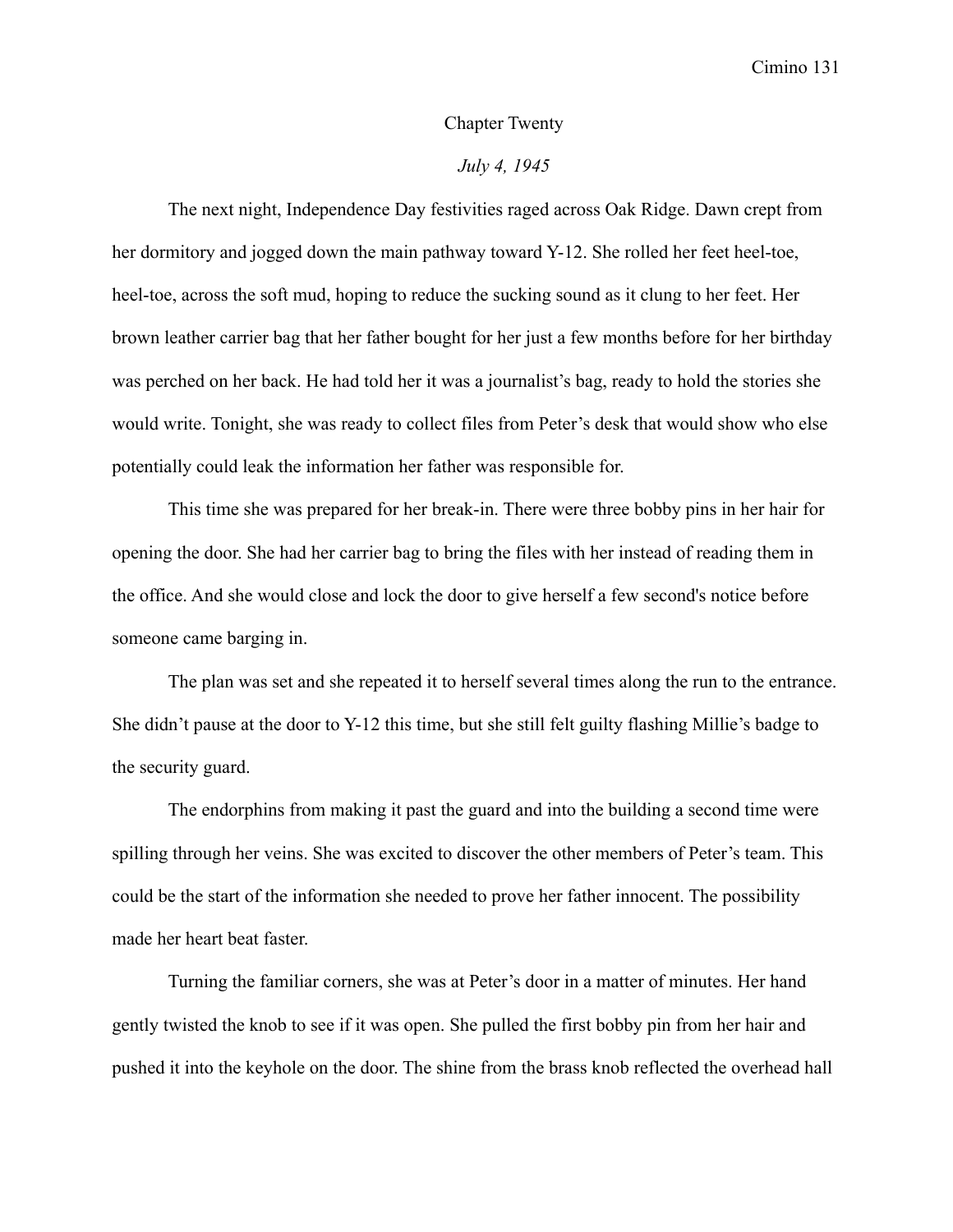light. Nighttime lighting was reduced to every third light down the hallway to save energy, but Dawn didn't feel she needed any more light than that.

She completed the same twists and pushes with the bobby pin that had released the lock just two nights ago. But this time, there was no click, no release. Dawn tried the gleaming handle after her bobby pin maneuvers, but it still wouldn't budge. Undeterred, she pulled a fresh bobby pin from her hair. She held it firmly, her fingers pushing against the handle to offer the most support. She followed the same patterns, push, pull, twist. But again, the door held firm. Her heart rate picked up and a flash of damp sweat moistened her hands.

"Just try again. No panic," she said to calm herself out loud in the hallway.

For good measure, she pulled the third bobby pin from her hair and stuck it into the lock. She left it poking out while she wiped her hands against her black pants, then she returned to the lock with renewed energy. After going through her routine, she twisted the handle with expectation. No movement. The handle wouldn't budge. She looked down the hall; her fear of discovery growing the longer she stood exposed in the hallway.

Dawn exhaled loudly, feeling all the adrenaline and endorphins leave her body with the air. The exhaustion of the day pushed in and she deflated in front of the door. *They must have changed the lock*, she mused looking at the closed door. She was just feet away from the files she knew would send her down a path to find who was truly guilty of treason, but the gleam of the new door handle blocked her path.

She touched the doorknob one last time with a silent promise that she would unlock it.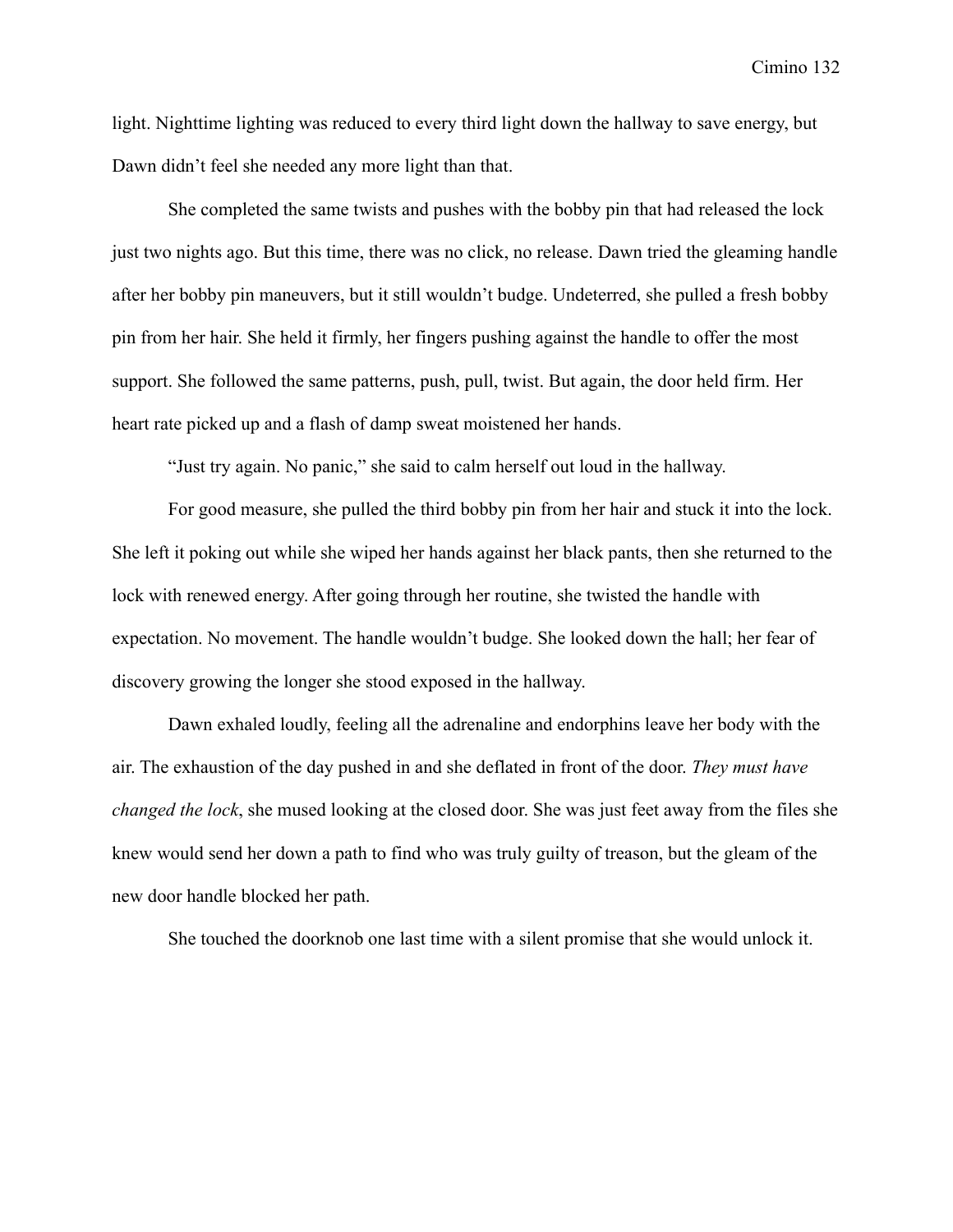### Annotated Bibliography

Addey, Melissa. "Beyond 'Is It True?': The 'Playframe' in Historical Fiction", New Writing, vol. 18, no. 4, 2021, pp. 421-433.

Addey's text reflects upon the current standard to evaluate historical fiction through the lens of historical accuracy. She challenges this notion to reflect beyond historical accuracy to the craft of fiction writing and then relies on three playframes, structures created to allow the historical fiction author room to creatively present their writing. The term playframe describes the ability of an author to establish a fictional world where the reader can interact with the themes of the past. The three playframes Addey describes include: the ventriloquist, the mosaic maker, and the magician.

Through her description of the three playframes, Addey provides examples from a range of historical fiction texts that show the power of each of the playframes in their application. This text is indispensable in describing the different craft approaches to writing historical fiction. The evidence provided establishes a challenging argument to revise the current trends to evaluate historical fiction through the lens of accuracy. This article reflects my own research to propose a solution for how to evaluate historical fiction novels outside of a more traditional look at historical accuracy.

"Anthony Doerr on All the Light We Cannot See" *YouTube,* uploaded by Simon & Schuster Books, 10 March 2014, [https://www.youtube.com/watch?v=IYBK3Lsx7aI&t=58s.](https://www.youtube.com/watch?v=IYBK3Lsx7aI&t=58s) Doerr's video is uploaded by his publishing company for his novel *All the Light We Cannot See*. It describes his first thoughts about the novel and how he received his idea from a communication challenge in a New York subway. He also describes his travels to Saint-Malo which became the setting of the novel.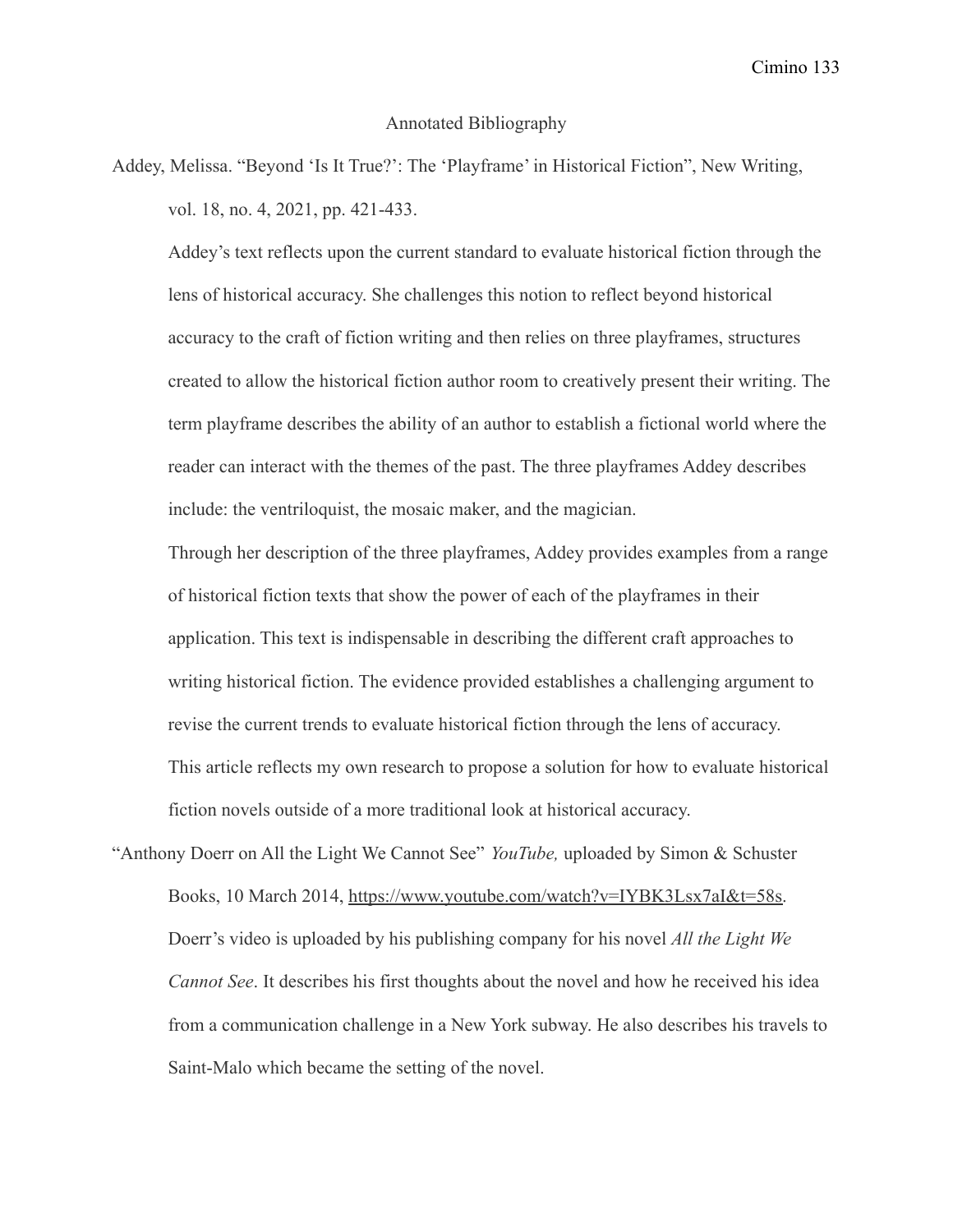This video beautifully articulates the author's process of translating a real-life observation into a writing opportunity. Doerr also describes how questions about a setting location became the very concerns of the characters in his novel.

This video provides my thesis with the connection of a writer's process of research with the final product of creation. I was also able to use this video to understand more about Doerr's motivations in crafting his novel.

Bernard-Donals, Michael. "History and Disaster: Witness, Trauma, and the Problem of Writing the Holocaust." *Clio*, vol. 30, no. 2, 2001, pp. 143-168*.*

Bernard-Donals's article evaluates the connection between history and memory. He takes a close look at survivor accounts of living through the Holocaust. He identifies the challenge of memory for providing an accurate historical account explaining that survivors may be an unreliable narrator because they are remembering the memory of an event instead of the factual event details. Bernard-Donals article looks specifically at the events of the Holocaust and explains that survivors' narratives are not always reliable because their memory is impacted because of the trauma.

This article is essential to consider as a writer, especially in the genre of World War II fiction because it articulates a definite situation that will be encountered along the process of research. While primary sources are essential and considered factual, Bernard-Donals reminds readers that we have to consider how trauma might be impacting that recollection. No solution is recommended and the article seems to take a more cautionary advice tone.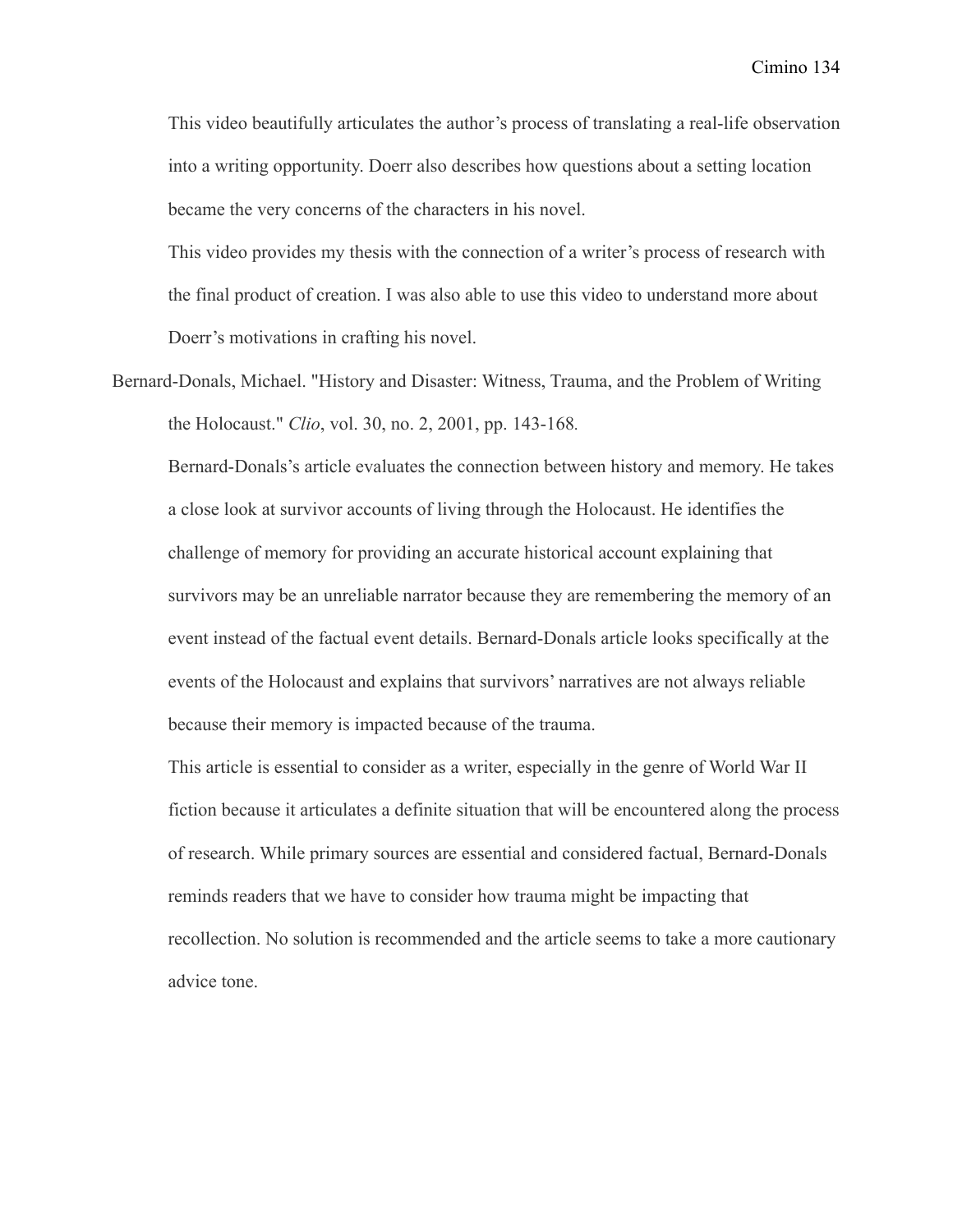This is connected to my own research to consider the effects of trauma on the research process for the author. It also addresses the ethical responsibilities of the author to consider how they represent traumatic events in their narrative.

"Best WWII Historical Fiction." *Goodreads,*

[https://www.goodreads.com/list/show/77422.Best\\_WWII\\_Historical\\_Fiction.](https://www.goodreads.com/list/show/77422.Best_WWII_Historical_Fiction)

Goodreads is a reading tracking website and app. This particular page references readers' votes for the best World War II Historical Fiction. The original list was created on August 11, 2014 by Mill City Press, but the current list is updated every five minutes according to the ratings posted by readers using the website or app.

While this does not signify a definition of best, this website reflects the opinions of that definition from real readers. Novel sales do not hinder the effects of this list and therefore can provide a single perspective of reader preferences in a historical fiction text. These preferences were of particular interest to my research to evaluate what makes a successful historical fiction novel. I was able to use this list to choose novels to evaluate

for their craft elements that might be the reason for their reader preference.

Doerr, Anthony. *All the Light We Cannot See*. Simon & Schuster, Inc, 2014.

Doerr's novel takes readers on a journey across France during World War II. He This novel became an easy pick for my historical fiction research for two reasons. First, it is listed as a top favorite on Goodreads which is picked by readers' votes. Second, it is an exemplary text with his wistful setting descriptions. Doerr's text has the unique ability to transport readers to his setting through his prose and this is what stayed with me after reading his novel.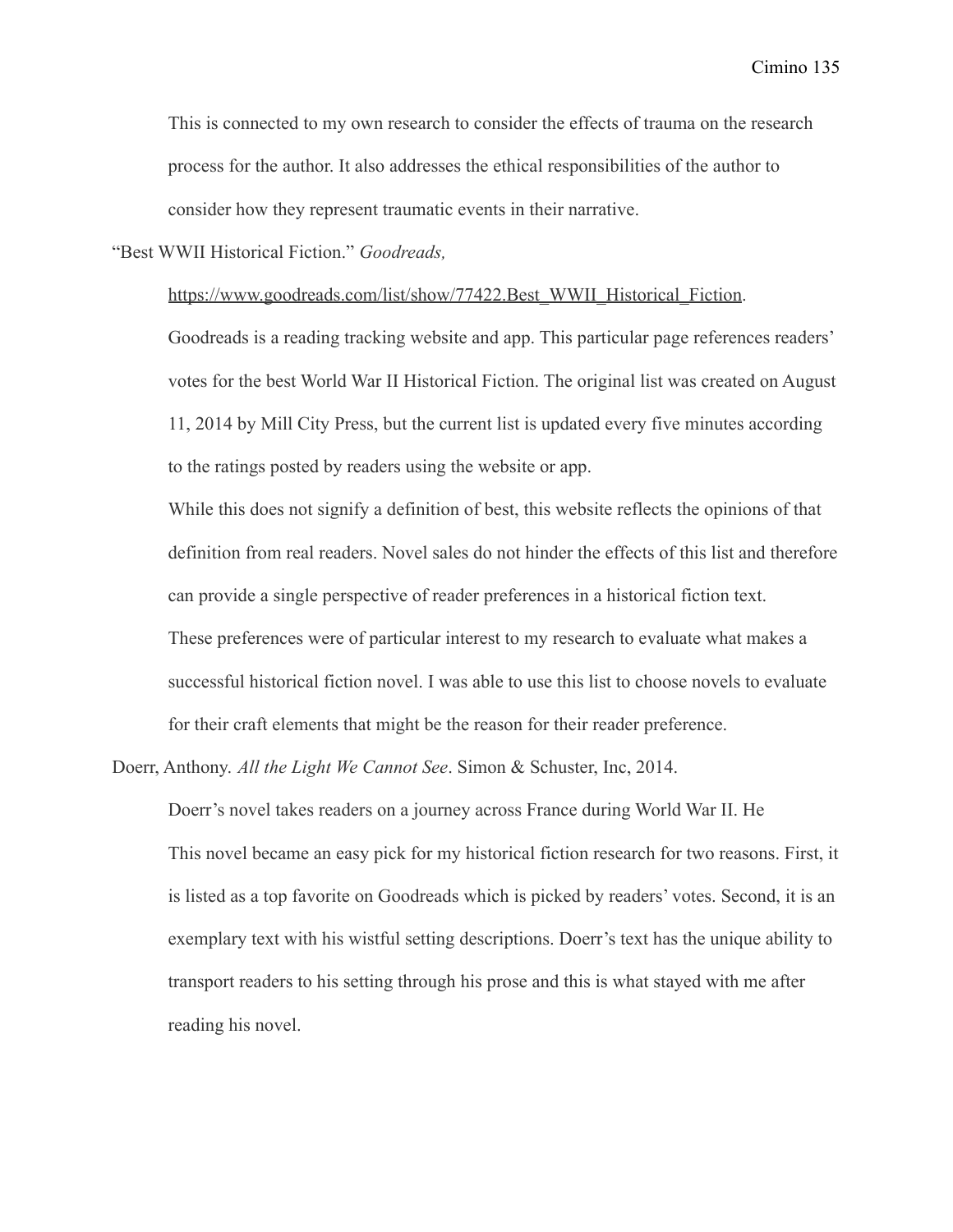This text was also chosen because of its ranking on the Goodreads "Best WWII Historical Fiction" list. Doerr's exemplary setting descriptions are a direct connection to my research on the importance of establishing a setting to create the believability of a historical setting.

"George Koval." *Atomic Heritage Foundation*, 2019,

#### <https://www.atomicheritage.org/profile/george-koval>.

The Atomic Heritage Foundation profile on George Koval provides an outline of Koval's life and how he was able to infiltrate into work at Oak Ridge's plant. The details presented to begin with Koval's life born in Iowa and then moving to U.S.S.R. during the Dust Bowl. This move to Russia is the time Koval became connected with Soviet Intelligence, the GRU. When he returned to the U.S. Koval completed his education in engineering and began working at Oak Ridge.

This profile outlines the opportune time that brought Koval into the spotlight of Russian intelligence. This adds to my research by providing an example of how a historical fiction writer can engage with history. I explain how details of Koval's life are adjusted and changed to present a fictionalized story that was inspired by the events of his life.

Gibson, Philip. *#Berlin45: The Final Days of Hitler's Third Reich*. Philip Gibson, 29 August 2013.

Gibson's novel makes historical accuracy in dialogue the priority by only using published quotes from historical figures. These quotes are translated into historical fiction by placing them as modern social media posts.

This novel connects to my own research because of how well it fits Addey's playframe example for the Ventriloquist, showing a true form example of how to rely so heavily on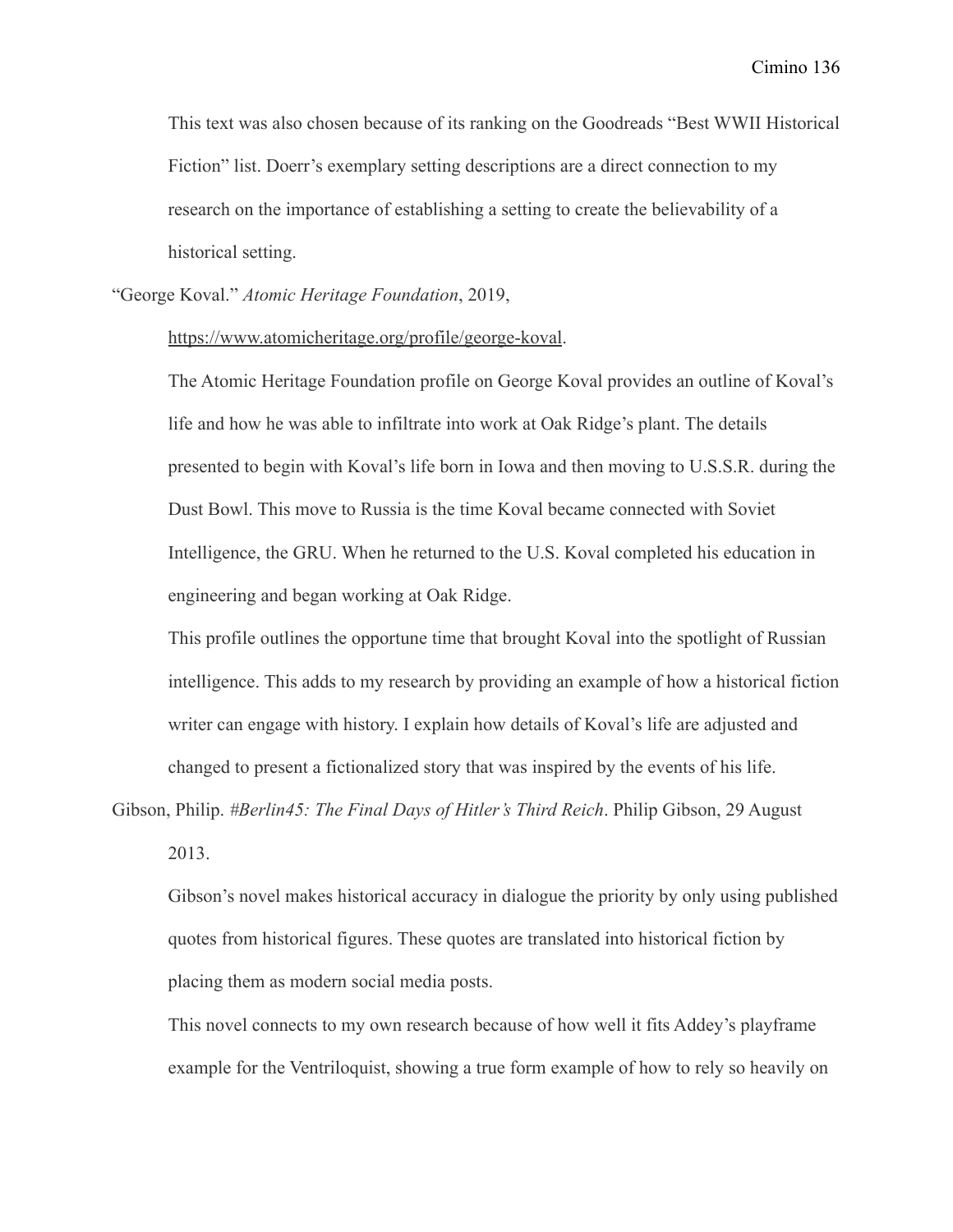historical accuracy. It shows a historical fiction alternative to remaining historically accurate creation of a documentary or nonfiction work.

Grant, Kay. "Oak Ridge, the Town the Atomic Bomb Built." *HistoryNet,*

https://www.historynet.com/oak-ridge-the-town-the-atomic-bomb-built.htm. Grant writes about the history of Oak Ridge. She begins her article by addressing the opening of the plants and specifically focuses on the lasting remnant of the original architecture at the facility. Her research proceeds to explain how the plants look today and how they are currently being used.

This article connects to my research by supporting the findings in Kiernan's novel. Grant adds the extension of seeing how the plant buildings and housing progressed after the end of its war-time use.

Hannah, Kristin. *The Nightingale*. St. Martin's Griffin, 2015.

Hannah's novel, *The Nightingale*, follows the lives of two sisters that lived during the Nazi occupation. Both sisters handle the traumatic events of the occupation through very different decisions. One joins with the resistance to help funnel people over the Alps, and the other lives a quieter resistance when a Nazi solder forces himself as a live in guest in her home.

Hannah has an exemplary talent to write the characterization and connections between family members that bring the events to life. Her novel was selected similarly to Doerr's because of it's high ranking popularity on the Goodreads novel list for "Best WWII Historical Fiction" as well as for Hannah's characterization ability. Her characterization shows how to handle the traumatic events of the past by creating space for the reader to process how those events impacted the real-life individuals.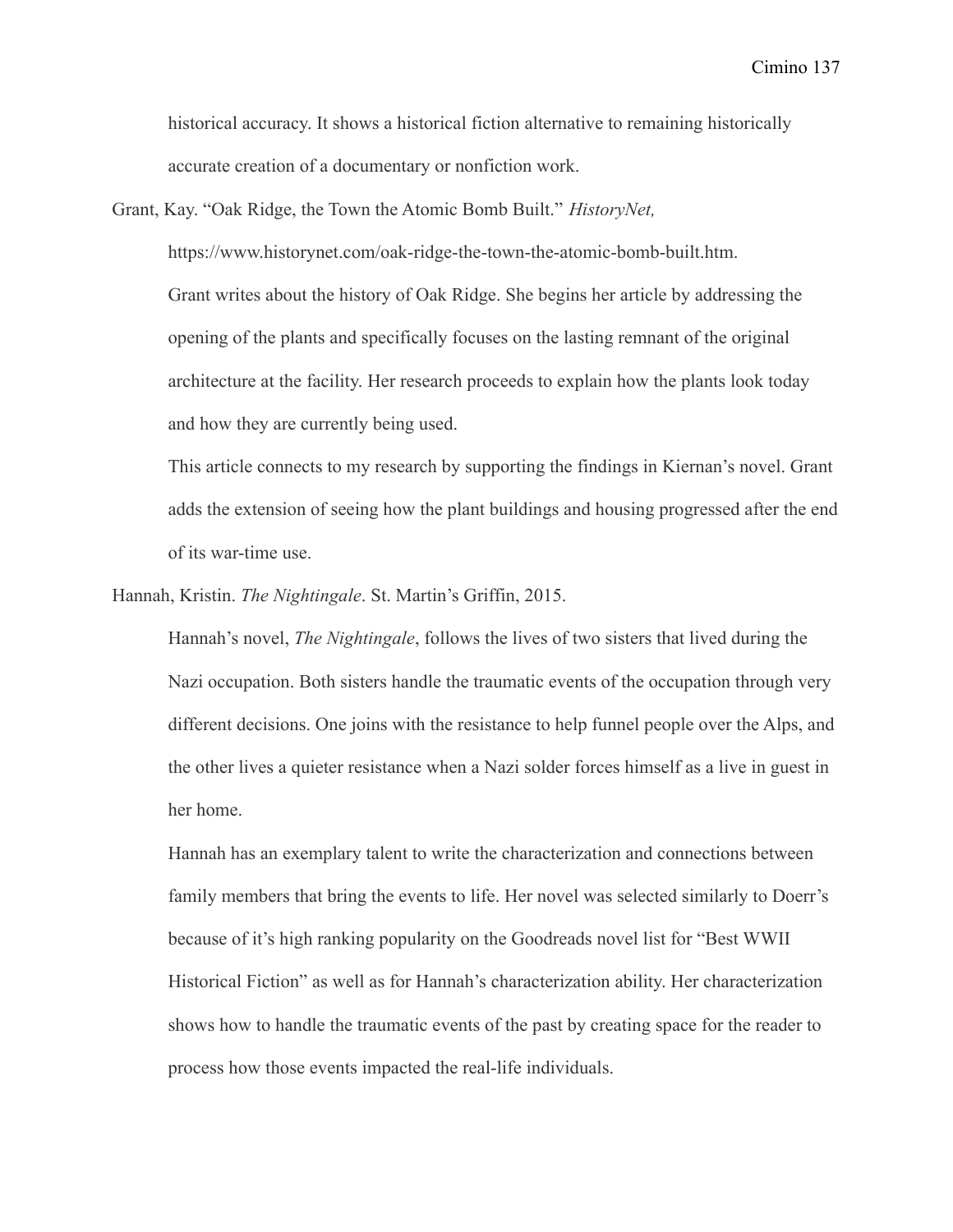Kiernan, Denise. *The Girls of Atomic City*. New York, Atria Books, 2013.

Kiernan's novel tells the story of five women who worked at various positions across the Oak Ridge, Tennessee Manhattan Project site. She tells the story of each woman moving to Oak Ridge and their day-to-day experiences on the job. The women were not allowed to speak about their positions and their accounts share the psychological side effects of that experience. The biography of these women's lives concludes on the day the atomic bomb drops in Japan. They are finally able to share the knowledge of their position and speak about the role they played on the project.

This text is powerful because of Kiernan's connectable writing style. The lives of the women weave seamlessly throughout the novel and provide a descriptive backdrop of life on site at Oak Ridge. This novel is indispensable in my own research because it provided the impetus for Dawn's position at Oak Ridge as well as a historical record of what daily life was like on site.

Mantel, Hilary. "Resurrection: The Art & Craft: Silence Grips the Town" *BBC*, 1 August 2020, ' https://www.bbc.co.uk/programmes/b08vkm52.

Mantel is an acclaimed historical fiction writer and produced a series of broadcasts in conjunction with the BBC. Her series articulated the importance of historical research, but also the craft requirements of writing. Mantel often walks the boundary between historical fact and craft but seems to side with craft and story to articulate history. While I don't find Mantel's particular novel time periods of interest for my World War II historical fiction research, her advice on writing craft is essential. She is able to vocalize the challenge of maintaining the storyline while also considering the pace and suspense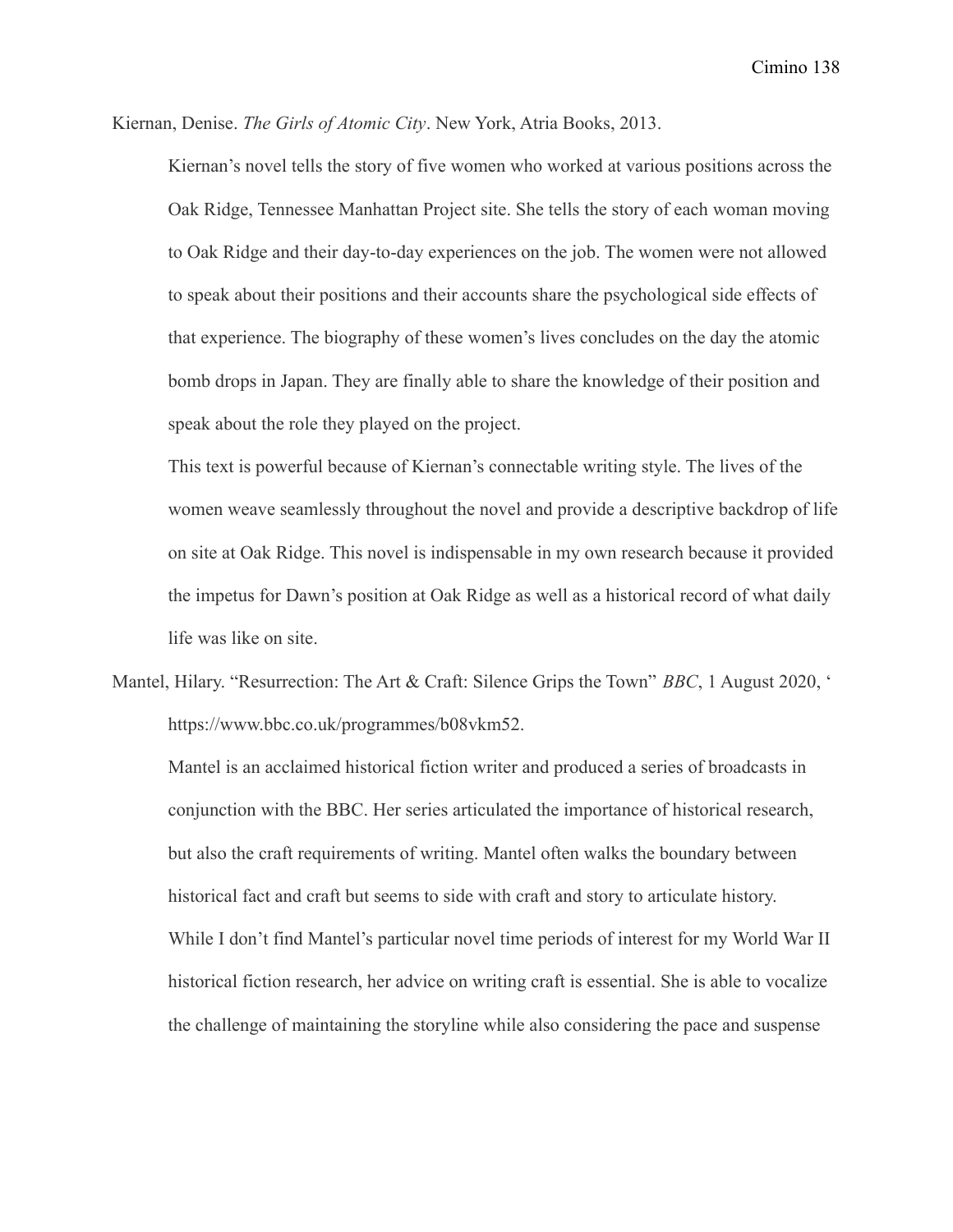of the novel. Her podcast is of great use to my research in articulating how the question of historical significance falls short of the expected craft of writing historical fiction.

"Manhattan Project Science at Oak Ridge," *Manhattan Project National Historical Park*, n.d.,

[https://www.nps.gov/articles/000/manhattan-project-science-at-oak-ridge.htm.](https://www.nps.gov/articles/000/manhattan-project-science-at-oak-ridge.htm)

This source explains the basic details of life living at the Oak Ridge Plant. A breakdown of each plant on the property describes what jobs and what products were created in each plant.

It is interesting to see these descriptions presented so plainly when they were of top-secret value during the time of actual production. This source is helpful in creating the historical basis for the Oak Ridge plant. It is not filled with narratives that might be influenced by any trauma of working at the plant. Instead, it's a factual example of how the plant looked and operated.

The application to my own research from this source supports the need for understanding the setting to establish believability in the context of the novel.

"The Nightingale." *Kristin Hannah*, 2022,

<https://kristinhannah.com/books/the-nightingale/behind-the-book/>.

This website offers Kristin Hannah's brief notes on writing *The Nightingale.* She identifies the background of learning about individual narratives from the lives of women during World War II and specifically their courage during the Nazi occupation. This inspiration shows the impetus to the final product of her novel.

Using this source helps identify the author's inspiration and how that translated to the characters she created on the page. It is a connection to the evidence presented in my research linking historical accuracy and the creation of a historical fiction novel,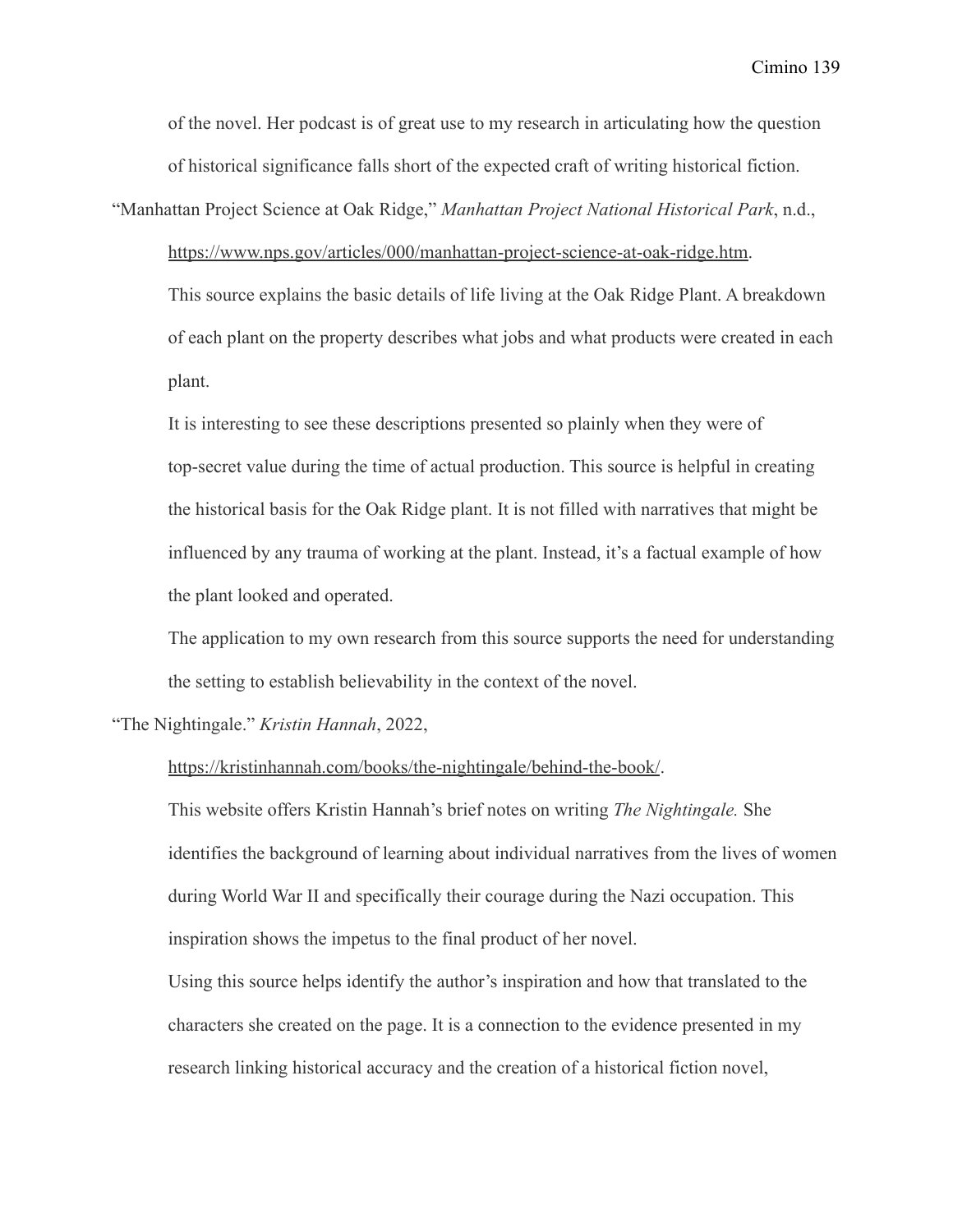specifically linking Hannah's use of real-life stories to influence the creation of her characters.

Sanyal, Debarati. "Writing History, Writing Trauma (Review)." *Substance*, vol. 31, no. 2-3, 2002, pp. 301-306*.*

This article reviews LaCapra's book, *Writing History, Writing Trauma*. Sanyal identifies the need to combine the distinction between writing history and writing trauma. Instead, she suggests we begin to look at how trauma is managed in historical writing. This consideration should be included in the evaluation of historical writing because of the potential secondary trauma that could be caused by writing about historical trauma. The review is unbiased and provides an outline of LaCapra's ideas about historical trauma and writing.

My research uses this source as a connection about the responsibility of the author to consider the impact of writing about traumatic historical events.

Saxton, Laura. A True Story: Defining Accuracy and Authenticity in Historical Fiction, Rethinking History, vol. 24, no. 2, 2020, pp. 127-144.

Saxton's article defines the distinction between historical accuracy and historical authenticity. She argues that historical accuracy is the concern for the veracity of events, while historical authenticity is the impression of historical truth. Saxon uses examples from Hilary Mantel's work on the Tudors as well as popular television shows like The Crown to identify the conditions that must exist for historical believability to be achieved. She concludes that neither accuracy nor authenticity represent truth in writing, but she does suggest that evaluations of historical work move beyond veracity to include some understanding of how the text establishes a concept of the past.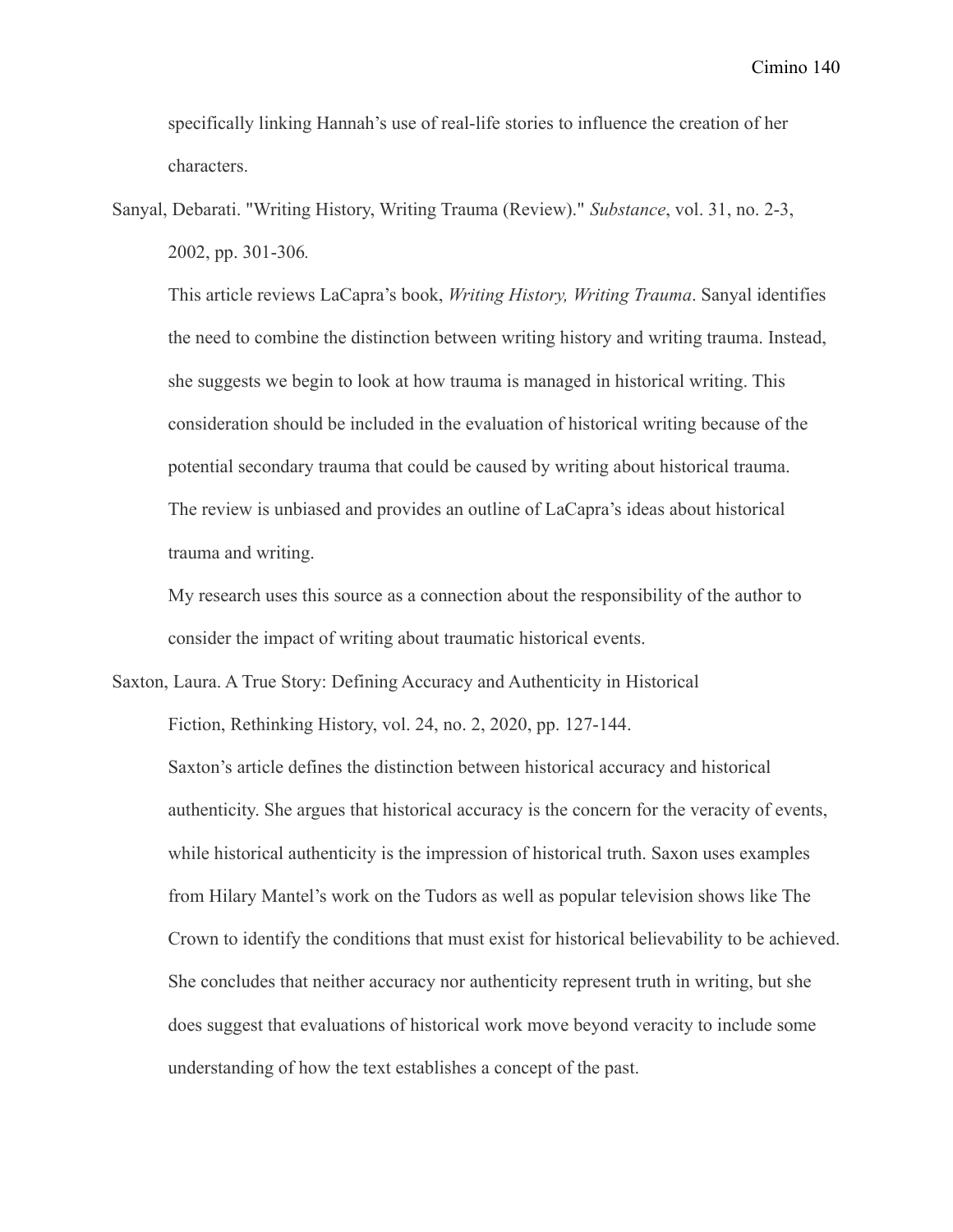This definition distinction became a clear concern in my paper regarding how to evaluate the success of a historical fiction author in maintaining accountability to the historical events, but also considering how those events translate to the craft of writing. I extended Saxton's work to establish additional questions of accountability and responsibility for the historical fiction writer.

Stocker, Bryony D.. Don't Lie – A Methodology for Historical Fiction?, *New Writing*, vol. 16, no. 3, 2019, pp. 322-335.

Stocker's article is a practical text written to test Hilary Mantel's simplistic advice to "not lie" when writing historical fiction. Stocker identifies that writing historical fiction is more complicated than simply not lying about history. She questions historiography and whether certain facts are more important than others in writing historical fiction. The conclusion of the article is that writers of historical fiction can change the "minor matters" of historical fact as long as the outcome of the events is not impacted. This article is full of interview quotations and examples from other historical fiction authors which adds validity to the claims that the methodology for writing historical fiction is not a single process. Each author must come to their own engagement with history and how it will be presented in their novel.

This article adds light to my research because it addresses the question of accuracy in historical fiction. It addresses all three aspects of my thesis, including setting, characterization, and plot.

Zusak, Markus. *The Book Thief*. United States, Alfred A. Knopf, 2005.